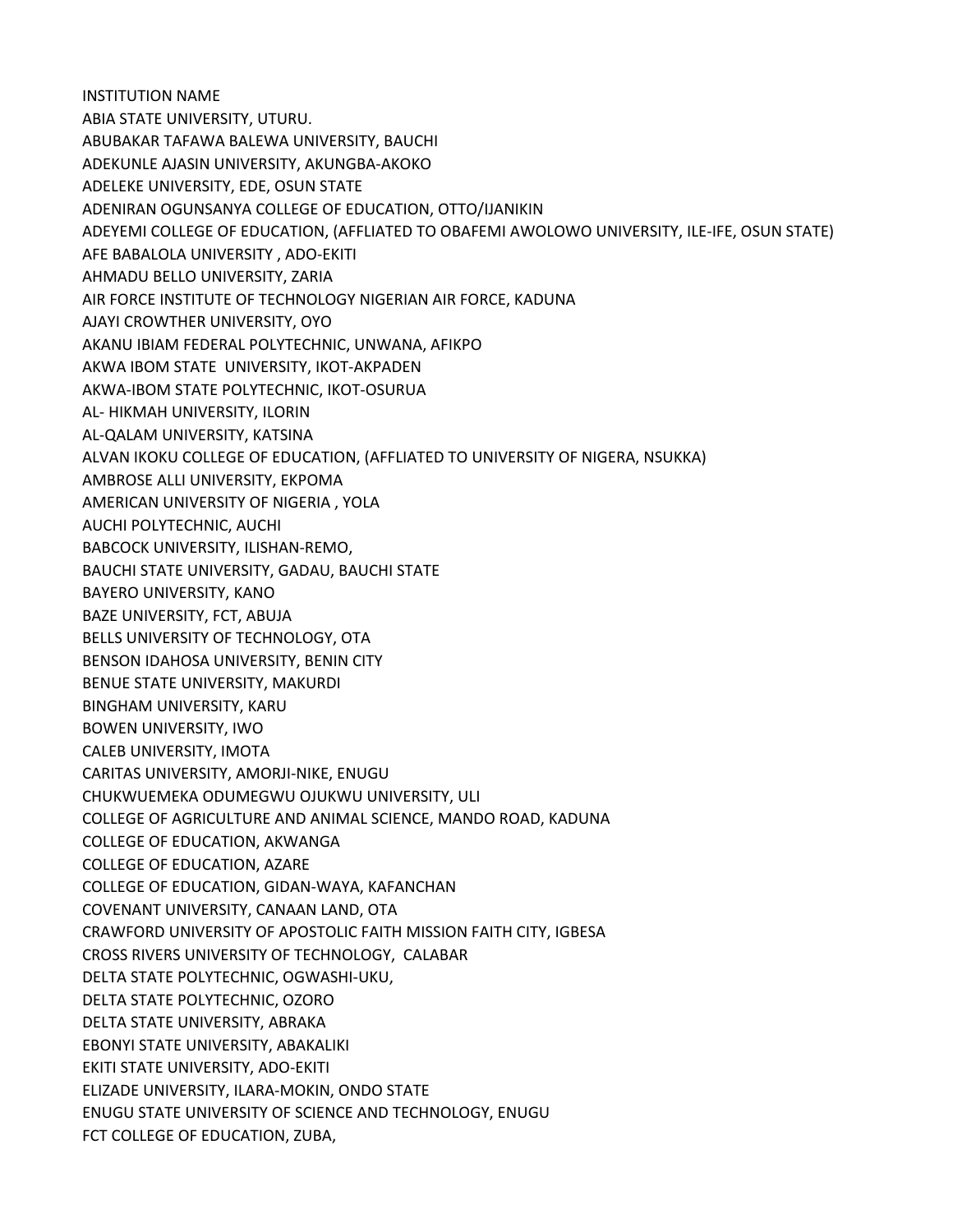FED COLLEGE OF EDUC. (TECH.) UMUNZE, AFFILIATED TO (NNAMDI AZIKIWE UNIVERSITY, AWKA) FED. COLLEGE OF EDUC. KATSINA FED. COLLEGE OF EDUC. PANKSHIN, FED. COLLEGE OF EDUC. ZARIA FED. COLLEGE OF EDUCATION, KANO FED. POLY. OFFA FED. POLYTECHNIC, BIDA, FED. POLYTECHNIC, EDE, FED. POLYTECHNIC, NASSARAWA FED. POLYTECHNIC, NEKEDE, FED. POLYTECHNIC,ILARO FEDERAL COLLEGE OF EDUCATION (TECHNICAL), ASABA (AFFILIATED TO UNIVERSITY OF BENIN, BENIN CITY) FEDERAL COLLEGE OF FISHERIES AND MARINE TECHNOLOGY, VICTORIA ISLAND LAGOS FEDERAL COLLEGE OF LAND RESOURCES TECHNOLOGY, KURU, JOS FEDERAL POLYTECHNIC, ADO-EKITI, FEDERAL UNIVERSITY OF AGRICULTURE, MAKURDI FEDERAL UNIVERSITY OF PETROLEUM RESOURCES, EFFURUN FEDERAL UNIVERSITY OF TECHNOLOGY MINNA FEDERAL UNIVERSITY OF TECHNOLOGY, AKURE FEDERAL UNIVERSITY OF TECHNOLOGY, OWERRI FEDERAL UNIVERSITY, BIRNIN-KEBBI, KEBBI STATE FEDERAL UNIVERSITY, DUTSE, JIGAWA STATE FEDERAL UNIVERSITY, DUTSIN-MA, KATSINA STATE FEDERAL UNIVERSITY, GUSAU, ZAMFARA STATE FEDERAL UNIVERSITY, KASHERE, GOMBE STATE FEDERAL UNIVERSITY, LAFIA, NASARAWA STATE FEDERAL UNIVERSITY, LOKOJA, KOGI STATE FEDERAL UNIVERSITY, NDUFU-ALIKE, EBONYI STATE FEDERAL UNIVERSITY, OTUOKE, BAYELSA STATE FEDERAL UNIVERSITY, OYE-EKITI, EKITI STATE FEDERAL UNIVERSITY, WUKARI, TARABA STATE GODFREY OKOYE UNIVERSITY, URGWUOMU- NIKE GOMBE STATE UNIVERSITY, TUDUN WADA, GOMBE, GREGORY UNIVERSITY, UTURU, ABIA STATE HERITAGE POLYTECHNIC, IKOT UDOTA IBRAHIM BADAMASI BABANGIDA UNIVERSITY, LAPAI, IGBINEDION UNIVERSITY, OKADA, BENIN CITY IGNATIUS AJURU UNIVERSITY OF EDUCATION, PORT HARCOURT IMO STATE UNIVERSITY, OWERRI JOSEPH AYO BABALOLA UNIVERSITY, IKEJI-ARAKEJI, KADUNA POLYTECHNIC, KADUNA KADUNA STATE UNIVERSITY, KADUNA KANO UNIVERSITY OF SCIENCE AND TECHNOLOGY, WUDIL KEBBI STATE UNIVERSITY OF SCIENCE AND TECHNOLOGY, ALIRO KOGI STATE UNIVERSITY, ANYIGBA KWARA STATE POLYTECHNIC, ILORIN, KWARA STATE. KWARA STATE UNIVERSITY, MALETE, ILORIN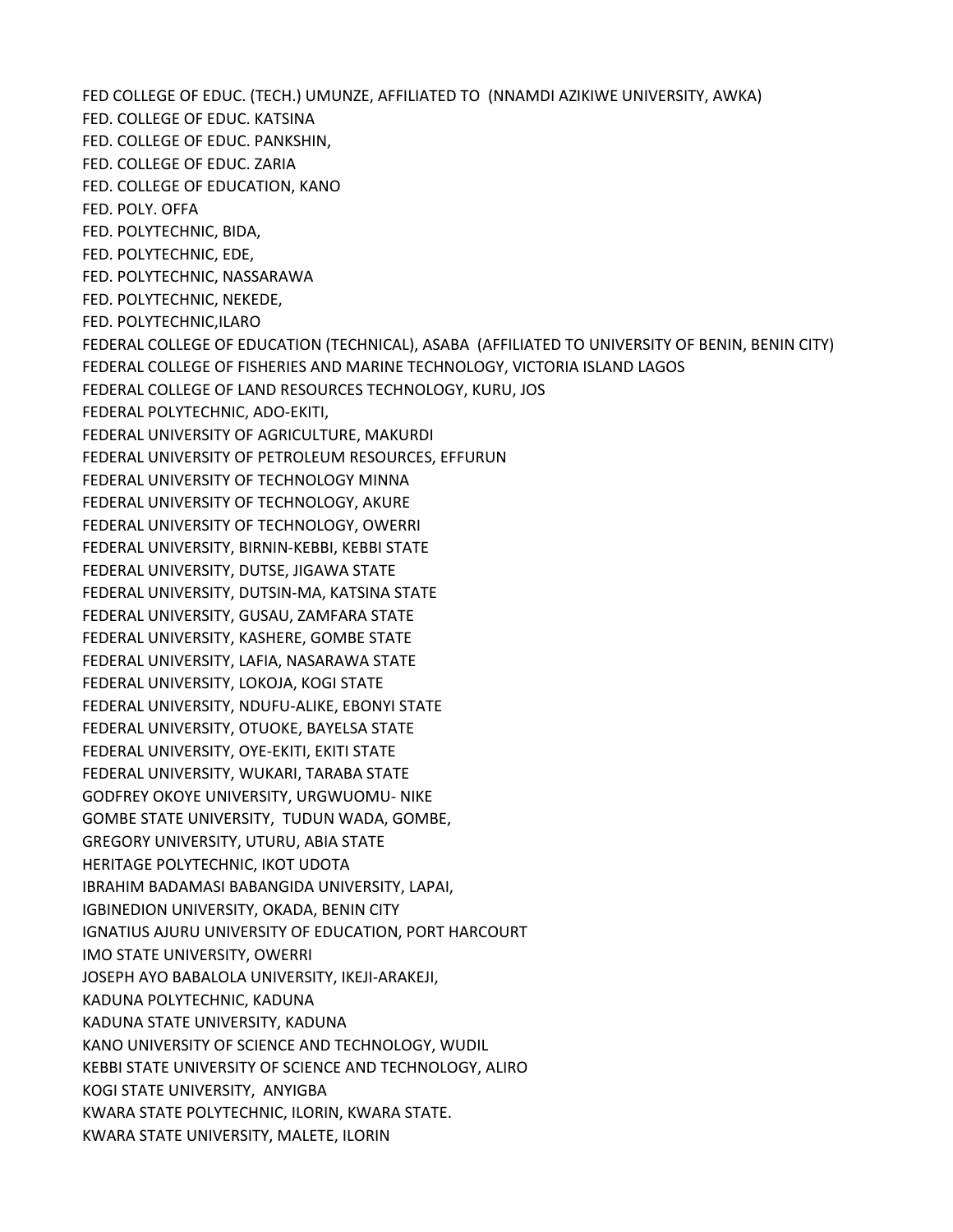LADOKE AKINTOLA UNIVERSITY OF TECHNOLOGY, OGBOMOSO LAGOS STATE POLY, IKORODU LAGOS STATE UNIVERSITY, OJO, LANDMARK UNIVERSITY, OMU-ARAN, KWARA STATE LEAD CITY UNIVERSITY , IBADAN MADONNA UNIVERSITY, OKIJA MARITIME ACADEMY OF NIGERIA, ORON, AKWA IBOM STATE McPHERSON UNIVERSITY, SERIKI SOTAYO, OGUN STATE MICHAEL OKPARA UNIVERSITY OF AGRICULTURE, UMUDIKE MODIBBO ADAMA UNIVERSITY OF TECHNOLOGY, YOLA MOSHOOD ABIOLA POLY, ABEOKUTA NASARAWA STATE UNIVERSITY, KEFFI NIGER DELTA UNIVERSITY , WILBERFORCE ISLAND NIGER STATE POLY, ZUNGERU, NIGERIA TURKISH NILE UNIVERSITY , ABUJA NIGERIAN DEFENCE ACADEMY, KADUNA, KADUNA STATE NIGERIAN POLICE ACADEMY, WUDIL, KANO STATE NNAMDI AZIKIWE UNIVERSITY, AWKA NORTHWEST UNIVERSITY, KANO, KANO STATE NUHU BAMALLI POLYTECHNIC,ZARIA OBAFEMI AWOLOWO UNIVERSITY, ILE-IFE, ODUDUWA UNIVERSITY, IPETUMODU OLABISI ONABANJO UNIVERSITY, AGO-IWOYE ONDO STATE UNIVERSITY OF SCIENCE AND TECHNOLOGY, OKITIPUPA OSUN STATE COLLEGE OF EDUCATION, ILESA (AFFLIATED TO UNIVERSITY OF IBADAN, OYO STATE) OSUN STATE POLY, IREE OSUN STATE UNIVERSITY, OSOGBO PAN-ATLANTIC UNIVERSITY, AHMED ONIBUDO STREET, VICTORIA ISLAND, LAGOS PLATEAU STATE UNIVERSITY, BOKKOS REDEEMERS UNIVERSITY, Ede, off Gbongan - Oshogbo Rd, Osun State Osun State, RIVERS STATE POLY, BORI RIVERS STATE UNIVERSITY OF SCIENCE AND TECHNOLOGY, PORT HARCOURT SALEM UNIVERSITY, LOKOJA SCHOOL OF HEALTH INFORMATION MANAGEMENT, LAGOS UNIVERSITY TEACHING HOSPITAL, IDIARABA, LAGOS SHEHU IDRIS COLLEGE OF HEALTH SCIENCES AND TECHNOLOGY, MAKARFI ST. PETER AND PAUL SEMINARY BODIJA, IBADAN (AFFLIATED TO UNIVERSITY OF IBADAN) SULE LAMIDO UNIVERSITY, KAFIN HAUSA, JIGAWA STATE TAI SOLARIN UNIVERSITY OF EDUCATION, IJAGUN, TANSAIN UNIVERSITY, OBA, ANAMBRA STATE TARABA STATE UNIVERSITY, JALINGO THE IBARAPA POLYTECHNIC, ERUWA, OYO STATE. THE POLYTECHNIC, IBADAN, UMAR SULEIMAN COLLEGE OF EDUCATION, GASHUA, YOBE STATE (AFFLIATED TO UNIVERSITY OF MAIDUGURI, B( UMARU MUSA YARADUA UNIVERSITY, KATSINA UNIVERSITY OF ABUJA,ABUJA UNIVERSITY OF AGRICULTURE, ABEOKUTA UNIVERSITY OF BENIN, BENIN CITY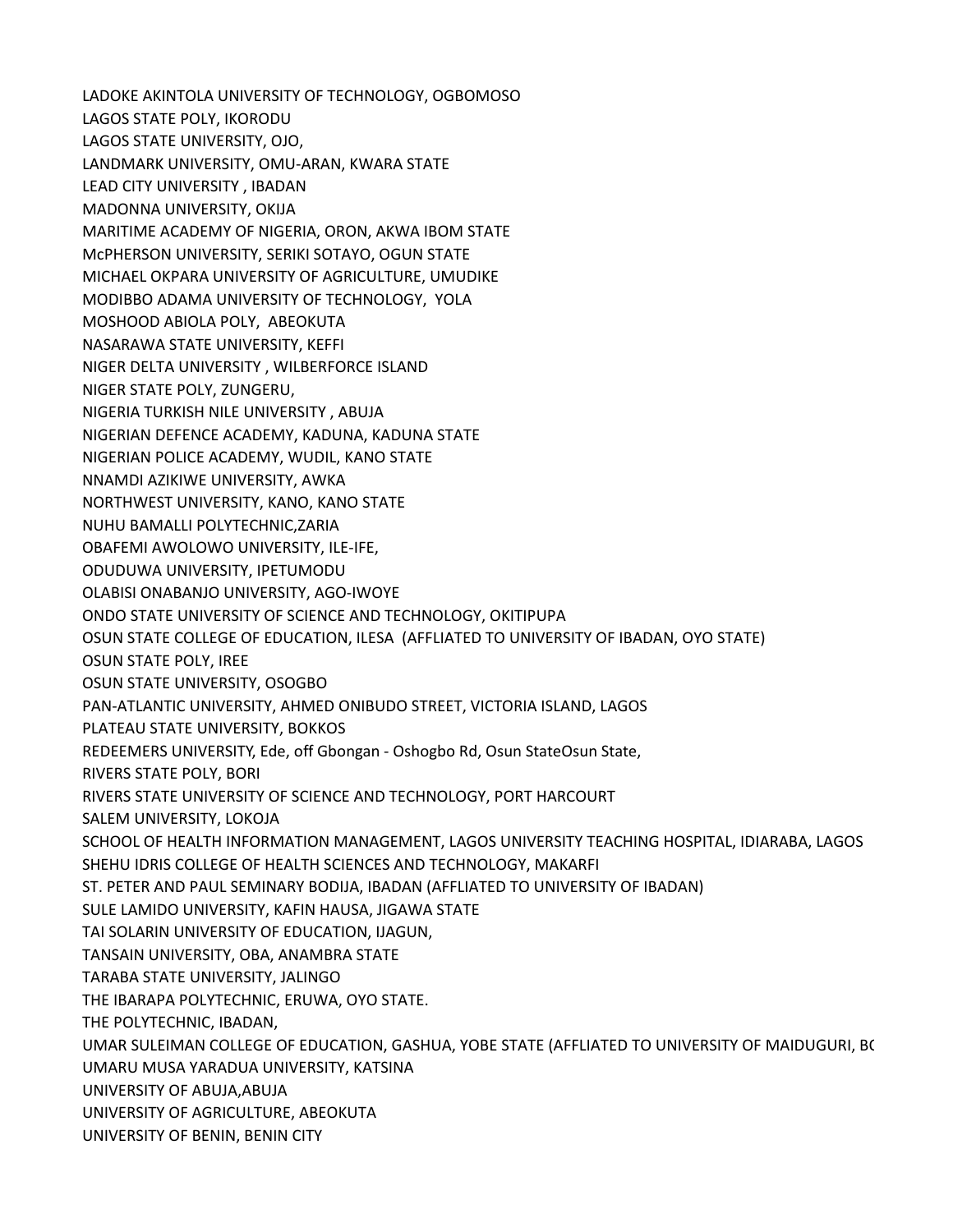UNIVERSITY OF CALABAR, CALABAR UNIVERSITY OF IBADAN, IBADAN, UNIVERSITY OF ILORIN, ILORIN UNIVERSITY OF JOS, JOS UNIVERSITY OF LAGOS UNIVERSITY OF MAIDUGURI, UNIVERSITY OF NIGERIA NSUKKA. UNIVERSITY OF PORT-HARCOURT, UNIVERSITY OF UYO ( - eLEARNING), UYO UNIVERSITY OF UYO, USMANU DANFODIO UNIVERSITY, SOKOTO WESLEY UNIVERSITY OF SCIENCE AND TECHNOLOGY. ONDO WESTERN DELTA UNIVERSITY, OGHARA, DELTA STATE YABA COLLEGE OF TECH, YABA YABA COLLEGE OF TECHNOLOGY, YABA (AFFLIATED TO UNIVERSITY OF NIGERIA, NSUKKA, ENUGU STATE) YOBE STATE UNIVERSITY, DAMATURU Grand Total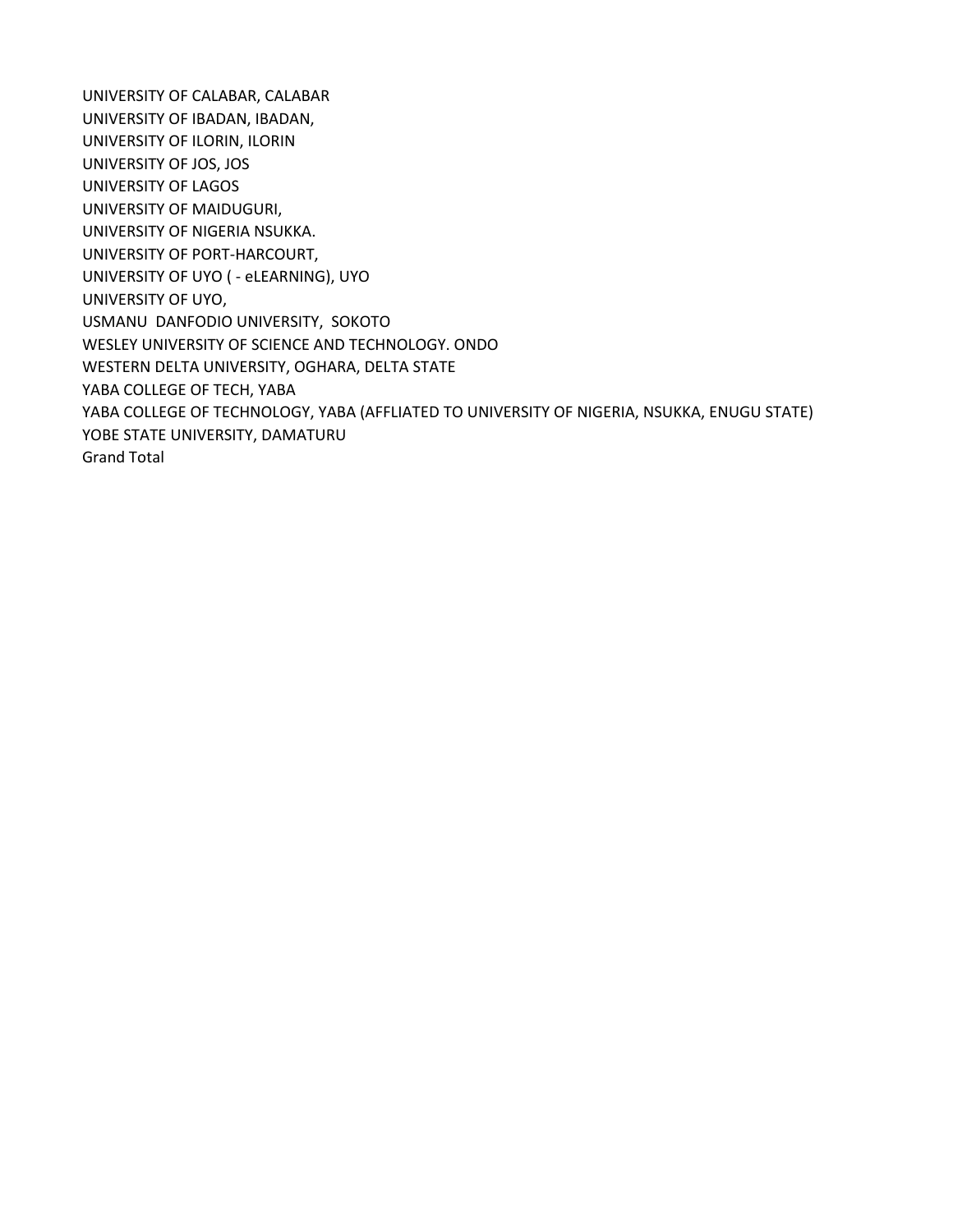| F | M                       |                         | <b>TOTAL</b>               |
|---|-------------------------|-------------------------|----------------------------|
|   | 79                      | 26                      | 105                        |
|   | 5                       | 21                      | 26                         |
|   | 141                     | 54                      | 195                        |
|   | $\mathbf 1$             |                         | $\mathbf 1$                |
|   | $\mathbf 1$             |                         | $\mathbf 1$                |
|   | 8                       | 5                       | 13                         |
|   | 64                      | 41                      | 105                        |
|   | 307                     | 150                     | 457                        |
|   |                         | $\mathbf 1$             |                            |
|   |                         |                         | $\mathbf 1$                |
|   | $\mathbf 1$             |                         | $\mathbf 1$<br>$\mathbf 1$ |
|   | $\mathbf{1}$            |                         |                            |
|   | 8                       | 12                      | 20                         |
|   | $\overline{\mathbf{c}}$ | 3                       | 5                          |
|   | 3                       | $\mathbf 1$             | 4                          |
|   | $\overline{\mathbf{c}}$ | $\mathbf 1$             | 3                          |
|   | 5                       | $\mathbf 1$             | 6                          |
|   | 227                     | 103                     | 330                        |
|   | $\overline{\mathbf{c}}$ | 1                       | 3                          |
|   | $\overline{\mathbf{c}}$ |                         | $\overline{\mathbf{c}}$    |
|   | 101                     | 55                      | 156                        |
|   | 3                       | $\overline{c}$          | 5                          |
|   | 119                     | 43                      | 162                        |
|   | 5                       | 5                       | 10                         |
|   | 3                       | 5                       | 8                          |
|   | 5                       | $\overline{c}$          | 7                          |
|   | 50                      | 23                      | 73                         |
|   | 7                       | 10                      | 17                         |
|   | 40                      | 19                      | 59                         |
|   | $\mathbf 1$             | $\mathbf 1$             | $\overline{\mathbf{c}}$    |
|   | 3                       | $\mathbf{1}$            | 4                          |
|   | 29                      | 11                      | 40                         |
|   | $\mathbf 1$             |                         | $\mathbf 1$                |
|   | $\mathbf 1$             |                         | $\mathbf 1$                |
|   |                         | $\overline{c}$          | $\overline{\mathbf{c}}$    |
|   | 1                       |                         | $\overline{1}$             |
|   | 110                     | 135                     | 245                        |
|   |                         | 4                       | 4                          |
|   | 22                      | 33                      | 55                         |
|   |                         | 1                       | $\mathbf 1$                |
|   |                         | $\mathbf 1$             | $\mathbf 1$                |
|   | 213                     | 81                      | 294                        |
|   | 22                      | 9                       | 31                         |
|   | 140                     | 76                      | 216                        |
|   |                         | 5                       | 5                          |
|   | 21                      | 16                      | 37                         |
|   |                         | $\overline{\mathbf{c}}$ | $\overline{\mathbf{c}}$    |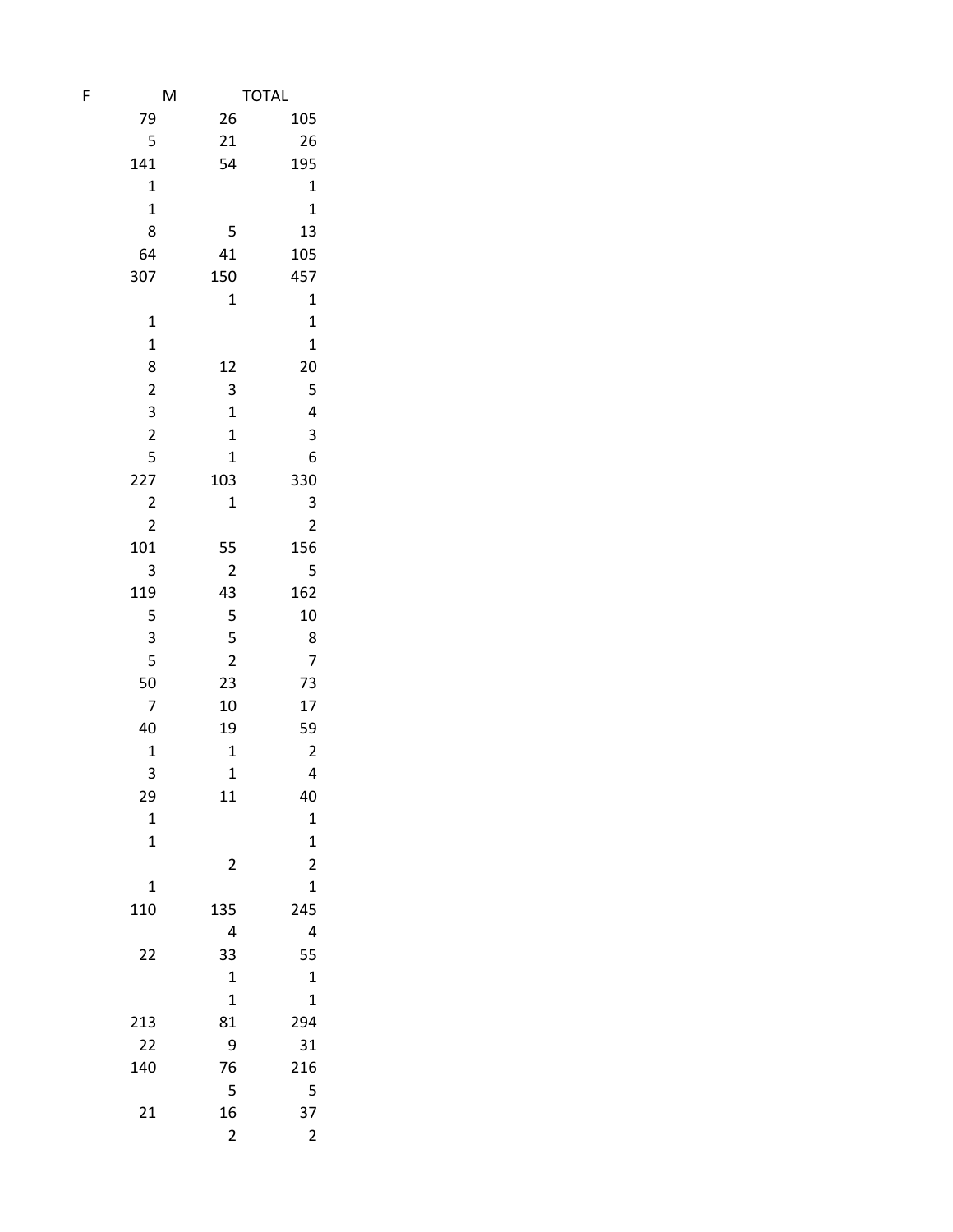|                         | $\mathbf 1$             | $\mathbf{1}$            |  |
|-------------------------|-------------------------|-------------------------|--|
| $\mathbf 1$             |                         | $\mathbf{1}$            |  |
| $\mathbf{1}$            |                         | $\mathbf{1}$            |  |
| $\overline{\mathbf{c}}$ | $\overline{\mathbf{c}}$ | 4                       |  |
| $\mathbf{1}$            |                         | $\mathbf{1}$            |  |
| 5                       | $\overline{\mathbf{c}}$ | 7                       |  |
|                         | 3                       | 3                       |  |
| 4                       | $\mathbf{1}$            | 5                       |  |
| $\mathbf{1}$            |                         | $\mathbf{1}$            |  |
| $\overline{\mathbf{c}}$ | $\overline{\mathbf{c}}$ | 4                       |  |
| 8                       | 5                       | 13                      |  |
| $\mathbf 1$             |                         | $\mathbf{1}$            |  |
|                         | $\mathbf 1$             | $\mathbf{1}$            |  |
| $\mathbf{1}$            |                         | $\mathbf 1$             |  |
| $\mathbf{1}$            |                         | $\mathbf{1}$            |  |
| 12                      | 20                      | 32                      |  |
|                         |                         |                         |  |
| 22                      | 78                      | 100                     |  |
| 39                      | 99                      | 138                     |  |
| 56                      | 135                     | 191                     |  |
| 63                      | 175                     | 238                     |  |
| 4                       | 6                       | 10                      |  |
| 3                       | $\overline{\mathbf{c}}$ | 5                       |  |
| 3                       | $\overline{7}$          | 10                      |  |
| 6                       | $\overline{\mathbf{c}}$ | 8                       |  |
| $\mathbf{1}$            |                         | $\mathbf 1$             |  |
| 8                       | 6                       | 14                      |  |
| 18                      | 7                       | 25                      |  |
| 10                      | $\overline{\mathbf{c}}$ | 12                      |  |
| 22                      | 6                       | 28                      |  |
| 46                      | 42                      | 88                      |  |
| 9                       | $\overline{\mathbf{c}}$ | 11                      |  |
| $\mathbf 1$             |                         | 1                       |  |
| 11                      | 8                       | 19                      |  |
| $\mathbf{1}$            |                         | $\mathbf{1}$            |  |
| $\mathbf{1}$            |                         | $\mathbf 1$             |  |
| 17                      | 14                      | 31                      |  |
| $\overline{\mathbf{c}}$ | 4                       | 6                       |  |
| 6                       | $\overline{\mathbf{c}}$ | 8                       |  |
| 149                     | 64                      | 213                     |  |
| 5                       | $\overline{\mathbf{c}}$ | 7                       |  |
| 5                       | 4                       | 9                       |  |
| 93                      | 35                      | 128                     |  |
| $\overline{c}$          | $\overline{\mathbf{c}}$ | 4                       |  |
| $\overline{c}$          |                         | $\overline{\mathbf{c}}$ |  |
| 103                     | 54                      | 157                     |  |
| $\overline{\mathbf{c}}$ | $\mathbf{1}$            | 3                       |  |
| 6                       | 7                       | 13                      |  |
|                         |                         |                         |  |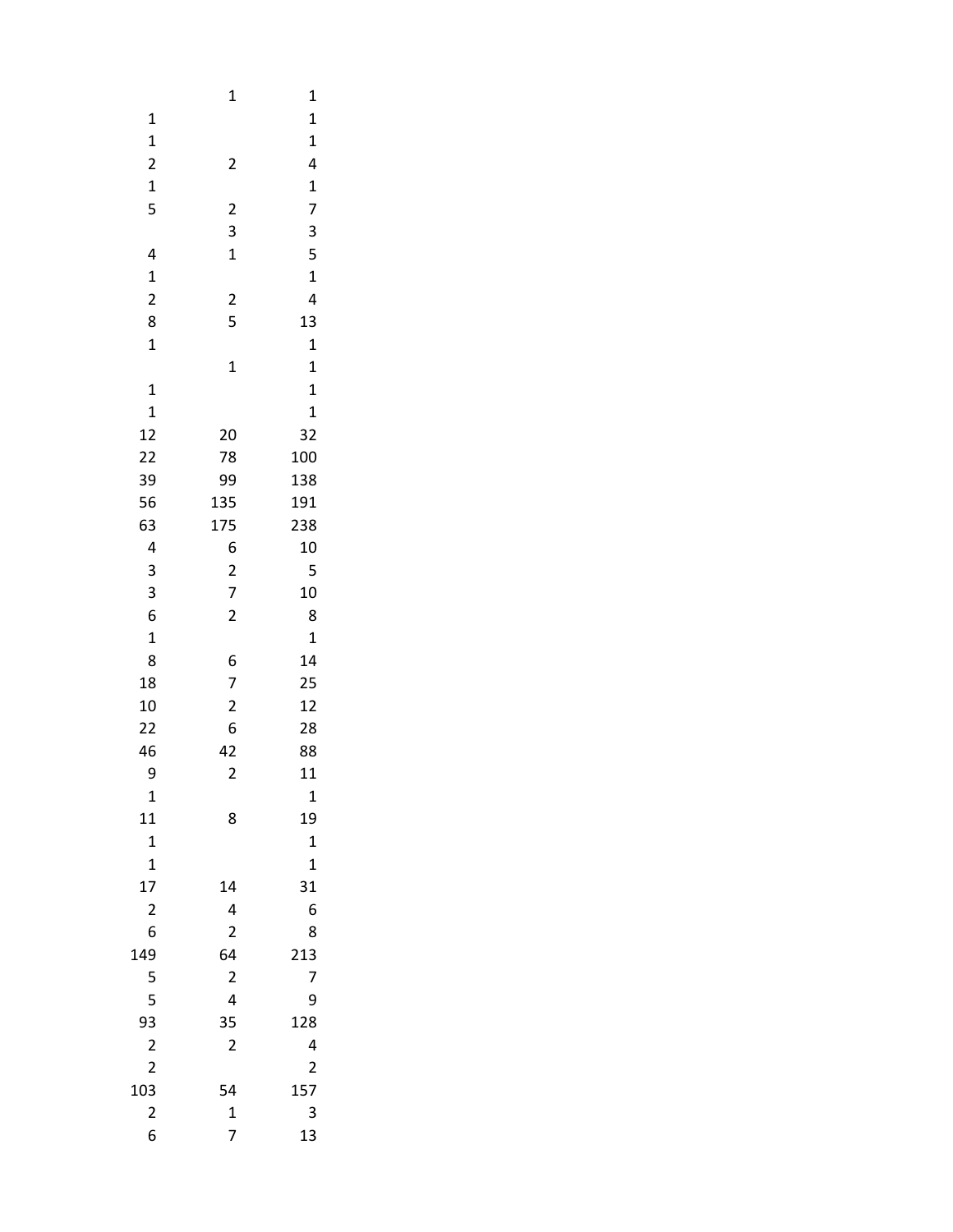| 209                     | 107                     | 316                     |
|-------------------------|-------------------------|-------------------------|
| $\mathbf 1$             | 1                       | $\overline{c}$          |
| 90                      | 61                      | 151                     |
| 5                       | 4                       | 9                       |
|                         | $\mathbf 1$             | $\mathbf 1$             |
| 21                      | 8                       | 29                      |
|                         | 3                       | 3                       |
| 2                       |                         | $\overline{\mathbf{c}}$ |
| 40                      | 43                      | 83                      |
| 5                       | 8                       | 13                      |
| $\mathbf{1}$            |                         | $\mathbf{1}$            |
| 75                      | 56                      | 131                     |
| 219                     | 97                      | 316                     |
|                         | $\mathbf 1$             | $\mathbf{1}$            |
| 3                       | 3                       | 6                       |
| 5                       | 22                      | 27                      |
| 5                       | 5                       | 10                      |
| 253                     | 134                     | 387                     |
| 6                       | $\mathbf 1$             | 7                       |
|                         | $\mathbf 1$             | $\mathbf{1}$            |
| 722                     | 488                     | 1210                    |
| 6                       |                         | 6                       |
| 149                     | 85                      | 234                     |
|                         | $\overline{\mathbf{c}}$ | $\overline{c}$          |
|                         | 1                       | $\mathbf 1$             |
|                         | 1                       | $\mathbf{1}$            |
| 122                     | 48                      | 170                     |
| $\overline{\mathbf{c}}$ |                         | $\overline{c}$          |
| 5                       |                         | 5                       |
| 8                       | 4                       | 12                      |
|                         | $\overline{\mathbf{c}}$ | $\overline{\mathbf{c}}$ |
| 138                     | 93                      | 231                     |
|                         | $\mathbf 1$             | $\mathbf{1}$            |
| 1                       |                         | 1                       |
| $\mathbf 1$             |                         | $\mathbf 1$             |
|                         | 1                       | $\mathbf 1$             |
| 3                       | $\overline{c}$          | 5                       |
| 24                      | 11                      | 35                      |
| $\mathbf 1$             |                         | $\mathbf 1$             |
| 5                       | 3                       | 8                       |
| $\mathbf{1}$            |                         | $\mathbf{1}$            |
| $\mathbf 1$             |                         | $\mathbf{1}$            |
| $\mathbf 1$             |                         | $\mathbf 1$             |
| 19                      | 6                       | 25                      |
| 65                      | 42                      | 107                     |
| 127                     | 119                     | 246                     |
| 576                     | 322                     | 898                     |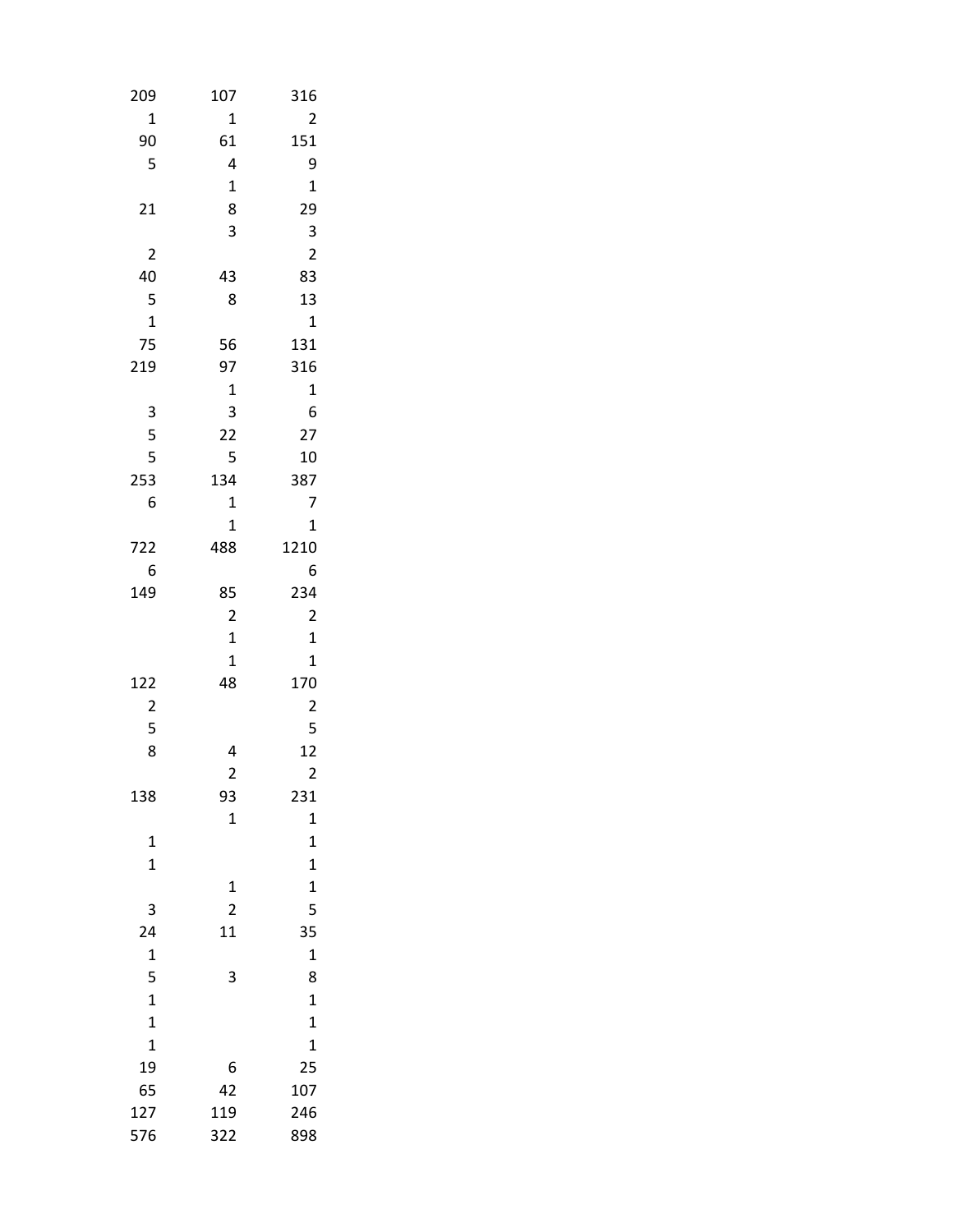| 294  | 116  | 410          |
|------|------|--------------|
| 701  | 448  | 1149         |
| 1128 | 568  | 1696         |
| 127  | 77   | 204          |
| 733  | 497  | 1230         |
| 33   | 16   | 49           |
| 365  | 167  | 532          |
| 345  | 191  | 536          |
| 1    |      | 1            |
| 304  | 154  | 458          |
| 72   | 29   | 101          |
|      | 1    | 1            |
| 1    |      | $\mathbf{1}$ |
|      | 1    | 1            |
| 1    |      | 1            |
| 1    |      | $\mathbf{1}$ |
| 9535 | 5817 | 15352        |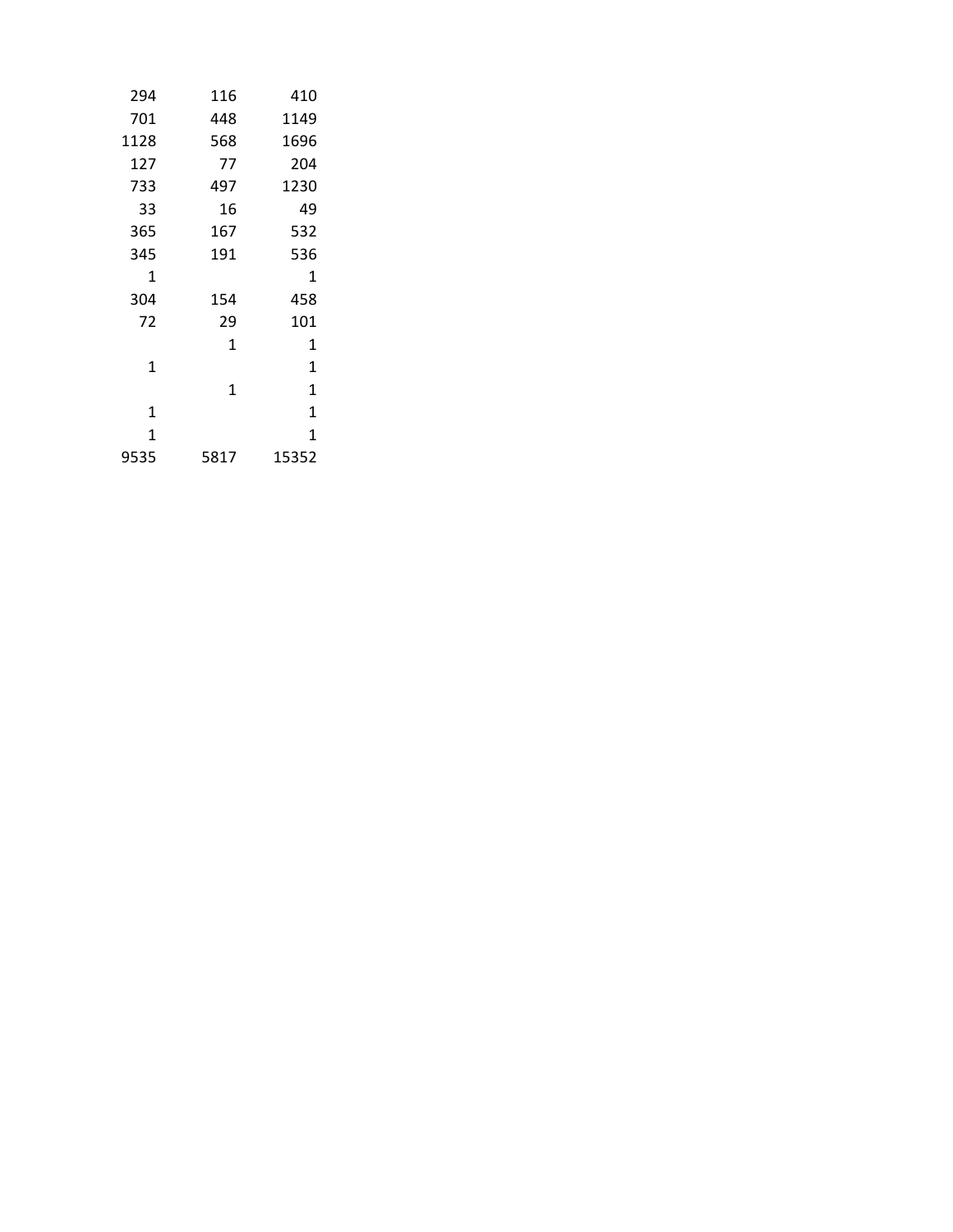INSTITUTION NAME ABIA STATE POLYTECHNIC, ABA ABIA STATE UNIVERSITY, UTURU. ABUBAKAR TAFAWA BALEWA UNIVERSITY, BAUCHI ABUBAKAR TATARI ALI POLYTECHNIC, BAUCHI ACHIEVERS UNIVERSITY OWO ADAMAWA STATE UNIVERSITY, MUBI, ADEKUNLE AJASIN UNIVERSITY, AKUNGBA-AKOKO ADELEKE UNIVERSITY, EDE, OSUN STATE ADENIRAN OGUNSANYA COLL. OF EDUCATION, OTTO/IJANIKIN, LAGOS (AFFLIATED TO EKSU) ADENIRAN OGUNSANYA COLLEGE OF EDUCATION, OTTO/IJANIKIN ADEYEMI COLLEGE OF EDUCATION, (AFFLIATED TO OBAFEMI AWOLOWO UNIVERSITY, ILE-IFE, OSUN STATE) ADEYEMI COLLEGE OF EDUCATION, ONDO AFE BABALOLA UNIVERSITY , ADO-EKITI AHMADU BELLO UNIVERSITY, ZARIA AIR FORCE INSTITUTE OF TECHNOLOGY NIGERIAN AIR FORCE, KADUNA AJAYI CROWTHER UNIVERSITY, OYO AKANU IBIAM FEDERAL POLYTECHNIC, UNWANA, AFIKPO AKWA IBOM STATE UNIVERSITY, IKOT-AKPADEN AKWA-IBOM STATE COLLEGE OF EDUCATION, AFAHA-NSIT, AKWA-IBOM STATE POLYTECHNIC, IKOT-OSURUA AL- HIKMAH UNIVERSITY, ILORIN AL-QALAM UNIVERSITY, KATSINA ALVAN IKOKU COLLEGE OF EDUC. OWERRI ALVAN IKOKU COLLEGE OF EDUCATION, (AFFLIATED TO UNIVERSITY OF NIGERA, NSUKKA) AMBROSE ALLI UNIVERSITY, EKPOMA AMERICAN UNIVERSITY OF NIGERIA , YOLA AMINU KANO COLLEGE OF ISLAMIC AND LEGAL STUDIES, KANO, KANO STATE AMINU KANO TEACHING HOSPITAL, SCHOOL OF HEALTH INFORMATION MANAGEMENT, KANO ARABIC AND ISLAMIC COLLEGE OF EDUCATION, POTISKUM, YOBE STATE AUCHI POLYTECHNIC, AUCHI AUCHI POLYTECHNIC, AUCHI (AFFILIATED TO OBAFEMI AWOLOWO UNIVERSITY, ILE-IFE, OSUN STATE) AUDU BAKO COLLEGE OF AGRICULTURE DANBATTA, KANO BABCOCK UNIVERSITY, ILISHAN-REMO, BAUCHI STATE UNIVERSITY, GADAU, BAUCHI STATE BAYERO UNIVERSITY, KANO BAZE UNIVERSITY, FCT, ABUJA BELLS UNIVERSITY OF TECHNOLOGY, OTA BENSON IDAHOSA UNIVERSITY, BENIN CITY BENUE STATE POLY, UGBOKOLO, BENUE STATE UNIVERSITY, MAKURDI BINGHAM UNIVERSITY, KARU BINYAMINU USMAN COLLEGE OF AGRICULTURE, HADIJIA BOWEN UNIVERSITY, IWO CALEB UNIVERSITY, IMOTA CARITAS UNIVERSITY, AMORJI-NIKE, ENUGU CHUKWUEMEKA ODUMEGWU OJUKWU UNIVERSITY, ULI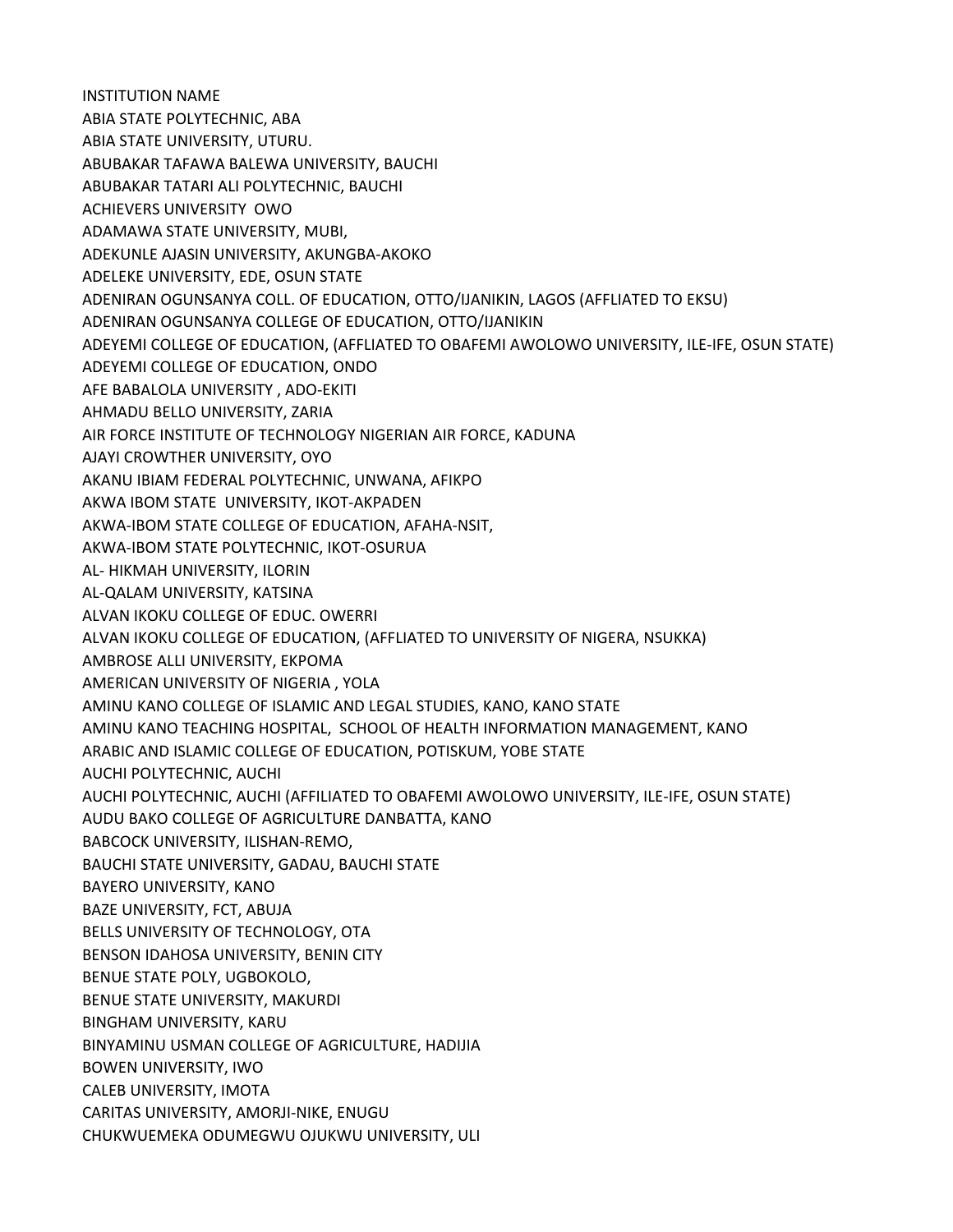COLLEGE OF AGRICULTURE AND ANIMAL SCIENCE, BAKURA, ZAMFARA STATE COLLEGE OF AGRICULTURE AND ANIMAL SCIENCE, MANDO ROAD, KADUNA COLLEGE OF AGRICULTURE, JALINGO COLLEGE OF AGRICULTURE, LAFIA COLLEGE OF AGRICULTURE, ZURU COLLEGE OF EDUCATION, AGBOR (AFFLIATED TO DELTA STATE UNIVERSITY, ABRAKA, DELTA STATE.) COLLEGE OF EDUCATION, AKWANGA COLLEGE OF EDUCATION, ANKPA, COLLEGE OF EDUCATION, AZARE COLLEGE OF EDUCATION, AZARE (AFFLIATED TO UNIVERSITY OF MAIDUGURI, BORNO STATE) COLLEGE OF EDUCATION, GIDAN-WAYA, KAFANCHAN COLLEGE OF EDUCATION, GINDIRI COLLEGE OF EDUCATION, IKERE EKITI (AFFLIATED TO UNIVERSITY OF NIGERIA, NSUKKA, ENUGU STATE) COLLEGE OF EDUCATION, ILESHA , COLLEGE OF EDUCATION, ILORIN COLLEGE OF EDUCATION, KATSINA-ALA, COLLEGE OF EDUCATION, MINNA, COLLEGE OF EDUCATION, OJU, COLLEGE OF EDUCATION, ORO, COLLEGE OF EDUCATION, WAKA-BIU COLLEGE OF EDUCATION, WARRI (AFFLIATED TO DELTA STATE UNIVERSITY, ABRAKA, DELTA) COLLEGE OF EDUCATION, WARRI, COLLEGE OF EDUCATION, ZING, TARABA STATE COLLEGE OF HEALTH TECHNOLOGY, ZAWAN, PLATEAU STATE COVENANT UNIVERSITY, CANAAN LAND, OTA CRAWFORD UNIVERSITY OF APOSTOLIC FAITH MISSION FAITH CITY, IGBESA CRESCENT UNIVERSITY, ABEOKUTA CROSS RIVERS UNIVERSITY OF TECHNOLOGY, CALABAR D.S. ADEGBENRO ICT POLYTECHNIC, ITORI DELTA STATE POLYTECHNIC, OGWASHI-UKU, DELTA STATE POLYTECHNIC, OTEFE, DELTA STATE POLYTECHNIC, OZORO DELTA STATE UNIVERSITY, ABRAKA DOMINICAN INSTITUTE, SAMONDA, IBADAN (AFFLIATED TO UNIVERSITY OF IBADAN, OYO STATE) DORBEN POLYTECHNIC, BWARI-GARAM ROAD, FCT-ABUJA EBONYI STATE COLLEGE OF EDUCATION, IKWO EBONYI STATE UNIVERSITY, ABAKALIKI EKITI STATE UNIVERSITY, ADO-EKITI ELIZADE UNIVERSITY, ILARA-MOKIN, ONDO STATE EMMANUEL ALAYANDE COLLEGE OF EDUCATION, OYO (AFFLIATED TO EKITI STATE UNIVERSITY) ENUGU STATE COLLEGE OF EDUCATION, (TECHNICAL), ENUGU (AFFLIATED TO NNAMDI AZIKIWE UNIVERSITY, AWI ENUGU STATE UNIVERSITY OF SCIENCE AND TECHNOLOGY, ENUGU EVANGEL UNIVERSITY, AKAEZE, EBONYI STATE FCT COLLEGE OF EDUCATION, ZUBA, FED COLLEGE OF EDUC. (SPECIAL), OYO FED COLLEGE OF EDUC. (SPECIAL), OYO FED COLLEGE OF EDUC. (TECH.) GOMBE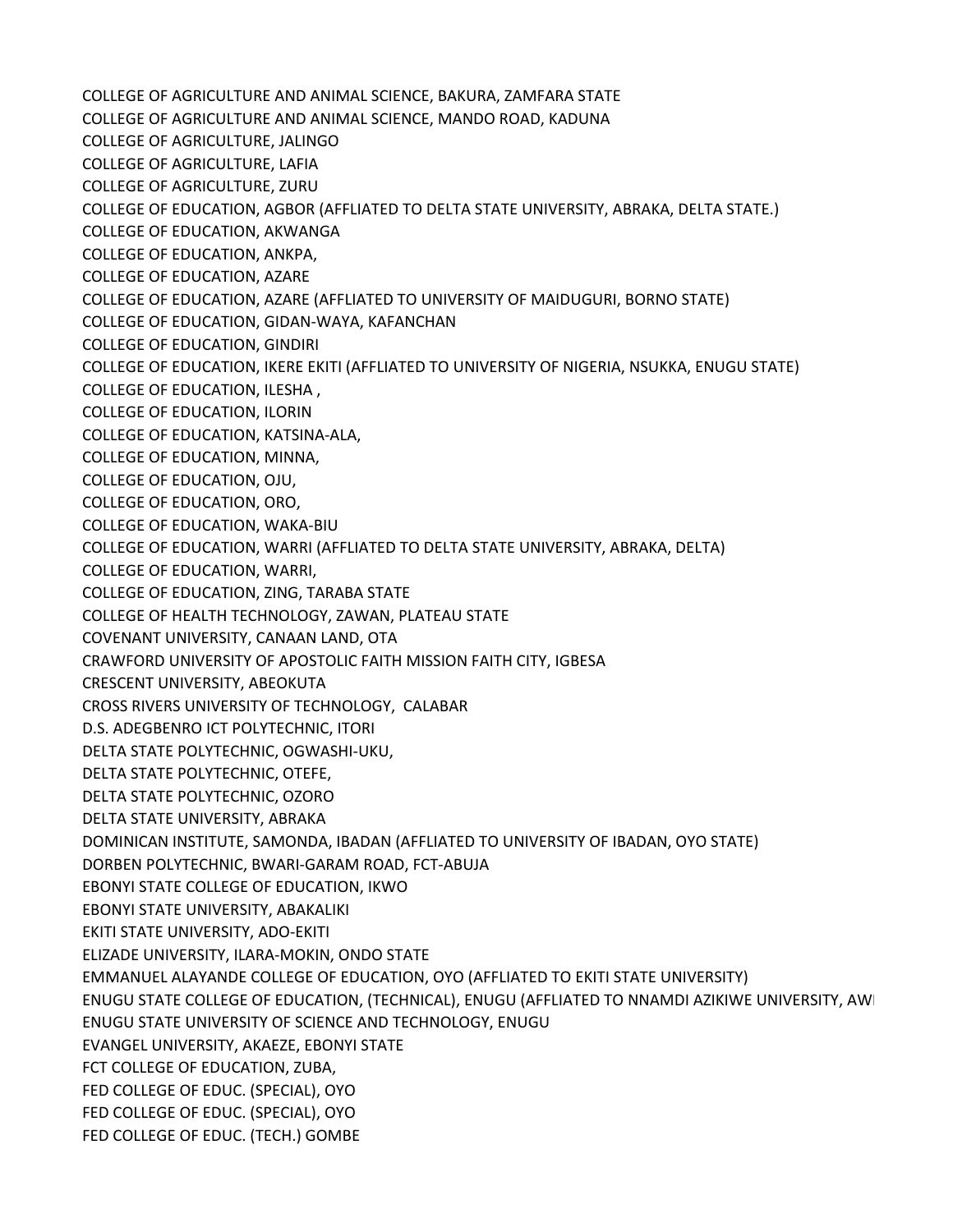FED COLLEGE OF EDUC. (TECH.) POTISKUM FED COLLEGE OF EDUC. (TECH.) UMUNZE FED COLLEGE OF EDUC. (TECH.) UMUNZE, AFFILIATED TO (NNAMDI AZIKIWE UNIVERSITY, AWKA) FED COLLEGE OF EDUC. (TECH.), ASABA FED COLLEGE OF EDUC. (TECH.), OMOKU FED COLLEGE OF EDUC. (TECH.), OMOKU, (AFFILIATED TO UNN, ENUGU STATE) FED COLLEGE OF EDUC. KONTAGORA FED COLLEGE OF EDUC. OBUDU FED COLLEGE OF EDUC. OKENE FED. COLLEGE OF EDUC. (TECH.) (FEMALE ONLY) GUSAU FED. COLLEGE OF EDUC. , ABEOKUTA FED. COLLEGE OF EDUC. KATSINA FED. COLLEGE OF EDUC. PANKSHIN, FED. COLLEGE OF EDUC. YOLA FED. COLLEGE OF EDUC. ZARIA FED. COLLEGE OF EDUC.(TECH.), AKOKA FED. COLLEGE OF EDUCATION, KANO FED. POLY. OFFA FED. POLYTECHNIC, BALI FED. POLYTECHNIC, BAUCHI, FED. POLYTECHNIC, BIDA, FED. POLYTECHNIC, DAMATURU FED. POLYTECHNIC, EDE, FED. POLYTECHNIC, IDA FED. POLYTECHNIC, KAURA/NAMODA, FED. POLYTECHNIC, NASSARAWA FED. POLYTECHNIC, NEKEDE, FED. POLYTECHNIC, OKO, FED. POLYTECHNIC,ILARO FEDERAL COLLEGE OF AGRICULTURE, MOOR PLANTATION, IBADAN FEDERAL COLLEGE OF ANIMAL HEALTH AND PRODUCTION TECHNOLOGY, IBADAN FEDERAL COLLEGE OF ANIMAL HEALTH AND PRODUCTION TECHNOLOGY, VOM FEDERAL COLLEGE OF EDUCATION, ABEOKUTA (AFFILIATED TO UNIVERSITY OF IBADAN) FEDERAL COLLEGE OF EDUCATION, KANO (AFFLIATED TO AHMADU BELLO UNIVERSITY, ZARIA, KADUNA STATE) FEDERAL COLLEGE OF EDUCATION, KATSINA (AFFLIATED TO BAYERO UNIVERSITY, KANO STATE.) FEDERAL COLLEGE OF EDUCATION, OBUDU, CROSS RIVER STATE, (AFFILIATED TO UNIVERSITY OF CALABAR, CALABAR FEDERAL COLLEGE OF EDUCATION, OKENE (AFFILIATED TO UNIVERSITY OF IBADAN) FEDERAL COLLEGE OF EDUCATION, PANKSHIN (AFFLIATED TO UNIVERSITY OF JOS, PLATEAU STATE) FEDERAL COLLEGE OF EDUCATION, YOLA (AFFILIATED TO UNIVERSITY OF MAIDUGURI) FEDERAL COLLEGE OF EDUCATION, ZARIA (AFFLIATED TO AHMADU BELLO UNIVERSITY, ZARIA, KADUNA STATE) FEDERAL COLLEGE OF FISHERIES AND MARINE TECHNOLOGY, VICTORIA ISLAND LAGOS FEDERAL COLLEGE OF FORESTRY TECHNOLOGY, IBADAN, OYO STATE FEDERAL COLLEGE OF FORESTRY, JOS FEDERAL COLLEGE OF LAND RESOURCES TECHNOLOGY, KURU, JOS FEDERAL COLLEGE OF WILDLIFE MANAGEMENT, NEW BUSSA FEDERAL COOPERATIVE COLLEGE, KADUNA ABUJA ROAD JUNCTION, FEDERAL POLYTECHNIC, ADO-EKITI,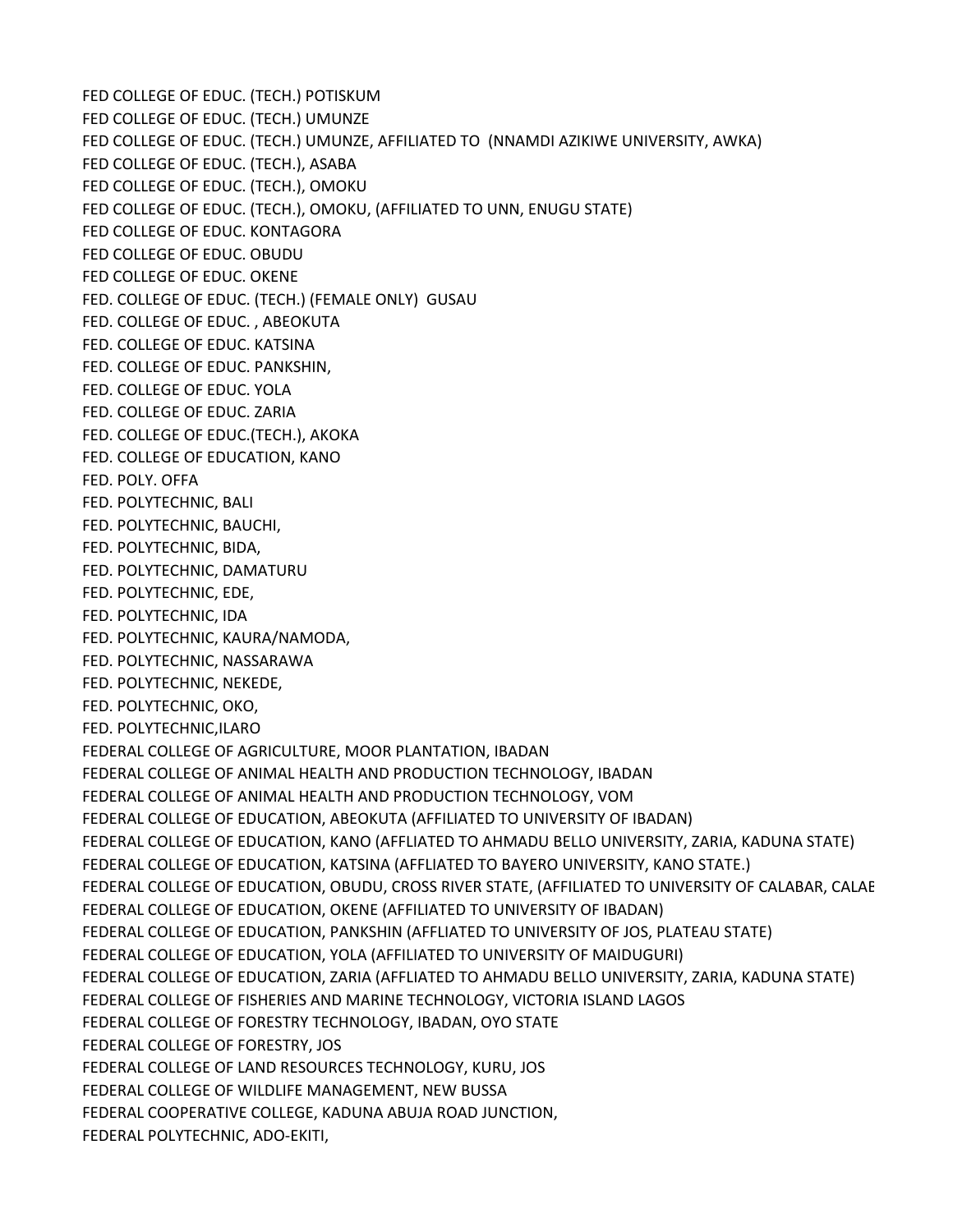FEDERAL SCHOOL OF DENTAL TECHNOLOGY AND THERAPY, ENUGU, FEDERAL SCHOOL OF SURVEYING, OYO FEDERAL UNIVERSITY OF AGRICULTURE, MAKURDI FEDERAL UNIVERSITY OF PETROLEUM RESOURCES, EFFURUN FEDERAL UNIVERSITY OF TECHNOLOGY MINNA FEDERAL UNIVERSITY OF TECHNOLOGY, AKURE FEDERAL UNIVERSITY OF TECHNOLOGY, OWERRI FEDERAL UNIVERSITY, BIRNIN-KEBBI, KEBBI STATE FEDERAL UNIVERSITY, DUTSE, JIGAWA STATE FEDERAL UNIVERSITY, DUTSIN-MA, KATSINA STATE FEDERAL UNIVERSITY, GASHUA, YOBE STATE FEDERAL UNIVERSITY, GUSAU, ZAMFARA STATE FEDERAL UNIVERSITY, KASHERE, GOMBE STATE FEDERAL UNIVERSITY, LAFIA, NASARAWA STATE FEDERAL UNIVERSITY, LOKOJA, KOGI STATE FEDERAL UNIVERSITY, NDUFU-ALIKE, EBONYI STATE FEDERAL UNIVERSITY, OTUOKE, BAYELSA STATE FEDERAL UNIVERSITY, OYE-EKITI, EKITI STATE FEDERAL UNIVERSITY, WUKARI, TARABA STATE FOUNTAIN UNIVERSITY, OSOGBO GATEWAY ICT POLYTECHNIC, IGBESA, OGUN STATE GODFREY OKOYE UNIVERSITY, URGWUOMU- NIKE GOMBE STATE UNIVERSITY, TUDUN WADA, GOMBE, GRACE POLYTECHNIC, LAGOS GREGORY UNIVERSITY, UTURU, ABIA STATE HASSAN USMAN KATSINA POLY, KATSINA HERITAGE POLYTECHNIC, IKOT UDOTA HILL COLLEGE OF EDUCATION, GWANJI, AKWANGA, NASARAWA STATE HUSSAINI ADAMU FEDERAL POLYTECHNIC, KAZAURE IBRAHIM BADAMASI BABANGIDA UNIVERSITY, LAPAI, IFO COLLEGE OF MANAGEMENT AND TECHNOLOGY, IFO IGBINEDION UNIVERSITY, OKADA, BENIN CITY IGNATIUS AJURU UNIVERSITY OF EDUCATION, PORT HARCOURT IMO STATE POLYTECHNIC, UMUAGWO, OWERRI IMO STATE UNIVERSITY, OWERRI INST. OF MGT. AND TECH, ENUGU ISA KAITA COLLEGE OF EDUCATION, DUTSINMA JIGAWA STATE COLLEGE OF EDUCATION, GUMEL (AFFILIATED TO BAYERO UNIVERSITY, KANO) JIGAWA STATE COLLEGE OF EDUCATION, GUMEL, JIGAWA STATE POLYTECHNIC, DUTSE JOSEPH AYO BABALOLA UNIVERSITY, IKEJI-ARAKEJI, KADUNA POLYTECHNIC, KADUNA KADUNA POLYTECHNIC, KADUNA (AFFLIATED TO FEDERAL UNIVERSITY OF TECHNOLOGY, MINNA NIGER STATE) KADUNA STATE UNIVERSITY, KADUNA KANO STATE COLLEGE OF EDUCATION, KAMBOTSO KANO STATE POLYTECHNIC, KANO KANO UNIVERSITY OF SCIENCE AND TECHNOLOGY, WUDIL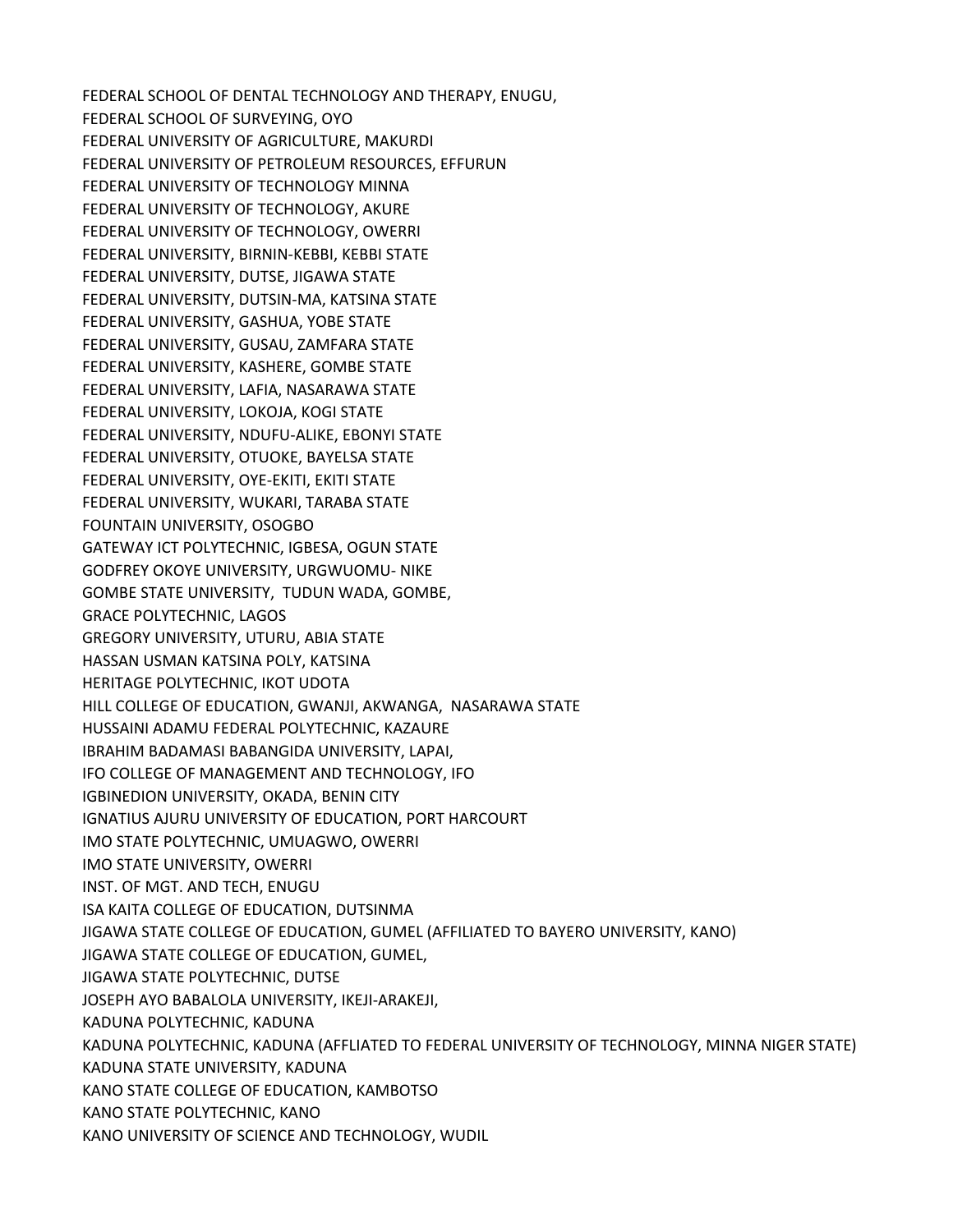KASHIM-IBRAHIM COLLEGE OF EDUC., MAIDUGURI KEBBI STATE UNIVERSITY OF SCIENCE AND TECHNOLOGY, ALIRO KOGI STATE POLYTECHNIC, LOKOJA, KOGI STATE UNIVERSITY, ANYIGBA KWARA STATE POLYTECHNIC, ILORIN, KWARA STATE. KWARA STATE UNIVERSITY, MALETE, ILORIN LADOKE AKINTOLA UNIVERSITY OF TECHNOLOGY, OGBOMOSO LAGOS STATE POLY, IKORODU LAGOS STATE UNIVERSITY, OJO, LANDMARK UNIVERSITY, OMU-ARAN, KWARA STATE LEAD CITY UNIVERSITY , IBADAN MADONNA UNIVERSITY, OKIJA MAHAMMED LAWAN COLLEGE OF AGRICULTURE, MAIDUGURI MARITIME ACADEMY OF NIGERIA, ORON, AKWA IBOM STATE McPHERSON UNIVERSITY, SERIKI SOTAYO, OGUN STATE MICHAEL OKPARA UNIVERSITY OF AGRICULTURE, UMUDIKE MODIBBO ADAMA UNIVERSITY OF TECHNOLOGY, YOLA MOSHOOD ABIOLA POLY, ABEOKUTA NASARAWA STATE POLYTECHNIC, LAFIA NASARAWA STATE UNIVERSITY, KEFFI NATIONAL FILM INSTITUTE, JOS (AFFILIATED TO UNIVERSITY OF JOS, JOS) NATIONAL OPEN UNIVERSITY OF NIGERIA NIGER DELTA UNIVERSITY , WILBERFORCE ISLAND NIGER STATE COLLEGE OF AGRICULTURE, MOKWA, NIGER STATE NIGER STATE POLY, ZUNGERU, NIGERIA TURKISH NILE UNIVERSITY , ABUJA NIGERIAN COLLEGE OF AVIATION TECHNOLOGY, ZARIA NIGERIAN DEFENCE ACADEMY, KADUNA, KADUNA STATE NIGERIAN INSTITUTE OF JOURNALISM, IKEJA , LAGOS NIGERIAN POLICE ACADEMY, WUDIL, KANO STATE NNAMDI AZIKIWE UNIVERSITY, AWKA NORTHWEST UNIVERSITY, KANO, KANO STATE NOVENA UNIVERSITY OGUME NUHU BAMALLI POLYTECHNIC,ZARIA NWAFOR ORIZU COLLEGE OF EDUCATION, NSUGBE (AFFLIATED TO UNIVERSITY OF NIGERIA, NSUKKA, ENUGU STATE) OBAFEMI AWOLOWO UNIVERSITY, ILE-IFE, ODUDUWA UNIVERSITY, IPETUMODU OGUN STATE COLLEGE OF HEALTH TECHNOLOGY, ILESE-IJEBU, OGUN STATE OLABISI ONABANJO UNIVERSITY, AGO-IWOYE ONDO STATE UNIVERSITY OF SCIENCE AND TECHNOLOGY, OKITIPUPA OSUN STATE COLLEGE OF EDUCATION, ILA-ORANGUN (AFFLIATED TO EKITI STATE UNIVERSITY, ADO EKITI, EKITI ST OSUN STATE COLLEGE OF EDUCATION, ILESA (AFFLIATED TO UNIVERSITY OF IBADAN, OYO STATE) OSUN STATE COLLEGE OF TECH, ESA-OKE OSUN STATE POLY, IREE OSUN STATE UNIVERSITY, OSOGBO OUR SAVIOUR INST. OF SCI AND TECH (POLY) ENUGU, ENUGU STATE. OYO STATE COLLEGE OF AGRICULTURE, IGBOORA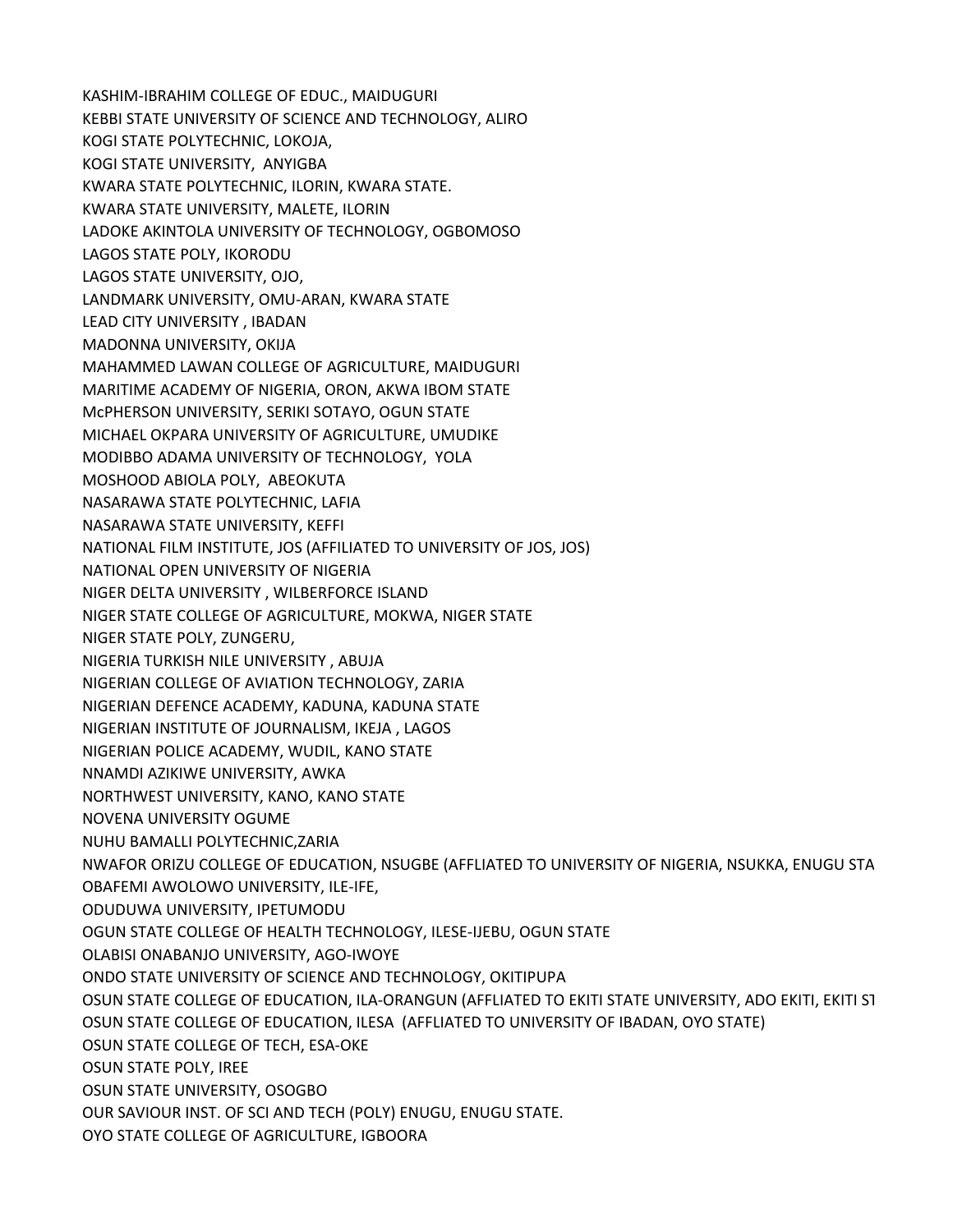PAN-ATLANTIC UNIVERSITY, AHMED ONIBUDO STREET, VICTORIA ISLAND, LAGOS PLATEAU STATE COLLEGE OF AGRICULTURE, GARKAWA, PLATEAU STATE PLATEAU STATE POLYTECHNIC ,BARKIN-LADI PLATEAU STATE UNIVERSITY, BOKKOS POLYTECHNIC OF SOKOTO, RAMAT POLYTECHNIC, MAIDUGURI REDEEMERS UNIVERSITY, Ede, off Gbongan - Oshogbo Rd, Osun State Osun State, RENAISSANCE UNIVERSITY, OJIAGU-AGBANI, ENUGU RHEMA UNIVERSITY , OBEAMA, RIVERS STATE RIVERS STATE COLLEGE OF HEALTH SCIENCE AND KM 6, IKWERRE ROAD, RUMUEME, PORT HARCOURT RIVERS STATE POLY, BORI RIVERS STATE UNIVERSITY OF SCIENCE AND TECHNOLOGY, PORT HARCOURT RUFUS GIWA POLYTECHNIC, OWO SAADATU RIMI COLLEGE OF EDUCATION, KUMBOTSO (AFFILIATED TO BAYERO UNIVERSITY, KANO) SALEM UNIVERSITY, LOKOJA SAMUEL ADEGBOYEGA UNIVERSITY, OGWA, EDO STATE SCHOOL OF HEALTH INFORMATION MANAGEMENT, (UNIVERSITY COLLEGE HOSPITAL, IBADAN, OYO STATE) SCHOOL OF HEALTH INFORMATION MANAGEMENT, (UNIVERSITY OF MAIDUGURI TEACHING HOSPITAL), MAIDUG SHEHU IDRIS COLLEGE OF HEALTH SCIENCES AND TECHNOLOGY, MAKARFI SHEHU SHAGARI COLLEGE OF EDUCATION, SOKOTO SOKOTO STATE UNIVERSITY, SOKOTO SOUTHWESTERN UNIVERSITY, OKUN-OWA, OGUN STATE ST. PETER AND PAUL SEMINARY BODIJA, IBADAN (AFFLIATED TO UNIVERSITY OF IBADAN) ST-JOSEPH MAJOR SEMINARY , IKOT-EKPENE (AFFLIATED TO UNIVERSITY OF UYO, AKWA-IBOM STATE) SULE LAMIDO UNIVERSITY, KAFIN HAUSA, JIGAWA STATE TAI SOLARIN COLLEGE OF EDUCATION, IJEBU-ODE TAI SOLARIN UNIVERSITY OF EDUCATION, IJAGUN, TANSAIN UNIVERSITY, OBA, ANAMBRA STATE TARABA STATE UNIVERSITY, JALINGO THE POLYTECHNIC, IBADAN, UMAR SULEIMAN COLLEGE OF EDUCATION, GASHUA UMAR SULEIMAN COLLEGE OF EDUCATION, GASHUA, YOBE STATE (AFFLIATED TO UNIVERSITY OF MAIDUGURI, B( UMARU MUSA YARADUA UNIVERSITY, KATSINA UMCA, ILORIN (AFFLIATED TO UNIVERSITY OF IBADAN, OYO STATE) UNIVERSITY OF ABUJA,ABUJA UNIVERSITY OF AGRICULTURE, ABEOKUTA UNIVERSITY OF BENIN, BENIN CITY UNIVERSITY OF CALABAR, CALABAR UNIVERSITY OF IBADAN, IBADAN, UNIVERSITY OF ILORIN, ILORIN UNIVERSITY OF JOS, JOS UNIVERSITY OF LAGOS UNIVERSITY OF MAIDUGURI ( - eLEARNING), MAIDUGURI UNIVERSITY OF MAIDUGURI, UNIVERSITY OF MKAR, GBOKO UNIVERSITY OF NIGERIA NSUKKA. UNIVERSITY OF PORT-HARCOURT,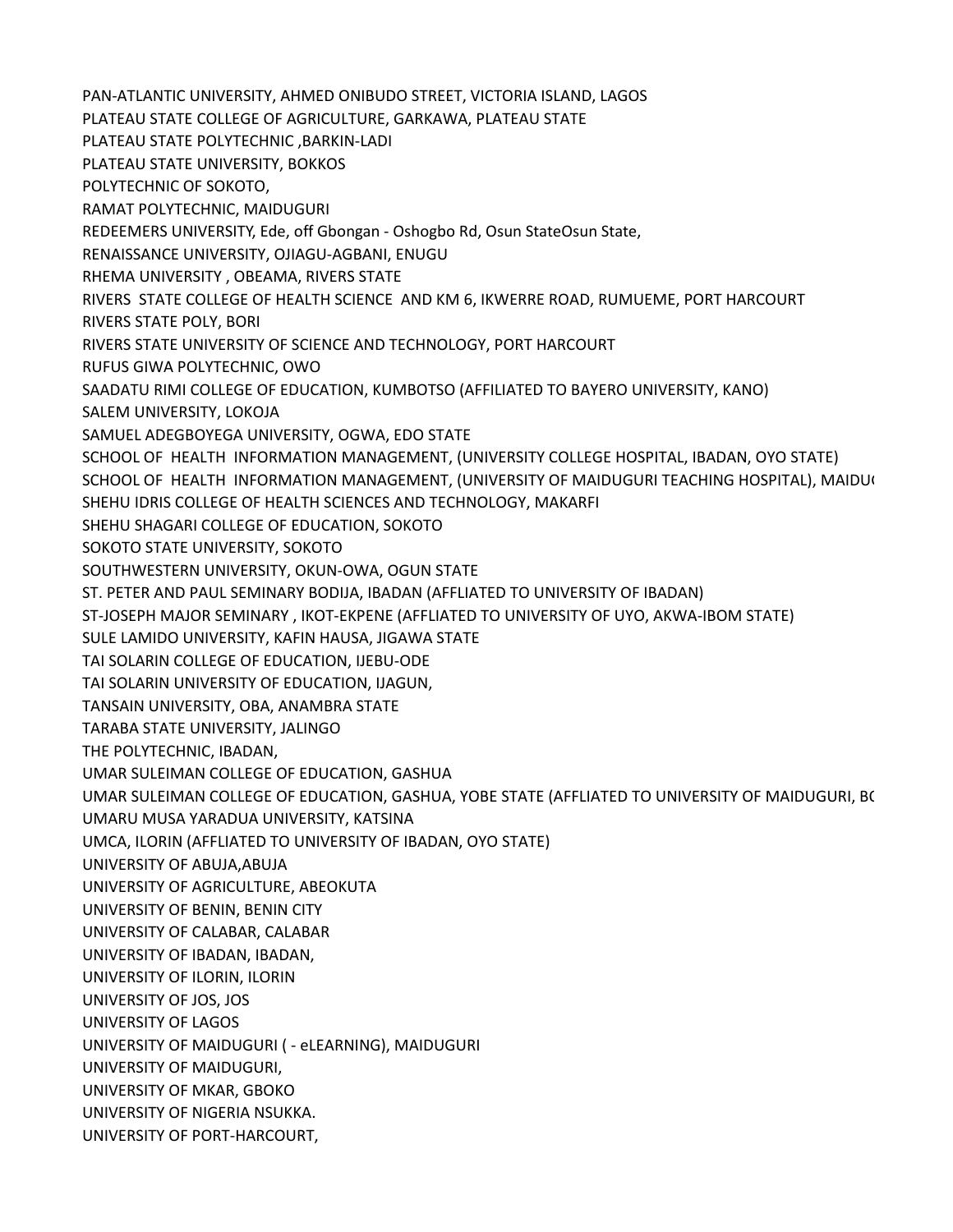UNIVERSITY OF UYO ( - eLEARNING), UYO UNIVERSITY OF UYO, USMANU DANFODIO UNIVERSITY, SOKOTO USMANU DANFODIYO UNIVERSITY ( - eLEARNING), SOKOTO VERITAS UNIVERSITY, ABUJA WELLSPRING UNIVERSITY, IRHIHI/OGBANEKI, BENIN CITY WESLEY UNIVERSITY OF SCIENCE AND TECHNOLOGY. ONDO WESTERN DELTA UNIVERSITY, OGHARA, DELTA STATE YABA COLLEGE OF TECH, YABA YABA COLLEGE OF TECHNOLOGY, YABA (AFFLIATED TO UNIVERSITY OF NIGERIA, NSUKKA, ENUGU STATE) YOBE STATE UNIVERSITY, DAMATURU Grand Total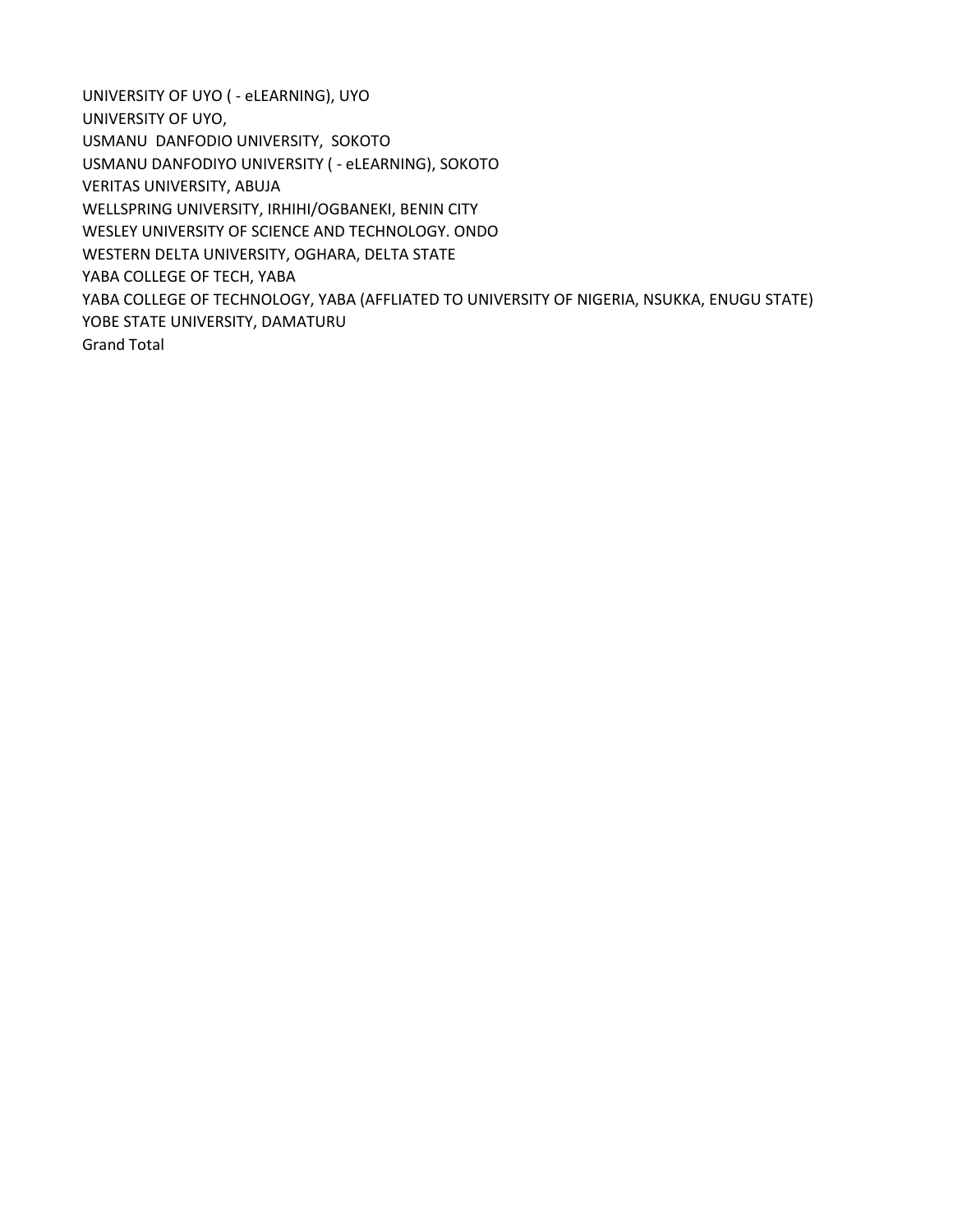| F | M                       |                         | <b>TOTAL</b> |
|---|-------------------------|-------------------------|--------------|
|   | 8                       | 1                       | 9            |
|   | 1084                    | 552                     | 1636         |
|   | 336                     | 629                     | 965          |
|   |                         | $\mathbf 1$             | $\mathbf 1$  |
|   | 2                       | $\overline{c}$          | 4            |
|   | 20                      | 11                      | 31           |
|   | 2345                    | 1403                    | 3748         |
|   | 8                       | 6                       | 14           |
|   | 10                      | $\overline{\mathbf{c}}$ | 12           |
|   | $\overline{2}$          | $\mathbf{1}$            | 3            |
|   | 170                     | 82                      | 252          |
|   | 3                       | $\mathbf{1}$            | 4            |
|   | 444                     | 312                     | 756          |
|   | 4879                    | 4112                    | 8991         |
|   | $\mathbf 1$             | 15                      | 16           |
|   | 10                      | 12                      | 22           |
|   | 9                       | 23                      | 32           |
|   | 243                     | 215                     | 458          |
|   | 19                      | 1                       | 20           |
|   | 76                      | 60                      | 136          |
|   | 15                      | 24                      | 39           |
|   | 26                      | 15                      | 41           |
|   | 4                       | 1                       | 5            |
|   | 159                     | 42                      | 201          |
|   | 3103                    | 1975                    | 5078         |
|   | 19                      | 45                      | 64           |
|   | 5                       | 3                       | 8            |
|   | $\overline{\mathbf{c}}$ | $\mathbf 1$             | 3            |
|   | 6                       | $\overline{1}$          | 7            |
|   | 24                      | 14                      | 38           |
|   | $\overline{c}$          | 3                       | 5            |
|   |                         | $\mathbf 1$             | $\mathbf 1$  |
|   | 719                     | 469                     | 1188<br>188  |
|   | 102<br>2918             | 86<br>1846              | 4764         |
|   | 64                      | 59                      | 123          |
|   | 17                      | 37                      | 54           |
|   | 61                      | 42                      | 103          |
|   | 1                       |                         | 1            |
|   | 1038                    | 787                     | 1825         |
|   | 69                      | 41                      | 110          |
|   |                         | 3                       | 3            |
|   | 185                     | 87                      | 272          |
|   | 6                       | 8                       | 14           |
|   | 15                      | 12                      | 27           |
|   | 530                     | 366                     | 896          |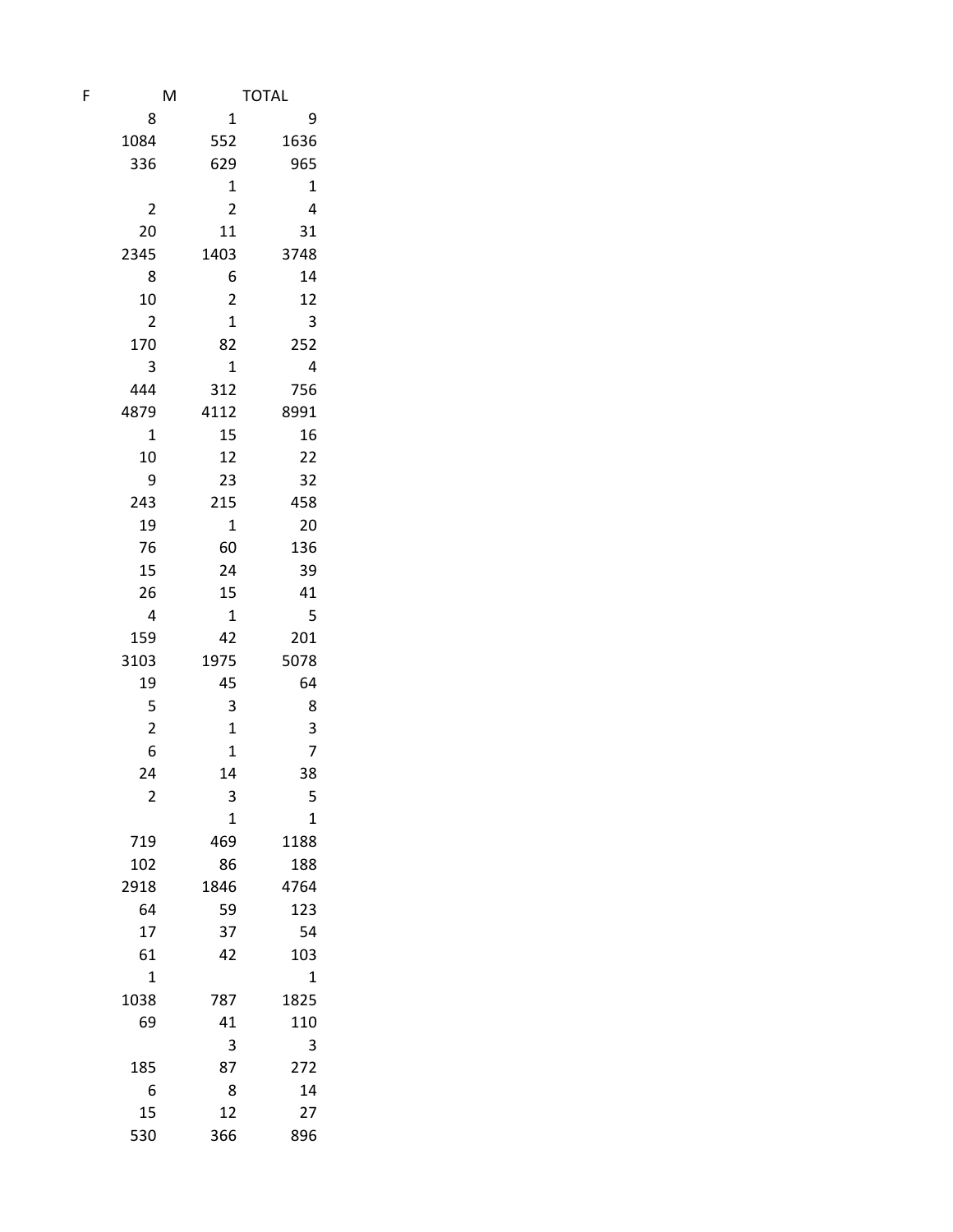|                         | $\mathsf{3}$            | 3                       |
|-------------------------|-------------------------|-------------------------|
|                         | $\overline{\mathbf{c}}$ | $\overline{\mathbf{c}}$ |
| 6                       | 8                       | 14                      |
|                         | $\mathbf{1}$            | $\mathbf{1}$            |
| 3                       | 5                       | 8                       |
| $\overline{c}$          | $\overline{2}$          | 4                       |
| 31                      | 45                      | 76                      |
| 5                       | 5                       | 10                      |
| 36                      | 61                      | 97                      |
| 5                       | 7                       | 12                      |
| 33                      | 28                      | 61                      |
| 5                       | $\overline{c}$          | 7                       |
| 19                      | 11                      | 30                      |
| $\mathbf{1}$            | $\mathbf 1$             | $\overline{\mathbf{c}}$ |
| $\overline{\mathbf{c}}$ | $\mathbf{1}$            | 3                       |
| $\overline{\mathbf{c}}$ | 4                       | 6                       |
| $\overline{\mathbf{c}}$ | $\mathbf{1}$            | 3                       |
| $\mathbf 1$             |                         | $\mathbf{1}$            |
| $\mathbf 1$             | 1                       | $\overline{\mathbf{c}}$ |
| $\mathbf 1$             | $\mathbf{1}$            | $\overline{\mathbf{c}}$ |
|                         | $\overline{c}$          | $\overline{\mathbf{c}}$ |
| 4                       |                         | 4                       |
| 6                       | 3                       | 9                       |
| $\overline{c}$          |                         | $\overline{c}$          |
| 795                     | 1326                    | 2121                    |
| 19<br>14                | 9<br>11                 | 28                      |
|                         | 295                     | 25<br>522               |
| 227<br>$\mathbf 1$      |                         | $\mathbf{1}$            |
| 3                       |                         | 3                       |
| $\mathbf{1}$            |                         | $\mathbf{1}$            |
| 3                       | $\overline{c}$          | 5                       |
| 2796                    | 1289                    | 4085                    |
|                         | 1                       | $\mathbf{1}$            |
|                         | 3                       | 3                       |
| $\mathbf 1$             |                         | $\mathbf 1$             |
| 605                     | 334                     | 939                     |
| 1354                    | 946                     | 2300                    |
| 11                      | 15                      | 26                      |
| 10                      | 6                       | 16                      |
| $\mathbf 1$             |                         | 1                       |
| 472                     | 438                     | 910                     |
| $\mathbf 1$             | 1                       | $\overline{\mathbf{c}}$ |
| 23                      | 10                      | 33                      |
| 8                       | $\overline{c}$          | 10                      |
|                         | $\overline{2}$          | $\overline{c}$          |
| 10                      | 18                      | 28                      |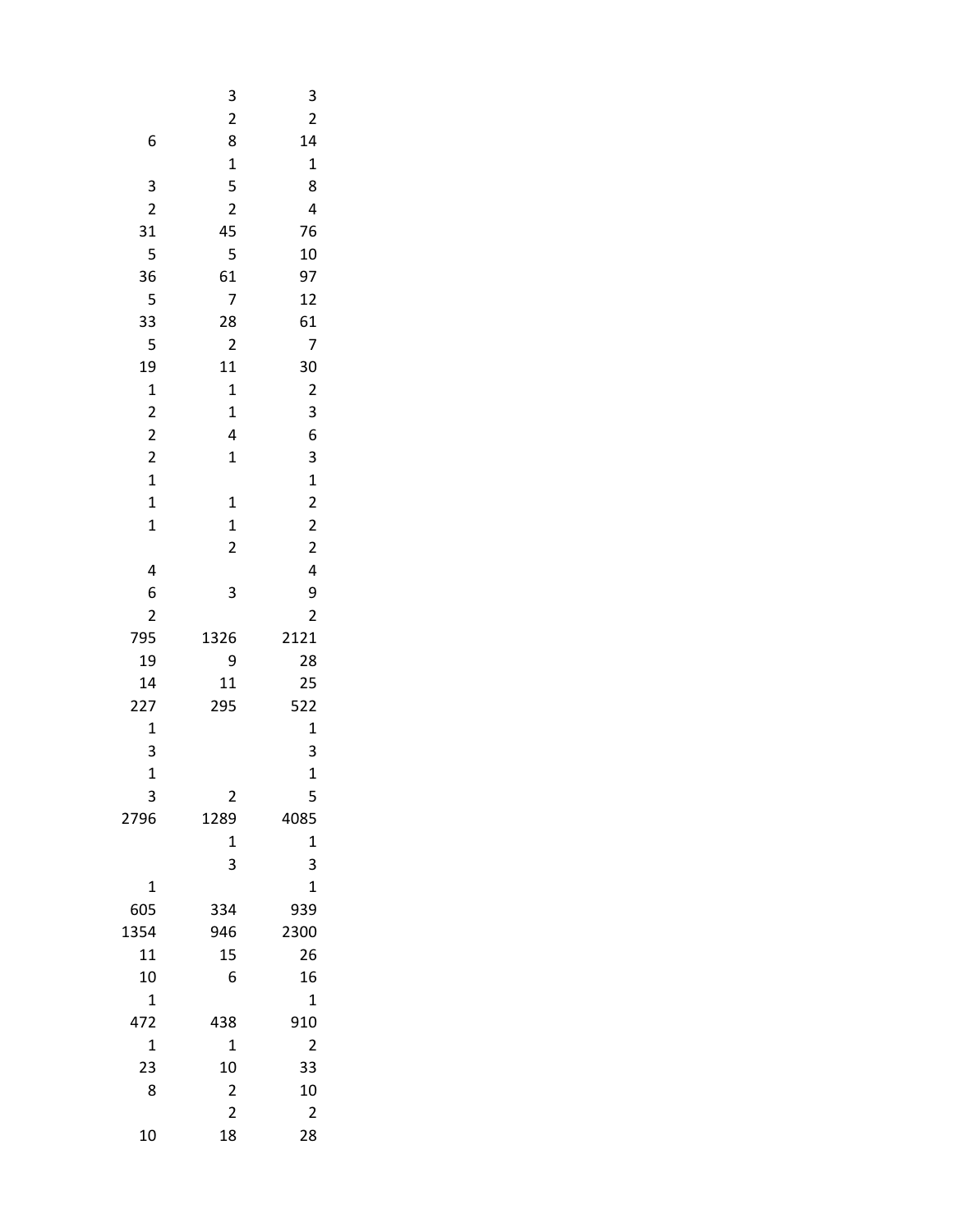| 20                      | 45                      | 65                      |
|-------------------------|-------------------------|-------------------------|
| $\mathbf 1$             |                         | $\mathbf{1}$            |
| 3                       | $\overline{c}$          | 5                       |
| $\mathbf{1}$            |                         | $\mathbf{1}$            |
|                         | $\mathbf{1}$            | $\mathbf{1}$            |
| 3                       | 5                       | 8                       |
| $\mathbf{1}$            | $\overline{c}$          | 3                       |
| 12                      | 6                       | 18                      |
| $\mathbf 1$             |                         | $\mathbf 1$             |
| $\mathbf 1$             |                         | $\mathbf{1}$            |
| 13                      | $\overline{\mathbf{c}}$ | 15                      |
| $\overline{\mathbf{r}}$ | 8                       | 12                      |
| 8                       | 11                      | 19                      |
| 4                       | $\mathbf{1}$            | 5                       |
| 47                      | 75                      | 122                     |
| 5                       |                         | 5                       |
| 5                       | 4                       | 9                       |
| 94                      | 67                      | 161                     |
| 4                       | 5                       | 9                       |
| 5                       | 9                       | 14                      |
| 10                      | 8                       | 18                      |
| $\mathbf 1$             | 3                       | 4                       |
| 97                      | 89                      | 186                     |
| 5                       | 3                       | 8                       |
| $\mathbf{1}$            | $\mathbf 1$             | $\overline{\mathbf{c}}$ |
| 12                      | 8                       | 20                      |
| 25                      | 17                      | 42                      |
| $\mathbf{1}$            | 3                       | 4                       |
| 191                     | 154                     | 345                     |
| $\mathbf{1}$            |                         | $\mathbf{1}$            |
| $\mathbf{1}$            | 1                       | $\overline{c}$          |
| 1                       |                         | $\mathbf{1}$            |
| 11                      | 3                       | 14                      |
| $\mathbf{1}$            | $\mathbf{1}$            | $\overline{c}$          |
| 9                       | 4                       | 13                      |
| 5                       | 3                       | 8                       |
| $\mathbf{1}$            | 1                       | $\overline{\mathbf{c}}$ |
| 50                      | 23                      | 73                      |
| $\overline{c}$          | 3                       | 5                       |
|                         | $\mathbf{1}$            | $\mathbf{1}$            |
|                         | $\overline{c}$          | $\overline{\mathbf{c}}$ |
| $\overline{c}$          | $\overline{c}$          | 4                       |
|                         | $\mathbf{1}$            | $\mathbf{1}$            |
| $\mathbf{1}$            |                         | $\mathbf{1}$            |
| $\mathbf{1}$            |                         | $\mathbf{1}$            |
| 4                       | 6                       | 10                      |
| 7                       | 14                      | 21                      |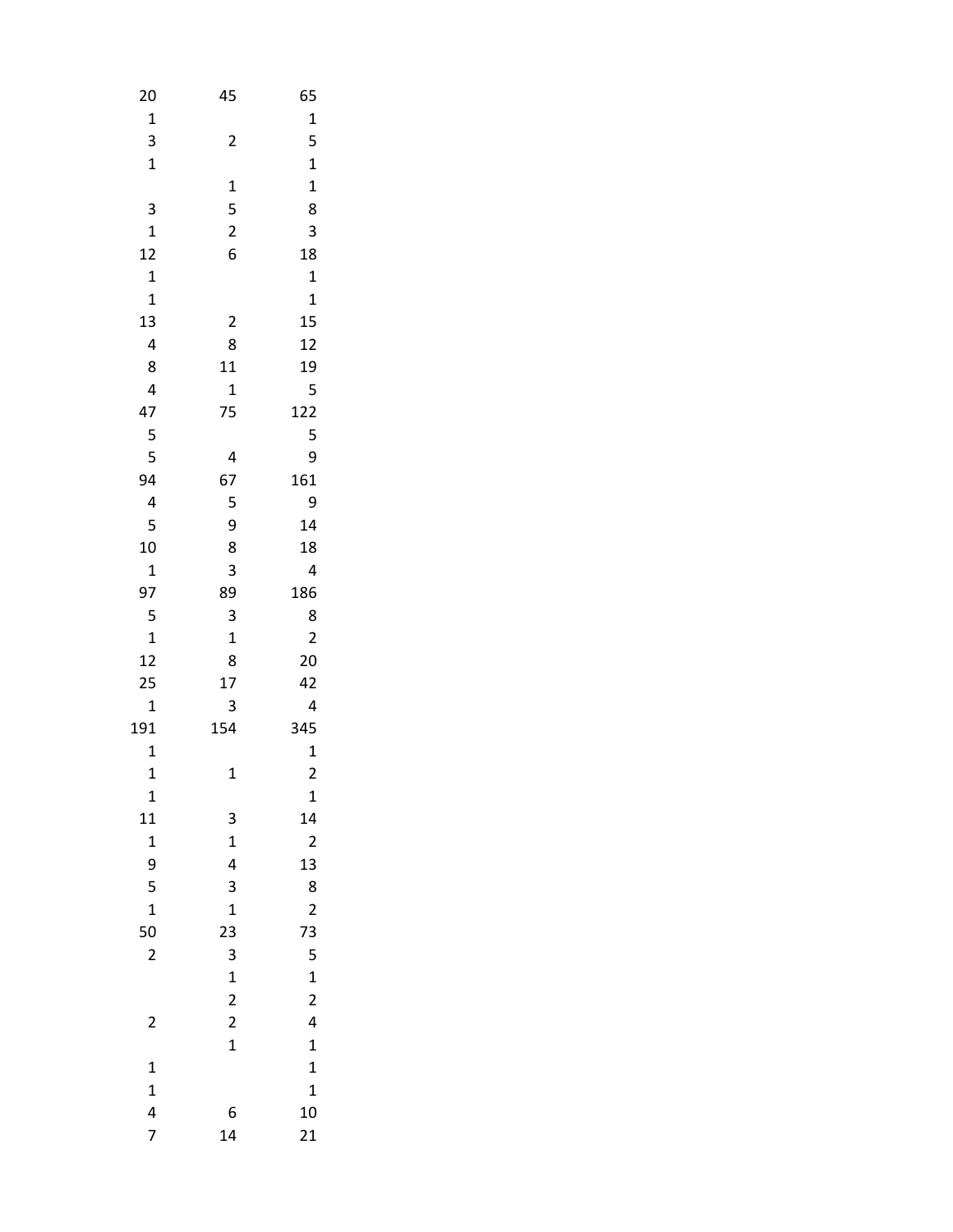| 3                       | 1              | 4            |
|-------------------------|----------------|--------------|
|                         | 5              | 5            |
| 534                     | 760            | 1294         |
| 253                     | 1011           | 1264         |
| 709                     | 1926           | 2635         |
| 860                     | 2894           | 3754         |
| 1257                    | 3308           | 4565         |
| 85                      | 90             | 175          |
| 212                     | 280            | 492          |
| 151                     | 114            | 265          |
| 29                      | 10             | 39           |
| 112                     | 68             | 180          |
| 54                      | 75             | 129          |
| 147                     | 150            | 297          |
| 240                     | 216            | 456          |
| 233                     | 183            | 416          |
| 159                     | 134            | 293          |
| 623                     | 717            | 1340         |
| 151                     | 172            | 323          |
| 5                       | 4              | 9            |
| 3                       | $\overline{c}$ | 5            |
| 6                       | 7              | 13           |
| 429                     | 251            | 680          |
|                         | 1              | $\mathbf 1$  |
| 3                       | $\overline{2}$ | 5            |
|                         | 4              | 4            |
|                         | 1              | $\mathbf{1}$ |
| $\overline{c}$          | 1              | 3            |
| 5                       | 12             | 17           |
| 515                     | 422            | 937          |
| $\overline{1}$          |                | $\mathbf 1$  |
| 40                      | 36             | 76           |
| 81                      | 26             | 107          |
| $\overline{c}$          | 3              | 5            |
| 3116                    | 1620           | 4736         |
| 4                       |                | 4            |
| $\overline{\mathbf{c}}$ | 3<br>7         | 5            |
| 4                       |                | 11           |
| $\overline{2}$          | 3              | 5            |
|                         | $\mathbf{1}$   | $\mathbf{1}$ |
| 19                      | 12             | 31           |
| 76                      | 77             | 153          |
| $\mathbf{1}$            | 2              | 3            |
| 1559                    | 881            | 2440         |
| 3                       | 1              | 4            |
| $\overline{\mathbf{c}}$ | 4              | 6            |
| 51                      | 238            | 289          |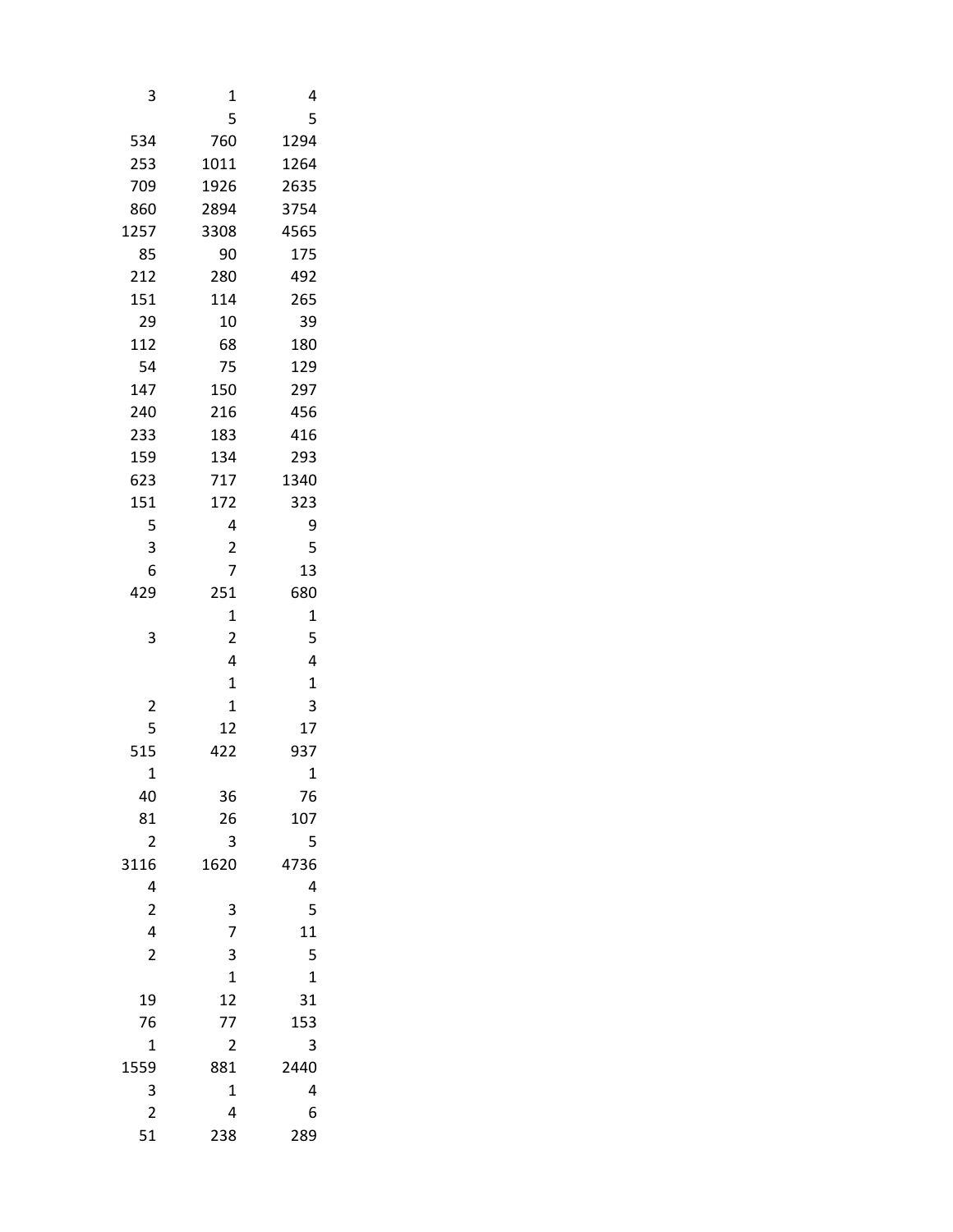| 9              | 5              | 14             |
|----------------|----------------|----------------|
| 23             | 41             | 64             |
| 4              | $\overline{2}$ | 6              |
| 1823           | 1074           | 2897           |
| 54             | 18             | 72             |
| 253            | 224            | 477            |
| 2582           | 1760           | 4342           |
| 28             | 22             | 50             |
| 1448           | 1034           | 2482           |
| 53             | 60             | 113            |
| 5              | 10             | 15             |
| 110            | 77             | 187            |
| $\mathbf 1$    | 3              | 4              |
| 6              | 41             | 47             |
| 6              | 4              | 10             |
| 1033           | 1184           | 2217           |
| 277            | 297            | 574            |
| 57             | 43             | 100            |
| 1              | 2              | 3              |
| 1450           | 1327           | 2777           |
| 1              |                | 1              |
| 8              | 4              | 12             |
| 1831           | 1326           | 3157           |
| 2              | 5              | 7              |
| 1              | 1              | 2              |
| 61             | 60             | 121            |
|                | 3              | 3              |
| 110            | 857            | 967            |
| $\overline{1}$ |                | $\mathbf{1}$   |
| 130            | 308            | 438            |
| 6226           | 3848           | 10074          |
| 216            | 124            | 340            |
| 7              | 3              | 10             |
| 10             | 19             | 29             |
| 3              | 3              | 6              |
| 6057           | 4918           | 10975          |
| 11             | 5              | 16             |
| $\overline{2}$ |                | $\overline{c}$ |
| 1954           | 1292           | 3246           |
| 18             | 39             | 57             |
| $\mathbf 1$    | 1              | 2              |
| 22             | 7              | 29             |
| 3              | 4              | 7              |
| 12             | 12             | 24             |
| 1170           | 759            | 1929           |
| $\mathbf 1$    |                | 1              |
| $\mathbf 1$    |                | 1              |
|                |                |                |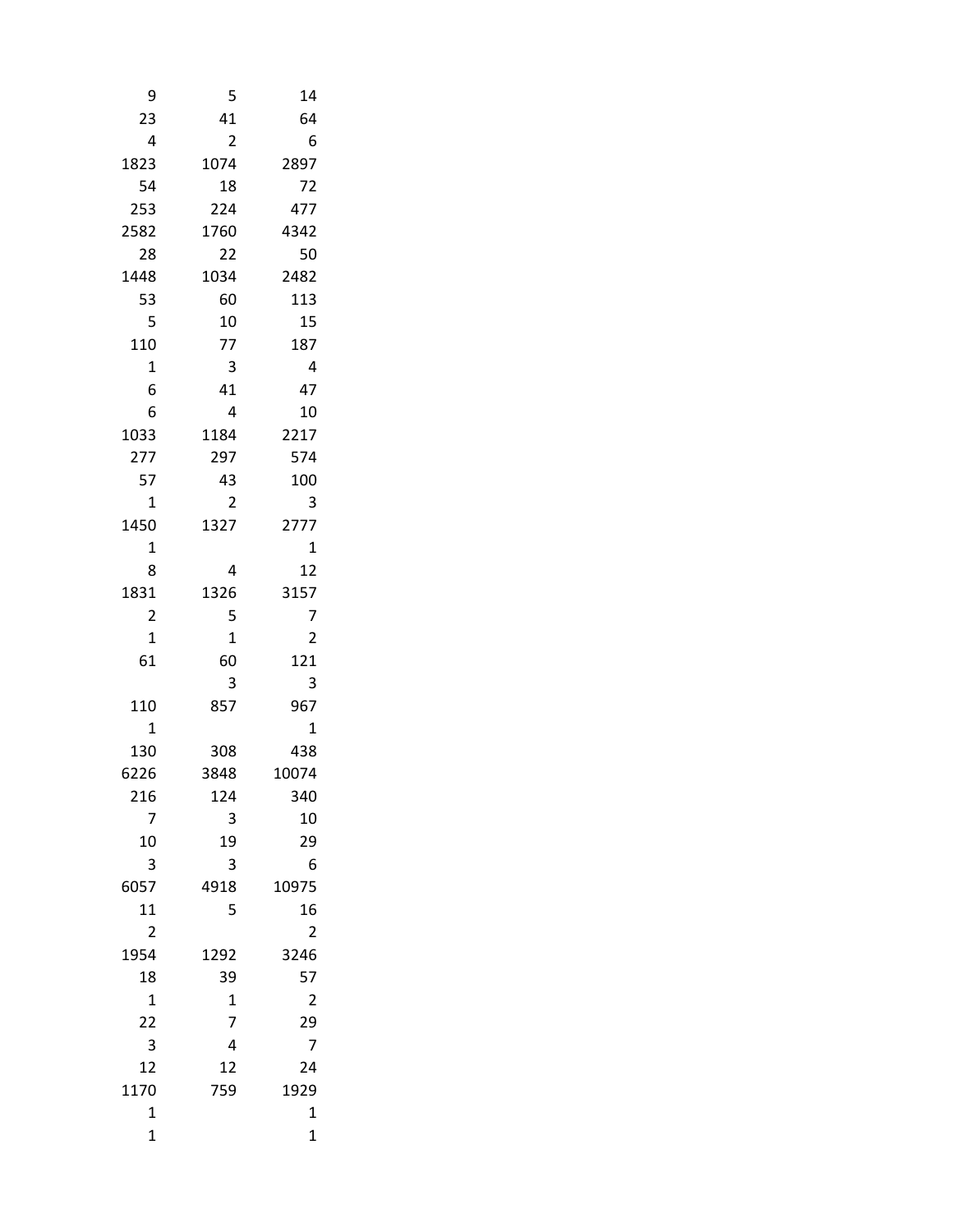| 24                      | 14                      | 38                      |  |
|-------------------------|-------------------------|-------------------------|--|
| 8                       | 5                       | 13                      |  |
| 4                       | 4                       | 8                       |  |
| 101                     | 79                      | 180                     |  |
|                         | $\mathbf 1$             | 1                       |  |
| 8                       | 9                       | 17                      |  |
| 44                      | 28                      | 72                      |  |
|                         | $\overline{c}$          | $\overline{2}$          |  |
| $\overline{\mathbf{c}}$ | $\mathbf 1$             | 3                       |  |
| $\mathbf{1}$            |                         | $\mathbf{1}$            |  |
| 19                      | 13                      |                         |  |
|                         |                         | 32                      |  |
| 1427                    | 1259                    | 2686                    |  |
| 7                       | 10                      | 17                      |  |
| 5                       | $\overline{\mathbf{c}}$ | 7                       |  |
| 11                      | 5                       | 16                      |  |
|                         | $\overline{1}$          | $\mathbf 1$             |  |
| $\overline{\mathbf{c}}$ |                         | $\overline{\mathbf{c}}$ |  |
| $\overline{1}$          |                         | $\overline{1}$          |  |
| 17                      | 11                      | 28                      |  |
|                         | $\mathbf 1$             | $\mathbf{1}$            |  |
| 47                      | 76                      | 123                     |  |
| 2                       | 1                       | 3                       |  |
|                         | $\mathbf 1$             | $\overline{1}$          |  |
|                         | $\mathbf 1$             | $\mathbf 1$             |  |
| 101                     | 62                      | 163                     |  |
| 2                       |                         | $\overline{\mathbf{c}}$ |  |
| 558                     | 233                     | 791                     |  |
| $\mathbf{1}$            | 4                       | 5                       |  |
| 161                     | 156                     | 317                     |  |
| 34                      | 26                      | 60                      |  |
| 2                       |                         | $\overline{c}$          |  |
| 3                       | 2                       | 5                       |  |
| 484                     | 410                     | 894                     |  |
|                         | 1                       | $\mathbf 1$             |  |
| 911                     | 656                     | 1567                    |  |
| 2373                    | 2368                    | 4741                    |  |
| 6968                    | 5245                    | 12213                   |  |
| 3034                    | 1532                    | 4566                    |  |
| 7747                    | 5423                    | 13170                   |  |
| 14388                   | 9519                    | 23907                   |  |
| 3186                    | 2247                    | 5433                    |  |
| 10158                   | 8207                    | 18365                   |  |
| 2                       | 1                       | 3                       |  |
|                         |                         |                         |  |
| 1038                    | 774                     | 1812                    |  |
| 2                       | 2                       | 4                       |  |
| 6451                    | 4004                    | 10455                   |  |
| 3370                    | 2621                    | 5991                    |  |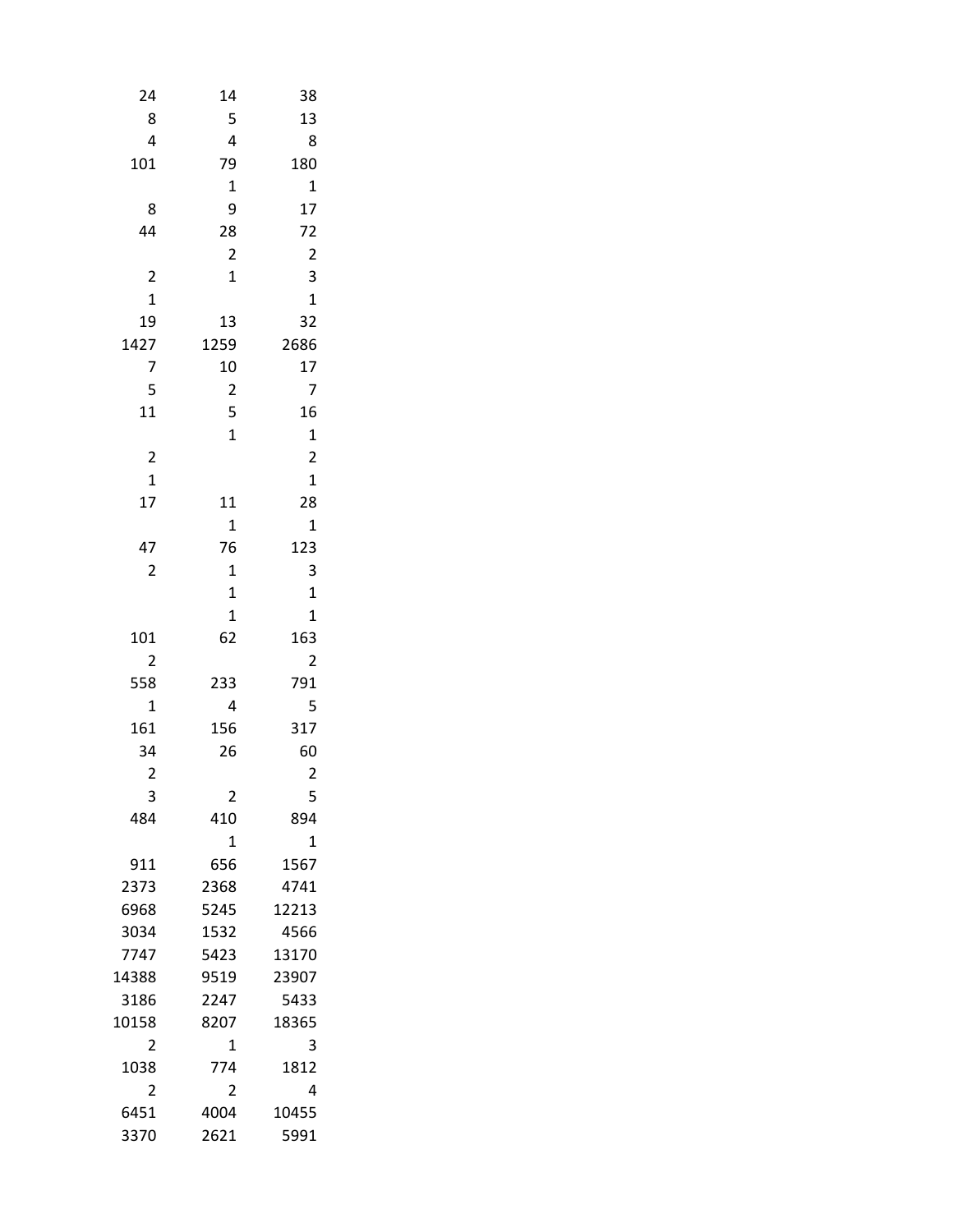| 9      | 6              | 15     |
|--------|----------------|--------|
| 3737   | 2659           | 6396   |
| 1361   | 1033           | 2394   |
| 3      | 1              | 4      |
| 9      | 5              | 14     |
|        | 1              | 1      |
| 2      | $\overline{2}$ | 4      |
| 3      | $\overline{2}$ | 5      |
| 31     | 29             | 60     |
| 9      | 4              | 13     |
| 83     | 41             | 124    |
| 132729 | 104266         | 236995 |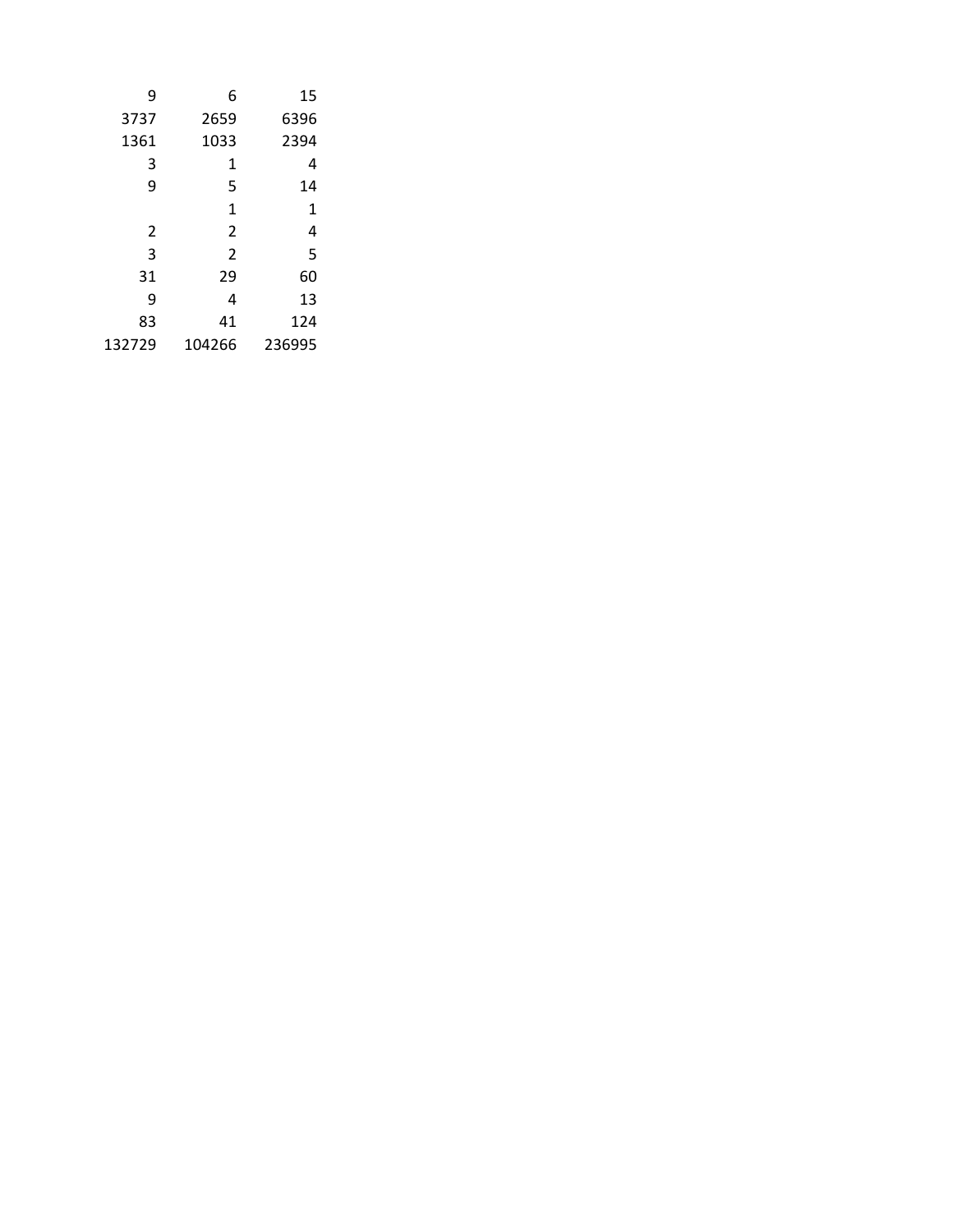INSTITUTION NAME ABDUL-GUSAU POLYTECHNIC, TALATA-MAFARA ABIA STATE COLLEGE OF HEALTH SCIENCES AND MANAGEMENT TECHNOLOGY, ABA ABIA STATE POLYTECHNIC, ABA ABIA STATE UNIVERSITY, UTURU. ABRAHAM ADESANYA POLYTECHNIC, IJEBU-IGBO, OGUN STATE ABUBAKAR TAFAWA BALEWA UNIVERSITY, BAUCHI ABUBAKAR TATARI ALI POLYTECHNIC, BAUCHI ACHIEVERS UNIVERSITY OWO ADAMAWA STATE POLY, YOLA ADAMAWA STATE UNIVERSITY, MUBI, ADEKUNLE AJASIN UNIVERSITY, AKUNGBA-AKOKO ADELEKE UNIVERSITY, EDE, OSUN STATE ADENIRAN OGUNSANYA COLL. OF EDUCATION, OTTO/IJANIKIN, LAGOS (AFFLIATED TO EKSU) ADENIRAN OGUNSANYA COLLEGE OF EDUCATION, OTTO/IJANIKIN ADEYEMI COLLEGE OF EDUCATION, (AFFLIATED TO OBAFEMI AWOLOWO UNIVERSITY, ILE-IFE, OSUN STATE) ADEYEMI COLLEGE OF EDUCATION, ONDO AFE BABALOLA UNIVERSITY , ADO-EKITI AFLON DIGITAL INSTITUTE, ABUJA AHMADU BELLO UNIVERSITY TEACHING HOSPITAL, ZARIA AHMADU BELLO UNIVERSITY, ZARIA AIR FORCE INSTITUTE OF TECHNOLOGY NIGERIAN AIR FORCE, KADUNA AJAYI CROWTHER UNIVERSITY, OYO AKANU IBIAM FEDERAL POLYTECHNIC, UNWANA, AFIKPO AKPERAN ORSHI COLLEGE OF AGRICULTURE, YANDEV AKWA IBOM STATE UNIVERSITY, IKOT-AKPADEN AKWA-IBOM STATE COLLEGE OF EDUCATION, AFAHA-NSIT, AKWA-IBOM STATE POLYTECHNIC, IKOT-OSURUA AL- HIKMAH UNIVERSITY, ILORIN AL-QALAM UNIVERSITY, KATSINA ALVAN IKOKU COLLEGE OF EDUC. OWERRI ALVAN IKOKU COLLEGE OF EDUCATION, (AFFLIATED TO UNIVERSITY OF NIGERA, NSUKKA) AMBROSE ALLI UNIVERSITY, EKPOMA AMERICAN UNIVERSITY OF NIGERIA , YOLA AMINU KANO COLLEGE OF ISLAMIC AND LEGAL STUDIES, KANO, KANO STATE AMINU KANO TEACHING HOSPITAL, SCHOOL OF HEALTH INFORMATION MANAGEMENT, KANO ARABIC AND ISLAMIC COLLEGE OF EDUCATION, POTISKUM, YOBE STATE ASSANUSIYAH COLLEGE OF EDUCATION, IPETUMODU, OSUN STATE AUCHI POLYTECHNIC, AUCHI AUCHI POLYTECHNIC, AUCHI (AFFILIATED TO OBAFEMI AWOLOWO UNIVERSITY, ILE-IFE, OSUN STATE) AUDU BAKO COLLEGE OF AGRICULTURE DANBATTA, KANO BABCOCK UNIVERSITY, ILISHAN-REMO, BAUCHI STATE UNIVERSITY, GADAU, BAUCHI STATE BAYELSA STATE COLLEGE OF ARTS AND SCIENCE, YENAGOA, BAYELSA STATE BAYERO UNIVERSITY, KANO BAZE UNIVERSITY, FCT, ABUJA BELLS UNIVERSITY OF TECHNOLOGY, OTA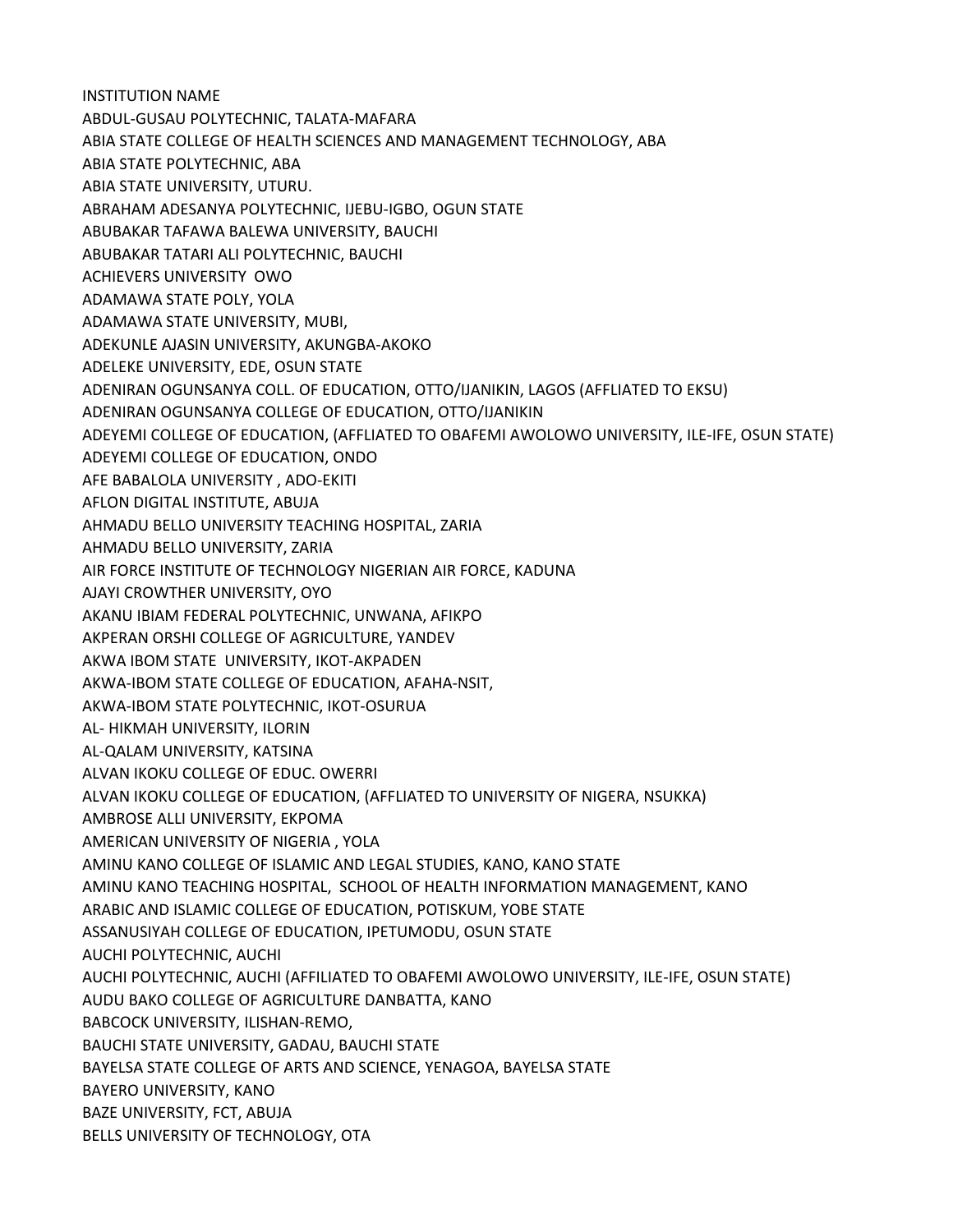BENSON IDAHOSA SCHOOL OF BASIC AND APPLIED STUDIES, BENIN CITY, EDO STATE BENSON IDAHOSA UNIVERSITY, BENIN CITY BENUE STATE POLY, UGBOKOLO, BENUE STATE UNIVERSITY, MAKURDI BINGHAM UNIVERSITY, KARU BINYAMINU USMAN COLLEGE OF AGRICULTURE, HADIJIA BOWEN UNIVERSITY, IWO CALEB UNIVERSITY, IMOTA CARITAS UNIVERSITY, AMORJI-NIKE, ENUGU CHUKWUEMEKA ODUMEGWU OJUKWU UNIVERSITY, ULI CIFMAN INSTITUTE OF TECHNOLOGY AND MANAGEMENT, 6, LANCASTER ROAD, OPP. QUEEN'S COLLEGE, SABO, Y CLARETAIN INSTITUTE OF PHILOSOPHY, NEKEDE (AFFLIATED TO EVAN UNIVERSITY, OWERRI, IMO STATE.) COLLEGE OF AGRICULTURE AND ANIMAL SCIENCE, BAKURA, ZAMFARA STATE COLLEGE OF AGRICULTURE AND ANIMAL SCIENCE, MANDO ROAD, KADUNA COLLEGE OF AGRICULTURE, JALINGO COLLEGE OF AGRICULTURE, KABBA, COLLEGE OF AGRICULTURE, LAFIA COLLEGE OF AGRICULTURE, ZURU COLLEGE OF ARABIC AND ISLAMIC LEGAL STUDIES, ILORIN (AFFILIATED TO BAYERO UNIVERSITY, KANO) COLLEGE OF EDUCATION, AGBOR (AFFLIATED TO DELTA STATE UNIVERSITY, ABRAKA, DELTA STATE.) COLLEGE OF EDUCATION, AGBOR, COLLEGE OF EDUCATION, AKWANGA COLLEGE OF EDUCATION, AKWANGA (AFFLIATED TO AHMADU BELLO UNIVERSITY, ZARIA, KADUNA STATE.) COLLEGE OF EDUCATION, ANKPA (AFFILIATED TO ABUBAKAR TAFAWA BALEWA UNIVERSITY, BAUCHI) COLLEGE OF EDUCATION, ANKPA, COLLEGE OF EDUCATION, AZARE COLLEGE OF EDUCATION, AZARE (AFFLIATED TO UNIVERSITY OF MAIDUGURI, BORNO STATE) COLLEGE OF EDUCATION, GIDAN-WAYA, KAFANCHAN COLLEGE OF EDUCATION, GINDIRI COLLEGE OF EDUCATION, IKERE COLLEGE OF EDUCATION, IKERE EKITI (AFFLIATED TO UNIVERSITY OF NIGERIA, NSUKKA, ENUGU STATE) COLLEGE OF EDUCATION, ILESHA , COLLEGE OF EDUCATION, ILORIN COLLEGE OF EDUCATION, KATSINA-ALA, COLLEGE OF EDUCATION, MARU, ZAMFARA STATE. COLLEGE OF EDUCATION, MINNA, COLLEGE OF EDUCATION, OJU, COLLEGE OF EDUCATION, ORO, COLLEGE OF EDUCATION, WAKA-BIU COLLEGE OF EDUCATION, WARRI (AFFLIATED TO DELTA STATE UNIVERSITY, ABRAKA, DELTA) COLLEGE OF EDUCATION, WARRI, COLLEGE OF EDUCATION, ZING, TARABA STATE COLLEGE OF HEALTH TECHNOLOGY, CALABAR, CROSS RIVER STATE COLLEGE OF HEALTH TECHNOLOGY, ZAWAN, PLATEAU STATE COLLEGE OF TECHNOLOGY, IRESI, OSUN STATE COVENANT UNIVERSITY, CANAAN LAND, OTA CRAWFORD UNIVERSITY OF APOSTOLIC FAITH MISSION FAITH CITY, IGBESA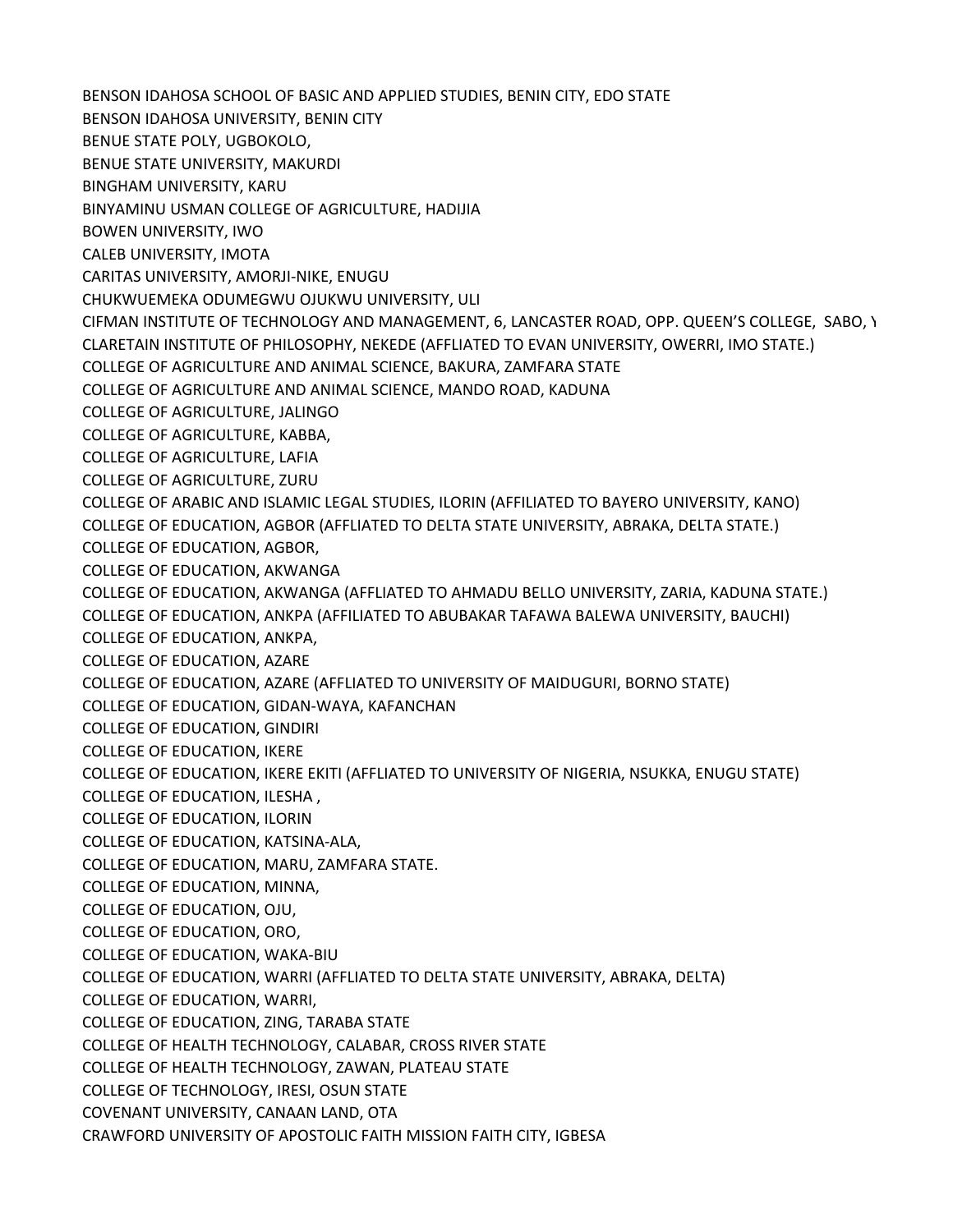CRESCENT UNIVERSITY, ABEOKUTA CROSS RIVER STATE COLLEGE OF EDUCATION, AKAMKPA, CROSS RIVERS UNIVERSITY OF TECHNOLOGY, CALABAR D.S. ADEGBENRO ICT POLYTECHNIC, ITORI DELTA STATE COLLEGE OF PHYSICAL EDUCATION, MOSOGAR DELTA STATE POLYTECHNIC, OGWASHI-UKU, DELTA STATE POLYTECHNIC, OTEFE, DELTA STATE POLYTECHNIC, OZORO DELTA STATE UNIVERSITY, ABRAKA DOMINICAN INSTITUTE, SAMONDA, IBADAN (AFFLIATED TO UNIVERSITY OF IBADAN, OYO STATE) DORBEN POLYTECHNIC, BWARI-GARAM ROAD, FCT-ABUJA EBONYI STATE COLLEGE OF EDUCATION, IKWO EBONYI STATE UNIVERSITY, ABAKALIKI EKITI STATE UNIVERSITY, ADO-EKITI ELIZADE UNIVERSITY, ILARA-MOKIN, ONDO STATE EMMANUEL ALAYANDE COLLEGE OF EDUCATION, OYO (AFFLIATED TO EKITI STATE UNIVERSITY) EMMANUEL ALYANDE COLLEGE OF EDUCATION, OYO ENUGU STATE COLLEGE OF EDUCATION (TECH.) ENUGU ABAKALIKI RD. P.M.B. 01793, ENUGU ENUGU STATE COLLEGE OF EDUCATION, (TECHNICAL), ENUGU (AFFLIATED TO NNAMDI AZIKIWE UNIVERSITY, AWI ENUGU STATE UNIVERSITY OF SCIENCE AND TECHNOLOGY, ENUGU EVANGEL UNIVERSITY, AKAEZE, EBONYI STATE FCT COLLEGE OF EDUCATION, ZUBA, FED COLLEGE OF EDUC. (SPECIAL), OYO FED COLLEGE OF EDUC. (TECH.) GOMBE FED COLLEGE OF EDUC. (TECH.) POTISKUM FED COLLEGE OF EDUC. (TECH.) UMUNZE FED COLLEGE OF EDUC. (TECH.) UMUNZE, AFFILIATED TO (NNAMDI AZIKIWE UNIVERSITY, AWKA) FED COLLEGE OF EDUC. (TECH.), ASABA FED COLLEGE OF EDUC. (TECH.), OMOKU FED COLLEGE OF EDUC. (TECH.), OMOKU, (AFFILIATED TO UNN, ENUGU STATE) FED COLLEGE OF EDUC. KONTAGORA FED COLLEGE OF EDUC. OBUDU FED COLLEGE OF EDUC. OKENE FED. COLLEGE OF EDUC. (TECH.) (FEMALE ONLY) GUSAU FED. COLLEGE OF EDUC. , ABEOKUTA FED. COLLEGE OF EDUC. KATSINA FED. COLLEGE OF EDUC. PANKSHIN, FED. COLLEGE OF EDUC. YOLA FED. COLLEGE OF EDUC. ZARIA FED. COLLEGE OF EDUC.(TECH.), AKOKA FED. COLLEGE OF EDUC.(TECH.), BICHI FED. COLLEGE OF EDUC., EHA-AMUFU FED. COLLEGE OF EDUCATION, KANO FED. POLY. OFFA FED. POLYTECHNIC, BALI FED. POLYTECHNIC, BAUCHI, FED. POLYTECHNIC, BIDA,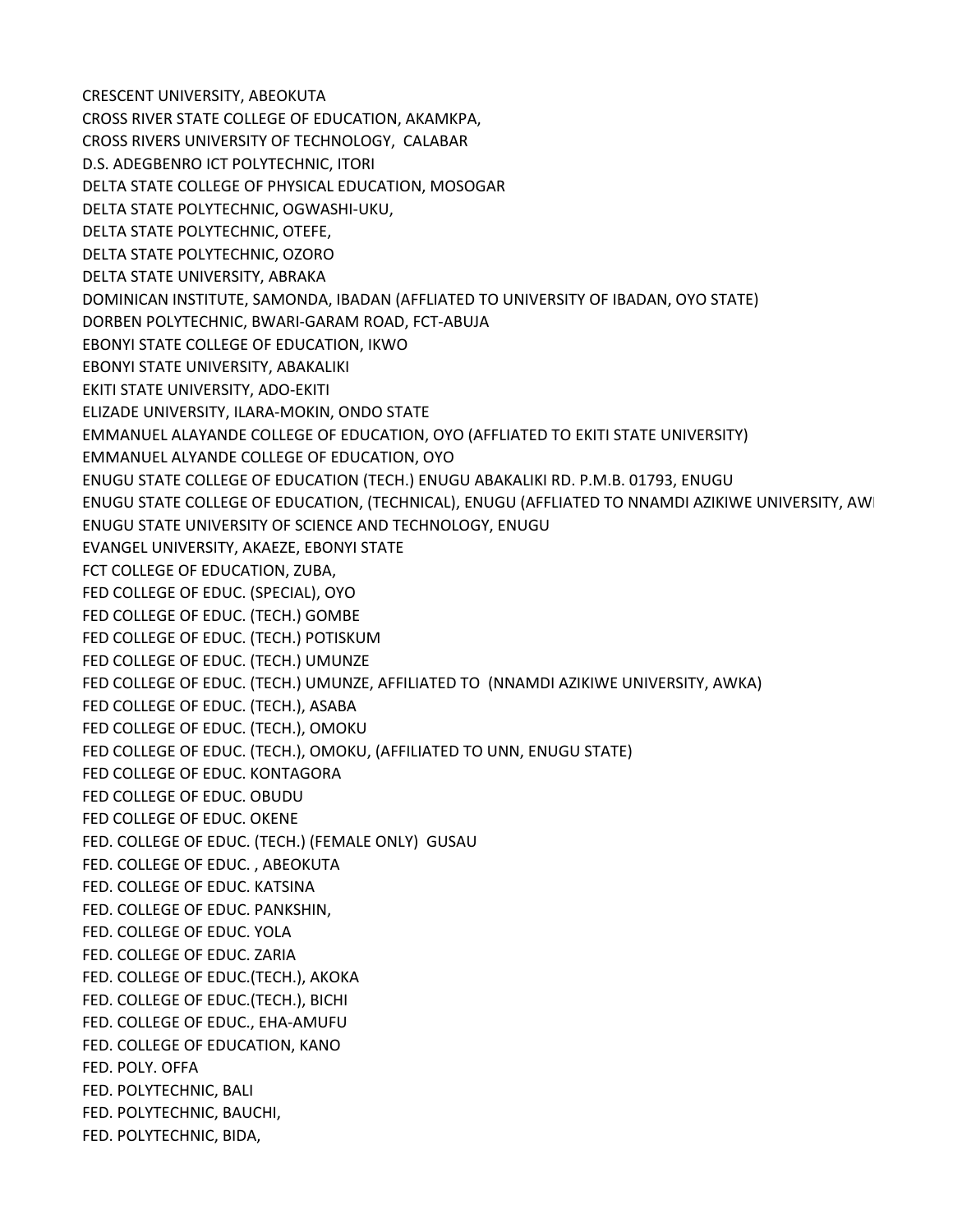FED. POLYTECHNIC, DAMATURU FED. POLYTECHNIC, EDE, FED. POLYTECHNIC, IDA FED. POLYTECHNIC, KAURA/NAMODA, FED. POLYTECHNIC, MUBI FED. POLYTECHNIC, NASSARAWA FED. POLYTECHNIC, NEKEDE, FED. POLYTECHNIC, OKO, FED. POLYTECHNIC,ILARO FEDERAL COLLEGE OF AGRICULTURAL PRODUCE TECHNOLOGY, HOTORO GRA EXTENSION, KANO, KANO STATE FEDERAL COLLEGE OF AGRICULTURE, ISHIAGU, FEDERAL COLLEGE OF AGRICULTURE, MOOR PLANTATION, IBADAN FEDERAL COLLEGE OF ANIMAL HEALTH AND PRODUCTION TECHNOLOGY, IBADAN FEDERAL COLLEGE OF ANIMAL HEALTH AND PRODUCTION TECHNOLOGY, VOM FEDERAL COLLEGE OF EDUCATION (TECHNICAL) P.M.B 60, GOMBE, GOMBE STATE. (AFFLIATED TO ABUBAKAR TAF FEDERAL COLLEGE OF EDUCATION (TECHNICAL), ASABA (AFFILIATED TO UNIVERSITY OF BENIN, BENIN CITY) FEDERAL COLLEGE OF EDUCATION (TECHNICAL), ASBA, (AFFILIATED TO FEDERAL UNIVERSITY OF TECHNOLOGY, M FEDERAL COLLEGE OF EDUCATION, (TECHNICAL), POTISKUM (AFFLIATED TO ATBU, BAUCHI) FEDERAL COLLEGE OF EDUCATION, ABEOKUTA (AFFILIATED TO UNIVERSITY OF IBADAN) FEDERAL COLLEGE OF EDUCATION, KANO (AFFLIATED TO AHMADU BELLO UNIVERSITY, ZARIA, KADUNA STATE) FEDERAL COLLEGE OF EDUCATION, KATSINA (AFFLIATED TO BAYERO UNIVERSITY, KANO STATE.) FEDERAL COLLEGE OF EDUCATION, KONTAGORA (AFFLIATED TO AHMADU BELLO UNIVERSITY, ZARIA, KADUNA ST FEDERAL COLLEGE OF EDUCATION, OBUDU, CROSS RIVER STATE, (AFFILIATED TO UNIVERSITY OF CALABAR, CALABAR FEDERAL COLLEGE OF EDUCATION, OKENE (AFFILIATED TO UNIVERSITY OF IBADAN) FEDERAL COLLEGE OF EDUCATION, PANKSHIN (AFFLIATED TO UNIVERSITY OF JOS, PLATEAU STATE) FEDERAL COLLEGE OF EDUCATION, YOLA (AFFILIATED TO UNIVERSITY OF MAIDUGURI) FEDERAL COLLEGE OF EDUCATION, ZARIA (AFFLIATED TO AHMADU BELLO UNIVERSITY, ZARIA, KADUNA STATE) FEDERAL COLLEGE OF FISHERIES AND MARINE TECHNOLOGY, VICTORIA ISLAND LAGOS FEDERAL COLLEGE OF FORESTRY TECHNOLOGY, IBADAN, OYO STATE FEDERAL COLLEGE OF FORESTRY, JOS FEDERAL COLLEGE OF FORESTRY, MECHANISATION, AFAKA, KADUNA FEDERAL COLLEGE OF FRESHWATER FISHERIES TECHNOLOGY, NEW BUSSA FEDERAL COLLEGE OF HORTICULTURE, DADIN KOWA, GOMBE STATE FEDERAL COLLEGE OF LAND RESOURCES TECHNOLOGY, KURU, JOS FEDERAL COLLEGE OF ORTHOPEDIC TECHNOLOGY, IGBOBI, LAGOS FEDERAL COLLEGE OF WILDLIFE MANAGEMENT, NEW BUSSA FEDERAL COOPERATIVE COLLEGE, IBADAN P.M.B. 5033, ELEYELE, IBADAN, FEDERAL COOPERATIVE COLLEGE, KADUNA ABUJA ROAD JUNCTION, FEDERAL POLYTECHNIC, ADO-EKITI, FEDERAL POLYTECHNIC, EKOWE, BAYELSA STATE FEDERAL POLYTECHNIC, UKA FEDERAL SCHOOL OF DENTAL TECHNOLOGY AND THERAPY, ENUGU, FEDERAL SCHOOL OF SURVEYING, OYO FEDERAL UNIVERSITY OF AGRICULTURE, MAKURDI FEDERAL UNIVERSITY OF PETROLEUM RESOURCES, EFFURUN FEDERAL UNIVERSITY OF TECHNOLOGY MINNA FEDERAL UNIVERSITY OF TECHNOLOGY, AKURE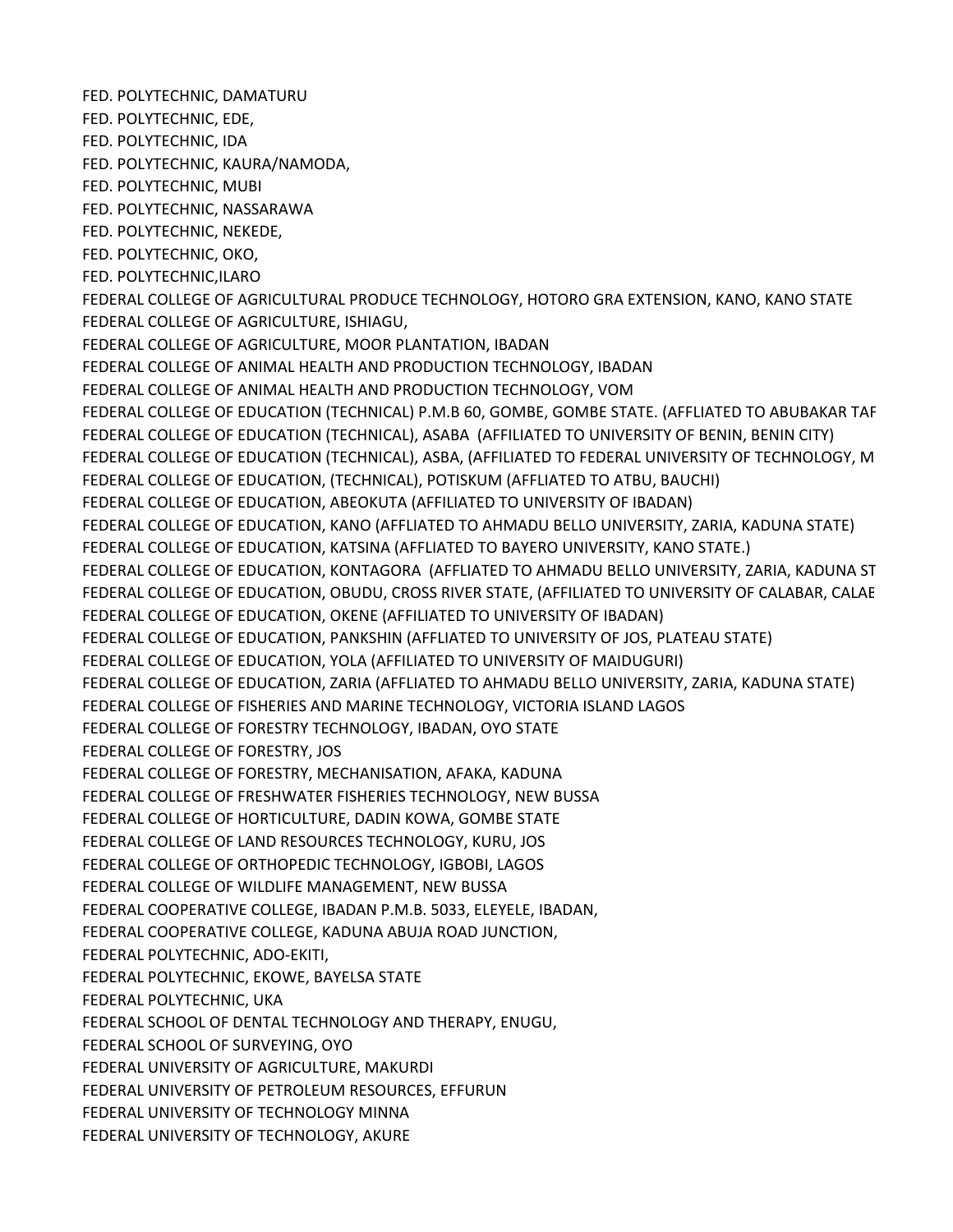FEDERAL UNIVERSITY OF TECHNOLOGY, OWERRI FEDERAL UNIVERSITY, BIRNIN-KEBBI, KEBBI STATE FEDERAL UNIVERSITY, DUTSE, JIGAWA STATE FEDERAL UNIVERSITY, DUTSIN-MA, KATSINA STATE FEDERAL UNIVERSITY, GASHUA, YOBE STATE FEDERAL UNIVERSITY, GUSAU, ZAMFARA STATE FEDERAL UNIVERSITY, KASHERE, GOMBE STATE FEDERAL UNIVERSITY, LAFIA, NASARAWA STATE FEDERAL UNIVERSITY, LOKOJA, KOGI STATE FEDERAL UNIVERSITY, NDUFU-ALIKE, EBONYI STATE FEDERAL UNIVERSITY, OTUOKE, BAYELSA STATE FEDERAL UNIVERSITY, OYE-EKITI, EKITI STATE FEDERAL UNIVERSITY, WUKARI, TARABA STATE FIDEI POLYTECHNIC, GBOKO FOUNTAIN UNIVERSITY, OSOGBO GATEWAY ICT POLYTECHNIC, IGBESA, OGUN STATE GATEWAY ICT POLYTECHNIC, SAAPADE, OGUN STATE GBOKO COLLEGE OF EDUCATION, GBOKO, BENUE STATE GLOBAL MARITIME ACADEMY, OGONI-OLOMU, UGHELLI SOUTH L.G.A., DELTA STATE. GODFREY OKOYE UNIVERSITY, URGWUOMU- NIKE GOMBE STATE UNIVERSITY, TUDUN WADA, GOMBE, GRACE POLYTECHNIC, LAGOS GREGORY UNIVERSITY, UTURU, ABIA STATE HASSAN USMAN KATSINA POLY, KATSINA HERITAGE POLYTECHNIC, IKOT UDOTA HILL COLLEGE OF EDUCATION, GWANJI, AKWANGA, NASARAWA STATE HUSSAINI ADAMU FEDERAL POLYTECHNIC, KAZAURE IBRAHIM BADAMASI BABANGIDA UNIVERSITY, LAPAI, IGBAJO POLYTECHNIC IGBINEDION UNIVERSITY, OKADA, BENIN CITY IGNATIUS AJURU UNIVERSITY OF EDUCATION, PORT HARCOURT IMO STATE POLYTECHNIC, UMUAGWO, OWERRI IMO STATE UNIVERSITY, OWERRI INST. OF MGT. AND TECH, ENUGU ISA KAITA COLLEGE OF EDUCATION, DUTSINMA JIBWIS COLLEGE OF ARABIC AND ISLAMIC EDUCATION, GOMBE, JIGAWA STATE COLLEGE OF EDUCATION, GUMEL (AFFILIATED TO BAYERO UNIVERSITY, KANO) JIGAWA STATE COLLEGE OF EDUCATION, GUMEL, JIGAWA STATE COLLEGE OF ISLAMIC AND LEGAL STUDIES, RINGIM, JIGAWA STATE JIGAWA STATE POLYTECHNIC, DUTSE JOSEPH AYO BABALOLA UNIVERSITY, IKEJI-ARAKEJI, KADUNA POLYTECHNIC, KADUNA KADUNA POLYTECHNIC, KADUNA (AFFLIATED TO FEDERAL UNIVERSITY OF TECHNOLOGY, MINNA NIGER STATE) KADUNA STATE UNIVERSITY, KADUNA KANO STATE COLLEGE OF EDUCATION, KAMBOTSO KANO STATE POLYTECHNIC, KANO KANO UNIVERSITY OF SCIENCE AND TECHNOLOGY, WUDIL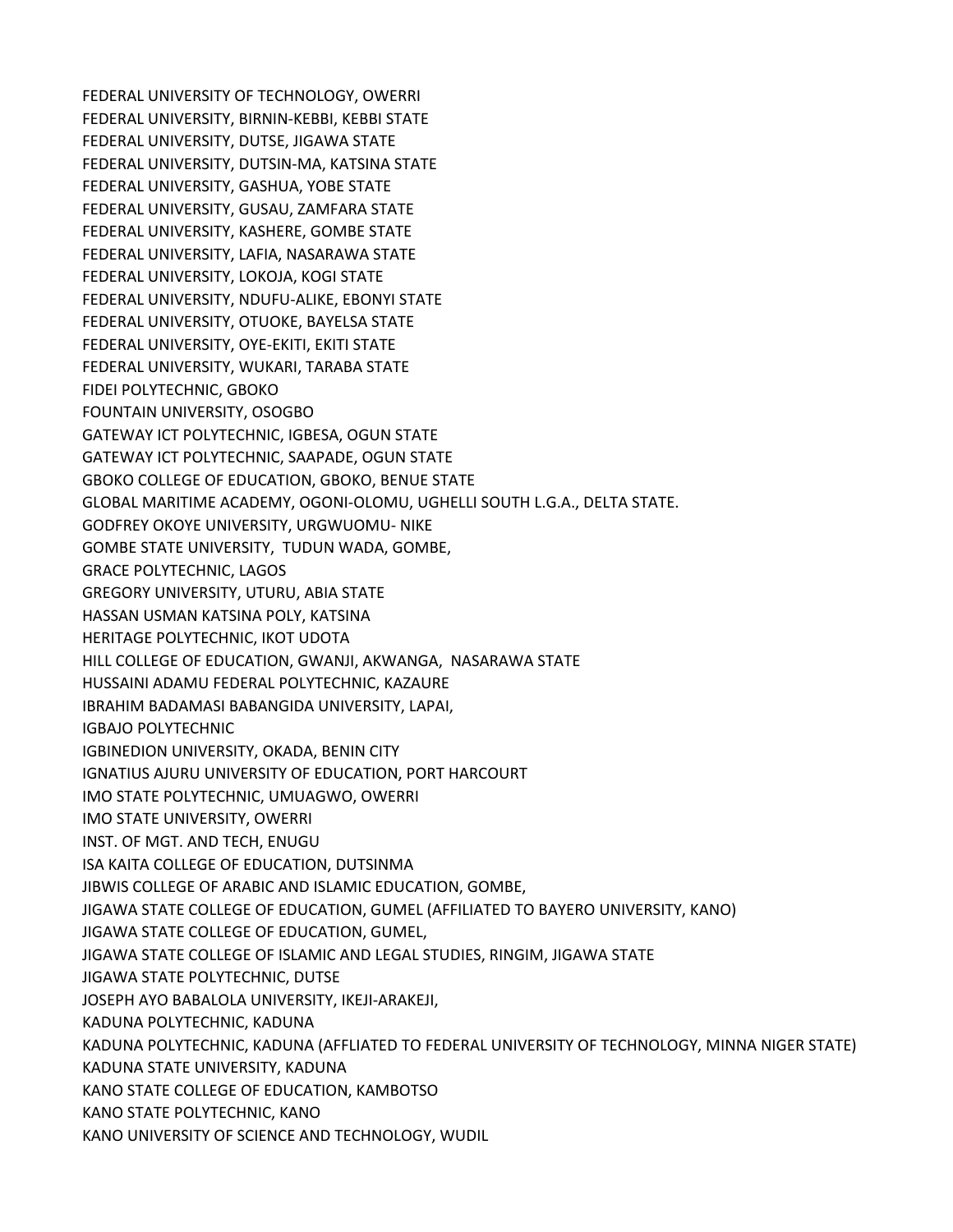KASHIM-IBRAHIM COLLEGE OF EDUC., MAIDUGURI KEBBI STATE UNIVERSITY OF SCIENCE AND TECHNOLOGY, ALIRO KOGI STATE COLLEGE OF EDUCATION (TECHNICAL), KABBA, KOGI STATE KOGI STATE POLYTECHNIC, LOKOJA, KOGI STATE UNIVERSITY, ANYIGBA KWARA STATE POLYTECHNIC, ILORIN, KWARA STATE. KWARA STATE UNIVERSITY, MALETE, ILORIN KWARARAFA UNIVERSITY, WUKARI LADOKE AKINTOLA UNIVERSITY OF TECHNOLOGY, OGBOMOSO LAGOS CITY COMPUTER COLLEGE, LAGOS LAGOS CITY POLYTECHNIC, IKEJA, LAGOS STATE LAGOS STATE POLY, IKORODU LAGOS STATE UNIVERSITY, OJO, LANDMARK UNIVERSITY, OMU-ARAN, KWARA STATE LEAD CITY UNIVERSITY , IBADAN MADONNA UNIVERSITY, OKIJA MAHAMMED LAWAN COLLEGE OF AGRICULTURE, MAIDUGURI MAI IDRIS ALOOMA POLYTECHNIC, GEIDAM, YOBE STATE MARITIME ACADEMY OF NIGERIA, ORON, AKWA IBOM STATE McPHERSON UNIVERSITY, SERIKI SOTAYO, OGUN STATE MICHAEL OKPARA UNIVERSITY OF AGRICULTURE, UMUDIKE MICHAEL OTEDOLA COLLEGE OF PRIMARY EDUCATION, NOFORIJA, EPE, LAGOS (AFFLIATED TO EKITI STATE UNIVE MODIBBO ADAMA UNIVERSITY OF TECHNOLOGY, YOLA MOSHOOD ABIOLA POLY, ABEOKUTA NACABS POLYTECHNIC, AKWANGA, NASARAWA STATE NASARAWA STATE POLYTECHNIC, LAFIA NASARAWA STATE UNIVERSITY, KEFFI NATIONAL FILM INSTITUTE, JOS (AFFILIATED TO UNIVERSITY OF JOS, JOS) NATIONAL FILM INSTITUTE, JOS, PLATEAU STATE NATIONAL OPEN UNIVERSITY OF NIGERIA NATIONAL OPEN UNIVERSITY OF NIGERIAN - eLEARNING NIGER DELTA UNIVERSITY , WILBERFORCE ISLAND NIGER STATE COLLEGE OF AGRICULTURE, MOKWA, NIGER STATE NIGER STATE COLLEGE OF EDUCATION, MINNA (AFFLIATED TO AHMADU BELLO UNIVERSITY, ZARIA, KADUNA STATE.) NIGER STATE POLY, ZUNGERU, NIGERIA ARMY SCHOOL OF MILITARY ENGINEERING, MAKURDI NIGERIA TURKISH NILE UNIVERSITY , ABUJA NIGERIAN COLLEGE OF AVIATION TECHNOLOGY, ZARIA NIGERIAN DEFENCE ACADEMY, KADUNA, KADUNA STATE NIGERIAN INSTITUTE OF JOURNALISM, IKEJA , LAGOS NIGERIAN INSTITUTE OF LEATHER TECHNOLOGY AND SCIENCE TECHNOLOGY NIGERIAN POLICE ACADEMY, WUDIL, KANO STATE NNAMDI AZIKIWE UNIVERSITY, AWKA NORTHWEST UNIVERSITY, KANO, KANO STATE NOVENA UNIVERSITY OGUME NUHU BAMALLI POLYTECHNIC,ZARIA NWAFOR ORIZU COLLEGE OF EDUCATION, NSUGBE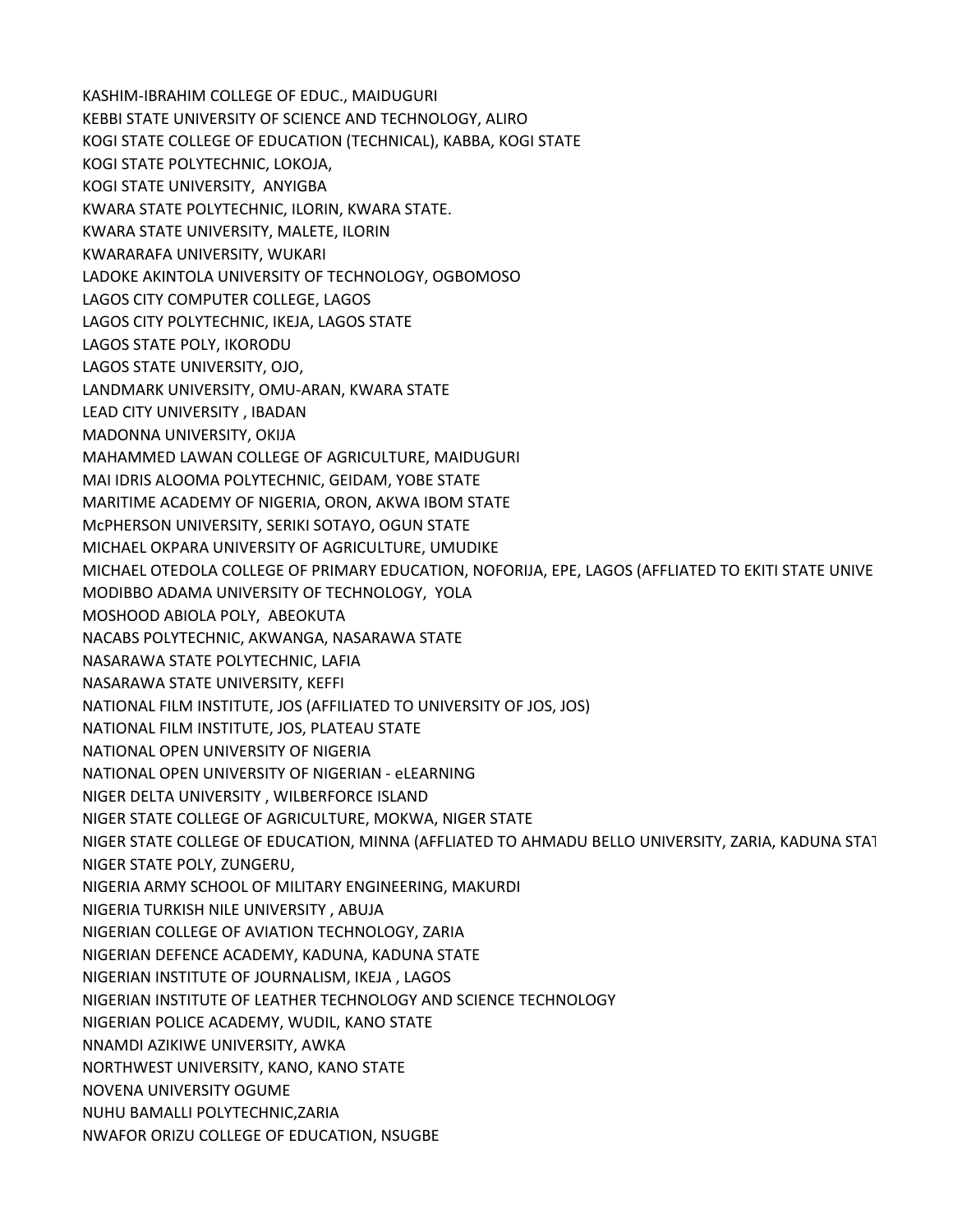NWAFOR ORIZU COLLEGE OF EDUCATION, NSUGBE (AFFLIATED TO UNIVERSITY OF NIGERIA, NSUKKA, ENUGU STATE)

OBAFEMI AWOLOWO UNIVERSITY, ILE-IFE,

OBONG UNIVERSITY, OBONG, NTAK

ODUDUWA UNIVERSITY, IPETUMODU

OGUN STATE COLLEGE OF HEALTH TECHNOLOGY, ILESE-IJEBU, OGUN STATE

OLABISI ONABANJO UNIVERSITY, AGO-IWOYE

ONDO STATE SCHOOL OF HEALTH TECHNOLOGY, AKURE, ONDO STATE

ONDO STATE UNIVERSITY OF SCIENCE AND TECHNOLOGY, OKITIPUPA

OSUN STATE COLLEGE OF EDUCATION, ILA-ORANGUN

OSUN STATE COLLEGE OF EDUCATION, ILA-ORANGUN (AFFLIATED TO EKITI STATE UNIVERSITY, ADO EKITI, EKITI ST

OSUN STATE COLLEGE OF EDUCATION, ILESA (AFFLIATED TO UNIVERSITY OF IBADAN, OYO STATE)

OSUN STATE COLLEGE OF TECH, ESA-OKE

OSUN STATE POLY, IREE

OSUN STATE UNIVERSITY, OSOGBO

OUR SAVIOUR INST. OF SCI AND TECH (POLY) ENUGU, ENUGU STATE.

OYO STATE COLLEGE OF AGRICULTURE, IGBOORA

PAN-ATLANTIC UNIVERSITY, AHMED ONIBUDO STREET, VICTORIA ISLAND, LAGOS

PAUL UNIVERSITY, AWKA

PLATEAU STATE COLLEGE OF AGRICULTURE, GARKAWA, PLATEAU STATE

PLATEAU STATE POLYTECHNIC ,BARKIN-LADI

PLATEAU STATE UNIVERSITY, BOKKOS

POLYTECHNIC OF SOKOTO,

POPE JOHN MAJOR SEMINARY, OKPUN, AWKA (AFFLIATED TO NNAMDI AZIKIWE UNIVERSITY, AWKA, ANAMBRA S PRIME INNOVATION INSTITUTE OF TECHNOLOGY, PLOT 110 IRA-NLA, OFF LEKKI-EPE EXPRESS WAY, AJAH, LAGOS !

RAMAT POLYTECHNIC, MAIDUGURI

REDEEMERS UNIVERSITY, Ede, off Gbongan - Oshogbo Rd, Osun State Osun State,

RENAISSANCE UNIVERSITY, OJIAGU-AGBANI, ENUGU

RHEMA UNIVERSITY , OBEAMA, RIVERS STATE

RIVERS STATE COLLEGE OF ARTS AND SCIENCE, PORT HARCOURT

RIVERS STATE COLLEGE OF HEALTH SCIENCE AND KM 6, IKWERRE ROAD, RUMUEME, PORT HARCOURT RIVERS STATE POLY, BORI

RIVERS STATE UNIVERSITY OF SCIENCE AND TECHNOLOGY, PORT HARCOURT

RUFUS GIWA POLYTECHNIC, OWO

SAADATU RIMI COLLEGE OF EDUCATION, KUMBOTSO (AFFILIATED TO BAYERO UNIVERSITY, KANO) SALEM UNIVERSITY, LOKOJA

SAMARU COLLEGE OF AGRICULTURE (DIVISION OF AGRICULTURAL COLLEGES AHMADU BELLO UNIVERSITY) ZARIA SAMUEL ADEGBOYEGA UNIVERSITY, OGWA, EDO STATE

SCHOOL OF HEALTH INFORMATION MANAGEMENT, (UNIVERSITY COLLEGE HOSPITAL, IBADAN, OYO STATE) SCHOOL OF HEALTH INFORMATION MANAGEMENT, (UNIVERSITY OF BENIN TEACHING HOSPITAL), BENIN CITY, E SCHOOL OF HEALTH INFORMATION MANAGEMENT, (UNIVERSITY OF MAIDUGURI TEACHING HOSPITAL), MAIDUG SCHOOL OF AGRICULTURE, BAUCHI.

SCHOOL OF HEALTH INFORMATION MANAGEMENT, LAGOS UNIVERSITY TEACHING HOSPITAL, IDIARABA, LAGOS SCHOOL OF HEALTH INFORMATION MANAGEMENT, OBAFEMI AWOLOWO TEACHING HOSPITAL, ILE-IFE SEAT OF WISDOM SEMINARY, OWERRI (AFFLIATED TO EVANGEL UNIVERSITY, OWERRI)

SHAKA POLYTECHNIC, PRINCE SHAKA WAY, OFF MURITALA MURTALA MOHAMMED WAY, BENIN CITY, EDO STATE SHEHU IDRIS COLLEGE OF HEALTH SCIENCES AND TECHNOLOGY, MAKARFI

SHEHU SHAGARI COLLEGE OF EDUCATION, SOKOTO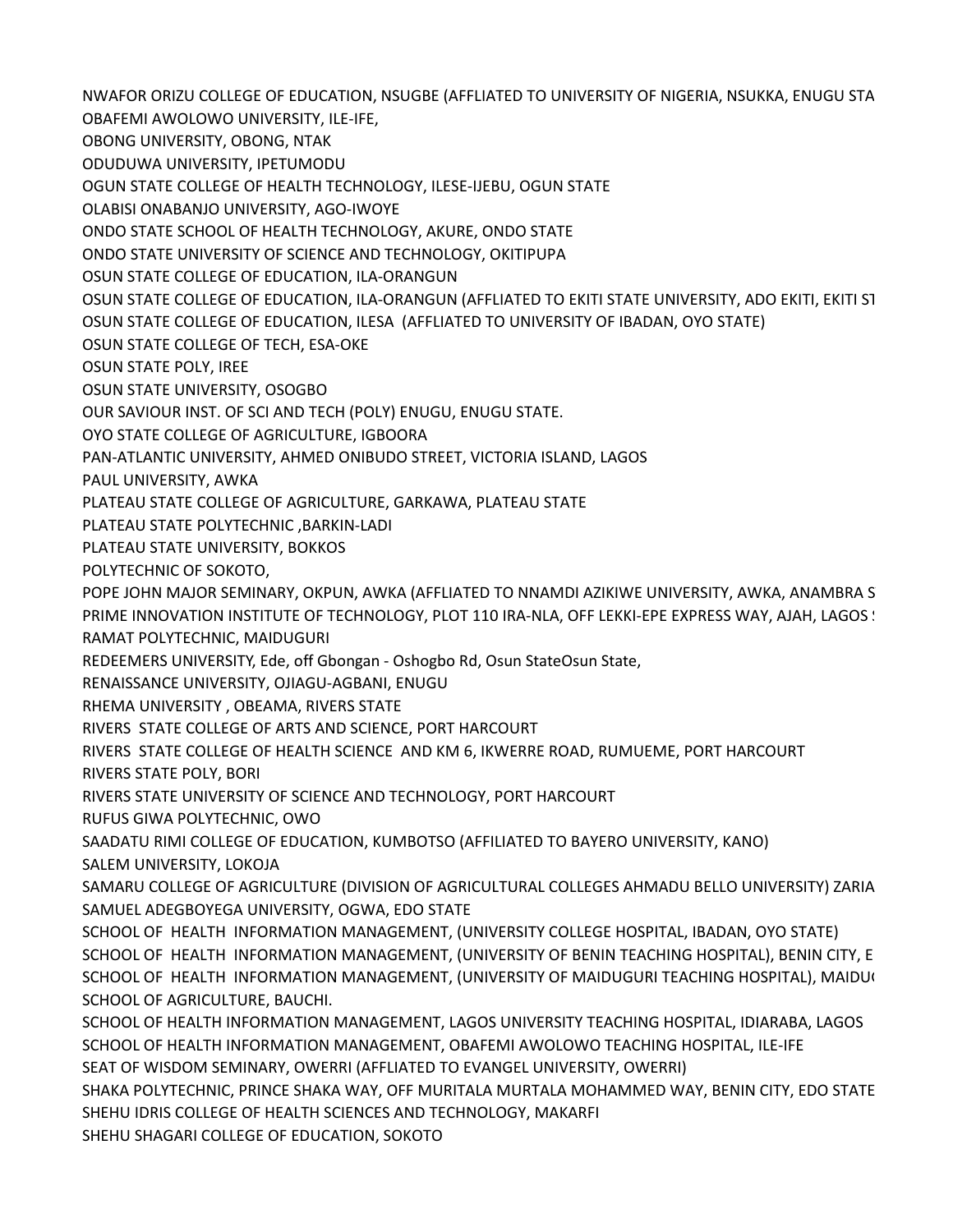SOKOTO STATE UNIVERSITY, SOKOTO SOUTHERN-NIGERIA INSTITUTE OF INNOVATIVE TECHNOLOGY, IFEWARA, OSUN STATE SOUTHWESTERN UNIVERSITY, OKUN-OWA, OGUN STATE SPIRITAN SCHOOL OF PHILOSOPHY, ISSIENU, NSUKKA, (AFFLIATED TO UNIVERSITY OF NIGERIA, NSUKKA, ENUGU ST ST. AUGUSTINE COLLEGE OF EDUCATION (PROJECT TIME), YABA. LAGOS STATE. ST. AUGUSTINE'S COLLEGE OF EDUCATION, AKOKA, LAGOS (AFFLIATED TO UNIVERSITY OF IBADAN, OYO STATE) ST. PETER AND PAUL SEMINARY BODIJA, IBADAN (AFFLIATED TO UNIVERSITY OF IBADAN) STARS MARITIME ACADEMY (MERCHANT NAVY INSTITUTE), AYOBO – OTTA ROAD, LAGOS, ST-JOSEPH MAJOR SEMINARY , IKOT-EKPENE (AFFLIATED TO UNIVERSITY OF UYO, AKWA-IBOM STATE) SULE LAMIDO UNIVERSITY, KAFIN HAUSA, JIGAWA STATE TAI SOLARIN COLLEGE OF EDUCATION, IJEBU-ODE TAI SOLARIN UNIVERSITY OF EDUCATION, IJAGUN, TANSAIN UNIVERSITY, OBA, ANAMBRA STATE TARABA STATE UNIVERSITY, JALINGO THE AFRICAN CHURCH COLLEGE OF EDUCATION, LAGOS THE IBARAPA POLYTECHNIC, ERUWA, OYO STATE. THE OKE-OGUN POLYTECHNIC, SAKI, OYO STATE. THE POLYTECHNIC, IBADAN, UMAR SULEIMAN COLLEGE OF EDUCATION, GASHUA UMAR SULEIMAN COLLEGE OF EDUCATION, GASHUA, YOBE STATE (AFFLIATED TO UNIVERSITY OF MAIDUGURI, B( UMARU MUSA YARADUA UNIVERSITY, KATSINA UMCA, ILORIN (AFFLIATED TO UNIVERSITY OF IBADAN, OYO STATE) UNIVERSITY OF ABUJA,ABUJA UNIVERSITY OF AGRICULTURE, ABEOKUTA UNIVERSITY OF BENIN, BENIN CITY UNIVERSITY OF CALABAR TEACHING HOSPITAL SCHOOL OF HEALTH INFORMATION MANAGEMENT, CALABAR UNIVERSITY OF CALABAR, CALABAR UNIVERSITY OF IBADAN, IBADAN, UNIVERSITY OF ILORIN, ILORIN UNIVERSITY OF JOS, JOS UNIVERSITY OF LAGOS UNIVERSITY OF MAIDUGURI ( - eLEARNING), MAIDUGURI UNIVERSITY OF MAIDUGURI, UNIVERSITY OF MKAR, GBOKO UNIVERSITY OF NIGERIA NSUKKA. UNIVERSITY OF PORT-HARCOURT, UNIVERSITY OF UYO ( - eLEARNING), UYO UNIVERSITY OF UYO, USMANU DANFODIO UNIVERSITY, SOKOTO USMANU DANFODIYO UNIVERSITY ( - eLEARNING), SOKOTO VERITAS UNIVERSITY, ABUJA WAVECREST COLLEGE OF CATERING & HOSPITALITY MANAGEMENT, LAGOS WAZIRI UMARU FED. POLYTECHNIC BIRNIN KEBBI, WELLSPRING UNIVERSITY, IRHIHI/OGBANEKI, BENIN CITY WESLEY UNIVERSITY OF SCIENCE AND TECHNOLOGY. ONDO WESTERN DELTA UNIVERSITY, OGHARA, DELTA STATE YABA COLLEGE OF TECH, YABA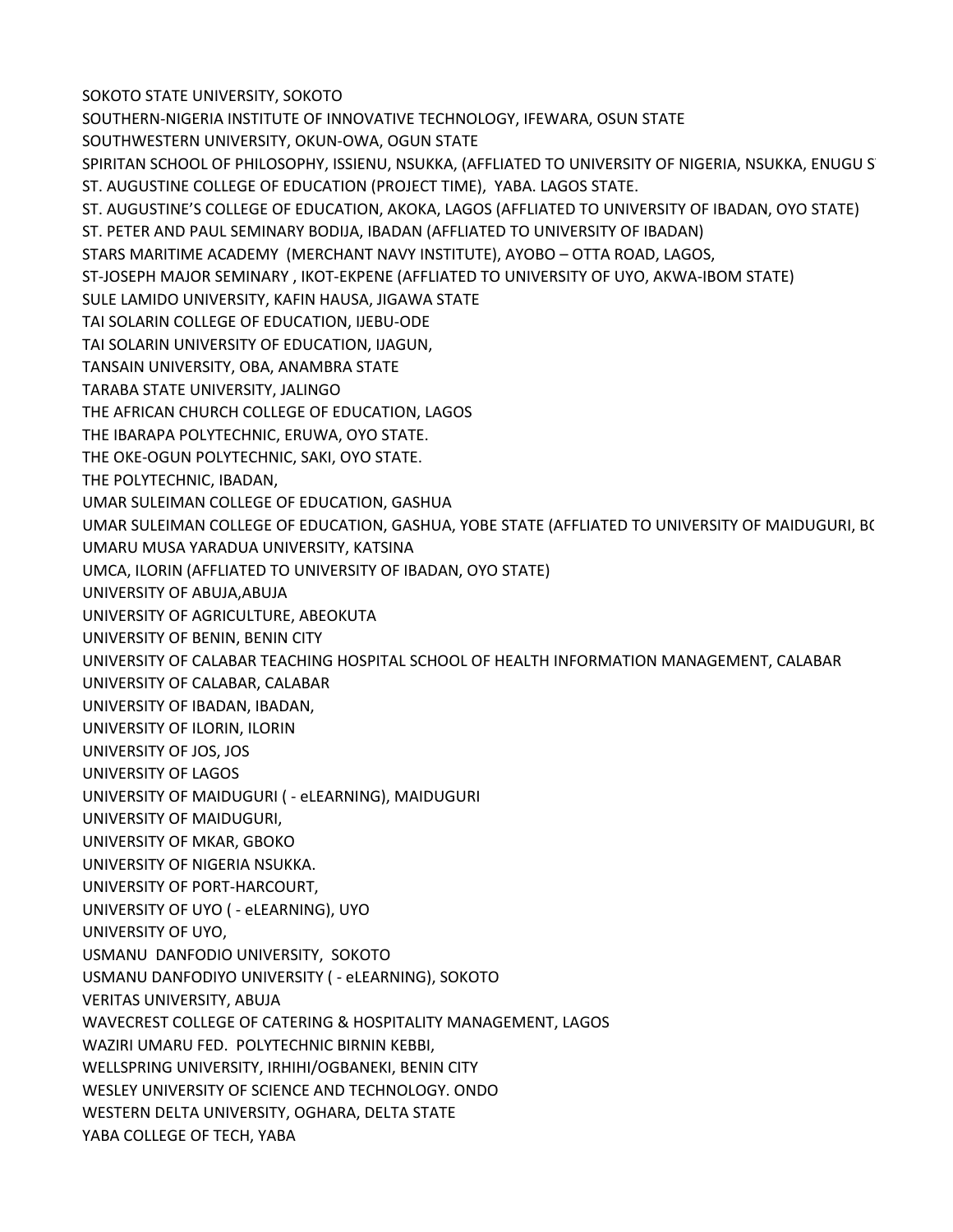YABA COLLEGE OF TECHNOLOGY, YABA (AFFLIATED TO UNIVERSITY OF NIGERIA, NSUKKA, ENUGU STATE) YOBE STATE COLLEGE OF AGRICULTURE, GUJBA YOBE STATE UNIVERSITY, DAMATURU YUSUF BALA USMAN COLLEGE OF LEGAL AND GENERAL STUDIES, DAURA, KATSINA STATE Grand Total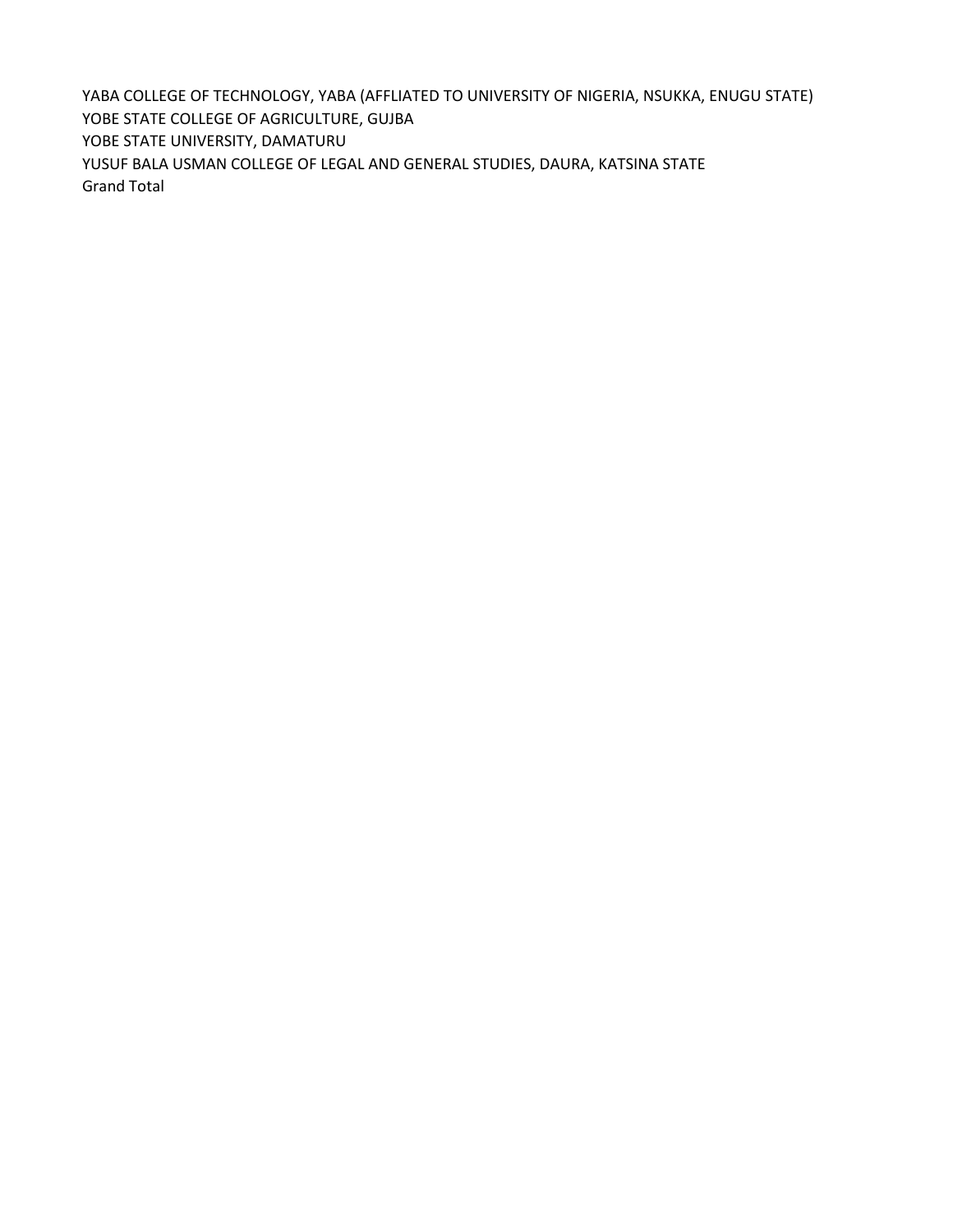| F | M              |                | <b>TOTAL</b>            |
|---|----------------|----------------|-------------------------|
|   | $\mathbf{1}$   | 4              | 5                       |
|   | $\mathbf 1$    |                | $\mathbf{1}$            |
|   | 28             | 36             | 64                      |
|   | 3197           | 2101           | 5298                    |
|   | $\mathbf 1$    |                | $\mathbf 1$             |
|   | 1241           | 4281           | 5522                    |
|   | $\overline{2}$ | 4              | 6                       |
|   | 6              | 7              | 13                      |
|   | 2              | 6              | 8                       |
|   | 83             | 142            | 225                     |
|   | 8095           | 8098           | 16193                   |
|   | 17             | 16             | 33                      |
|   | 35             | 28             | 63                      |
|   | 5              | $\mathbf{1}$   | 6                       |
|   | 1191           | 749            | 1940                    |
|   | 21             | 20             | 41                      |
|   | 143            | 193            | 336                     |
|   |                | $\overline{c}$ | $\overline{\mathbf{c}}$ |
|   |                | $\overline{1}$ | $\mathbf 1$             |
|   | 11587          | 21181          | 32768                   |
|   | 6              | 37             | 43                      |
|   | 12             | 15             | 27                      |
|   | 195            | 236            | 431                     |
|   | 2              | 2              | 4                       |
|   | 1167           | 1203           | 2370                    |
|   | 118            | 31             | 149                     |
|   | 659            | 603            | 1262                    |
|   | 32             | 65             | 97                      |
|   | 98             | 219            | 317                     |
|   | 14             | 6              | 20                      |
|   | 1626           | 598            | 2224                    |
|   | 9782           | 10184          | 19966                   |
|   | 15             | 62             | 77                      |
|   | 42             | 67             | 109                     |
|   | 11             | 9              | 20                      |
|   | 74             | 8              | 82                      |
|   | 1              |                | 1                       |
|   | 120            | 108            | 228                     |
|   | 6              | 7              | 13                      |
|   | $\mathbf 1$    | 21             | 22                      |
|   | 229            | 278            | 507                     |
|   | 499            | 1492           | 1991                    |
|   | $\mathbf 1$    |                | $\mathbf 1$             |
|   | 8402           | 15747          | 24149                   |
|   | 80             | 88             | 168                     |
|   | 13             | 45             | 58                      |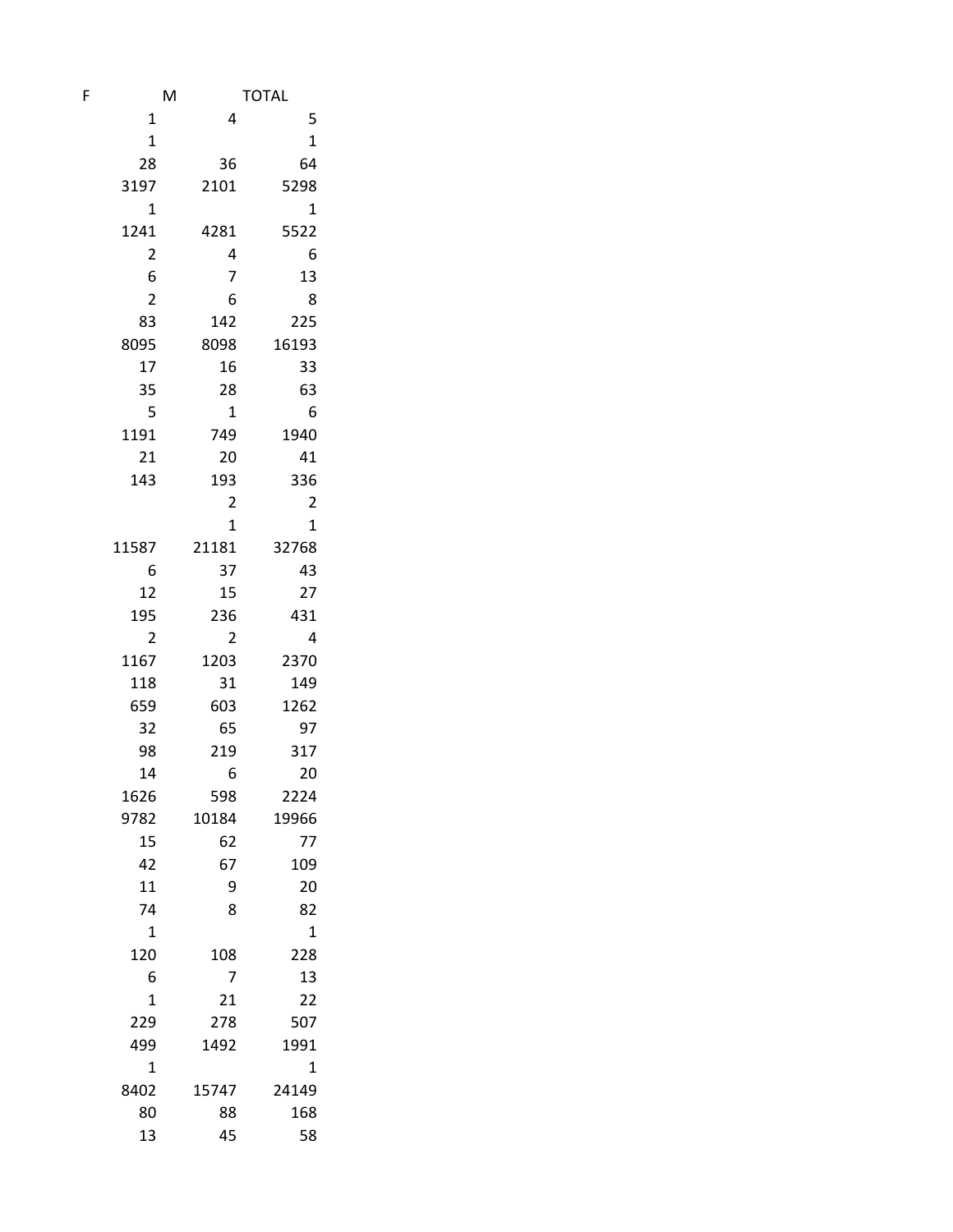| $\mathbf{1}$                                 | $\mathbf{1}$                                |                                        |
|----------------------------------------------|---------------------------------------------|----------------------------------------|
| 96                                           | 53                                          | 43                                     |
| 19                                           | $13\,$                                      | $\boldsymbol{6}$                       |
| 13396                                        | 7052                                        | 6344                                   |
| 121                                          | 59                                          | 62                                     |
| $\sqrt{46}$                                  | $45\,$                                      | $\mathbf 1$                            |
| 168                                          | 96                                          | $72\,$                                 |
| $\overline{9}$                               | $\overline{7}$                              | $\overline{2}$                         |
| 51                                           | $29\,$                                      | $22\,$                                 |
| 4760                                         | 2375                                        | 2385                                   |
| $\mathbf{1}$                                 | $\mathbf 1$                                 | $\mathsf{YABA}-\mathsf{LAG}$           |
| $\overline{9}$                               | $\boldsymbol{9}$                            |                                        |
| 29                                           | 29                                          |                                        |
| $16\,$                                       | $15\,$                                      | $\mathbf 1$                            |
| 168                                          | 88                                          | $80\,$                                 |
| $\mathbf{1}$                                 |                                             | $\mathbf 1$                            |
| 29                                           | $17\,$                                      | $12\,$                                 |
| 49                                           | $40\,$                                      | $\boldsymbol{9}$                       |
| $\overline{3}$                               | $\sqrt{2}$                                  | $\mathbf{1}$                           |
| $40\,$                                       | $18\,$                                      | $22\,$                                 |
| $\mathbf 1$                                  |                                             | $\mathbf 1$                            |
| 664                                          | 358                                         | 306                                    |
| $\overline{\mathbf{3}}$                      | $\overline{2}$                              | $\mathbf{1}$                           |
| $\mathbf 1$                                  | $\mathbf 1$                                 |                                        |
| 105                                          | 42                                          | 63                                     |
| 1834                                         | 1336                                        | 498                                    |
| 139                                          | 86                                          | 53                                     |
| 660                                          | 360                                         | 300                                    |
| 83                                           | $\bf 46$                                    | $37\,$                                 |
| $\overline{2}$                               |                                             | $\overline{2}$                         |
| 246                                          | 117                                         | 129                                    |
| ${\bf 50}$<br>28                             | $20\,$<br>${\bf 11}$                        | $30\,$<br>17                           |
|                                              |                                             | $26\,$                                 |
| $\begin{array}{c} 53 \\ 2 \\ 10 \end{array}$ | $\begin{array}{c} 27 \\ 2 \\ 6 \end{array}$ |                                        |
|                                              |                                             |                                        |
| 14                                           | $\overline{7}$                              | $\frac{4}{7}$                          |
| 15                                           | $\overline{2}$                              |                                        |
| 19                                           | 13                                          | $\begin{array}{c} 13 \\ 6 \end{array}$ |
| $\overline{7}$                               |                                             | $\overline{\mathbf{4}}$                |
| 119                                          | $\frac{3}{23}$                              | 96                                     |
| 129                                          | 54                                          | 75                                     |
|                                              |                                             |                                        |
| $\begin{array}{c} 1 \\ 25 \end{array}$       | $\frac{1}{7}$                               |                                        |
| $\mathbf{1}$                                 |                                             | $\begin{array}{c} 18 \\ 1 \end{array}$ |
| 660                                          | 440                                         | 220                                    |
| $22$                                         | $\boldsymbol{9}$                            | 13                                     |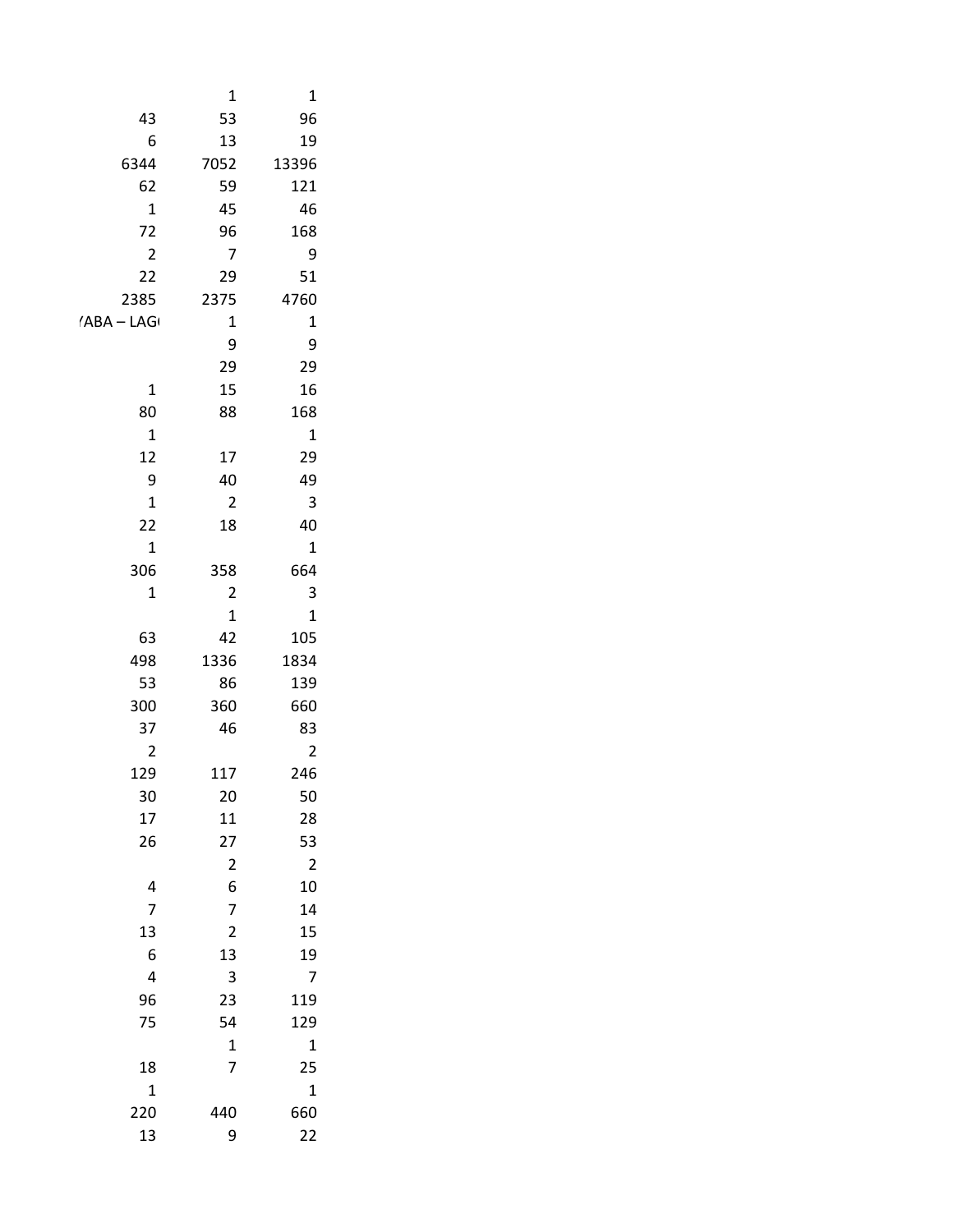| 9              | 19             | 28       |
|----------------|----------------|----------|
| 1              | $\overline{2}$ | 3        |
| 963            | 1603           | 2566     |
| 3              | 1              | 4        |
| 9              | 10             | 19       |
|                | 27             | 36       |
| 9<br>7         | 8              | 15       |
| $\overline{7}$ | $\overline{7}$ | 14       |
| 9116           | 6215           | 15331    |
|                | 17             | 17       |
| 4              | 5              | 9        |
| 30             | 16             | 46       |
| 3677           | 2952           | 6629     |
| 3279           | 3515           | 6794     |
| 3              | 11             | 14       |
| 56             | 29             | 85       |
| 7              | 6              | 13       |
| 5              | 1              | 6        |
| 26             | 4              | 30       |
| 2386           | 2795           | 5181     |
| 4              | 2              | 6        |
| 235            | 155            | 390      |
| 75             | 48             | 123      |
| 288            | 386            | 674      |
| 296            | 987            | 1283     |
| 6              | 2              | 8        |
| 48             | 24             | 72       |
| 3              | $\overline{c}$ | 5        |
| 7              | 4              | 11       |
| 17             | 19             | 36       |
| 16             | 11             | 27       |
| 64             | 58             | 122      |
| 17             | 8              | 25       |
| 6              |                | 6        |
| 58             | 30             | 88       |
| 36             | 131            | 167      |
| 128            | 110            | 238      |
| 43             | 43             | 86       |
| 390            | 909            | 1299     |
| 15<br>1        | 5<br>10        | 20<br>11 |
| 20             | 7              | 27       |
| 61             | 217            | 278      |
| 860            | 956            | 1816     |
| 27             | 41             | 68       |
| 85             | 187            | 272      |
| 60             | 102            | 162      |
|                |                |          |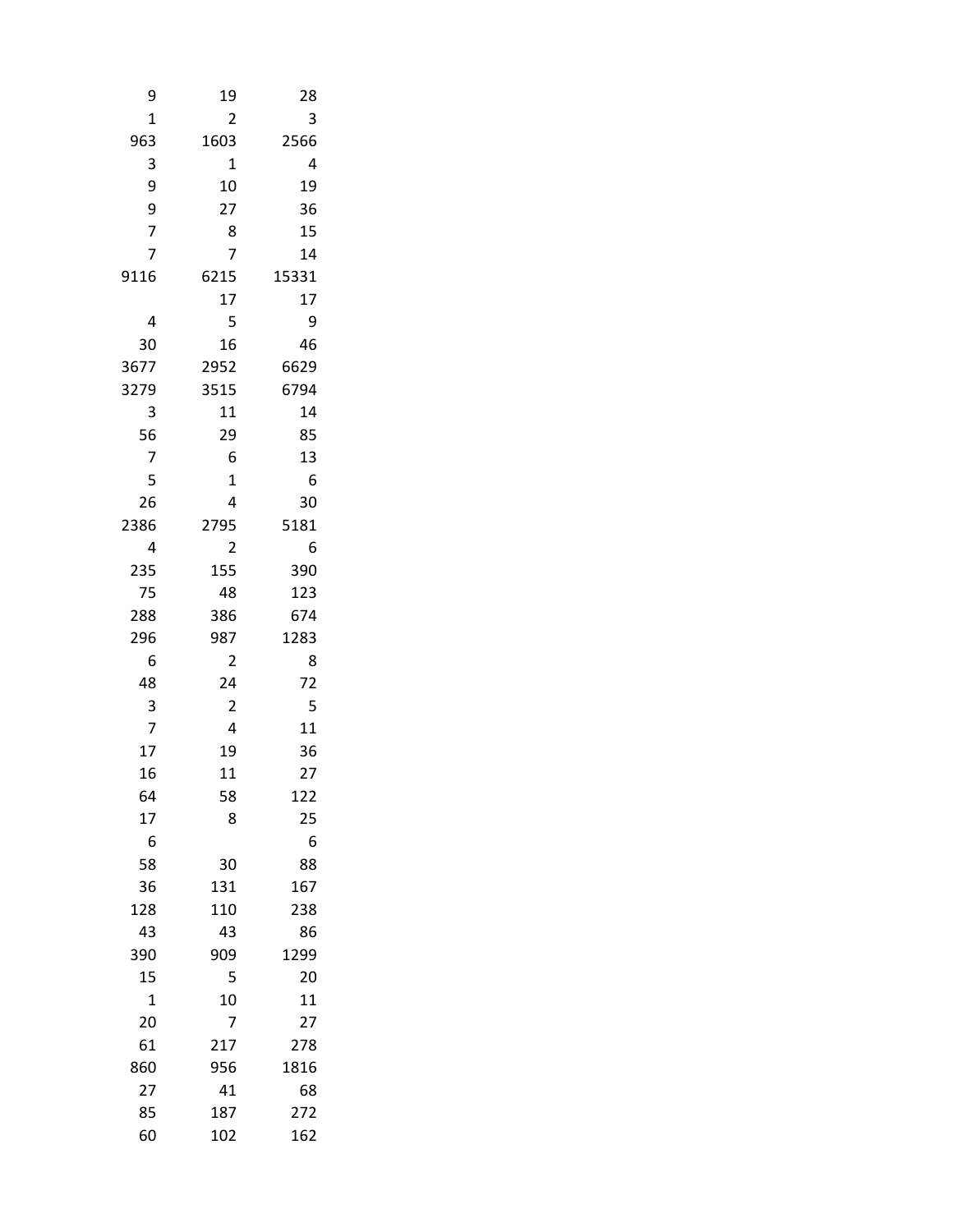| $17\,$                  | 52                            | 69                         |
|-------------------------|-------------------------------|----------------------------|
| 650                     | 741                           | 1391                       |
| $41\,$                  | 27                            | 68                         |
| 15                      | $20\,$                        | $35\,$                     |
| $\pmb{4}$               | $\mathsf 3$                   | $\overline{7}$             |
| 95                      | 108                           | 203                        |
| 231                     | 253                           | 484                        |
| 107                     | ${\bf 81}$                    | 188                        |
| 782                     | 833                           | 1615                       |
|                         | $\mathbf 2$                   | $\overline{2}$             |
| $\mathbf 2$             | $\mathbf 1$                   | $\overline{\mathbf{3}}$    |
| $\overline{\mathbf{3}}$ | $\overline{7}$                | $10\,$                     |
| $\pmb{4}$               | $\boldsymbol{6}$              | $10\,$                     |
| $\overline{\mathbf{4}}$ | 17                            | $21\,$                     |
| AWA BALEY               | $\mathbf 1$                   | $\mathbf{1}$               |
| 12                      | $\mathbf 2$                   | $14\,$                     |
| INNA)                   | $\mathsf{3}$                  | $\overline{\mathbf{3}}$    |
| $\mathbf 1$             | $\overline{\mathbf{3}}$       | $\pmb{4}$                  |
| 55                      | 15                            | $70\,$                     |
| $\overline{\mathbf{5}}$ | $\bf 8$                       | 13                         |
| 36                      | 61                            | 97                         |
| 'ATE)                   | $\mathbf 1$                   | $\mathbf 1$                |
| 58                      | 57                            | $115\,$                    |
| $11\,$                  | $\bf 8$                       | 19                         |
| 390                     | 340                           | 730                        |
| 36                      | 16                            | 52                         |
| $\overline{7}$          | $\pmb{4}$<br>$\boldsymbol{9}$ | $11\,$<br>$\boldsymbol{9}$ |
| $\overline{4}$          | ${\bf 11}$                    |                            |
| 3                       | $\mathbf 2$                   | $15\,$<br>5                |
|                         | $\mathbf 1$                   | $\mathbf 1$                |
|                         | $\mathbf 1$                   | $\mathbf 1$                |
| $\mathbf{1}$            | $13\,$                        | ${\bf 14}$                 |
| $\mathbf{3}$            | $\bf 8$                       | $11\,$                     |
|                         | $\mathbf 2$                   | $\mathbf 2$                |
|                         | ${\bf 11}$                    | ${\bf 11}$                 |
|                         | $\mathbf 1$                   | $\mathbf 1$                |
| $30\,$                  | 19                            | 49                         |
| $44\,$                  | 43                            | $87\,$                     |
|                         | $\mathbf 1$                   | $\mathbf 1$                |
| $\boldsymbol{6}$        | $\overline{\mathbf{4}}$       | $10\,$                     |
| 18                      | $12\,$                        | $30\,$                     |
| $\mathbf{3}$            | 36                            | 39                         |
| 2816                    | 5640                          | 8456                       |
| 351                     | 2381                          | 2732                       |
| 1814                    | 6805                          | 8619                       |
| 1764                    | 6429                          | 8193                       |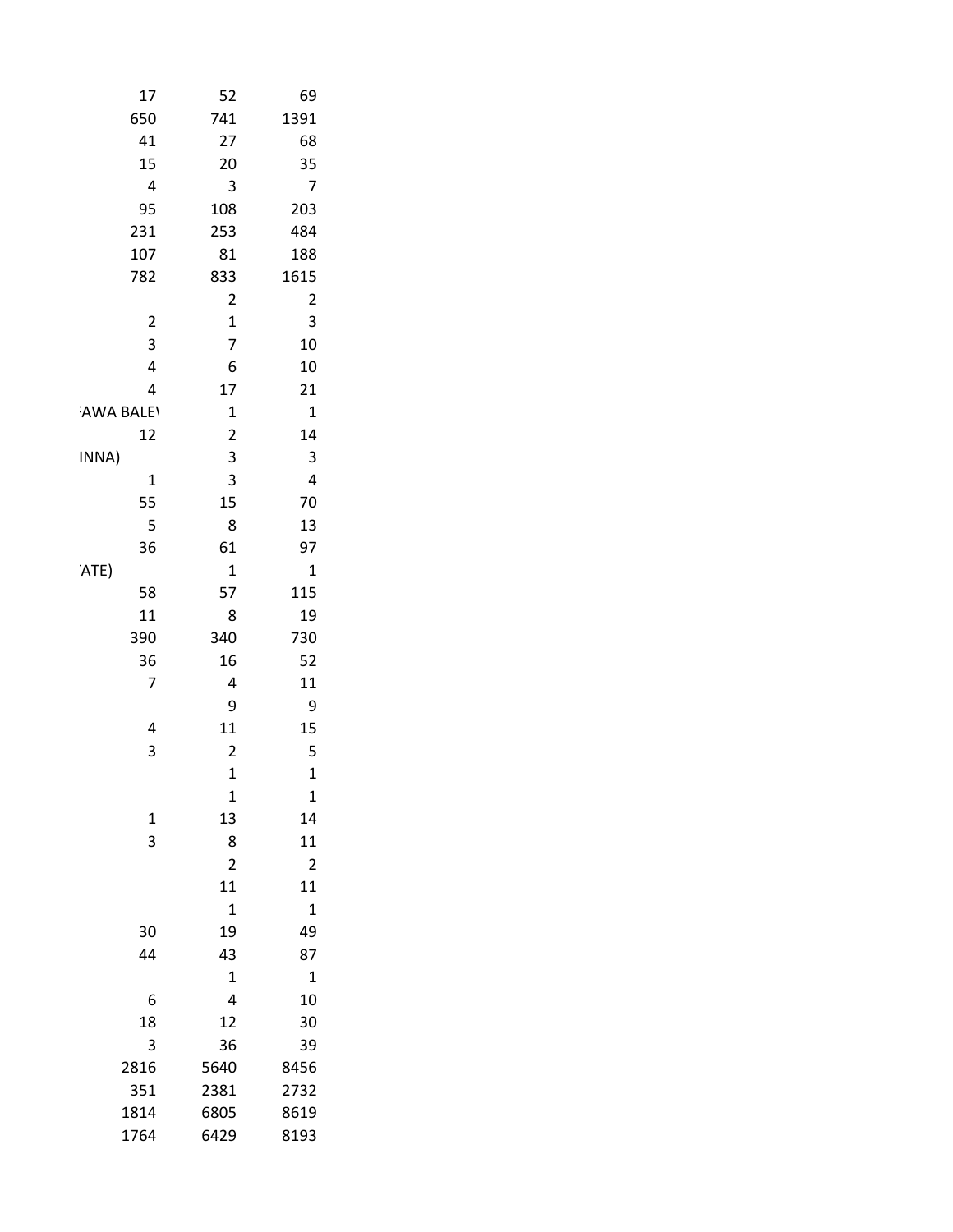| 3755           | 10779        | 14534        |
|----------------|--------------|--------------|
| 371            | 1205         | 1576         |
| 702            | 2766         | 3468         |
| 576            | 1097         | 1673         |
| 93             | 218          | 311          |
| 354            | 885          | 1239         |
| 361            | 945          | 1306         |
| 960            | 1396         | 2356         |
| 1073           | 1219         | 2292         |
| 1889           | 1645         | 3534         |
| 711            | 716          | 1427         |
| 1640           | 2556         | 4196         |
| 810            | 1578         | 2388         |
| 3              | 7            | 10           |
| 7              | 12           | 19           |
| 10             | 8            | 18           |
| $\overline{2}$ | $\mathbf{1}$ | 3            |
| $\mathbf 1$    |              | $\mathbf{1}$ |
|                | $\mathbf 1$  | $\mathbf 1$  |
| 29             | 16           | 45           |
| 2605           | 3713         | 6318         |
| 2              | 1            | 3            |
| $\overline{2}$ | 9            | 11           |
| 18             | 99           | 117          |
| 4              | 9            | 13           |
| 26             | 27           | 53           |
| 35             | 131          | 166          |
| 2705           | 3618         | 6323         |
| $\mathbf 1$    |              | $\mathbf{1}$ |
| 42             | 50           | 92           |
| 739            | 359          | 1098         |
| 24             | 14           | 38           |
| 14447          | 10208        | 24655        |
| 31             | 22           | 53           |
| 26             | 80           | 106          |
| 3              |              | 3            |
| 32             | 46           | 78           |
| 3              | 22           | 25           |
|                | 4            | 4            |
| 1              | 13           | 14           |
| 15             | 15           | 30           |
| 400            | 586          | 986          |
| 10             | 9            | 19           |
| 6183           | 6961         | 13144        |
| 10             | 47           | 57           |
| 14             | 28           | 42           |
| 206            | 2328         | 2534         |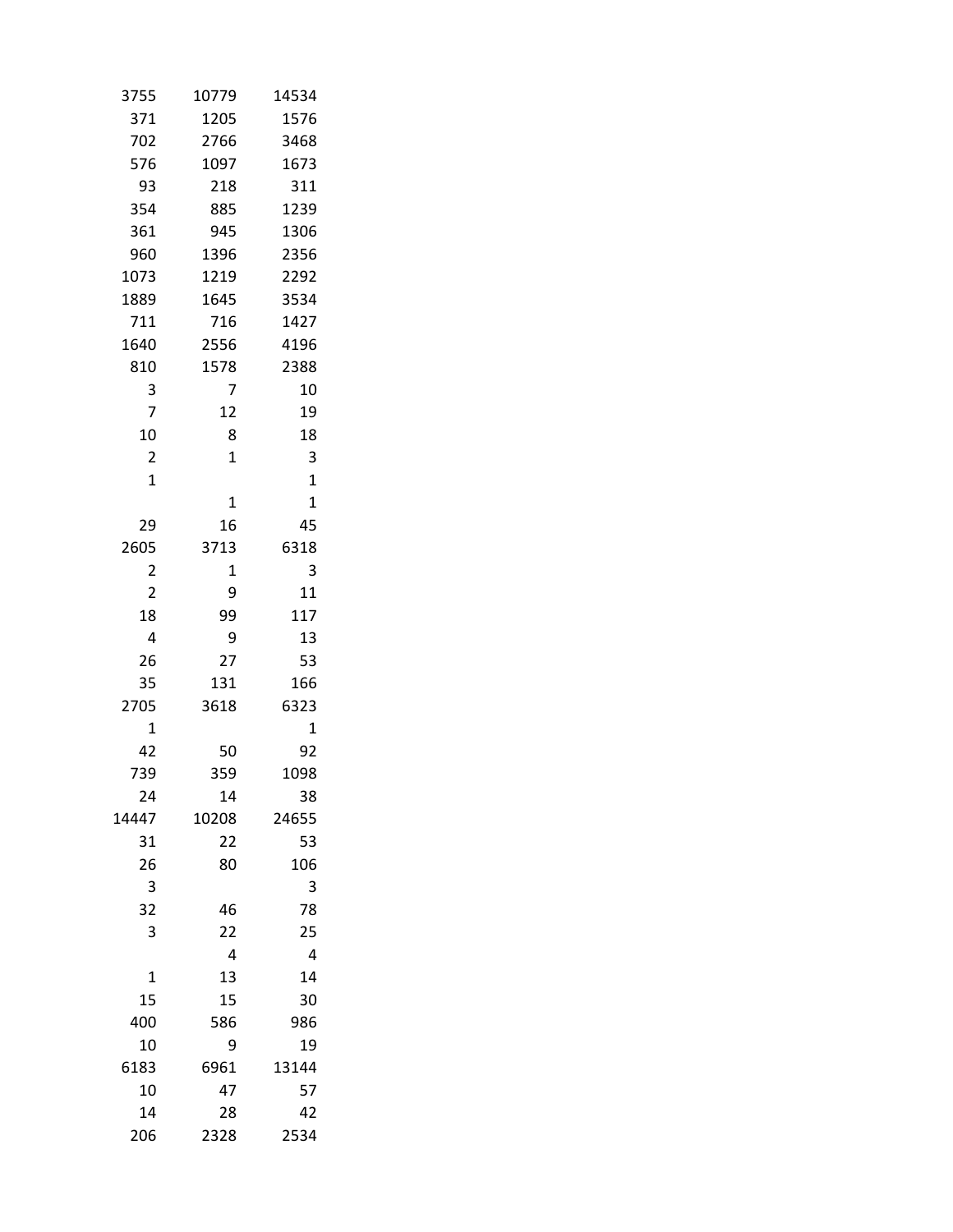| 205                    | 94                    | 299                      |
|------------------------|-----------------------|--------------------------|
| 111                    | 556                   | 667                      |
| $\pmb{4}$              | $\overline{2}$        | $6\overline{6}$          |
| 23                     | 15                    | $38\,$                   |
| 7173                   | 7563                  | 14736                    |
| 358                    | 371                   | 729                      |
| 731                    | 889                   | 1620                     |
| $\overline{2}$         |                       | $\overline{\phantom{a}}$ |
| 5270                   | 4580                  | 9850                     |
|                        | $\mathbf 1$           | $\overline{\mathbf{1}}$  |
|                        | $\mathbf 1$           | $\overline{\mathbf{1}}$  |
| 115                    | 108                   | 223                      |
| 3673                   | 3528                  | 7201                     |
| 33                     | 53                    | 86                       |
| $\overline{7}$         | $14\,$                | $21\,$                   |
| 148                    | 113                   | 261                      |
| $21\,$                 | 94                    | $115\,$                  |
|                        | $\overline{2}$<br>238 | $\overline{\mathbf{c}}$  |
| $14\,$                 |                       | $252\,$                  |
| $\mathbf 1$            | ${\bf 11}$<br>6886    | $12\,$                   |
| 6320<br>$\overline{2}$ | $\overline{2}$        | 13206<br>$\overline{4}$  |
| 1342                   | 2958                  | 4300                     |
| 338                    | 306                   | 644                      |
| $\mathbf 1$            |                       | $\overline{\mathbf{1}}$  |
| 25                     | 37                    | 62                       |
| 7380                   | 9841                  | 17221                    |
| $\mathbf{1}$           | $\overline{2}$        | $\overline{\mathbf{3}}$  |
| $\mathbf 1$            |                       | $\mathbf{1}$             |
| ${\bf 28}$             | 42                    | $70\,$                   |
| 5                      | $\overline{2}$        | $\overline{7}$           |
| 5545                   | 5843                  | 11388                    |
| 15                     | 63                    | ${\bf 78}$               |
| $\Gamma E$ .)          | $\overline{2}$        | $\overline{\mathbf{2}}$  |
| $\mathsf 9$            | $24\,$                | 33                       |
| $\mathbf{1}$           | $\boldsymbol{6}$      | $\overline{7}$           |
| 28                     | 67                    | 95                       |
| $\overline{2}$         | 6                     | $\,$ 8 $\,$              |
| 662                    | 12066                 | 12728                    |
| $\mathbf 1$            |                       | $\mathbf{1}$             |
|                        | $\mathbf{1}$          | $\mathbf{1}$             |
| 672                    | 5084                  | 5756                     |
| 22888                  | 18113                 | 41001                    |
| 843                    | 1457                  | 2300                     |
| $\boldsymbol{6}$       | ${\bf 18}$            | 24                       |
| 62                     | 176                   | 238                      |
| $\overline{2}$         | $\mathbf 1$           | $\overline{3}$           |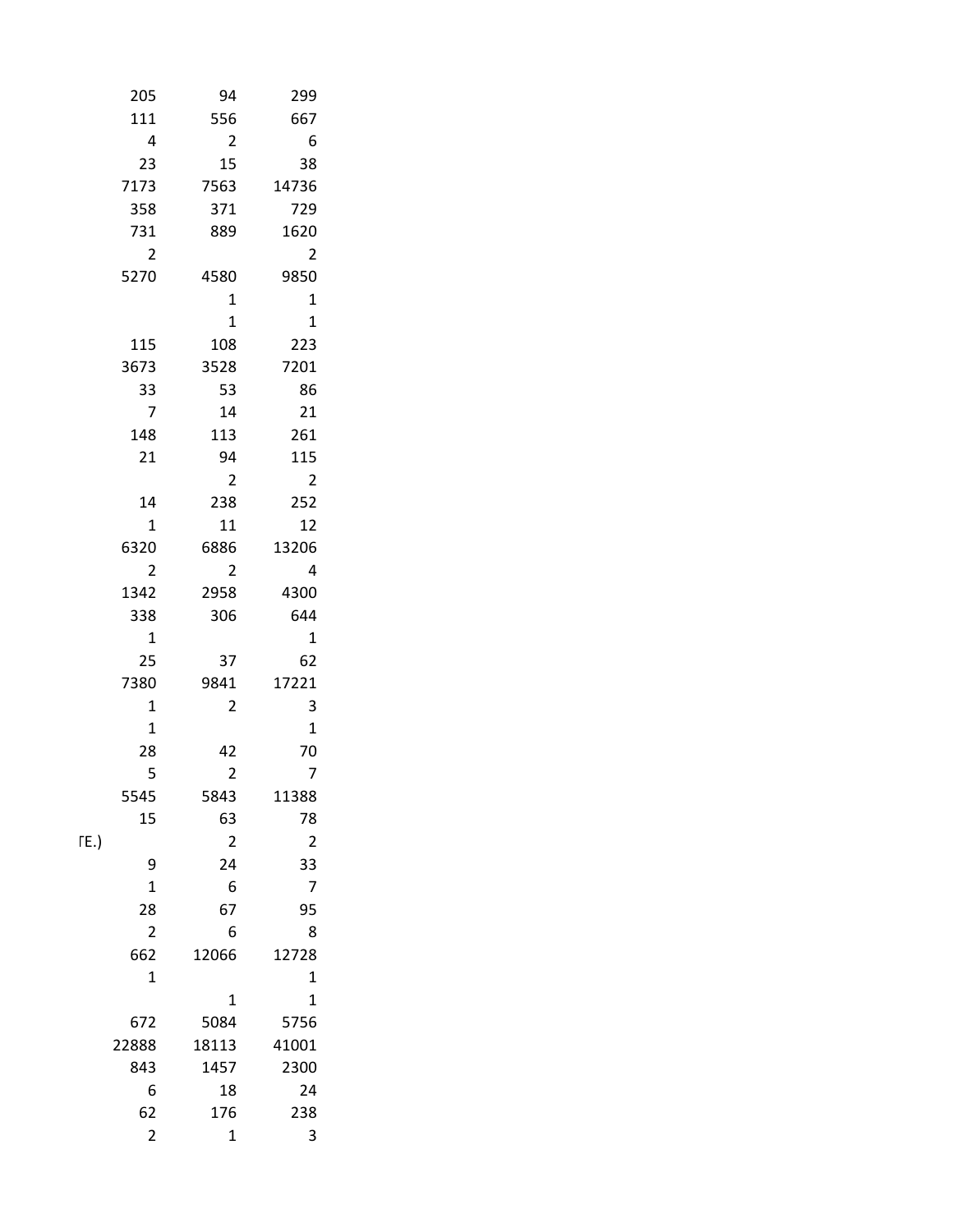|       | 57                                    | $18\,$                                | $75\,$                                          |
|-------|---------------------------------------|---------------------------------------|-------------------------------------------------|
|       | 8557                                  | 10041                                 | 18598                                           |
|       | $\overline{\mathbf{3}}$               | $\mathbf{3}$                          | $6\phantom{1}6$                                 |
|       | $30\,$                                | 41                                    | $71\,$                                          |
|       | $\boldsymbol{6}$                      | $\overline{2}$                        | $\boldsymbol{8}$                                |
|       | 3600                                  | 3493                                  | 7093                                            |
|       | $\overline{4}$                        | $\mathbf 1$                           | $\overline{\mathbf{5}}$                         |
|       | 67                                    | 142                                   | 209                                             |
|       | $\overline{9}$                        | 5                                     | 14                                              |
|       | $10\,$                                | $\boldsymbol{6}$                      | $16\,$                                          |
|       | 190                                   | 91                                    | 281                                             |
|       | 41                                    | 48                                    | 89                                              |
|       | 131                                   | 160                                   | 291                                             |
|       | 2909                                  | 2653                                  | 5562                                            |
|       | $\overline{\mathbf{5}}$               | $\overline{2}$                        | $\overline{7}$                                  |
|       | $\overline{2}$                        | $\mathbf 1$                           | $\begin{array}{c} 3 \\ 10 \end{array}$          |
|       | $\boldsymbol{6}$                      | $\overline{a}$                        |                                                 |
|       | $\mathbf 1$                           | $\overline{\mathbf{4}}$               | $\overline{\mathbf{5}}$                         |
|       | 68                                    | $\bf 46$                              | 114                                             |
|       | 56                                    | $91\,$                                | 147                                             |
|       | 841                                   | 947<br>$\mathbf{3}$                   | 1788                                            |
| TATE) |                                       | 35                                    | $\overline{\mathbf{3}}$<br>35                   |
|       | $\mathbf 1$                           |                                       | $\mathbf 1$                                     |
|       | 82                                    | 172                                   | 254                                             |
|       | 39                                    | $40\,$                                | 79                                              |
|       | $\overline{c}$                        | $\mathbf 1$                           |                                                 |
|       | $\mathbf 1$                           |                                       | $\begin{array}{c} 3 \\ 1 \\ 2 \\ 7 \end{array}$ |
|       | $\mathbf 1$                           | $\mathbf 1$                           |                                                 |
|       | 5                                     | $\overline{2}$                        |                                                 |
|       | 148                                   | 169                                   | 317                                             |
|       | 4661                                  | 5167                                  | 9828                                            |
|       | $38\,$                                | 32                                    | $70\,$                                          |
|       | $23\,$                                | 32                                    | 55                                              |
|       | $\overline{9}$                        | $\overline{7}$                        |                                                 |
|       |                                       | 5                                     | $\frac{16}{5}$                                  |
|       | 4                                     | $\overline{\mathbf{3}}$               | $\overline{7}$                                  |
|       | 4                                     | $\mathbf{1}$                          |                                                 |
|       | $\begin{array}{c} 2 \\ 5 \end{array}$ |                                       | $\begin{array}{c} 5 \\ 2 \\ 6 \end{array}$      |
|       |                                       | $\begin{array}{c} 1 \\ 1 \end{array}$ |                                                 |
|       |                                       |                                       | $\mathbf{1}$                                    |
|       | $\frac{1}{2}$                         |                                       | $\mathbf{1}$                                    |
|       |                                       | $\overline{\mathbf{c}}$               | $\overline{\mathbf{r}}$                         |
|       |                                       | 25                                    | $25\,$                                          |
|       |                                       | $\mathbf{1}$                          | $\mathbf{1}$                                    |
|       | 103                                   | 120                                   | 223                                             |
|       | $\mathbf{1}$                          |                                       | $\mathbf 1$                                     |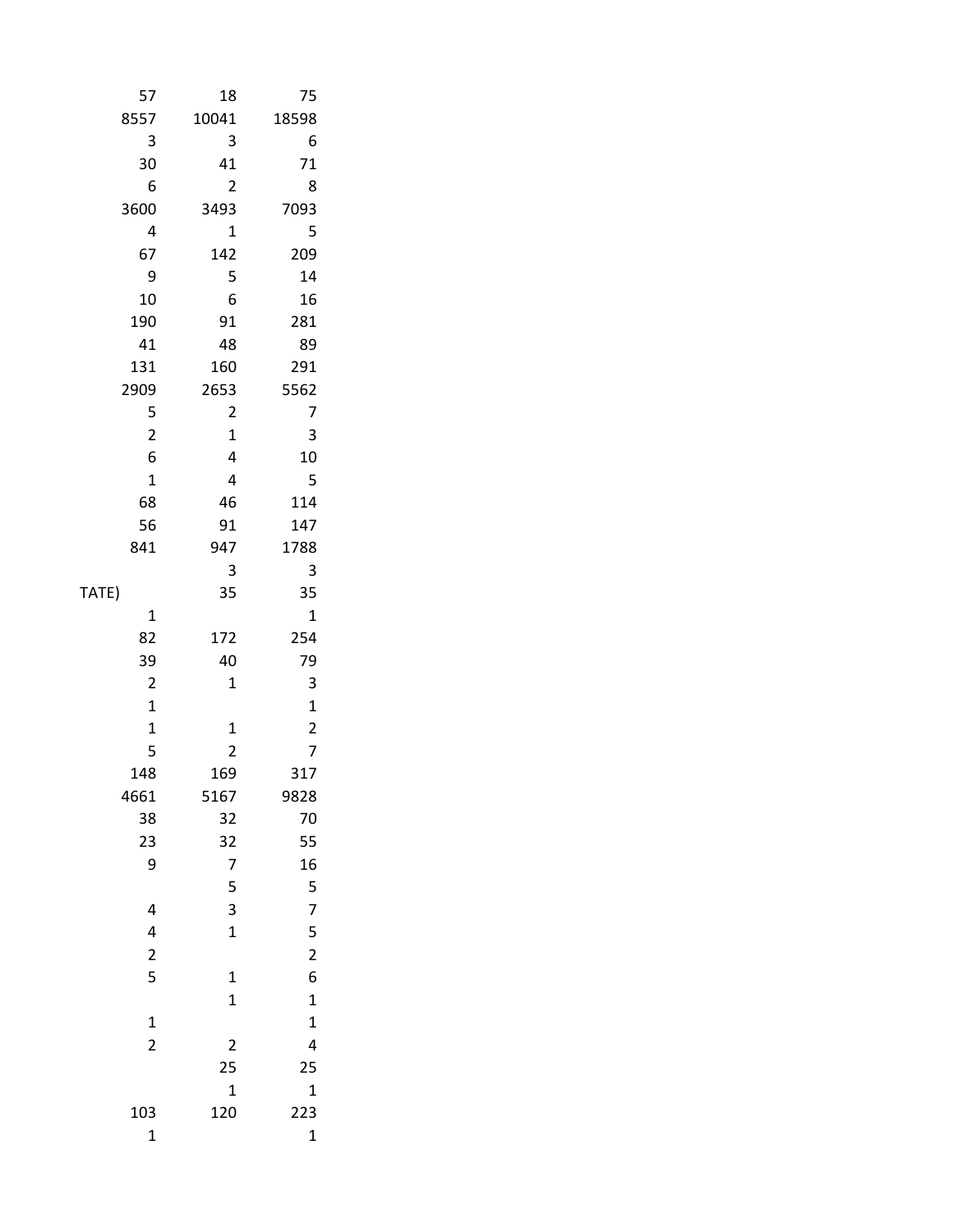| 1196                    |                         | 238                     | 958 |
|-------------------------|-------------------------|-------------------------|-----|
| $\mathbf 1$             | $\mathbf 1$             |                         |     |
| $\overline{\mathbf{3}}$ | $\mathbf 1$             | $\sqrt{2}$              |     |
| 16                      | ${\bf 16}$              | TATE)                   |     |
| $\mathbf 2$             | $\overline{2}$          |                         |     |
| $\mathbf 1$             |                         | $\mathbf 1$             |     |
| $\mathbf 1$             | $\mathbf{1}$            |                         |     |
| $\mathbf 1$             |                         | $\mathbf 1$             |     |
|                         | 5                       |                         |     |
| 1056                    | 772                     | 284                     |     |
| 8                       |                         | $\bf 8$                 |     |
| 3801                    | 1546                    | 2255                    |     |
| 26                      | $13\,$                  | $13\,$                  |     |
| 2644                    | 1511                    | 1133                    |     |
| $\mathbf{1}$            |                         | $\mathbf 1$             |     |
| 14                      | $\boldsymbol{9}$        | 5                       |     |
| $10\,$                  | $\mathbf 2$             | 8                       |     |
| 420                     | 199                     | 221                     |     |
| $\overline{2}$          | $\mathbf 1$             | $\mathbf 1$             |     |
| 36                      | $25\,$                  | $11\,$                  |     |
| 6919                    | 5121                    | 1798                    |     |
| $\mathbf{3}$            | $\mathsf 3$             |                         |     |
| 6003                    | 3241                    | 2762                    |     |
| 13000                   | 7213                    | 5787                    |     |
| 27462                   | 14468                   | 12994                   |     |
| $12\,$                  | $\mathbf 1$             | $11\,$                  |     |
| 13748                   | 6181                    | 7567                    |     |
| 19490<br>56820          | 9790<br>28965           | 9700<br>27855           |     |
| 21688                   | 11636                   | 10052                   |     |
| 23935                   | 12373                   | 11562                   |     |
| 13                      | 9                       | $\overline{4}$          |     |
| 11615                   | 7694                    | 3921                    |     |
| $60\,$                  | $30\,$                  | $30\,$                  |     |
| 35338                   | 16036                   | 19302                   |     |
| 15955                   | 8070                    | 7885                    |     |
| 57                      | $22\,$                  | $35\,$                  |     |
| 18465                   | 9038                    | 9427                    |     |
| 11226                   | 8078                    | 3148                    |     |
| 36                      | 31                      | $\overline{5}$          |     |
| $27$                    | $13\,$                  | $14\,$                  |     |
| $\overline{3}$          |                         | $\overline{\mathbf{3}}$ |     |
| 19                      | $15\,$                  | $\overline{\mathbf{4}}$ |     |
| $\overline{4}$          | $\overline{2}$          | $\overline{2}$          |     |
| 10                      | $\pmb{4}$               | 6                       |     |
| 11                      | $\overline{\mathbf{4}}$ | $\overline{7}$          |     |
| 244                     | 129                     | 115                     |     |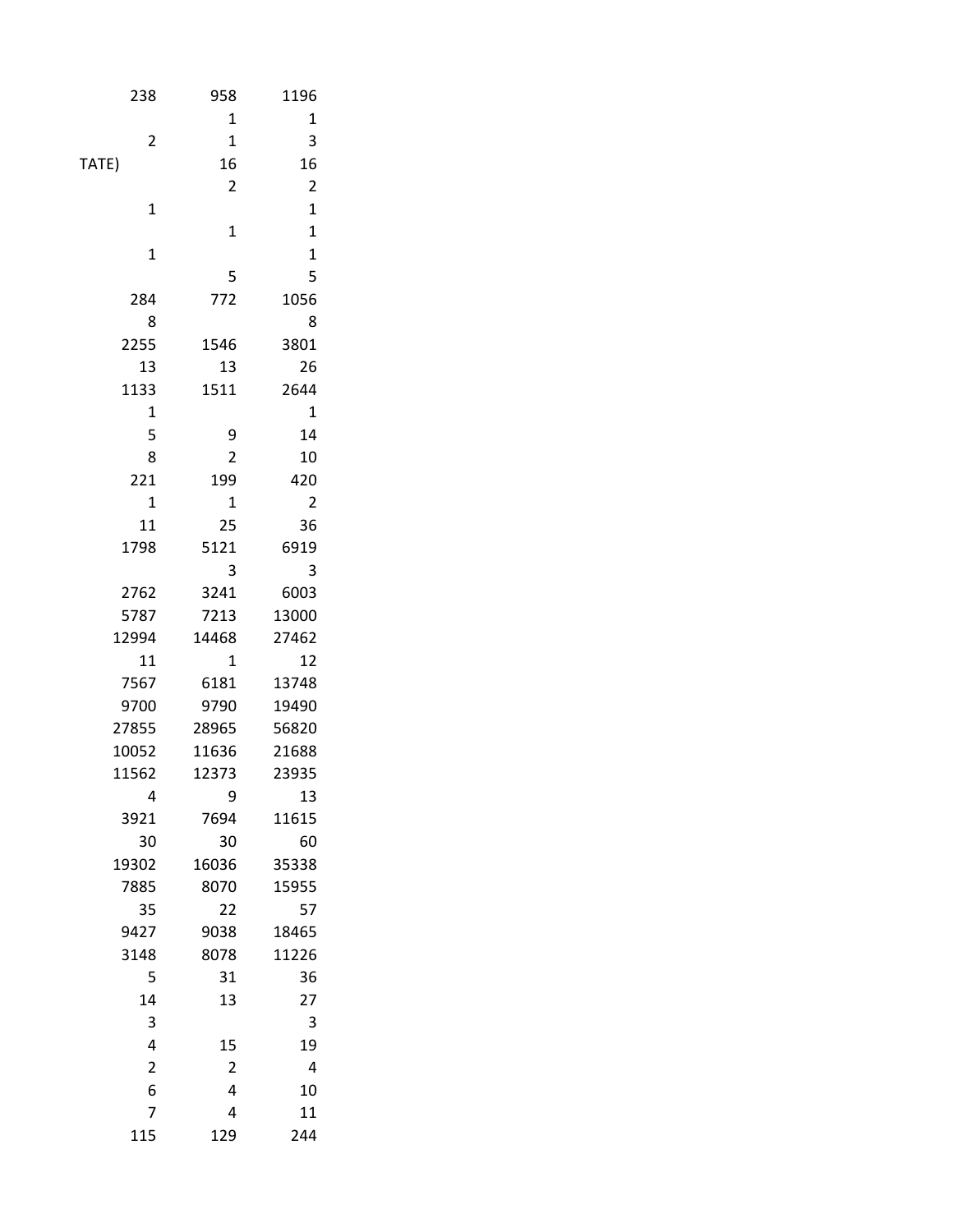| 22     | 51     |
|--------|--------|
| 2      | 2      |
| 538    | 849    |
| 8      | 14     |
| 440822 | 797800 |
|        |        |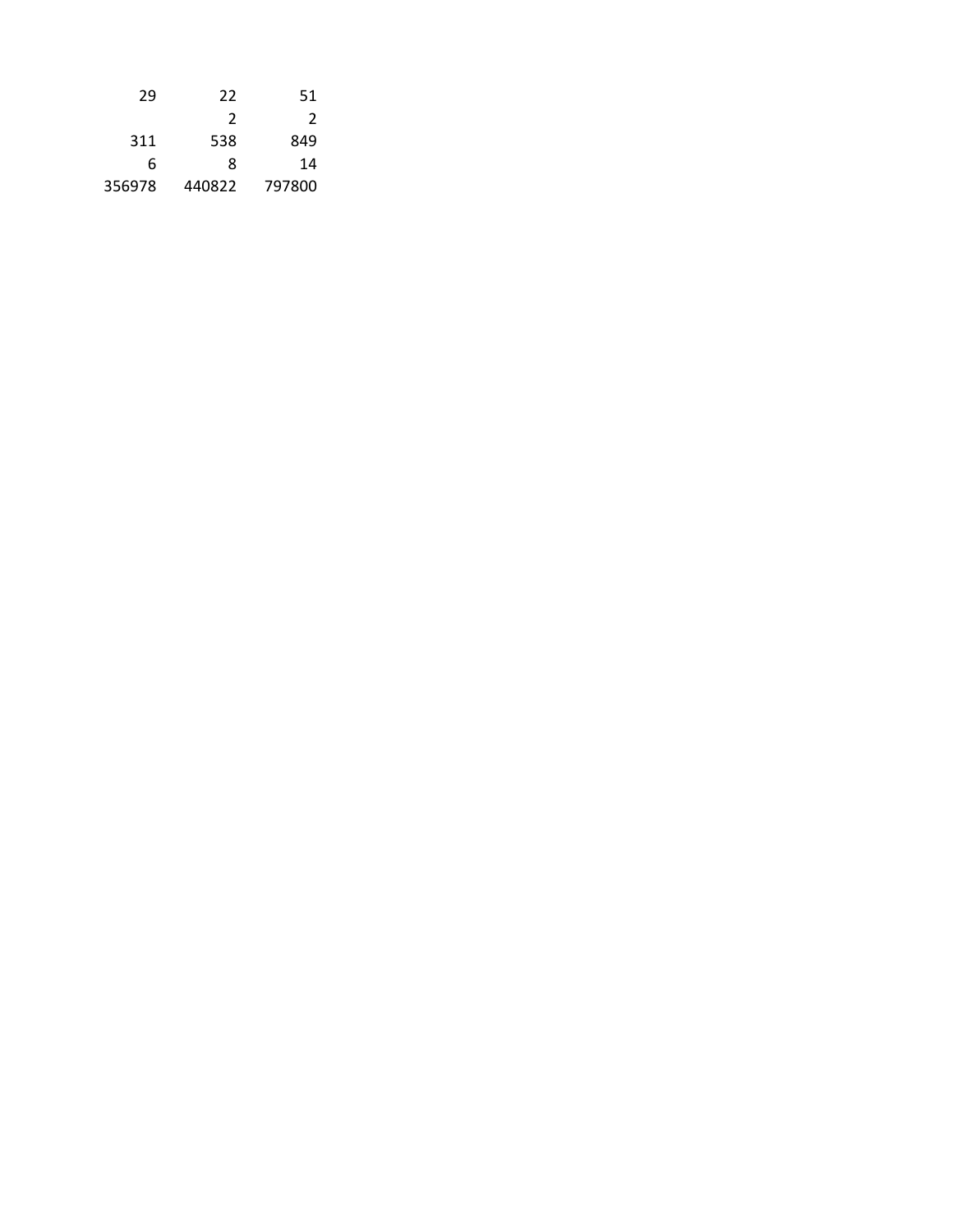INSTITUTION NAME ABDUL-GUSAU POLYTECHNIC, TALATA-MAFARA ABIA STATE COLLEGE OF HEALTH SCIENCES AND MANAGEMENT TECHNOLOGY, ABA ABIA STATE POLYTECHNIC, ABA ABIA STATE UNIVERSITY, UTURU. ABRAHAM ADESANYA POLYTECHNIC, IJEBU-IGBO, OGUN STATE ABUBAKAR TAFAWA BALEWA UNIVERSITY, BAUCHI ABUBAKAR TATARI ALI POLYTECHNIC, BAUCHI ACHIEVERS UNIVERSITY OWO ADAMAWA STATE POLY, YOLA ADAMAWA STATE UNIVERSITY, MUBI, ADAMU AUGIE COLLEGE OF EDUCATION, ARGUNGU ADEKUNLE AJASIN UNIVERSITY, AKUNGBA-AKOKO ADELEKE UNIVERSITY, EDE, OSUN STATE ADENIRAN OGUNSANYA COLL. OF EDUCATION, OTTO/IJANIKIN, LAGOS (AFFLIATED TO EKSU) ADENIRAN OGUNSANYA COLLEGE OF EDUCATION, OTTO/IJANIKIN ADEYEMI COLLEGE OF EDUCATION, (AFFLIATED TO OBAFEMI AWOLOWO UNIVERSITY, ILE-IFE, OSUN STATE) ADEYEMI COLLEGE OF EDUCATION, ONDO AFE BABALOLA UNIVERSITY , ADO-EKITI AFRICAN THINKERS COMMUNITY OF INQUIRY COLLEGE OF EDUCATION, IJAKO-OTA, OGUN STATE AFRIHUB ICT INSTITUTE, ABUJA AHMADU BELLO UNIVERSITY TEACHING HOSPITAL, ZARIA AHMADU BELLO UNIVERSITY, ZARIA AIR FORCE INSTITUTE OF TECHNOLOGY NIGERIAN AIR FORCE, KADUNA AJAYI CROWTHER UNIVERSITY, OYO AKANU IBIAM FEDERAL POLYTECHNIC, UNWANA, AFIKPO AKPERAN ORSHI COLLEGE OF AGRICULTURE, YANDEV AKWA IBOM STATE UNIVERSITY, IKOT-AKPADEN AKWA IBOM STATE COLLEGE OF ARTS AND SCIENCE NUNG, UKIM AKWA-IBOM STATE COLLEGE OF EDUCATION, AFAHA-NSIT, AKWA-IBOM STATE POLYTECHNIC, IKOT-OSURUA AL- HIKMAH UNIVERSITY, ILORIN ALLOVER CENTRAL POLYTECHNIC, LYNSON CHEMICAL AVENUE, OFF IDIROKO ROAD , OTA OGUN STATE AL-QALAM UNIVERSITY, KATSINA ALVAN IKOKU COLLEGE OF EDUC. OWERRI ALVAN IKOKU COLLEGE OF EDUCATION, (AFFLIATED TO UNIVERSITY OF NIGERA, NSUKKA) AMBASSADOR COLLEGE OF MANAGEMENT AND TECHNOLOGY, PORT HARCOURT AMBROSE ALLI UNIVERSITY, EKPOMA AMERICAN UNIVERSITY OF NIGERIA , YOLA AMINU KANO COLLEGE OF ISLAMIC AND LEGAL STUDIES, KANO, KANO STATE AMINU KANO TEACHING HOSPITAL, SCHOOL OF HEALTH INFORMATION MANAGEMENT, KANO ARABIC AND ISLAMIC COLLEGE OF EDUCATION, POTISKUM, YOBE STATE ASSANUSIYAH COLLEGE OF EDUCATION, IPETUMODU, OSUN STATE AUCHI POLYTECHNIC, AUCHI AUCHI POLYTECHNIC, AUCHI (AFFILIATED TO OBAFEMI AWOLOWO UNIVERSITY, ILE-IFE, OSUN STATE) AUDU BAKO COLLEGE OF AGRICULTURE DANBATTA, KANO BABCOCK UNIVERSITY, ILISHAN-REMO,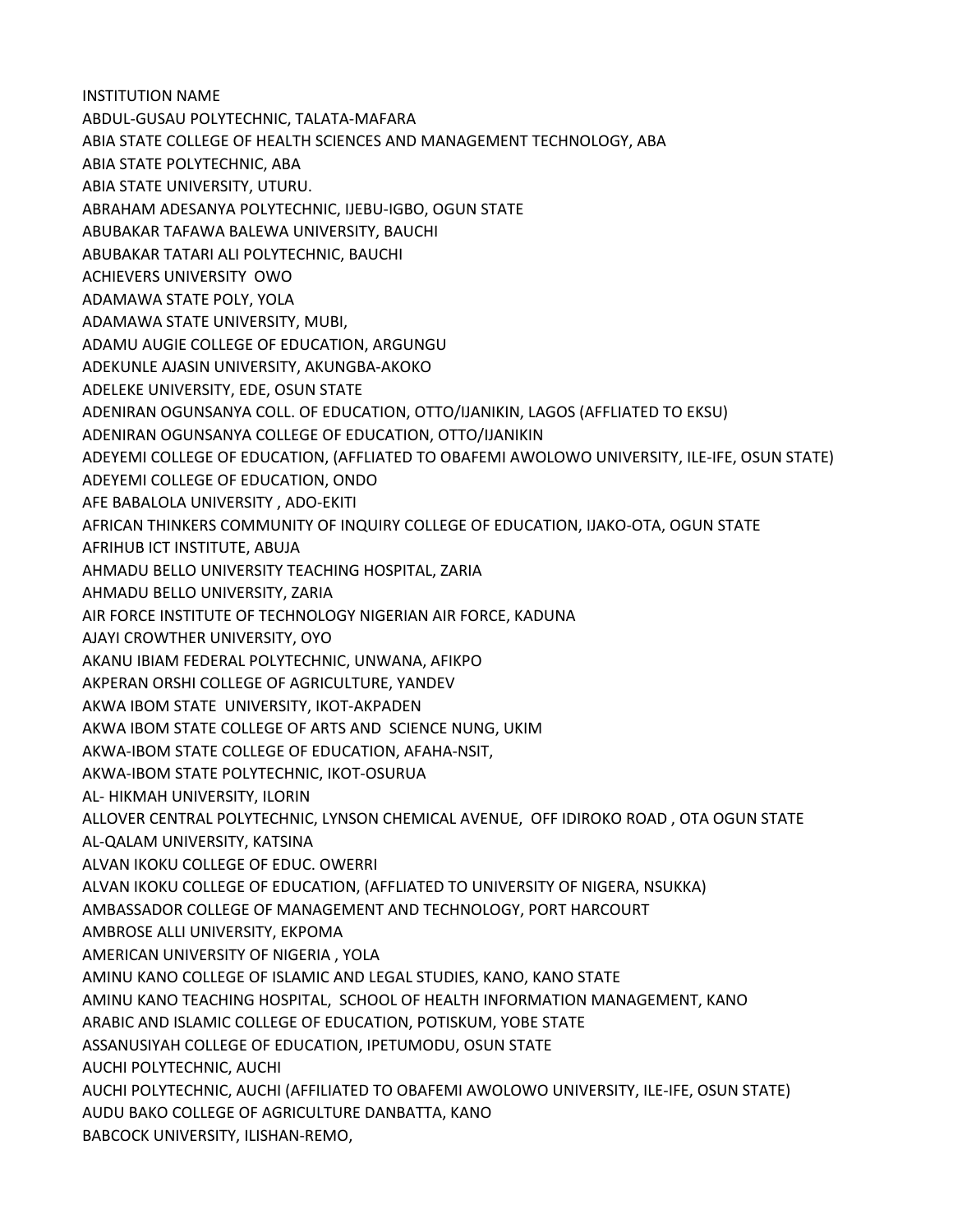BAUCHI STATE UNIVERSITY, GADAU, BAUCHI STATE BAYERO UNIVERSITY, KANO BAZE UNIVERSITY, FCT, ABUJA BELLS UNIVERSITY OF TECHNOLOGY, OTA BENSON IDAHOSA UNIVERSITY, BENIN CITY BENUE STATE POLY, UGBOKOLO, BENUE STATE UNIVERSITY, MAKURDI BETHEL COLLEGE OF EDUCATION, IJARE, ONDO STATE. BINGHAM UNIVERSITY, KARU BINYAMINU USMAN COLLEGE OF AGRICULTURE, HADIJIA BOWEN UNIVERSITY, IWO CALEB UNIVERSITY, IMOTA CARITAS UNIVERSITY, AMORJI-NIKE, ENUGU CATHOLIC INSTITUTION OF WEST AFRICA, PORT HARCOURT (AFFLIATED TO UNIVERSITY OF CALABAR, CROSS RIVEI CHUKWUEMEKA ODUMEGWU OJUKWU UNIVERSITY, ULI CLARETAIN INSTITUTE OF PHILOSOPHY, NEKEDE (AFFLIATED TO EVAN UNIVERSITY, OWERRI, IMO STATE.) COLLEGE OF AGRICULTURE AND ANIMAL SCIENCE, BAKURA, ZAMFARA STATE COLLEGE OF AGRICULTURE AND ANIMAL SCIENCE, MANDO ROAD, KADUNA COLLEGE OF AGRICULTURE, JALINGO COLLEGE OF AGRICULTURE, KABBA, COLLEGE OF AGRICULTURE, LAFIA COLLEGE OF AGRICULTURE, ZURU COLLEGE OF ARABIC AND ISLAMIC LEGAL STUDIES, ILORIN (AFFILIATED TO BAYERO UNIVERSITY, KANO) COLLEGE OF EDUCATION, AGBOR (AFFLIATED TO DELTA STATE UNIVERSITY, ABRAKA, DELTA STATE.) COLLEGE OF EDUCATION, AKWANGA COLLEGE OF EDUCATION, AKWANGA (AFFLIATED TO AHMADU BELLO UNIVERSITY, ZARIA, KADUNA STATE.) COLLEGE OF EDUCATION, ANKPA (AFFILIATED TO ABUBAKAR TAFAWA BALEWA UNIVERSITY, BAUCHI) COLLEGE OF EDUCATION, ANKPA, COLLEGE OF EDUCATION, AZARE COLLEGE OF EDUCATION, AZARE (AFFLIATED TO UNIVERSITY OF MAIDUGURI, BORNO STATE) COLLEGE OF EDUCATION, EKIADOLOR COLLEGE OF EDUCATION, GIDAN-WAYA, KAFANCHAN COLLEGE OF EDUCATION, GINDIRI COLLEGE OF EDUCATION, IKERE COLLEGE OF EDUCATION, IKERE EKITI (AFFLIATED TO UNIVERSITY OF NIGERIA, NSUKKA, ENUGU STATE) COLLEGE OF EDUCATION, ILESHA , COLLEGE OF EDUCATION, ILORIN COLLEGE OF EDUCATION, KATSINA-ALA, COLLEGE OF EDUCATION, MINNA, COLLEGE OF EDUCATION, OJU, COLLEGE OF EDUCATION, ORO, COLLEGE OF EDUCATION, WAKA-BIU COLLEGE OF EDUCATION, WARRI (AFFLIATED TO DELTA STATE UNIVERSITY, ABRAKA, DELTA) COLLEGE OF EDUCATION, WARRI, COLLEGE OF EDUCATION, ZING, TARABA STATE COLLEGE OF HEALTH TECHNOLOGY, CALABAR, CROSS RIVER STATE COLLEGE OF HEALTH TECHNOLOGY, ZAWAN, PLATEAU STATE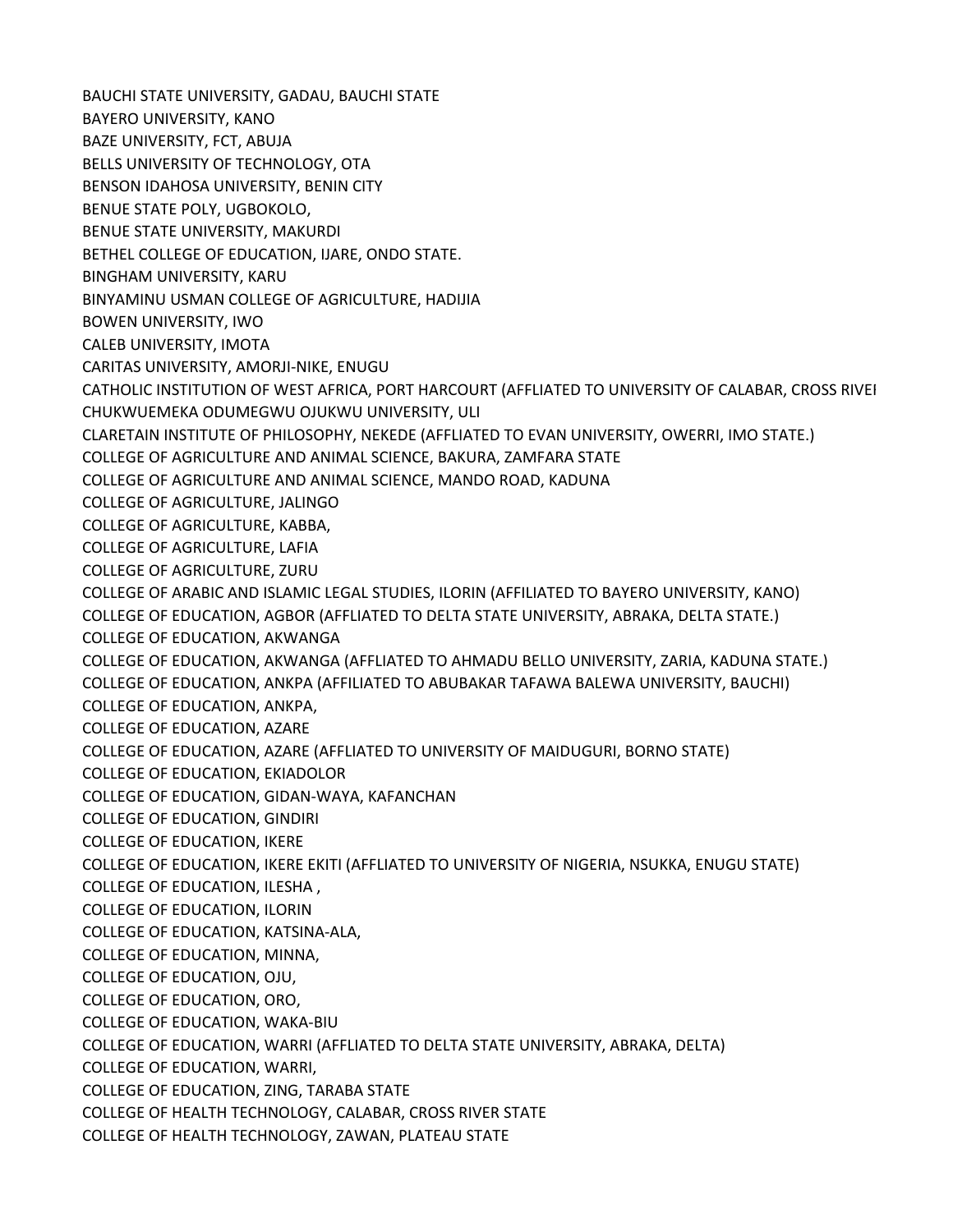COMPLETE COMPUTERS AND TECHNOLOGY INSTITUTE,11 ADESUWA GRAMMAR SCHOOL ROAD, GRA, OFF SAPELI COVENANT UNIVERSITY, CANAAN LAND, OTA CRAWFORD UNIVERSITY OF APOSTOLIC FAITH MISSION FAITH CITY, IGBESA CRESCENT UNIVERSITY, ABEOKUTA CROSS RIVER STATE COLLEGE OF EDUCATION, AKAMKPA, CROSS RIVERS UNIVERSITY OF TECHNOLOGY, CALABAR CROWN POLYTECHNICS, ODO ADO-EKITI D.S. ADEGBENRO ICT POLYTECHNIC, ITORI DALEWARES INSTITUTE OF TECHNOLOGY, SURULERE, LAGOS DELTA STATE COLLEGE OF PHYSICAL EDUCATION, MOSOGAR DELTA STATE POLYTECHNIC, OGWASHI-UKU, DELTA STATE POLYTECHNIC, OTEFE, DELTA STATE POLYTECHNIC, OZORO DELTA STATE UNIVERSITY, ABRAKA DIALOGUE COMPUTER INSTITUTE, KATSINA, KATSINA STATE DOMINICAN INSTITUTE, SAMONDA, IBADAN (AFFLIATED TO UNIVERSITY OF IBADAN, OYO STATE) DORBEN POLYTECHNIC, BWARI-GARAM ROAD, FCT-ABUJA EBONYI STATE COLLEGE OF EDUCATION, IKWO EBONYI STATE UNIVERSITY, ABAKALIKI ECWA THEOLOGICAL SEMINARY, IGBAJA (AFFLIATED TO UNIVERSITY OF IBADAN, OYO STATE) EDO STATE INSTITUTE OF TECHNOLOGY AND MANAGEMENT, USEN EKITI STATE UNIVERSITY, ADO-EKITI ELIZADE UNIVERSITY, ILARA-MOKIN, ONDO STATE EMMANUEL ALAYANDE COLLEGE OF EDUCATION, OYO (AFFLIATED TO EKITI STATE UNIVERSITY) EMMANUEL ALYANDE COLLEGE OF EDUCATION, OYO ENUGU STATE COLLEGE OF EDUCATION (TECH.) ENUGU ABAKALIKI RD. P.M.B. 01793, ENUGU ENUGU STATE COLLEGE OF EDUCATION, (TECHNICAL), ENUGU (AFFLIATED TO NNAMDI AZIKIWE UNIVERSITY, AWI ENUGU STATE UNIVERSITY OF SCIENCE AND TECHNOLOGY, ENUGU EVANGEL UNIVERSITY, AKAEZE, EBONYI STATE FCT COLLEGE OF EDUCATION, ZUBA, FED COLLEGE OF EDUC. (SPECIAL), OYO FED COLLEGE OF EDUC. (SPECIAL), OYO FED COLLEGE OF EDUC. (TECH.) GOMBE FED COLLEGE OF EDUC. (TECH.) POTISKUM FED COLLEGE OF EDUC. (TECH.) UMUNZE FED COLLEGE OF EDUC. (TECH.) UMUNZE, AFFILIATED TO (NNAMDI AZIKIWE UNIVERSITY, AWKA) FED COLLEGE OF EDUC. (TECH.), ASABA FED COLLEGE OF EDUC. (TECH.), OMOKU FED COLLEGE OF EDUC. (TECH.), OMOKU, (AFFILIATED TO UNN, ENUGU STATE) FED COLLEGE OF EDUC. KONTAGORA FED COLLEGE OF EDUC. OBUDU FED COLLEGE OF EDUC. OKENE FED. COLLEGE OF EDUC. (TECH.) (FEMALE ONLY) GUSAU FED. COLLEGE OF EDUC. , ABEOKUTA FED. COLLEGE OF EDUC. KATSINA FED. COLLEGE OF EDUC. PANKSHIN, FED. COLLEGE OF EDUC. YOLA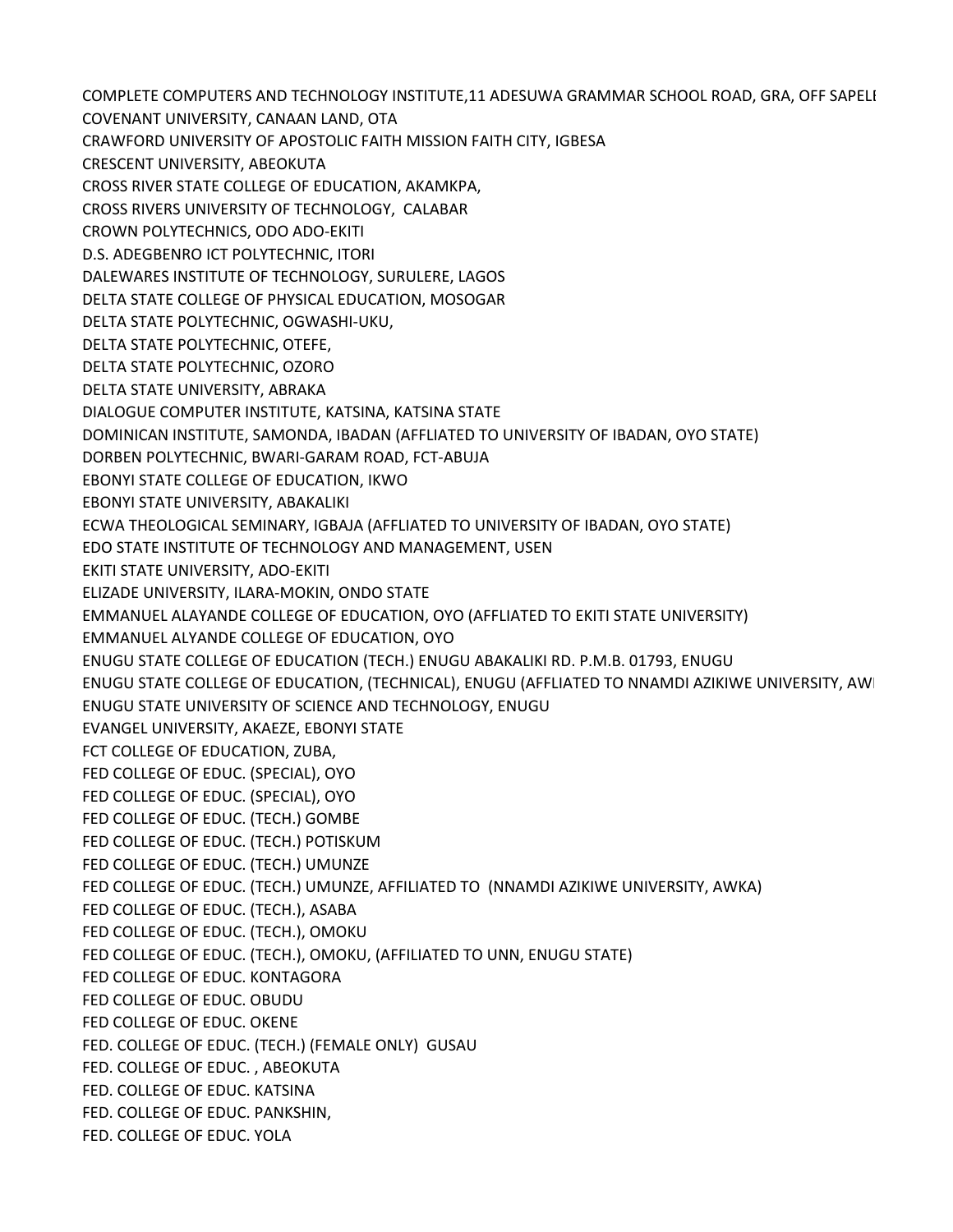FED. COLLEGE OF EDUC. ZARIA FED. COLLEGE OF EDUC.(TECH.), AKOKA FED. COLLEGE OF EDUC.(TECH.), BICHI FED. COLLEGE OF EDUC.(TECH.), BICHI (AFFILIATED TO ATBU) FED. COLLEGE OF EDUC., EHA-AMUFU FED. COLLEGE OF EDUCATION, KANO FED. POLY. OFFA FED. POLYTECHNIC, BALI FED. POLYTECHNIC, BAUCHI, FED. POLYTECHNIC, BIDA, FED. POLYTECHNIC, DAMATURU FED. POLYTECHNIC, EDE, FED. POLYTECHNIC, IDA FED. POLYTECHNIC, KAURA/NAMODA, FED. POLYTECHNIC, MUBI FED. POLYTECHNIC, NASSARAWA FED. POLYTECHNIC, NEKEDE, FED. POLYTECHNIC, OKO, FED. POLYTECHNIC,ILARO FEDERAL COLLEGE OF AGRICULTURE, AKURE FEDERAL COLLEGE OF AGRICULTURE, ISHIAGU, FEDERAL COLLEGE OF AGRICULTURE, MOOR PLANTATION, IBADAN FEDERAL COLLEGE OF ANIMAL HEALTH AND PRODUCTION TECHNOLOGY, IBADAN FEDERAL COLLEGE OF ANIMAL HEALTH AND PRODUCTION TECHNOLOGY, VOM FEDERAL COLLEGE OF EDUCATION (TECHNICAL) P.M.B 60, GOMBE, GOMBE STATE. (AFFLIATED TO ABUBAKAR TAF FEDERAL COLLEGE OF EDUCATION (TECHNICAL), ASABA (AFFILIATED TO UNIVERSITY OF BENIN, BENIN CITY) FEDERAL COLLEGE OF EDUCATION, (TECHNICAL), POTISKUM (AFFLIATED TO ATBU, BAUCHI) FEDERAL COLLEGE OF EDUCATION, ABEOKUTA (AFFILIATED TO UNIVERSITY OF IBADAN) FEDERAL COLLEGE OF EDUCATION, KANO (AFFLIATED TO AHMADU BELLO UNIVERSITY, ZARIA, KADUNA STATE) FEDERAL COLLEGE OF EDUCATION, KATSINA (AFFLIATED TO BAYERO UNIVERSITY, KANO STATE.) FEDERAL COLLEGE OF EDUCATION, KONTAGORA (AFFLIATED TO AHMADU BELLO UNIVERSITY, ZARIA, KADUNA ST FEDERAL COLLEGE OF EDUCATION, OBUDU, CROSS RIVER STATE, (AFFILIATED TO UNIVERSITY OF CALABAR, CALABAR FEDERAL COLLEGE OF EDUCATION, OKENE (AFFILIATED TO UNIVERSITY OF IBADAN) FEDERAL COLLEGE OF EDUCATION, PANKSHIN (AFFLIATED TO UNIVERSITY OF JOS, PLATEAU STATE) FEDERAL COLLEGE OF EDUCATION, YOLA (AFFILIATED TO UNIVERSITY OF MAIDUGURI) FEDERAL COLLEGE OF EDUCATION, ZARIA (AFFLIATED TO AHMADU BELLO UNIVERSITY, ZARIA, KADUNA STATE) FEDERAL COLLEGE OF FISHERIES AND MARINE TECHNOLOGY, VICTORIA ISLAND LAGOS FEDERAL COLLEGE OF FORESTRY TECHNOLOGY, IBADAN, OYO STATE FEDERAL COLLEGE OF FORESTRY, JOS FEDERAL COLLEGE OF FORESTRY, MECHANISATION, AFAKA, KADUNA FEDERAL COLLEGE OF HORTICULTURE, DADIN KOWA, GOMBE STATE FEDERAL COLLEGE OF LAND RESOURCES TECHNOLOGY, KURU, JOS FEDERAL COLLEGE OF LAND RESOURCES TECHNOLOGY, OWERRI FEDERAL COLLEGE OF ORTHOPEDIC TECHNOLOGY, IGBOBI, LAGOS FEDERAL COLLEGE OF WILDLIFE MANAGEMENT, NEW BUSSA FEDERAL COOPERATIVE COLLEGE, IBADAN P.M.B. 5033, ELEYELE, IBADAN, FEDERAL COOPERATIVE COLLEGE, KADUNA ABUJA ROAD JUNCTION,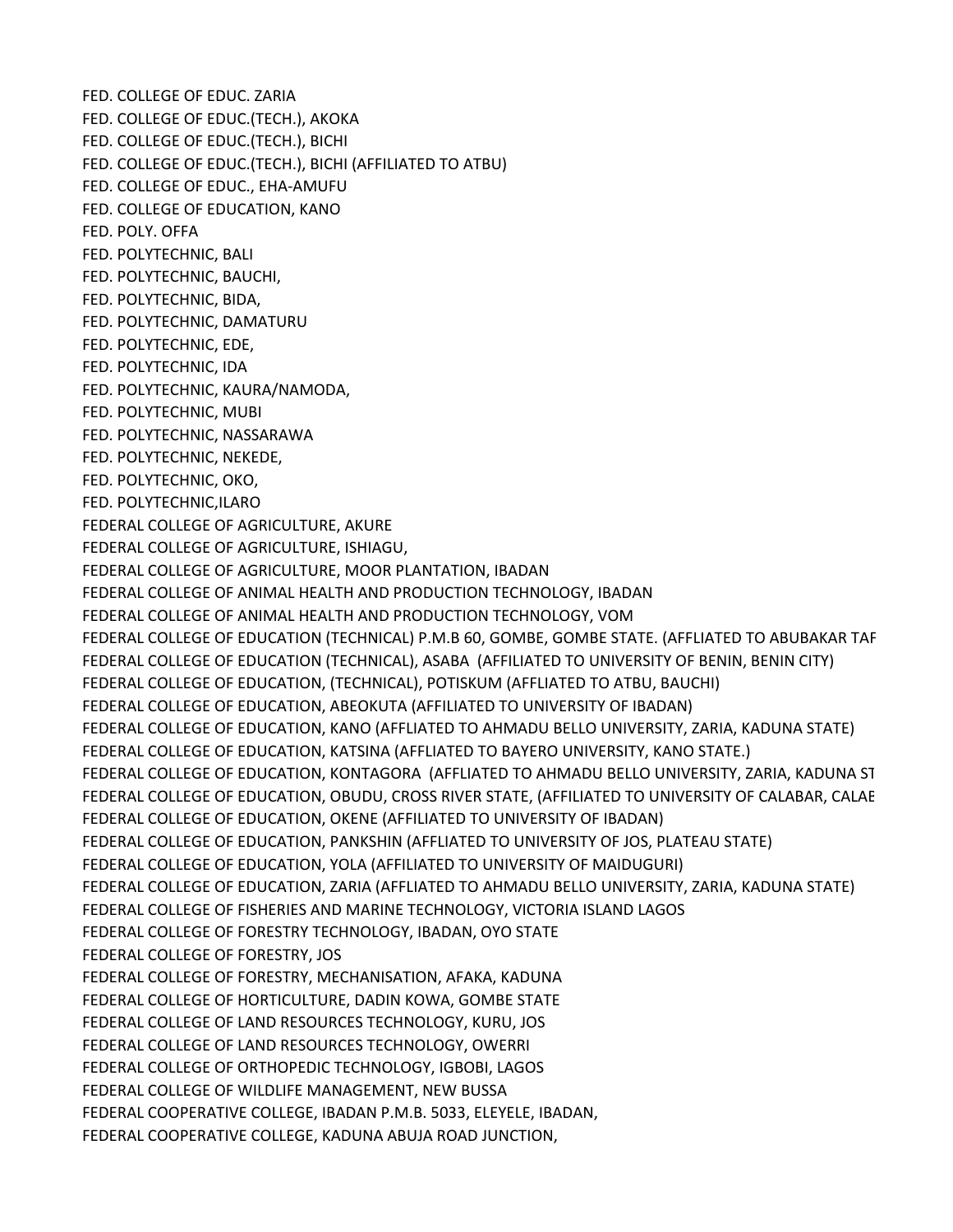FEDERAL COOPERATIVE COLLEGE, OJI RIVER FEDERAL POLYTECHNIC, ADO-EKITI, FEDERAL POLYTECHNIC, EKOWE, BAYELSA STATE FEDERAL POLYTECHNIC, UKA FEDERAL SCHOOL OF DENTAL TECHNOLOGY AND THERAPY, ENUGU, FEDERAL SCHOOL OF SURVEYING, OYO FEDERAL UNIVERSITY OF AGRICULTURE, MAKURDI FEDERAL UNIVERSITY OF PETROLEUM RESOURCES, EFFURUN FEDERAL UNIVERSITY OF TECHNOLOGY MINNA FEDERAL UNIVERSITY OF TECHNOLOGY, AKURE FEDERAL UNIVERSITY OF TECHNOLOGY, OWERRI FEDERAL UNIVERSITY, BIRNIN-KEBBI, KEBBI STATE FEDERAL UNIVERSITY, DUTSE, JIGAWA STATE FEDERAL UNIVERSITY, DUTSIN-MA, KATSINA STATE FEDERAL UNIVERSITY, GASHUA, YOBE STATE FEDERAL UNIVERSITY, GUSAU, ZAMFARA STATE FEDERAL UNIVERSITY, KASHERE, GOMBE STATE FEDERAL UNIVERSITY, LAFIA, NASARAWA STATE FEDERAL UNIVERSITY, LOKOJA, KOGI STATE FEDERAL UNIVERSITY, NDUFU-ALIKE, EBONYI STATE FEDERAL UNIVERSITY, OTUOKE, BAYELSA STATE FEDERAL UNIVERSITY, OYE-EKITI, EKITI STATE FEDERAL UNIVERSITY, WUKARI, TARABA STATE FIDEI POLYTECHNIC, GBOKO FOUNTAIN UNIVERSITY, OSOGBO GATEWAY ICT POLYTECHNIC, IGBESA, OGUN STATE GATEWAY ICT POLYTECHNIC, SAAPADE, OGUN STATE GLOBAL MARITIME ACADEMY, OGONI-OLOMU, UGHELLI SOUTH L.G.A., DELTA STATE. GODFREY OKOYE UNIVERSITY, URGWUOMU- NIKE GOMBE STATE UNIVERSITY, TUDUN WADA, GOMBE, GRACE POLYTECHNIC, LAGOS GREGORY UNIVERSITY, UTURU, ABIA STATE HASSAN USMAN KATSINA POLY, KATSINA HERITAGE POLYTECHNIC, IKOT UDOTA HILL COLLEGE OF EDUCATION, GWANJI, AKWANGA, NASARAWA STATE HUSSAINI ADAMU FEDERAL POLYTECHNIC, KAZAURE IBRAHIM BADAMASI BABANGIDA UNIVERSITY, LAPAI, IGBAJO POLYTECHNIC IGBINEDION UNIVERSITY, OKADA, BENIN CITY IGNATIUS AJURU UNIVERSITY OF EDUCATION, PORT HARCOURT IMO STATE POLYTECHNIC, UMUAGWO, OWERRI IMO STATE UNIVERSITY, OWERRI INNOVATION INSTITUTE OF TECHNOLOGY, KADUNA INST. OF MGT. AND TECH, ENUGU ISA KAITA COLLEGE OF EDUCATION, DUTSINMA ISAAC JASPER BORO COLLEGE OF EDUCATION, SAGBAMA, BAYELSA STATE JIBWIS COLLEGE OF ARABIC AND ISLAMIC EDUCATION, GOMBE,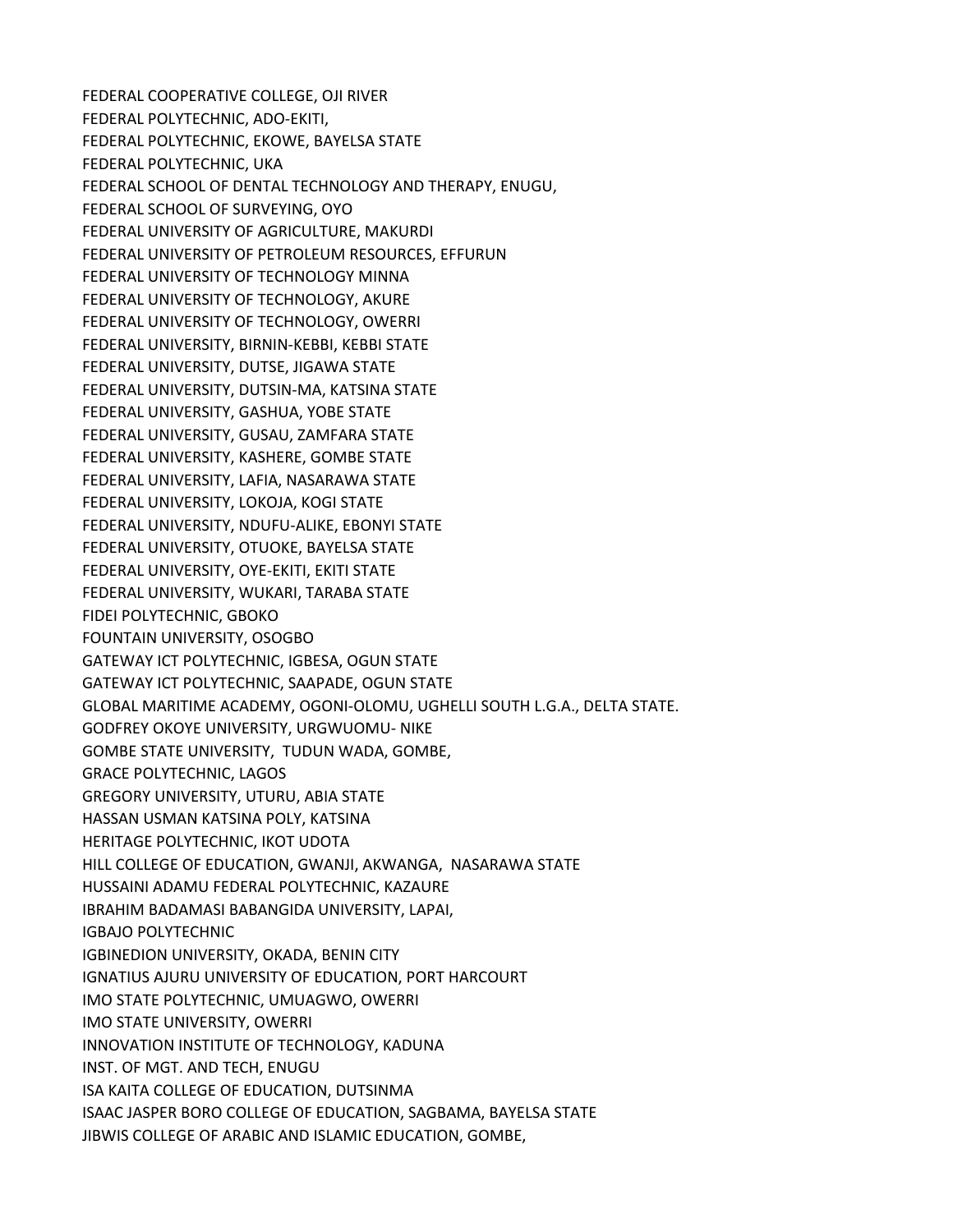JIGAWA STATE COLLEGE OF EDUCATION, GUMEL (AFFILIATED TO BAYERO UNIVERSITY, KANO) JIGAWA STATE COLLEGE OF EDUCATION, GUMEL, JIGAWA STATE COLLEGE OF ISLAMIC AND LEGAL STUDIES, RINGIM, JIGAWA STATE JIGAWA STATE POLYTECHNIC, DUTSE JOSEPH AYO BABALOLA UNIVERSITY, IKEJI-ARAKEJI, KADUNA BUSINESS SCHOOL, KADUNA KADUNA POLYTECHNIC, KADUNA KADUNA POLYTECHNIC, KADUNA (AFFLIATED TO FEDERAL UNIVERSITY OF TECHNOLOGY, MINNA NIGER STATE) KADUNA STATE UNIVERSITY, KADUNA KANO STATE COLLEGE OF EDUCATION, KAMBOTSO KANO STATE POLYTECHNIC, KANO KANO UNIVERSITY OF SCIENCE AND TECHNOLOGY, WUDIL KASHIM-IBRAHIM COLLEGE OF EDUC., MAIDUGURI KEBBI STATE UNIVERSITY OF SCIENCE AND TECHNOLOGY, ALIRO KOGI STATE COLLEGE OF EDUCATION (TECHNICAL), KABBA, KOGI STATE KOGI STATE POLYTECHNIC, LOKOJA, KOGI STATE UNIVERSITY, ANYIGBA KWARA STATE POLYTECHNIC, ILORIN, KWARA STATE. KWARA STATE UNIVERSITY, MALETE, ILORIN KWARARAFA UNIVERSITY, WUKARI LADOKE AKINTOLA UNIVERSITY OF TECHNOLOGY, OGBOMOSO LAGOS CITY POLYTECHNIC, IKEJA, LAGOS STATE LAGOS STATE POLY, IKORODU LAGOS STATE UNIVERSITY, OJO, LANDMARK UNIVERSITY, OMU-ARAN, KWARA STATE LEAD CITY UNIVERSITY , IBADAN MADONNA UNIVERSITY, OKIJA MAHAMMED LAWAN COLLEGE OF AGRICULTURE, MAIDUGURI MAI IDRIS ALOOMA POLYTECHNIC, GEIDAM, YOBE STATE MARITIME ACADEMY OF NIGERIA, ORON, AKWA IBOM STATE MAURID INSTITUTE OF MANAGEMENT AND TECHNOLOGY, MBIASO, NSIT IBOM L.G.A., AKWA IBOM STATE. McPHERSON UNIVERSITY, SERIKI SOTAYO, OGUN STATE MICHAEL OKPARA UNIVERSITY OF AGRICULTURE, UMUDIKE MICHAEL OTEDOLA COLLEGE OF PRIMARY EDUCATION, NOFORIJA, EPE, LAGOS (AFFLIATED TO EKITI STATE UNIVE MODIBBO ADAMA UNIVERSITY OF TECHNOLOGY, YOLA MOSHOOD ABIOLA POLY, ABEOKUTA NACABS POLYTECHNIC, AKWANGA, NASARAWA STATE NASARAWA STATE POLYTECHNIC, LAFIA NASARAWA STATE UNIVERSITY, KEFFI NATIONAL FILM INSTITUTE, JOS (AFFILIATED TO UNIVERSITY OF JOS, JOS) NATIONAL FILM INSTITUTE, JOS, PLATEAU STATE NATIONAL OPEN UNIVERSITY OF NIGERIA NATIONAL OPEN UNIVERSITY OF NIGERIAN - eLEARNING NIGER DELTA UNIVERSITY , WILBERFORCE ISLAND NIGER STATE COLLEGE OF AGRICULTURE, MOKWA, NIGER STATE NIGER STATE POLY, ZUNGERU, NIGERIA ARMY SCHOOL OF MILITARY ENGINEERING, MAKURDI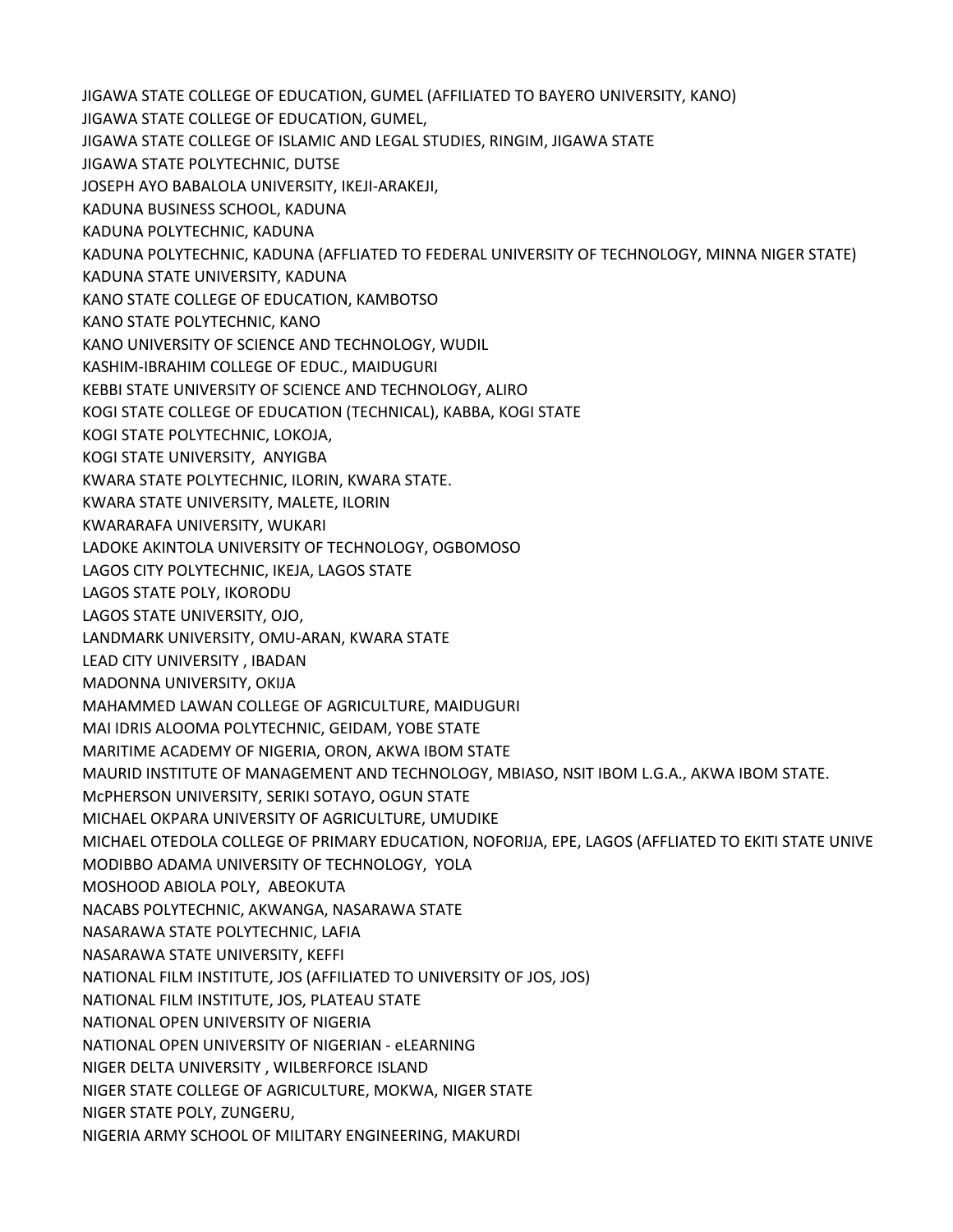NIGERIA TURKISH NILE UNIVERSITY , ABUJA NIGERIAN COLLEGE OF AVIATION TECHNOLOGY, ZARIA NIGERIAN DEFENCE ACADEMY, KADUNA, KADUNA STATE NIGERIAN INSTITUTE OF JOURNALISM, IKEJA , LAGOS NIGERIAN INSTITUTE OF LEATHER TECHNOLOGY AND SCIENCE TECHNOLOGY NIGERIAN POLICE ACADEMY, WUDIL, KANO STATE NIIT IDM, 9/20, OBA AKRAN AVENUE, IKEJA, LAGOS NNAMDI AZIKIWE UNIVERSITY, AWKA NORTHWEST UNIVERSITY, KANO, KANO STATE NOVENA UNIVERSITY OGUME NSPIRE EDUCATIONAL SERVICES, DAKWO, ABUJA NUHU BAMALLI POLYTECHNIC,ZARIA NWAFOR ORIZU COLLEGE OF EDUCATION, NSUGBE NWAFOR ORIZU COLLEGE OF EDUCATION, NSUGBE (AFFLIATED TO UNIVERSITY OF NIGERIA, NSUKKA, ENUGU STATE) OBAFEMI AWOLOWO UNIVERSITY, ILE-IFE, OBONG UNIVERSITY, OBONG, NTAK ODUDUWA UNIVERSITY, IPETUMODU OGUN STATE COLLEGE OF HEALTH TECHNOLOGY, ILESE-IJEBU, OGUN STATE OLABISI ONABANJO UNIVERSITY, AGO-IWOYE ONDO STATE SCHOOL OF HEALTH TECHNOLOGY, AKURE, ONDO STATE ONDO STATE UNIVERSITY OF SCIENCE AND TECHNOLOGY, OKITIPUPA OSUN STATE COLLEGE OF EDUCATION, ILA-ORANGUN OSUN STATE COLLEGE OF EDUCATION, ILA-ORANGUN (AFFLIATED TO EKITI STATE UNIVERSITY, ADO EKITI, EKITI ST OSUN STATE COLLEGE OF EDUCATION, ILESA (AFFLIATED TO UNIVERSITY OF IBADAN, OYO STATE) OSUN STATE COLLEGE OF TECH, ESA-OKE OSUN STATE POLY, IREE OSUN STATE UNIVERSITY, OSOGBO OUR SAVIOUR INST. OF SCI AND TECH (POLY) ENUGU, ENUGU STATE. OYO STATE COLLEGE OF AGRICULTURE, IGBOORA PAN-ATLANTIC UNIVERSITY, AHMED ONIBUDO STREET, VICTORIA ISLAND, LAGOS PAUL UNIVERSITY, AWKA PEFTI FILM INSTITUTE, LAGOS PLATEAU STATE COLLEGE OF AGRICULTURE, GARKAWA, PLATEAU STATE PLATEAU STATE POLYTECHNIC ,BARKIN-LADI PLATEAU STATE UNIVERSITY, BOKKOS POLYTECHNIC OF SOKOTO, POPE JOHN MAJOR SEMINARY, OKPUN, AWKA (AFFLIATED TO NNAMDI AZIKIWE UNIVERSITY, AWKA, ANAMBRA STATE) RAMAT POLYTECHNIC, MAIDUGURI REDEEMERS UNIVERSITY, Ede, off Gbongan - Oshogbo Rd, Osun State Osun State, RENAISSANCE UNIVERSITY, OJIAGU-AGBANI, ENUGU RHEMA UNIVERSITY , OBEAMA, RIVERS STATE RIVERS STATE COLLEGE OF ARTS AND SCIENCE, PORT HARCOURT RIVERS STATE COLLEGE OF HEALTH SCIENCE AND KM 6, IKWERRE ROAD, RUMUEME, PORT HARCOURT RIVERS STATE POLY, BORI RIVERS STATE UNIVERSITY OF SCIENCE AND TECHNOLOGY, PORT HARCOURT RUFUS GIWA POLYTECHNIC, OWO SAADATU RIMI COLLEGE OF EDUCATION, KUMBOTSO (AFFILIATED TO BAYERO UNIVERSITY, KANO)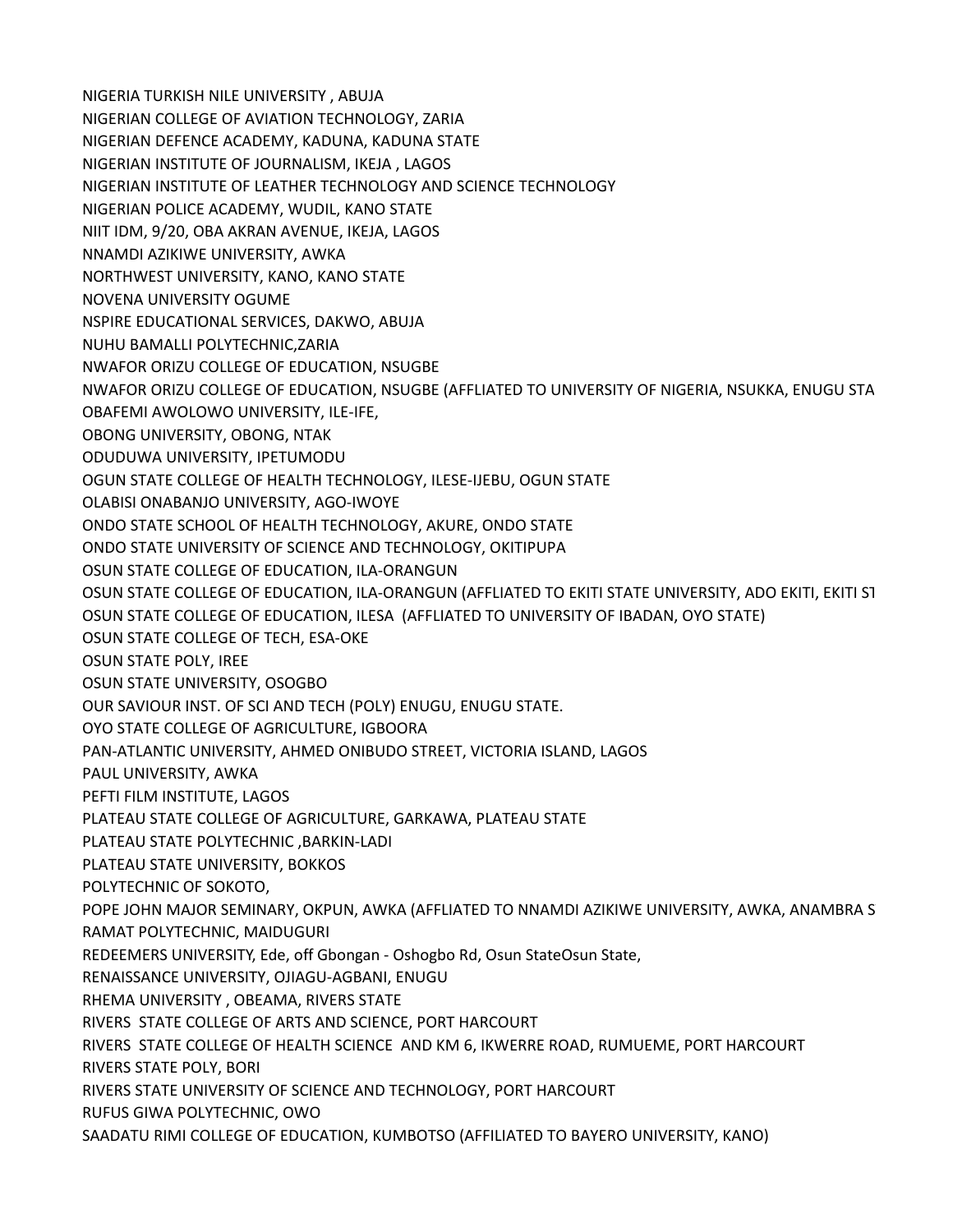SALEM UNIVERSITY, LOKOJA

SAMARU COLLEGE OF AGRICULTURE (DIVISION OF AGRICULTURAL COLLEGES AHMADU BELLO UNIVERSITY) ZARIA SAMUEL ADEGBOYEGA UNIVERSITY, OGWA, EDO STATE

SCHOOL OF HEALTH INFORMATION MANAGEMENT, (UNIVERSITY COLLEGE HOSPITAL, IBADAN, OYO STATE) SCHOOL OF HEALTH INFORMATION MANAGEMENT, (UNIVERSITY OF BENIN TEACHING HOSPITAL), BENIN CITY, EI SCHOOL OF HEALTH INFORMATION MANAGEMENT, (UNIVERSITY OF MAIDUGURI TEACHING HOSPITAL), MAIDUG SCHOOL OF AGRICULTURE, BAUCHI.

SCHOOL OF HEALTH INFORMATION MANAGEMENT, NNAMDI AZIKIWE UNIVERSITY TEACHING HOSPITAL, NNEWI, SCHOOL OF HEALTH INFORMATION MANAGEMENT, UNIVERSITY OF ILORIN TEACHING HOSPITAL, ILORIN, KWARA SEAT OF WISDOM SEMINARY, OWERRI (AFFLIATED TO EVANGEL UNIVERSITY, OWERRI)

SEMINARY OF ALL SAINTS, UHIELE, EKPOMA, EDO STATE (AFFILIATED TO UNIVERSITY OF BENIN, BENIN CITY) SHEHU IDRIS COLLEGE OF HEALTH SCIENCES AND TECHNOLOGY, MAKARFI

SHEHU SHAGARI COLLEGE OF EDUCATION, SOKOTO

SHEHU SHAGARI COLLEGE OF EDUCATION, SOKOTO (AFFLIATED TO AHMADU BELLO UNIVERSITY, ZARIA, KADUNA SOKOTO STATE UNIVERSITY, SOKOTO

SPIRITAN SCHOOL OF PHILOSOPHY, ISSIENU, NSUKKA, (AFFLIATED TO UNIVERSITY OF NIGERIA, NSUKKA, ENUGU ST ST. AUGUSTINE COLLEGE OF EDUCATION (PROJECT TIME), YABA. LAGOS STATE.

ST. AUGUSTINE'S COLLEGE OF EDUCATION, AKOKA, LAGOS (AFFLIATED TO UNIVERSITY OF IBADAN, OYO STATE)

- ST. PETER AND PAUL SEMINARY BODIJA, IBADAN (AFFLIATED TO UNIVERSITY OF IBADAN)
- ST-JOSEPH MAJOR SEMINARY , IKOT-EKPENE (AFFLIATED TO UNIVERSITY OF UYO, AKWA-IBOM STATE)
- SULE LAMIDO UNIVERSITY, KAFIN HAUSA, JIGAWA STATE

TAI SOLARIN UNIVERSITY OF EDUCATION, IJAGUN,

TANSAIN UNIVERSITY, OBA, ANAMBRA STATE

TARABA STATE UNIVERSITY, JALINGO

TEMPLE-GATE POLYTECHNIC, OSISIOMA, ABIA STATE

THE CERTIFIED INSTITUTE OF SHIPPING OF NIGERIA, APAPA, LAGOS

THE IBARAPA POLYTECHNIC, ERUWA, OYO STATE.

THE OKE-OGUN POLYTECHNIC, SAKI, OYO STATE.

THE POLYTECHNIC, IBADAN,

THE POLYTECHNIC, ILE-IFE, OSUN STATE

UMAR SULEIMAN COLLEGE OF EDUCATION, GASHUA

UMAR SULEIMAN COLLEGE OF EDUCATION, GASHUA, YOBE STATE (AFFLIATED TO UNIVERSITY OF MAIDUGURI, B(

UMARU MUSA YARADUA UNIVERSITY, KATSINA

UMCA, ILORIN (AFFLIATED TO UNIVERSITY OF IBADAN, OYO STATE)

UNIVERSITY OF ABUJA,ABUJA

UNIVERSITY OF AGRICULTURE, ABEOKUTA

UNIVERSITY OF BENIN, BENIN CITY

UNIVERSITY OF CALABAR TEACHING HOSPITAL SCHOOL OF HEALTH INFORMATION MANAGEMENT, CALABAR

UNIVERSITY OF CALABAR, CALABAR

UNIVERSITY OF IBADAN, IBADAN,

UNIVERSITY OF ILORIN, ILORIN

UNIVERSITY OF JOS, JOS

UNIVERSITY OF LAGOS

UNIVERSITY OF MAIDUGURI ( - eLEARNING), MAIDUGURI

UNIVERSITY OF MAIDUGURI,

UNIVERSITY OF MKAR, GBOKO

UNIVERSITY OF NIGERIA NSUKKA.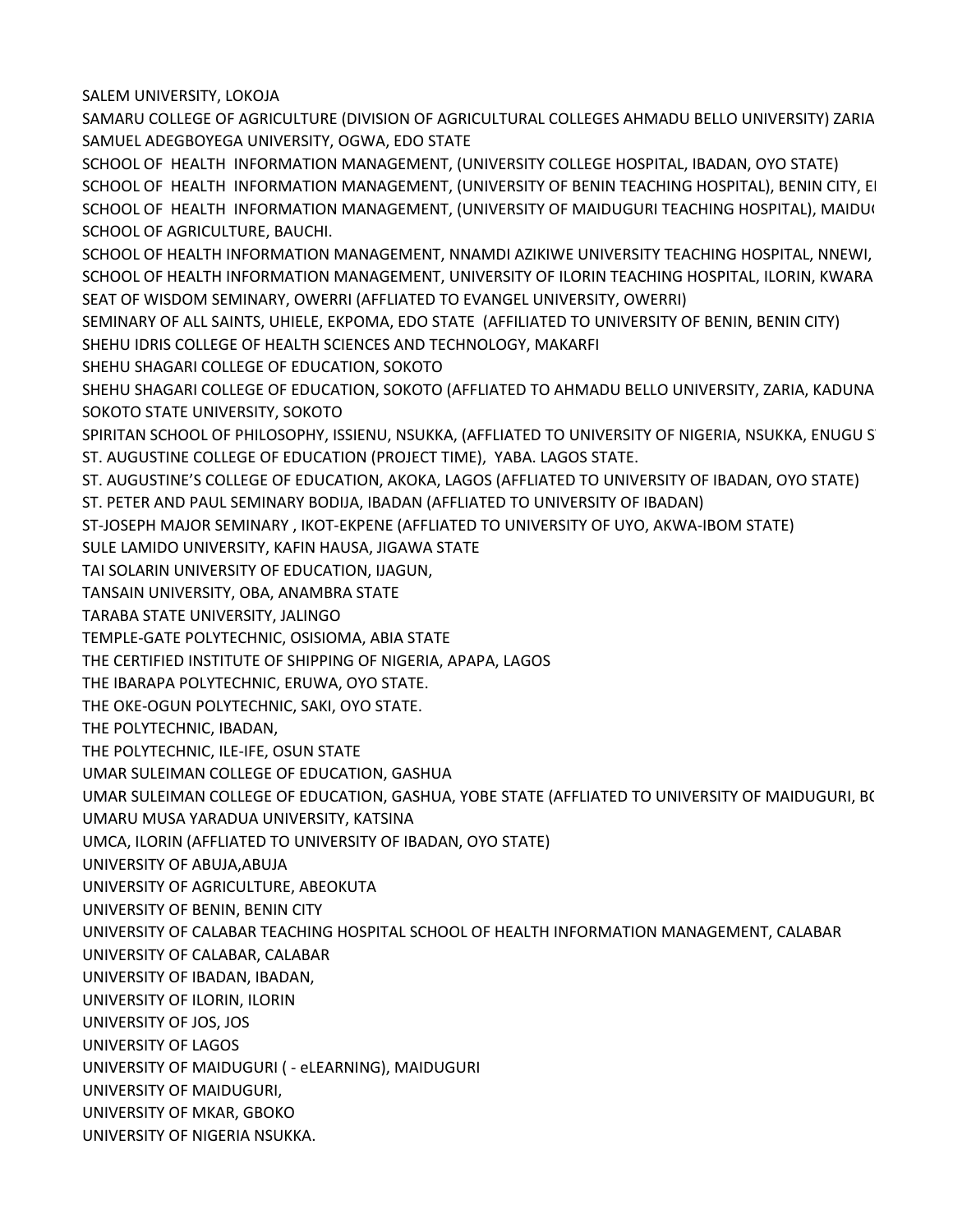UNIVERSITY OF PORT-HARCOURT, UNIVERSITY OF UYO ( - eLEARNING), UYO UNIVERSITY OF UYO, USMANU DANFODIO UNIVERSITY, SOKOTO USMANU DANFODIYO UNIVERSITY ( - eLEARNING), SOKOTO VERITAS UNIVERSITY, ABUJA WAVECREST COLLEGE OF CATERING & HOSPITALITY MANAGEMENT, LAGOS WAZIRI UMARU FED. POLYTECHNIC BIRNIN KEBBI, WESLEY UNIVERSITY OF SCIENCE AND TECHNOLOGY. ONDO WESTERN DELTA UNIVERSITY, OGHARA, DELTA STATE WOLEX POLYTECHNIC, IKEJA, LAGOS YABA COLLEGE OF TECH, YABA YABA COLLEGE OF TECHNOLOGY, YABA (AFFLIATED TO UNIVERSITY OF NIGERIA, NSUKKA, ENUGU STATE) YOBE STATE COLLEGE OF AGRICULTURE, GUJBA YOBE STATE UNIVERSITY, DAMATURU YUSUF BALA USMAN COLLEGE OF LEGAL AND GENERAL STUDIES, DAURA, KATSINA STATE Grand Total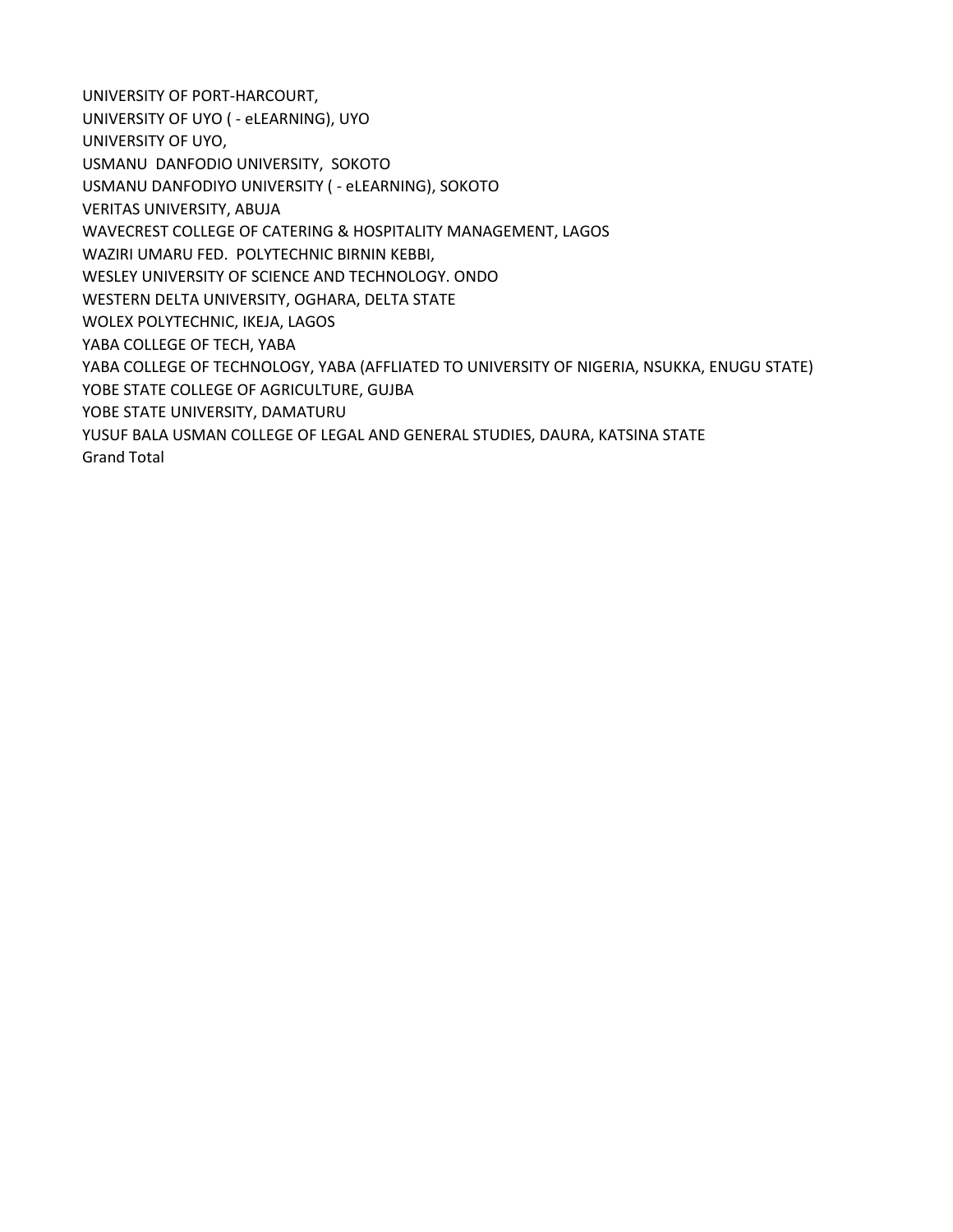| F | M                       |              | <b>TOTAL</b> |  |  |
|---|-------------------------|--------------|--------------|--|--|
|   | $\overline{\mathbf{c}}$ | 9            | 11           |  |  |
|   | 3                       | $\mathbf{1}$ | 4            |  |  |
|   | 27                      | 29           | 56           |  |  |
|   | 1214                    | 1038         | 2252         |  |  |
|   | $\mathbf 1$             |              | $\mathbf 1$  |  |  |
|   | 425                     | 2473         | 2898         |  |  |
|   | 3                       | 6            | 9            |  |  |
|   | 3                       | 6            | 9            |  |  |
|   | $\overline{\mathbf{c}}$ | 4            | 6            |  |  |
|   | 50                      | 136          | 186          |  |  |
|   |                         | 1            | $\mathbf 1$  |  |  |
|   | 1804                    | 3448         | 5252         |  |  |
|   | 7                       | 8            | 15           |  |  |
|   | 34                      | 16           | 50           |  |  |
|   | 3                       | 3            | 6            |  |  |
|   | 627                     | 679          | 1306         |  |  |
|   | 10                      | 3            | 13           |  |  |
|   | 8                       | 38           | 46           |  |  |
|   | $\mathbf 1$             |              | $\mathbf 1$  |  |  |
|   |                         | 1            | $\mathbf{1}$ |  |  |
|   |                         | $\mathbf{1}$ | $\mathbf{1}$ |  |  |
|   | 2927                    | 10835        | 13762        |  |  |
|   | 10<br>4                 | 109<br>6     | 119          |  |  |
|   | 171                     | 265          | 10<br>436    |  |  |
|   | $\overline{2}$          | 3            | 5            |  |  |
|   | 893                     | 1267         | 2160         |  |  |
|   | $\mathbf 1$             |              | $\mathbf 1$  |  |  |
|   | 153                     | 37           | 190          |  |  |
|   | 616                     | 714          | 1330         |  |  |
|   | 10                      | 42           | 52           |  |  |
|   |                         | 3            | 3            |  |  |
|   | 35                      | 159          | 194          |  |  |
|   | 18                      | 5            | 23           |  |  |
|   | 1185                    | 543          | 1728         |  |  |
|   | $\mathbf 1$             |              | $\mathbf 1$  |  |  |
|   | 2571                    | 4184         | 6755         |  |  |
|   | $\overline{2}$          | 7            | 9            |  |  |
|   | 43                      | 108          | 151          |  |  |
|   | 3                       | 13           | 16           |  |  |
|   | 60                      | 21           | 81           |  |  |
|   | 3                       |              | 3            |  |  |
|   | 73                      | 75           | 148          |  |  |
|   | 4                       | 3            | 7            |  |  |
|   |                         | 30           | 30           |  |  |
|   | 30                      | 67           | 97           |  |  |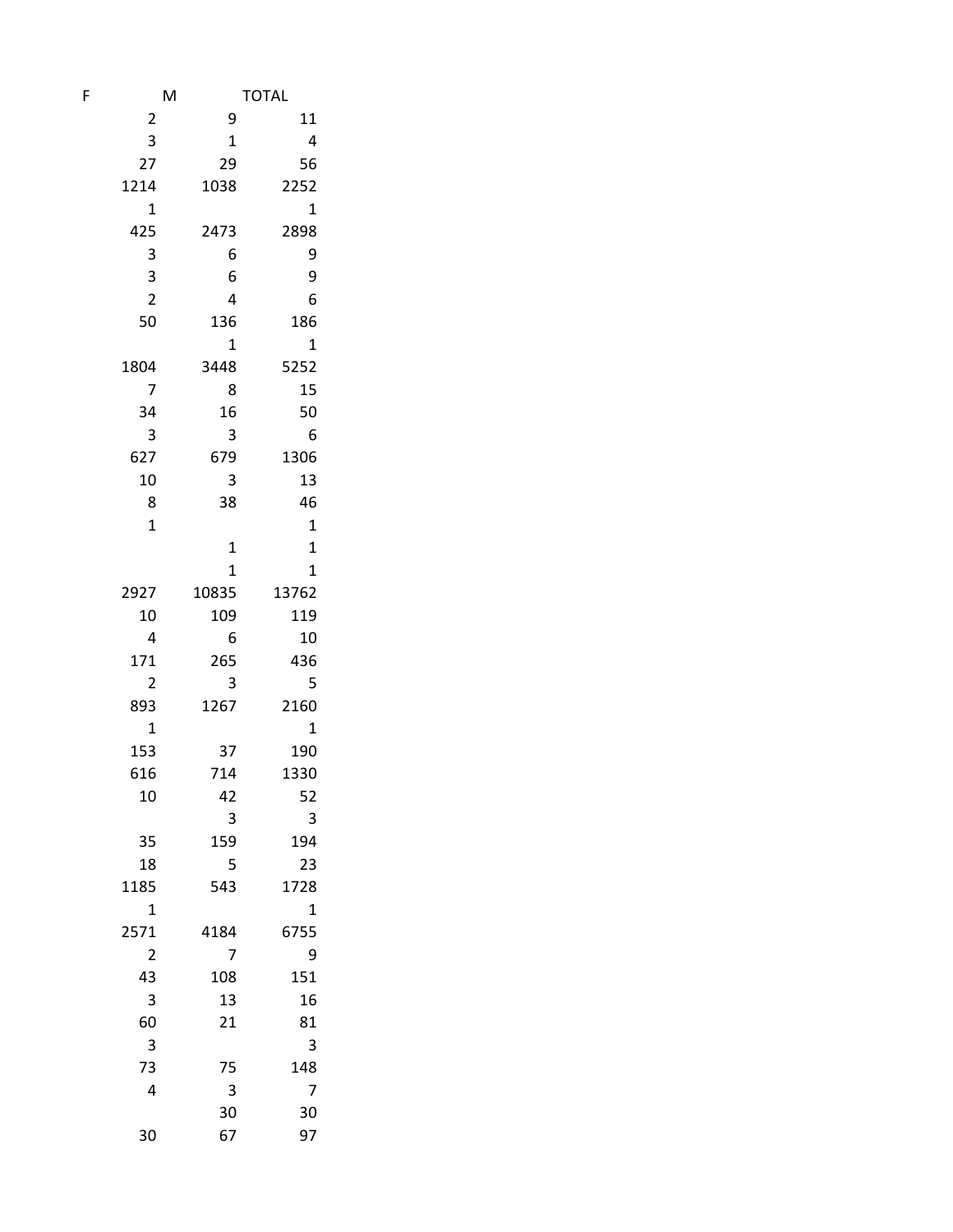| 190<br>1428                                | 1618                                                     |
|--------------------------------------------|----------------------------------------------------------|
| 11789<br>2463                              | 14252                                                    |
| 15                                         | $26\,$<br>41                                             |
| $\mathbf 1$                                | $10\,$<br>$11\,$                                         |
| 29                                         | 92<br>63                                                 |
| $\overline{2}$                             | $20\,$<br>${\bf 18}$                                     |
| 3788<br>6532                               | 10320                                                    |
| $\mathbf 1$                                | $\mathbf 1$                                              |
| 13                                         | $40\,$<br>$27\,$                                         |
| $\mathbf 1$                                | 66<br>67                                                 |
| ${\bf 11}$                                 | 54<br>43                                                 |
| $\overline{2}$                             | 5<br>$\mathbf{3}$                                        |
| $20\,$                                     | $34\,$<br>$14\,$                                         |
| R STATE)                                   | $\mathbf 1$<br>$\mathbf{1}$                              |
| 832                                        | 1715<br>883                                              |
|                                            | $30\,$<br>$30\,$                                         |
|                                            | 92<br>92                                                 |
| $\mathbf 1$                                | 13<br>14                                                 |
| 128                                        | 282<br>154                                               |
| $\mathbf 1$                                | $\overline{3}$<br>$\overline{2}$                         |
| $\mathsf 9$                                | 29<br>$20\,$                                             |
| 15                                         | 69<br>84                                                 |
| $\mathbf 1$                                | 13<br>$14\,$                                             |
| $21\,$                                     | 45<br>$24\,$                                             |
| $214\,$                                    | 346<br>560                                               |
| $\mathbf 1$                                | 5<br>$\sqrt{6}$                                          |
|                                            | $\mathbf 1$<br>$\mathbf 1$                               |
| 59                                         | 45<br>104                                                |
| 353<br>1393<br>49                          | 1746<br>150<br>199                                       |
| $\overline{2}$                             | $\overline{2}$                                           |
| $219\,$                                    | 481<br>262                                               |
| 51                                         | 55<br>106                                                |
|                                            | $\mathbf 1$<br>$\overline{1}$                            |
| $102\,$                                    | 236<br>134                                               |
| ${\bf 18}$                                 | 31<br>$13\,$                                             |
| $\overline{\mathbf{5}}$                    | $17\,$<br>$12\,$                                         |
| 14                                         | 43<br>$29\,$                                             |
| $\overline{2}$                             | $\overline{\mathbf{5}}$<br>$\mathbf{3}$                  |
|                                            | 14                                                       |
| $\begin{array}{c} 9 \\ 5 \\ 3 \end{array}$ | $\begin{array}{c} 23 \\ 7 \end{array}$<br>$\overline{2}$ |
|                                            | $\bf 8$                                                  |
| 37                                         | $\frac{5}{7}$<br>44                                      |
| 168                                        | 47<br>215                                                |
| 63                                         | 102<br>165                                               |
| $\overline{\mathbf{3}}$                    | $\mathbf 1$<br>$\overline{4}$                            |
| 23                                         | 37<br>$14\,$                                             |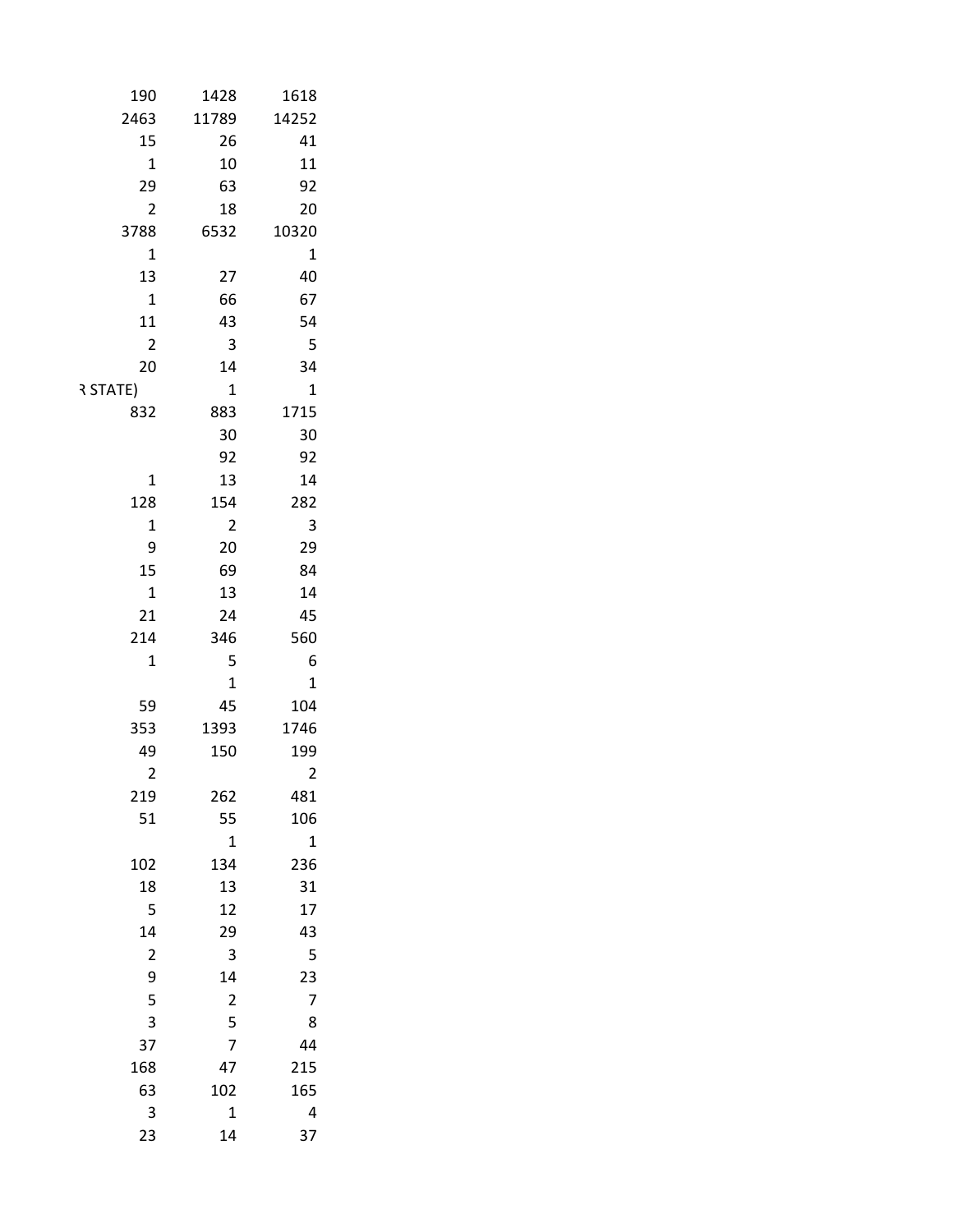| E ROAD, BEI                           | $\mathbf 1$             | $\mathbf 1$                            |
|---------------------------------------|-------------------------|----------------------------------------|
| $\boldsymbol{6}$                      | 63                      | 69                                     |
| 3                                     | $\overline{7}$          | 10                                     |
| 8                                     | 15                      | 23                                     |
| $\overline{\mathbf{4}}$               | 9                       | 13                                     |
| 673                                   | 1389                    | 2062                                   |
| $\mathbf 1$                           | $\overline{2}$          | $\overline{\mathbf{3}}$                |
| $\mathbf 1$                           |                         | $\mathbf 1$                            |
|                                       | $\mathbf 1$             | $\begin{array}{c} 1 \\ 8 \end{array}$  |
| 5                                     | $\overline{\mathbf{3}}$ |                                        |
| $\overline{7}$                        | $17\,$                  | 24                                     |
| $\overline{7}$                        | 5                       | 12                                     |
| $\mathsf{3}$                          | 16                      | 19                                     |
| 3033                                  | 3212                    | 6245                                   |
|                                       | $\mathsf{3}$            | $\overline{\mathbf{3}}$                |
|                                       | 25                      | 25                                     |
| 89                                    | 39                      | 128                                    |
| 29                                    | 13                      | 42                                     |
| 1833                                  | 2538                    | 4371                                   |
|                                       | $\mathbf 1$             | $\mathbf{1}$                           |
| $\mathbf 1$                           | $\mathbf 1$             | $\overline{c}$                         |
| 646                                   | 1289                    | 1935                                   |
| $\mathbf 2$<br>32                     | $\overline{2}$          | $\overline{4}$                         |
|                                       | 31<br>$\mathbf 1$       | 63                                     |
|                                       | $\mathbf 1$             | $\mathbf{1}$<br>$\mathbf{1}$           |
| ${\bf 28}$                            | 8                       | 36                                     |
| 1432                                  | 2067                    | 3499                                   |
| $\mathbf 1$                           | $\mathbf 1$             | $\overline{2}$                         |
| 170                                   | 173                     | 343                                    |
| 54                                    | 65                      | 119                                    |
|                                       | $\mathbf 1$             | $\mathbf{1}$                           |
| $301\,$                               | 502                     | 803                                    |
| 84                                    | 434                     | 518                                    |
| $\overline{7}$                        |                         | $\overline{7}$                         |
| 52                                    | $14\,$                  | 66                                     |
|                                       |                         |                                        |
| $\begin{array}{c} 9 \\ 8 \end{array}$ | $\overline{\mathbf{5}}$ | $\begin{array}{c} 9 \\ 13 \end{array}$ |
| $25\,$                                | 37                      | 62                                     |
| $\boldsymbol{9}$                      | 25                      | 34                                     |
| 49                                    | 65                      | $114\,$                                |
| $\overline{\mathbf{5}}$               | $\overline{7}$          | $12\,$                                 |
| $10\,$                                |                         | 10                                     |
| $25\,$                                | $12\,$                  | 37                                     |
| $20\,$                                | $111\,$                 | 131                                    |
| ${\bf 105}$                           | $104\,$                 | 209                                    |
| 55                                    | $46\,$                  | 101                                    |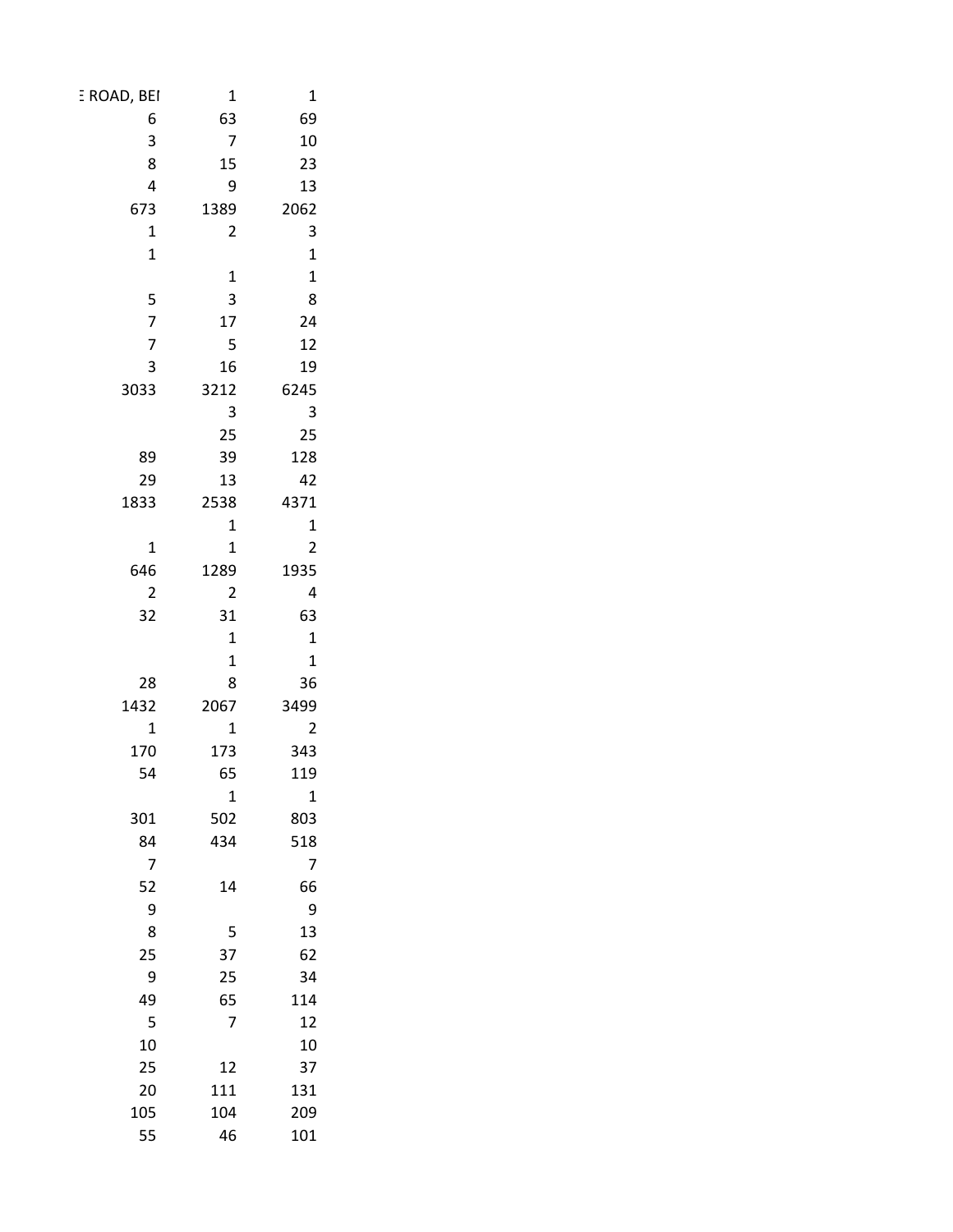| $202\,$                          | 698                           | 900                             |
|----------------------------------|-------------------------------|---------------------------------|
| $\boldsymbol{9}$                 | $\pmb{4}$                     | $13\,$                          |
|                                  | $\overline{\mathbf{7}}$       | $\overline{7}$                  |
|                                  | $\overline{2}$                | $\overline{2}$                  |
| 24                               | 8                             | 32                              |
| 37                               | 175                           | 212                             |
| 232                              | 696                           | 928                             |
| 34                               | 63                            | 97                              |
| $103\,$                          | 306                           | 409                             |
| 33                               | 73                            | 106                             |
| $\overline{7}$                   | 20                            | $27\,$                          |
| 168                              | 366                           | 534                             |
| 17                               | 36                            | 53                              |
| $\boldsymbol{6}$                 | $21\,$                        | $27\,$                          |
| $\mathbf 1$                      | $\overline{2}$                | $\overline{\mathbf{3}}$         |
| 54                               | 144                           | 198                             |
| 136                              | 159                           | 295                             |
| 82                               | 65                            | 147                             |
| 179                              | 332                           | 511                             |
| 5                                | $\mathbf 1$                   | $\mathbf 1$<br>$\boldsymbol{6}$ |
|                                  | $\mathbf 1$<br>$\mathbf 1$    | $\mathbf 1$                     |
| $\mathbf 1$                      | $\mathbf 1$                   | $\overline{2}$                  |
| 8                                | 15                            | 23                              |
| AWA BALEY                        | $\mathbf 1$                   | $\mathbf 1$                     |
| $12\,$                           | $\mathsf 3$                   | 15                              |
| $\mathbf 1$                      |                               | $\mathbf 1$                     |
| 25                               | $17\,$                        | 42                              |
| $\overline{\mathbf{3}}$          | $\bf 8$                       | ${\bf 11}$                      |
| 30                               | 139                           | 169                             |
| $\mathbf 1$                      | $\overline{2}$                | $\mathsf{3}$                    |
| 54                               | 88                            | 142                             |
| $12\,$                           | $10\,$                        | $22\,$                          |
| 332                              | 438                           | 770                             |
| 22                               | 34                            | 56                              |
| $\overline{\mathbf{3}}$          | $10\,$                        | $13\,$                          |
|                                  | $\boldsymbol{6}$              | $\boldsymbol{6}$                |
| $\overline{4}$<br>$\overline{2}$ | $\mathbf 2$<br>$\overline{c}$ | $\boldsymbol{6}$                |
|                                  | 8                             | $\overline{\mathbf{4}}$<br>8    |
| $\boldsymbol{6}$                 | 20                            | 26                              |
| $\overline{7}$                   | 19                            | 26                              |
|                                  | $\mathbf 1$                   | $\mathbf 1$                     |
| $\mathbf 1$                      | $\mathbf 1$                   | $\overline{2}$                  |
|                                  | 18                            | 18                              |
| $\mathbf 1$                      |                               | $\mathbf 1$                     |
| 53                               | 40                            | 93                              |
|                                  |                               |                                 |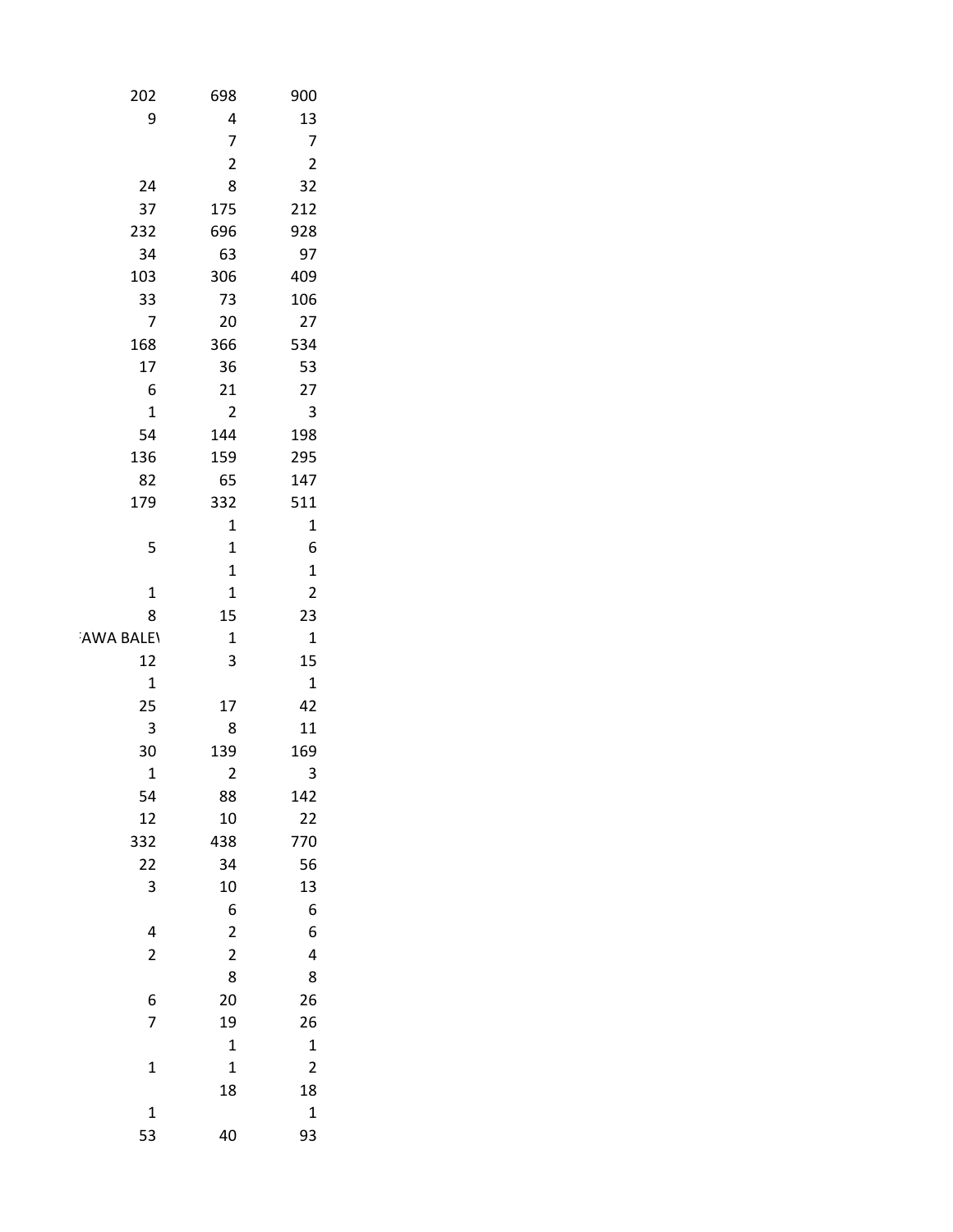| 2              |                | 2                       |
|----------------|----------------|-------------------------|
| 17             | 36             | 53                      |
|                | 1              | $\mathbf{1}$            |
| 7              | 9              | 16                      |
| $\overline{7}$ | 15             | 22                      |
|                | 17             | 17                      |
| 984            | 3282           | 4266                    |
| 79             | 714            | 793                     |
| 486            | 2737           | 3223                    |
| 356            | 2009           | 2365                    |
| 960            | 3039           | 3999                    |
| 128            | 1226           | 1354                    |
| 190            | 1835           | 2025                    |
| 226            | 882            | 1108                    |
| 25             | 219            | 244                     |
| 119            | 838            | 957                     |
| 314            | 1259           | 1573                    |
| 664            | 1532           | 2196                    |
| 502            | 1247           | 1749                    |
| 1099           | 1483           | 2582                    |
| 485            | 829            | 1314                    |
| 342            | 899            | 1241                    |
| 486            | 1686           | 2172                    |
| 63             | 85             | 148                     |
|                | 1              | 1                       |
| 9              | $\overline{7}$ | 16                      |
| $\overline{2}$ |                | $\overline{2}$          |
|                | 1              | 1                       |
| 18             | 11             | 29                      |
| 1240           | 3518           | 4758                    |
| 3              | 5              | 8                       |
| 1              | 1              | 2                       |
| 22             | 148            | 170                     |
| 15             | 10             | 25                      |
| 54             | 41             | 95                      |
| 26             | 113            | 139                     |
| 968            | 2851           | 3819                    |
| 1              |                | $\mathbf{1}$            |
| 35             | 136            | 171                     |
| 907            | 680            | 1587                    |
| 23             | 21             | 44                      |
| 6116           | 4837           | 10953                   |
|                | 1              | $\mathbf 1$             |
| 25             | 28             | 53                      |
| 12             | 65             | 77                      |
| $\mathbf 1$    | 1              | $\overline{\mathbf{c}}$ |
| 21             | 5              | 26                      |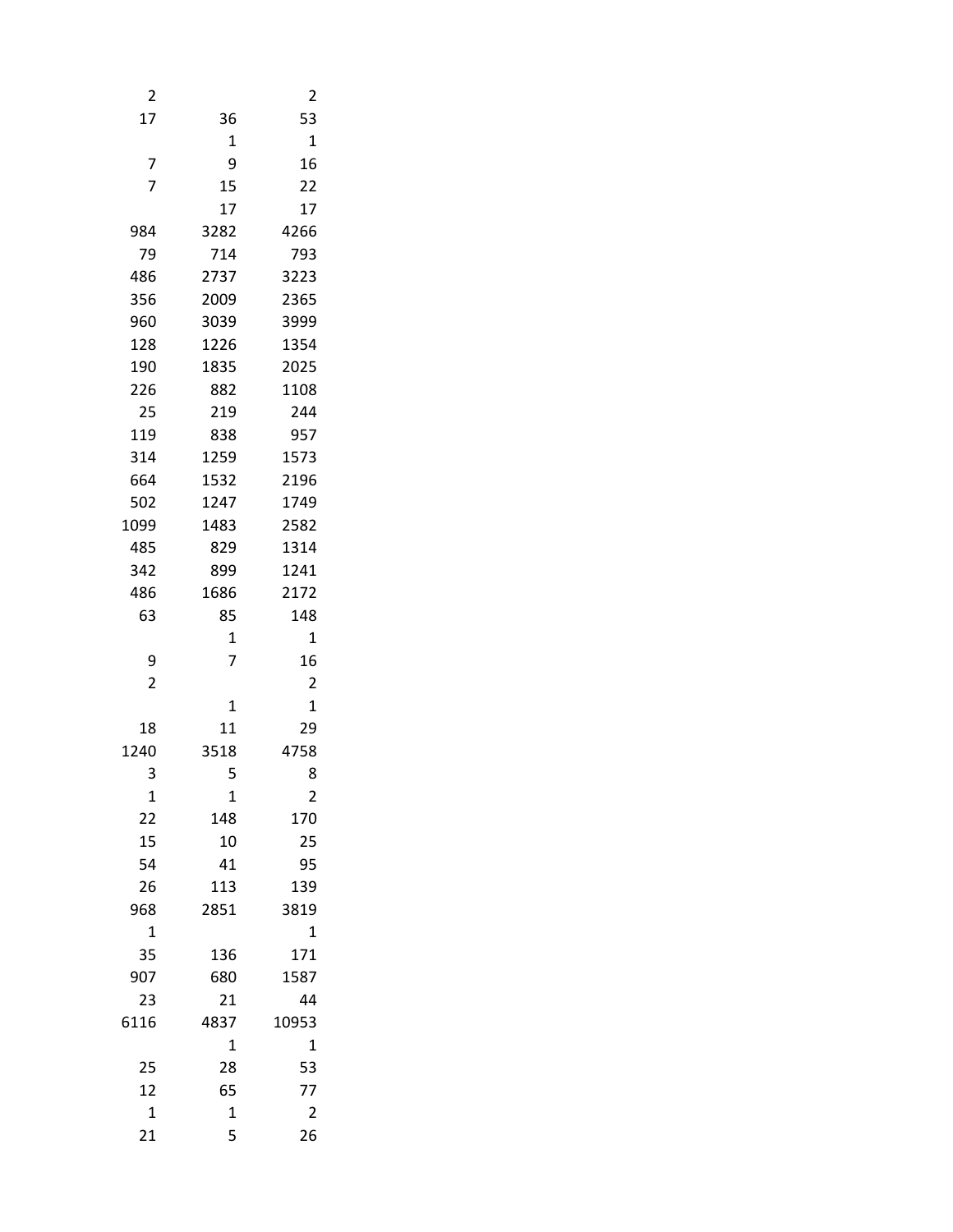| 13                      | 73                     | 86             |  |
|-------------------------|------------------------|----------------|--|
| $\mathbf 1$             | 6                      | 7              |  |
|                         | 4                      | 4              |  |
| $\overline{\mathbf{c}}$ | 16                     | 18             |  |
| 4                       | 6                      | 10             |  |
| $\mathbf 1$             |                        | $\mathbf 1$    |  |
| 230                     | 592                    | 822            |  |
| 3                       | 12                     | 15             |  |
| 3087                    | 5826                   | 8913           |  |
| 6                       | 45                     | 51             |  |
| 3                       | 26                     | 29             |  |
| 61                      | 1288                   | 1349           |  |
| 130                     | 94                     | 224            |  |
| 29                      | 338                    | 367            |  |
|                         | $\overline{2}$         | $\overline{c}$ |  |
| 5                       | 21                     | 26             |  |
| 2276                    | 4618                   | 6894           |  |
| 111                     | 274                    | 385            |  |
| 197                     | 505                    | 702            |  |
|                         | 1                      | $\overline{1}$ |  |
| 906                     | 1351                   | 2257           |  |
| $\overline{1}$          | 3                      | 4              |  |
| 79                      | 110                    | 189            |  |
| 1410                    | 2201                   | 3611           |  |
| 8                       | 12                     | 20             |  |
| 7                       | 17                     | 24             |  |
| 41                      | 61                     | 102            |  |
| 21                      | 147                    | 168            |  |
|                         | $\mathbf 1$            | $\overline{1}$ |  |
| 4                       | 160                    | 164            |  |
|                         | $\mathbf 1$            | $\mathbf 1$    |  |
| 1                       | 4                      | 5<br>5646      |  |
| 2522<br>$\overline{2}$  | 3124<br>$\overline{1}$ | 3              |  |
| 505                     | 1988                   | 2493           |  |
| 111                     | 162                    | 273            |  |
| $\overline{c}$          | 1                      | 3              |  |
| 15                      | 48                     | 63             |  |
| 4240                    | 8647                   | 12887          |  |
| 3                       | 15                     | 18             |  |
| $\mathbf{1}$            | 2                      | 3              |  |
| 30                      | 63                     | 93             |  |
| $\mathbf 1$             | $\mathbf 1$            | $\overline{2}$ |  |
| 2851                    | 4464                   | 7315           |  |
| 34                      | 138                    | 172            |  |
| 8                       | 27                     | 35             |  |
|                         | 7                      | 7              |  |
|                         |                        |                |  |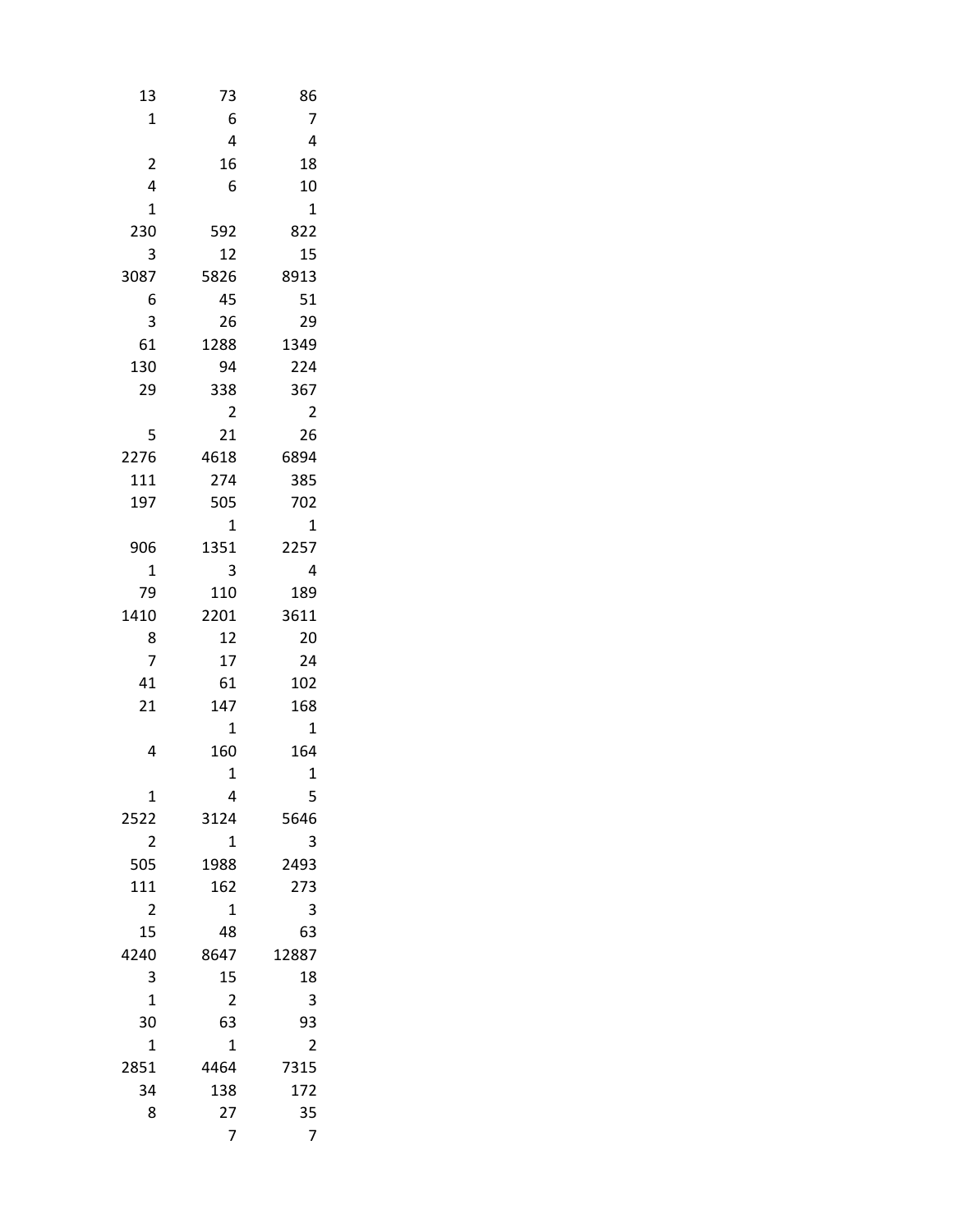| 9                      | $\overline{7}$          | 16                       |
|------------------------|-------------------------|--------------------------|
|                        | 3                       | $\overline{\mathbf{3}}$  |
| 124                    | 2765                    | 2889                     |
| $\mathbf{1}$           | $\mathsf 3$             | $\overline{\phantom{a}}$ |
|                        | $\mathbf{1}$            | $\mathbf{1}$             |
| 147                    | 2183                    | 2330                     |
|                        | $\mathbf{1}$            | $\overline{\mathbf{1}}$  |
| 8296                   | 7579                    | 15875                    |
| 348                    | 1413                    | 1761                     |
| $\overline{7}$         | $27\,$                  | 34                       |
|                        | $\mathbf 1$             | $\overline{\phantom{a}}$ |
| $177\,$                | 398                     | 575                      |
| $\mathbf 1$            | $\mathbf 1$             | $\overline{\mathbf{c}}$  |
| $76\,$                 | 13                      | 89                       |
| 1508<br>$\overline{2}$ | 3459<br>5               | 4967<br>$\overline{7}$   |
| $\bf 8$                | 16                      | $24$                     |
| $\mathbf{1}$           | $\overline{2}$          | $\frac{1}{3}$            |
| 666                    | 1087                    | 1753                     |
|                        | $\mathbf 1$             | $\overline{\mathbf{1}}$  |
| 12                     | $72\,$                  | 84                       |
| $\overline{2}$         | $\overline{2}$          | $\overline{4}$           |
| $\overline{7}$         | 9                       | 16                       |
| 83                     | $91\,$                  | 174                      |
| 43                     | 73                      | 116                      |
| 67                     | 94                      | $161\,$                  |
| 569                    | 995                     | 1564                     |
| $15\,$                 | $\boldsymbol{6}$        | 21                       |
| $\mathbf 1$            | $\overline{2}$          | $\overline{\mathbf{3}}$  |
| 6                      | $\overline{\mathbf{4}}$ | 10                       |
| 3                      | $\boldsymbol{6}$        | $\overline{9}$           |
|                        | $\mathsf 3$             | $\mathbf{3}$             |
| 68                     | 61                      | 129                      |
| $73\,$                 | 124                     | 197                      |
| 476                    | 829                     | 1305                     |
| $23\,$<br>TATE)        | 39                      | 62<br>$27$               |
| 57                     | $27\,$<br>156           | 213                      |
| 5                      | $14\,$                  | 19                       |
|                        | $\mathbf{1}$            | $\mathbf{1}$             |
|                        | $\overline{2}$          |                          |
| $\frac{3}{3}$          | $\overline{\mathbf{4}}$ | $\frac{5}{7}$            |
| 8                      | $\overline{2}$          | 10                       |
| $173\,$                | 233                     | 406                      |
| 2883                   | 4423                    | 7306                     |
| $\overline{7}$         | $18\,$                  | 25                       |
| ${\bf 28}$             | 64                      | 92                       |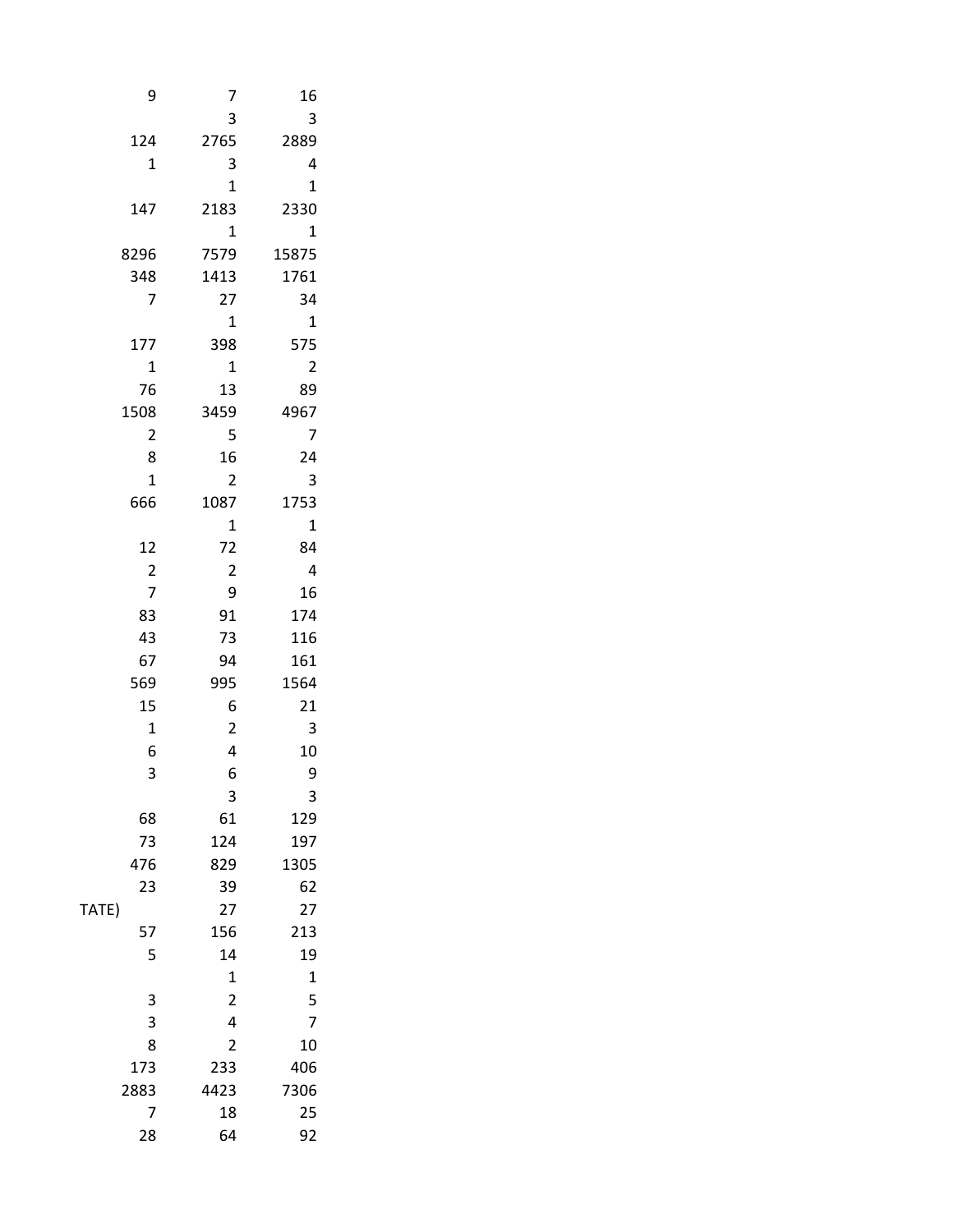| 4                            | 5                           |
|------------------------------|-----------------------------|
| $\bf 8$                      | 4                           |
| $\overline{2}$               | $\mathbf{1}$                |
|                              | $\mathbf 2$                 |
| $\mathbf 1$                  | DO STATE                    |
| $\mathbf 1$                  | $\mathbf 1$                 |
| $\mathbf{3}$                 |                             |
|                              | $\mathsf S$                 |
|                              | $\mathbf 1$                 |
| 23                           |                             |
| $\overline{\mathbf{r}}$      |                             |
| 106                          | $72\,$                      |
| $\overline{2}$               | $\mathbf{1}$                |
|                              | $\mathbf 1$                 |
| 1035<br>954                  | 81                          |
| 24                           | TATE)                       |
|                              | $\frac{1}{3}$               |
| $\frac{1}{2}$                |                             |
|                              |                             |
| 17                           |                             |
| 536                          | 53                          |
| 1385<br>742                  | 643                         |
| 8                            | 10                          |
| 1669<br>2425                 | 756                         |
| $\mathbf 1$                  | $\overline{c}$              |
| $\mathbf 1$                  |                             |
| 3<br>$\overline{\mathbf{3}}$ | $\mathbf 1$<br>$\mathbf{1}$ |
| 205                          |                             |
|                              | ${\bf 103}$<br>$\mathbf 1$  |
| $\frac{1}{2}$                |                             |
| 45                           | $\mathsf S$                 |
| 3923<br>3521                 | 402                         |
| $\overline{2}$               | $\overline{2}$              |
| 2586<br>4081                 | 1495                        |
| 2633<br>3848                 | 1215                        |
| 5756<br>8957                 | 3201                        |
| $\boldsymbol{6}$<br>43       | $37\,$                      |
| 8293<br>4557                 | 3736                        |
| 3905<br>6012                 | 2107                        |
| 18055<br>12218               | 5837                        |
| 7164<br>11296                | 4132                        |
| 5802<br>9377                 | 3575                        |
| $13\,$<br>13                 |                             |
| 4948<br>6007                 | 1059                        |
| $26\,$                       | $10\,$                      |
| 14102<br>7301                | 6801                        |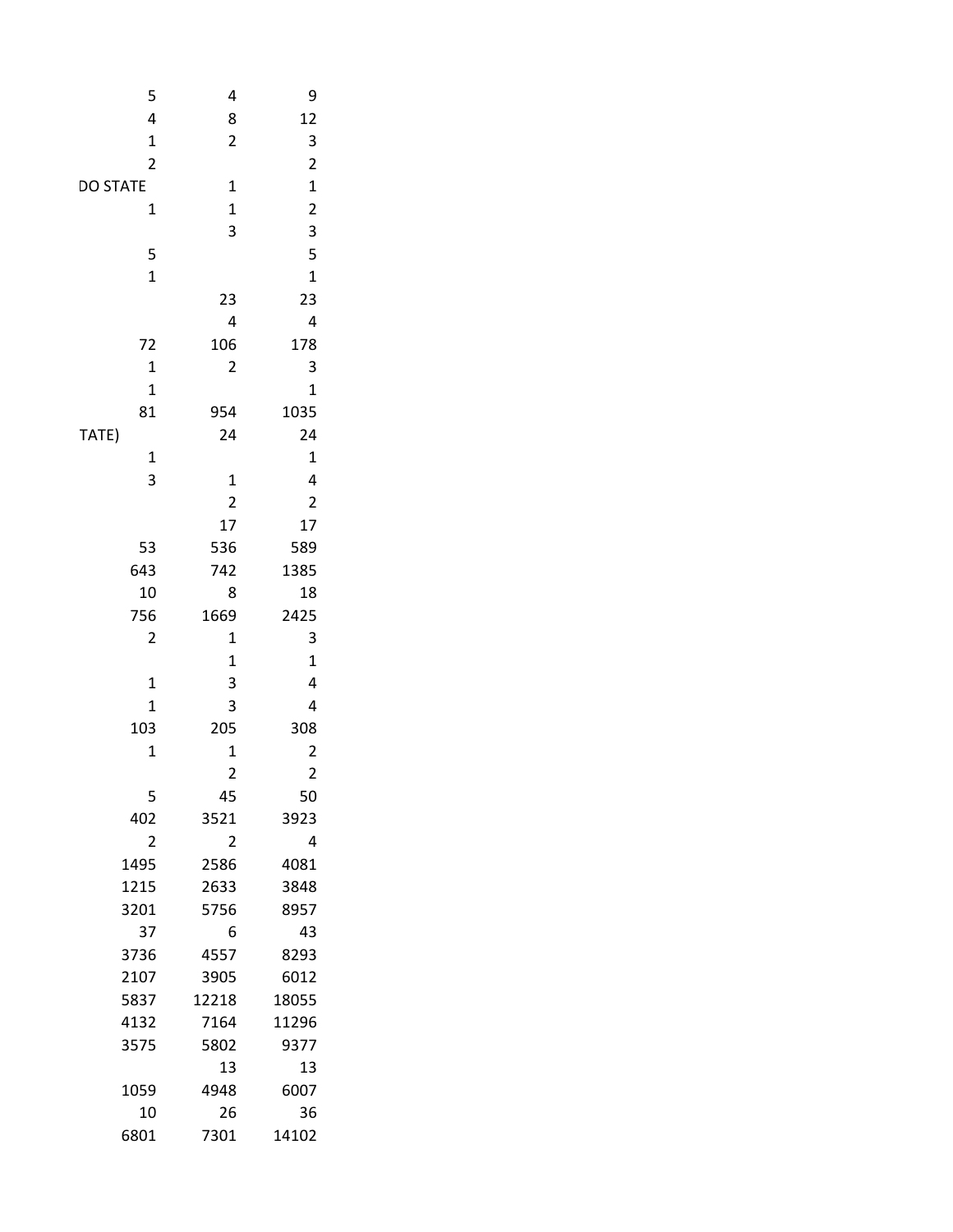| 3676        | 4985           | 8661   |
|-------------|----------------|--------|
| 15          | 17             | 32     |
| 6509        | 7471           | 13980  |
| 834         | 5712           | 6546   |
| 5           | 23             | 28     |
| 6           | 11             | 17     |
| 7           |                | 7      |
|             | 14             | 14     |
| 1           | 3              | 4      |
| $\mathbf 1$ | 9              | 10     |
| 3           | $\overline{2}$ | 5      |
| 36          | 52             | 88     |
| 23          | 26             | 49     |
|             | 5              | 5      |
| 92          | 347            | 439    |
| 5           | 17             | 22     |
| 131285      | 251463         | 382748 |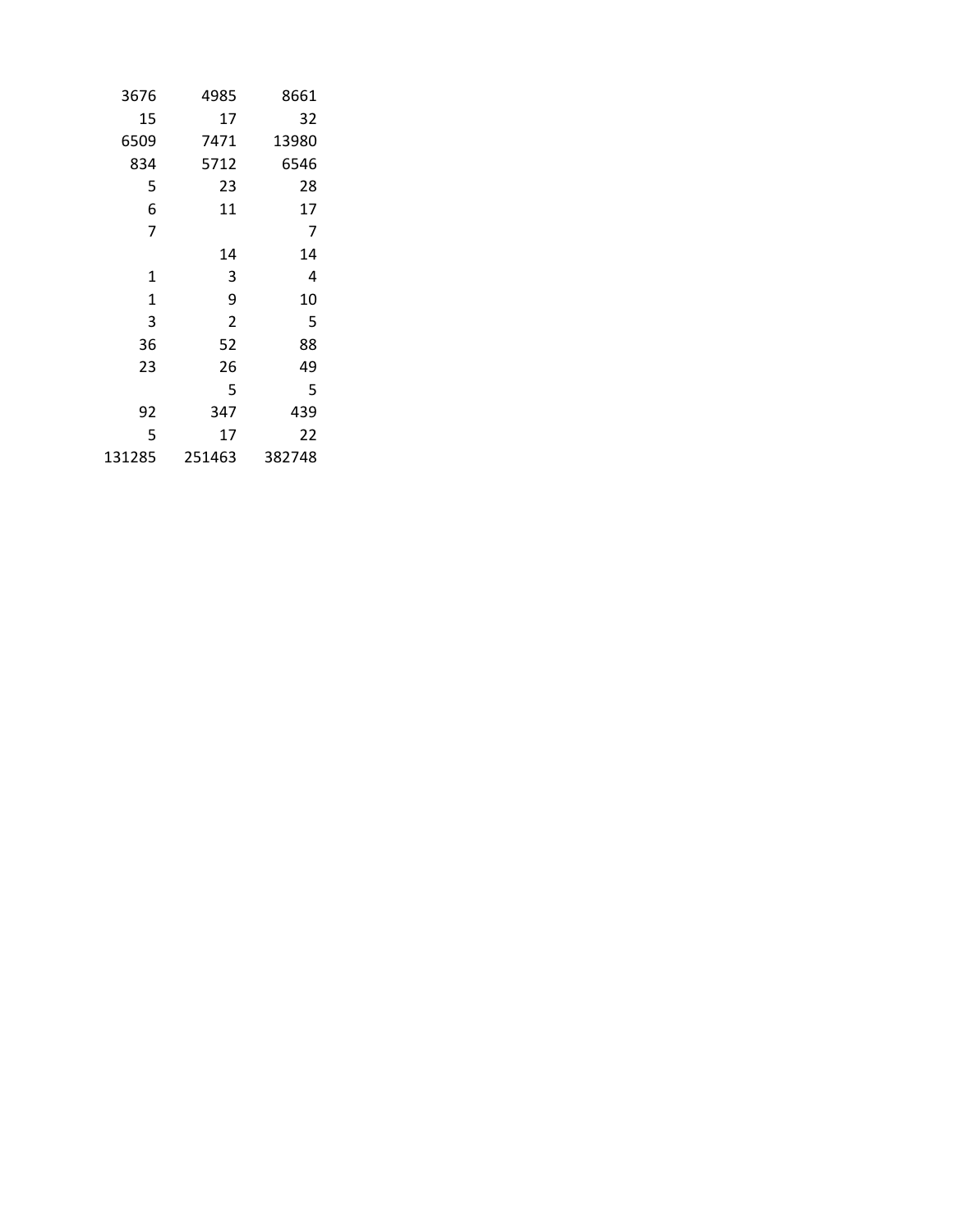INSTITUTION NAME ABDUL-GUSAU POLYTECHNIC, TALATA-MAFARA ABIA STATE POLYTECHNIC, ABA ABIA STATE UNIVERSITY, UTURU. ABUBAKAR TAFAWA BALEWA UNIVERSITY, BAUCHI ADAMAWA STATE UNIVERSITY, MUBI, ADEKUNLE AJASIN UNIVERSITY, AKUNGBA-AKOKO ADELEKE UNIVERSITY, EDE, OSUN STATE ADENIRAN OGUNSANYA COLL. OF EDUCATION, OTTO/IJANIKIN, LAGOS (AFFLIATED TO EKSU) ADENIRAN OGUNSANYA COLLEGE OF EDUCATION, OTTO/IJANIKIN ADEYEMI COLLEGE OF EDUCATION, (AFFLIATED TO OBAFEMI AWOLOWO UNIVERSITY, ILE-IFE, OSUN STATE) AFE BABALOLA UNIVERSITY , ADO-EKITI AHMADU BELLO UNIVERSITY TEACHING HOSPITAL, ZARIA AHMADU BELLO UNIVERSITY, ZARIA AIR FORCE INSTITUTE OF TECHNOLOGY NIGERIAN AIR FORCE, KADUNA AKANU IBIAM FEDERAL POLYTECHNIC, UNWANA, AFIKPO AKPERAN ORSHI COLLEGE OF AGRICULTURE, YANDEV AKWA IBOM STATE UNIVERSITY, IKOT-AKPADEN AKWA-IBOM STATE COLLEGE OF EDUCATION, AFAHA-NSIT, AKWA-IBOM STATE POLYTECHNIC, IKOT-OSURUA AL- HIKMAH UNIVERSITY, ILORIN AL-QALAM UNIVERSITY, KATSINA ALVAN IKOKU COLLEGE OF EDUCATION, (AFFLIATED TO UNIVERSITY OF NIGERA, NSUKKA) AMBROSE ALLI UNIVERSITY, EKPOMA AMINU KANO COLLEGE OF ISLAMIC AND LEGAL STUDIES, KANO, KANO STATE AMINU KANO TEACHING HOSPITAL, SCHOOL OF HEALTH INFORMATION MANAGEMENT, KANO ARABIC AND ISLAMIC COLLEGE OF EDUCATION, POTISKUM, YOBE STATE AUCHI POLYTECHNIC, AUCHI BABCOCK UNIVERSITY, ILISHAN-REMO, BAUCHI STATE UNIVERSITY, GADAU, BAUCHI STATE BAYERO UNIVERSITY, KANO BELLS UNIVERSITY OF TECHNOLOGY, OTA BENSON IDAHOSA UNIVERSITY, BENIN CITY BENUE STATE POLY, UGBOKOLO, BENUE STATE UNIVERSITY, MAKURDI BINGHAM UNIVERSITY, KARU BINYAMINU USMAN COLLEGE OF AGRICULTURE, HADIJIA BOWEN UNIVERSITY, IWO CHUKWUEMEKA ODUMEGWU OJUKWU UNIVERSITY, ULI CLARETAIN INSTITUTE OF PHILOSOPHY, NEKEDE (AFFLIATED TO EVAN UNIVERSITY, OWERRI, IMO STATE.) COLLEGE OF AGRICULTURE AND ANIMAL SCIENCE, BAKURA, ZAMFARA STATE COLLEGE OF AGRICULTURE AND ANIMAL SCIENCE, MANDO ROAD, KADUNA COLLEGE OF AGRICULTURE, JALINGO COLLEGE OF AGRICULTURE, KABBA, COLLEGE OF AGRICULTURE, ZURU COLLEGE OF ARABIC AND ISLAMIC LEGAL STUDIES, ILORIN (AFFILIATED TO BAYERO UNIVERSITY, KANO) COLLEGE OF EDUCATION, AGBOR (AFFLIATED TO DELTA STATE UNIVERSITY, ABRAKA, DELTA STATE.)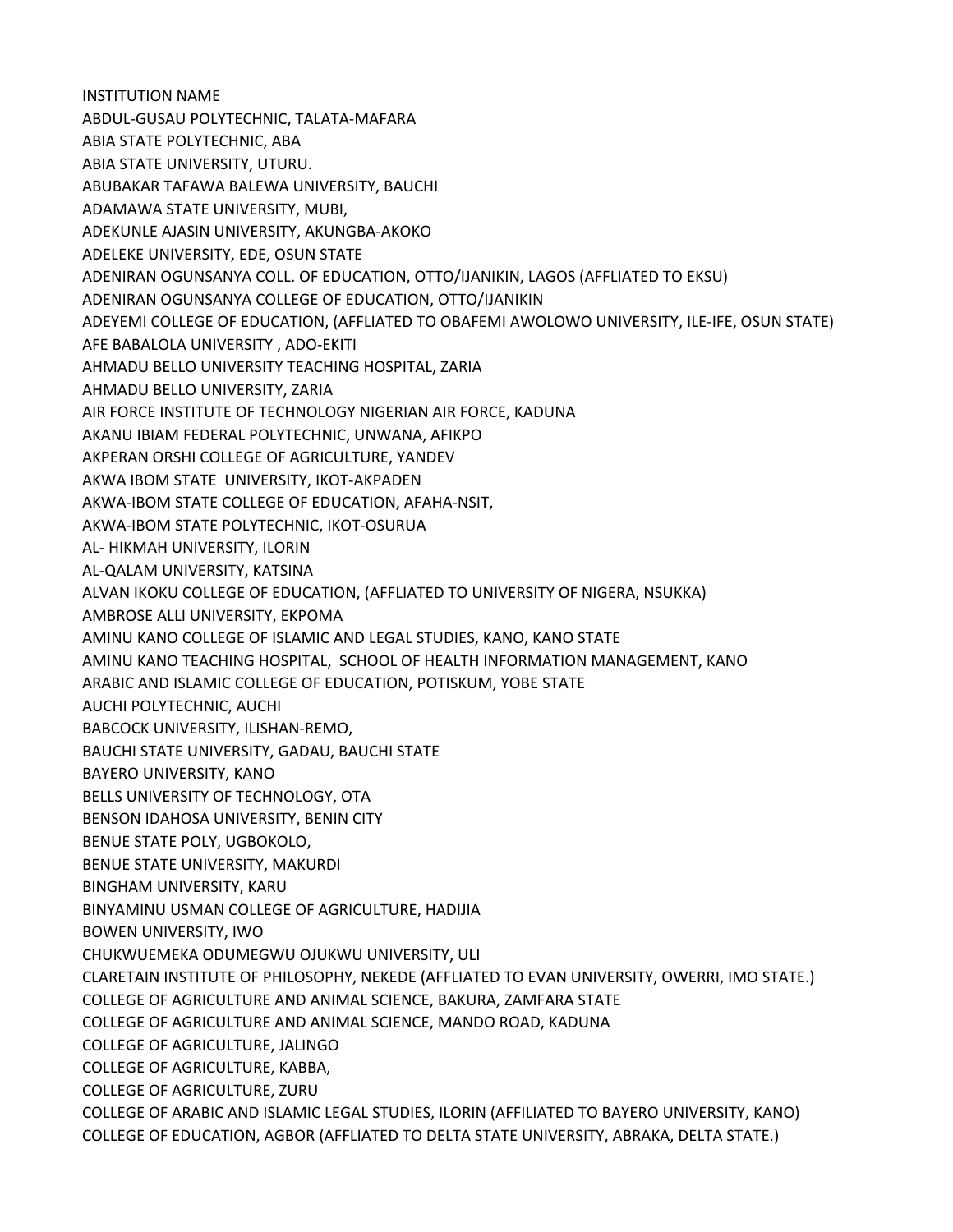COLLEGE OF EDUCATION, AKWANGA COLLEGE OF EDUCATION, ANKPA, COLLEGE OF EDUCATION, AZARE COLLEGE OF EDUCATION, AZARE (AFFLIATED TO UNIVERSITY OF MAIDUGURI, BORNO STATE) COLLEGE OF EDUCATION, GIDAN-WAYA, KAFANCHAN COLLEGE OF EDUCATION, GINDIRI COLLEGE OF EDUCATION, IKERE EKITI (AFFLIATED TO UNIVERSITY OF NIGERIA, NSUKKA, ENUGU STATE) COLLEGE OF EDUCATION, ILORIN COLLEGE OF EDUCATION, KATSINA-ALA, COLLEGE OF EDUCATION, WARRI (AFFLIATED TO DELTA STATE UNIVERSITY, ABRAKA, DELTA) COLLEGE OF EDUCATION, WARRI, COLLEGE OF EDUCATION, ZING, TARABA STATE COLLEGE OF HEALTH TECHNOLOGY, ZAWAN, PLATEAU STATE COVENANT UNIVERSITY, CANAAN LAND, OTA CROSS RIVER STATE COLLEGE OF EDUCATION, AKAMKPA, CROSS RIVERS UNIVERSITY OF TECHNOLOGY, CALABAR DELTA STATE POLYTECHNIC, OGWASHI-UKU, DELTA STATE POLYTECHNIC, OTEFE, DELTA STATE UNIVERSITY, ABRAKA DIALOGUE COMPUTER INSTITUTE, KATSINA, KATSINA STATE DOMINICAN INSTITUTE, SAMONDA, IBADAN (AFFLIATED TO UNIVERSITY OF IBADAN, OYO STATE) DORBEN POLYTECHNIC, BWARI-GARAM ROAD, FCT-ABUJA EBONYI STATE UNIVERSITY, ABAKALIKI EKITI STATE UNIVERSITY, ADO-EKITI EMMANUEL ALAYANDE COLLEGE OF EDUCATION, OYO (AFFLIATED TO EKITI STATE UNIVERSITY) ENUGU STATE COLLEGE OF EDUCATION, (TECHNICAL), ENUGU (AFFLIATED TO NNAMDI AZIKIWE UNIVERSITY, AWI ENUGU STATE UNIVERSITY OF SCIENCE AND TECHNOLOGY, ENUGU FCT COLLEGE OF EDUCATION, ZUBA, FED COLLEGE OF EDUC. (SPECIAL), OYO FED COLLEGE OF EDUC. (TECH.) GOMBE FED COLLEGE OF EDUC. (TECH.) POTISKUM FED COLLEGE OF EDUC. (TECH.), OMOKU, (AFFILIATED TO UNN, ENUGU STATE) FED COLLEGE OF EDUC. OBUDU FED. COLLEGE OF EDUC. , ABEOKUTA FED. COLLEGE OF EDUC. KATSINA FED. COLLEGE OF EDUC. PANKSHIN, FED. COLLEGE OF EDUC. YOLA FED. COLLEGE OF EDUC. ZARIA FED. COLLEGE OF EDUC.(TECH.), AKOKA FED. COLLEGE OF EDUC., EHA-AMUFU FED. COLLEGE OF EDUCATION, KANO FED. POLY. OFFA FED. POLYTECHNIC, BALI FED. POLYTECHNIC, BAUCHI, FED. POLYTECHNIC, BIDA, FED. POLYTECHNIC, EDE, FED. POLYTECHNIC, IDA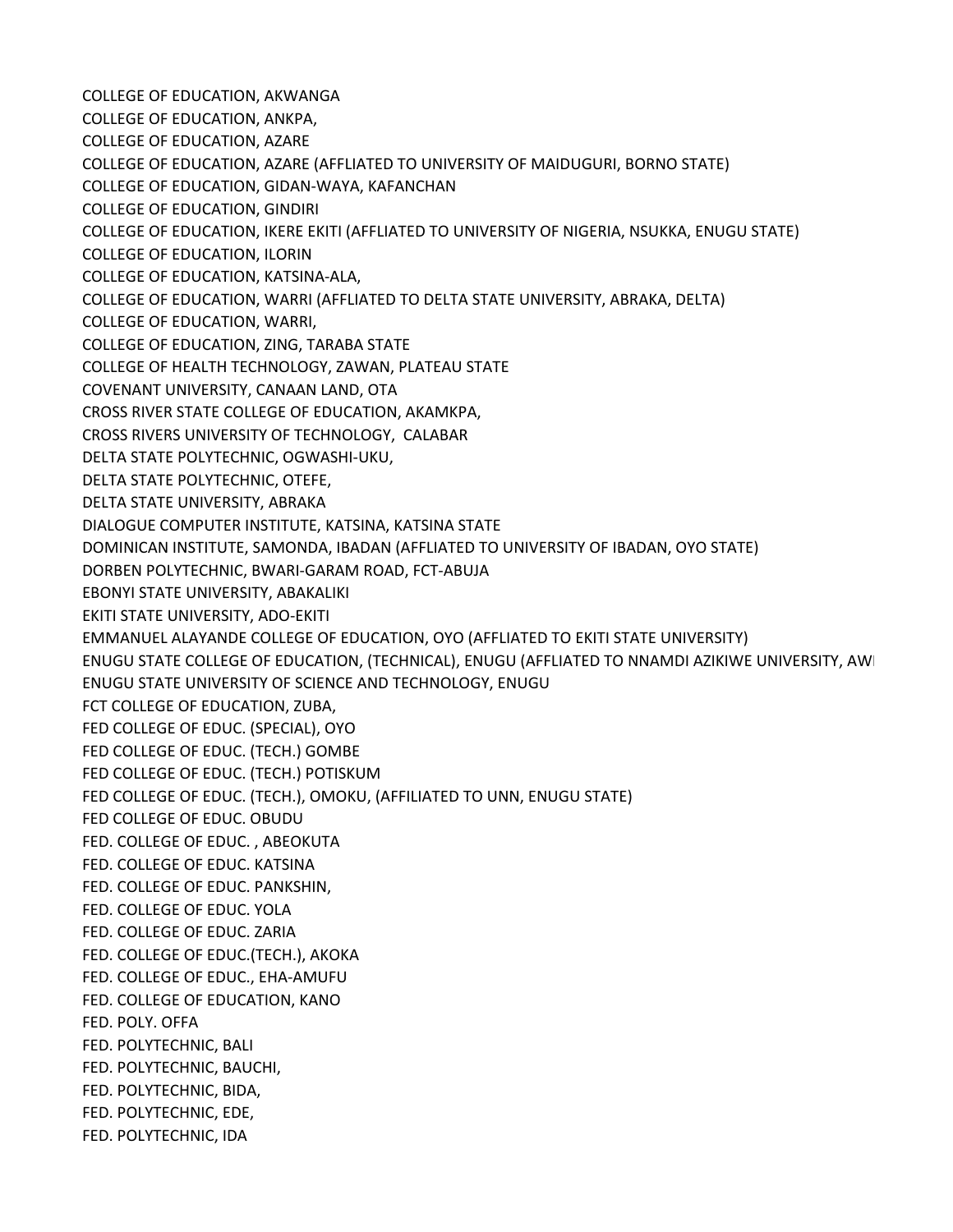FED. POLYTECHNIC, NASSARAWA FED. POLYTECHNIC, NEKEDE, FED. POLYTECHNIC, OKO, FED. POLYTECHNIC,ILARO FEDERAL COLLEGE OF AGRICULTURE, ISHIAGU, FEDERAL COLLEGE OF ANIMAL HEALTH AND PRODUCTION TECHNOLOGY, VOM FEDERAL COLLEGE OF EDUCATION (TECHNICAL), ASABA (AFFILIATED TO UNIVERSITY OF BENIN, BENIN CITY) FEDERAL COLLEGE OF EDUCATION, ABEOKUTA (AFFILIATED TO UNIVERSITY OF IBADAN) FEDERAL COLLEGE OF EDUCATION, KANO (AFFLIATED TO AHMADU BELLO UNIVERSITY, ZARIA, KADUNA STATE) FEDERAL COLLEGE OF EDUCATION, KATSINA (AFFLIATED TO BAYERO UNIVERSITY, KANO STATE.) FEDERAL COLLEGE OF EDUCATION, OBUDU, CROSS RIVER STATE, (AFFILIATED TO UNIVERSITY OF CALABAR, CALABAR FEDERAL COLLEGE OF EDUCATION, OKENE (AFFILIATED TO UNIVERSITY OF IBADAN) FEDERAL COLLEGE OF EDUCATION, PANKSHIN (AFFLIATED TO UNIVERSITY OF JOS, PLATEAU STATE) FEDERAL COLLEGE OF EDUCATION, YOLA (AFFILIATED TO UNIVERSITY OF MAIDUGURI) FEDERAL COLLEGE OF EDUCATION, ZARIA (AFFLIATED TO AHMADU BELLO UNIVERSITY, ZARIA, KADUNA STATE) FEDERAL COLLEGE OF FORESTRY, MECHANISATION, AFAKA, KADUNA FEDERAL COLLEGE OF HORTICULTURE, DADIN KOWA, GOMBE STATE FEDERAL COLLEGE OF LAND RESOURCES TECHNOLOGY, KURU, JOS FEDERAL COLLEGE OF ORTHOPEDIC TECHNOLOGY, IGBOBI, LAGOS FEDERAL COLLEGE OF WILDLIFE MANAGEMENT, NEW BUSSA FEDERAL COOPERATIVE COLLEGE, KADUNA ABUJA ROAD JUNCTION, FEDERAL POLYTECHNIC, UKA FEDERAL SCHOOL OF DENTAL TECHNOLOGY AND THERAPY, ENUGU, FEDERAL SCHOOL OF SURVEYING, OYO FEDERAL UNIVERSITY OF AGRICULTURE, MAKURDI FEDERAL UNIVERSITY OF PETROLEUM RESOURCES, EFFURUN FEDERAL UNIVERSITY OF TECHNOLOGY MINNA FEDERAL UNIVERSITY OF TECHNOLOGY, AKURE FEDERAL UNIVERSITY OF TECHNOLOGY, OWERRI FEDERAL UNIVERSITY, BIRNIN-KEBBI, KEBBI STATE FEDERAL UNIVERSITY, DUTSE, JIGAWA STATE FEDERAL UNIVERSITY, DUTSIN-MA, KATSINA STATE FEDERAL UNIVERSITY, GASHUA, YOBE STATE FEDERAL UNIVERSITY, GUSAU, ZAMFARA STATE FEDERAL UNIVERSITY, KASHERE, GOMBE STATE FEDERAL UNIVERSITY, LAFIA, NASARAWA STATE FEDERAL UNIVERSITY, LOKOJA, KOGI STATE FEDERAL UNIVERSITY, NDUFU-ALIKE, EBONYI STATE FEDERAL UNIVERSITY, OTUOKE, BAYELSA STATE FEDERAL UNIVERSITY, OYE-EKITI, EKITI STATE FEDERAL UNIVERSITY, WUKARI, TARABA STATE FIDEI POLYTECHNIC, GBOKO FOUNTAIN UNIVERSITY, OSOGBO GODFREY OKOYE UNIVERSITY, URGWUOMU- NIKE GOMBE STATE UNIVERSITY, TUDUN WADA, GOMBE, HASSAN USMAN KATSINA POLY, KATSINA HERITAGE POLYTECHNIC, IKOT UDOTA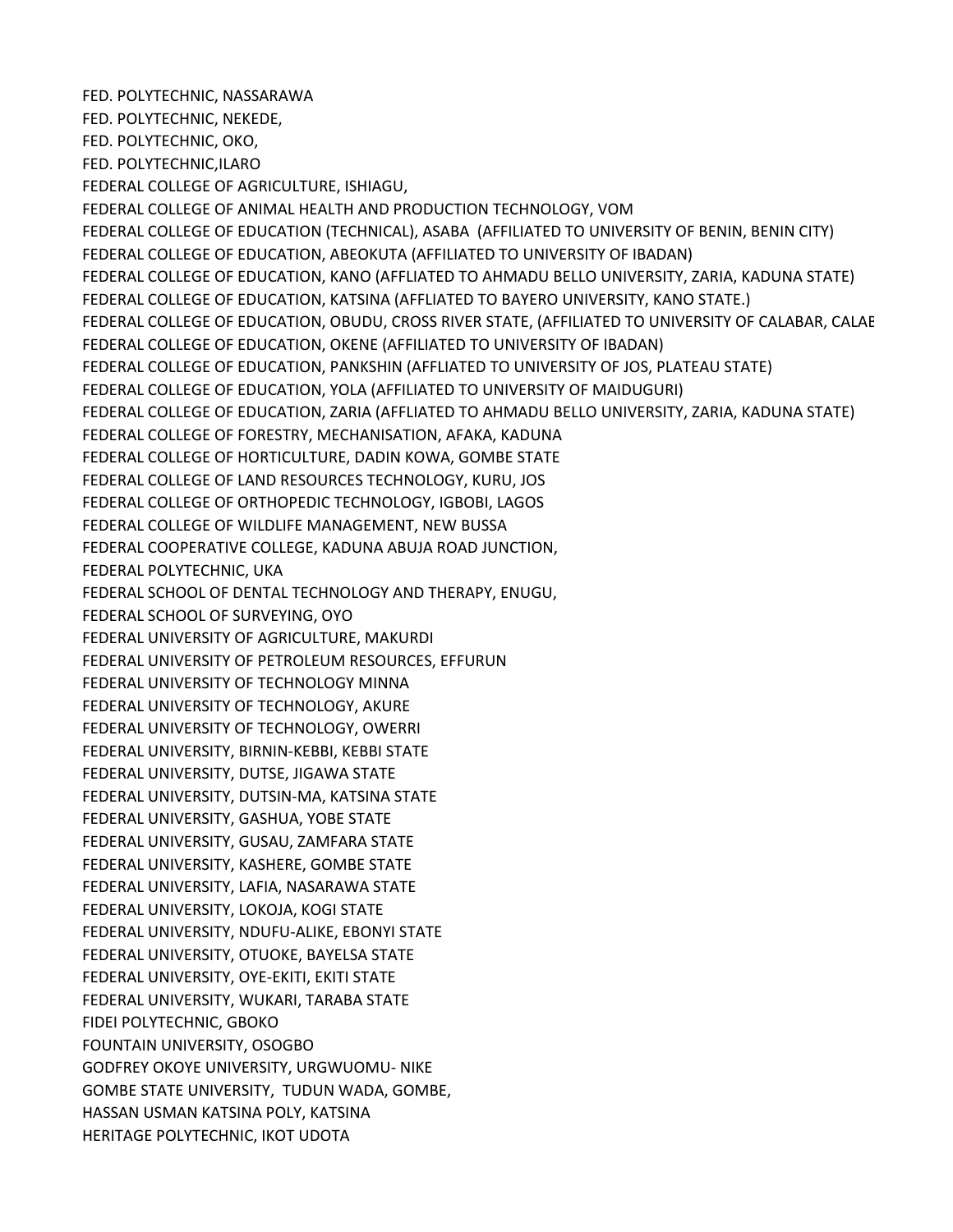HILL COLLEGE OF EDUCATION, GWANJI, AKWANGA, NASARAWA STATE HUSSAINI ADAMU FEDERAL POLYTECHNIC, KAZAURE IBRAHIM BADAMASI BABANGIDA UNIVERSITY, LAPAI, IGBINEDION UNIVERSITY, OKADA, BENIN CITY IGNATIUS AJURU UNIVERSITY OF EDUCATION, PORT HARCOURT IMMANUEL COLLEGE OF TECHNOLOGY AND CHRISTIAN EDUCATION, SAMONDA, IBADAN (AFFLIATED TO UNIVERS IMO STATE POLYTECHNIC, UMUAGWO, OWERRI IMO STATE UNIVERSITY, OWERRI INST. OF MGT. AND TECH, ENUGU JIBWIS COLLEGE OF ARABIC AND ISLAMIC EDUCATION, GOMBE, JIGAWA STATE COLLEGE OF EDUCATION, GUMEL (AFFILIATED TO BAYERO UNIVERSITY, KANO) JIGAWA STATE POLYTECHNIC, DUTSE JOSEPH AYO BABALOLA UNIVERSITY, IKEJI-ARAKEJI, KADUNA POLYTECHNIC, KADUNA KADUNA POLYTECHNIC, KADUNA (AFFLIATED TO FEDERAL UNIVERSITY OF TECHNOLOGY, MINNA NIGER STATE) KADUNA STATE UNIVERSITY, KADUNA KANO STATE COLLEGE OF EDUCATION, KAMBOTSO KANO STATE POLYTECHNIC, KANO KANO UNIVERSITY OF SCIENCE AND TECHNOLOGY, WUDIL KASHIM-IBRAHIM COLLEGE OF EDUC., MAIDUGURI KAZAURE INNOVATION ENTERPRISE INSTITUTE, HUSSAINI ADAMU FEDERAL POLYTECHNIC, KAZAURE, JIGAWA STA KEBBI STATE UNIVERSITY OF SCIENCE AND TECHNOLOGY, ALIRO KOGI STATE COLLEGE OF EDUCATION (TECHNICAL), KABBA, KOGI STATE KOGI STATE UNIVERSITY, ANYIGBA KWARA STATE POLYTECHNIC, ILORIN, KWARA STATE. KWARA STATE UNIVERSITY, MALETE, ILORIN LADOKE AKINTOLA UNIVERSITY OF TECHNOLOGY, OGBOMOSO LAGOS STATE POLY, IKORODU LAGOS STATE UNIVERSITY, OJO, MADONNA UNIVERSITY, OKIJA MAHAMMED LAWAN COLLEGE OF AGRICULTURE, MAIDUGURI MARITIME ACADEMY OF NIGERIA, ORON, AKWA IBOM STATE MICHAEL OKPARA UNIVERSITY OF AGRICULTURE, UMUDIKE MODIBBO ADAMA UNIVERSITY OF TECHNOLOGY, YOLA MOSHOOD ABIOLA POLY, ABEOKUTA NACABS POLYTECHNIC, AKWANGA, NASARAWA STATE NASARAWA STATE POLYTECHNIC, LAFIA NASARAWA STATE UNIVERSITY, KEFFI NATIONAL OPEN UNIVERSITY OF NIGERIA NIGER DELTA UNIVERSITY , WILBERFORCE ISLAND NIGER STATE COLLEGE OF AGRICULTURE, MOKWA, NIGER STATE NIGERIA TURKISH NILE UNIVERSITY , ABUJA NIGERIAN DEFENCE ACADEMY, KADUNA, KADUNA STATE NIGERIAN INSTITUTE OF JOURNALISM, IKEJA , LAGOS NIGERIAN POLICE ACADEMY, WUDIL, KANO STATE NNAMDI AZIKIWE UNIVERSITY, AWKA NORTHWEST UNIVERSITY, KANO, KANO STATE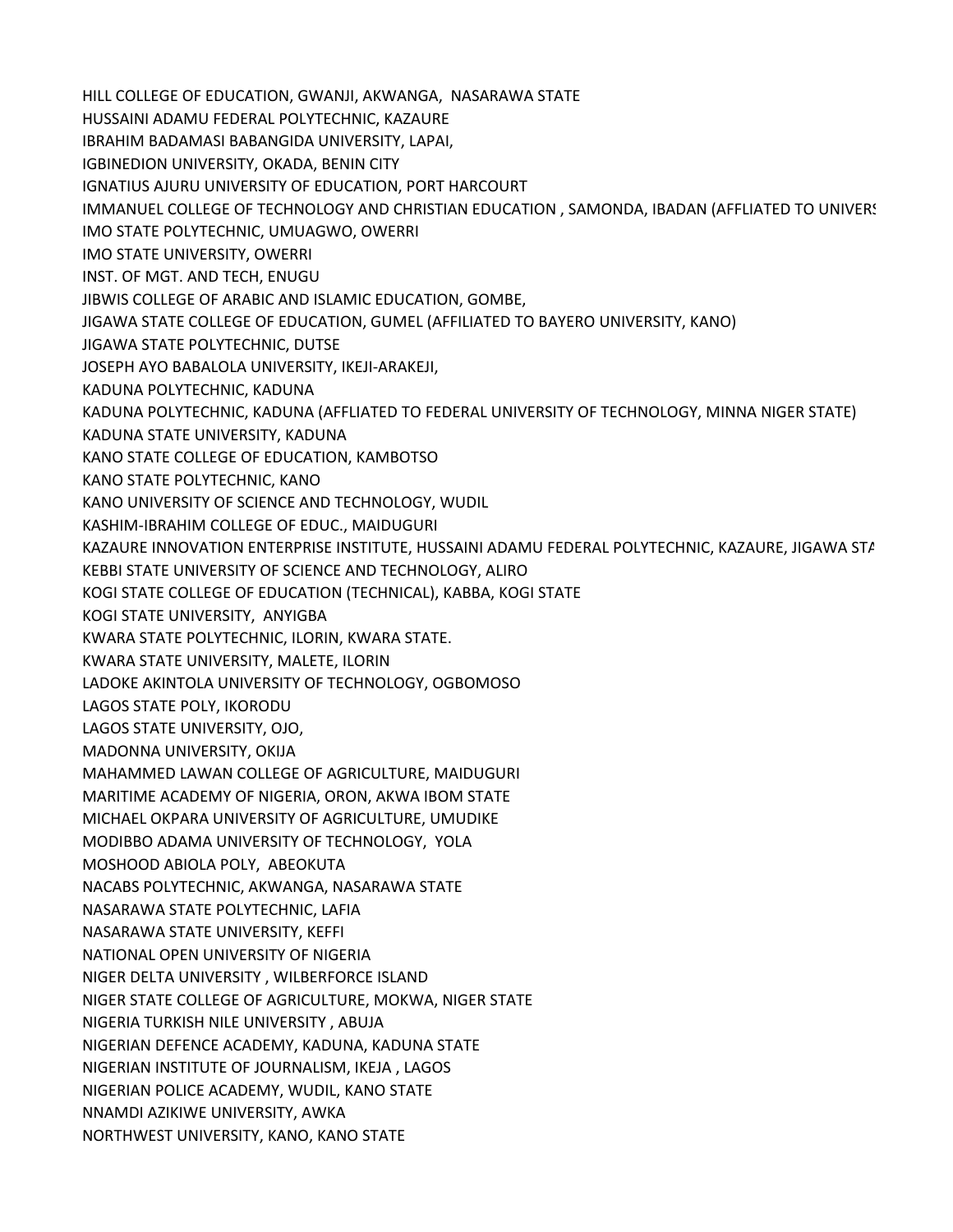NOVENA UNIVERSITY OGUME

NUHU BAMALLI POLYTECHNIC,ZARIA

NWAFOR ORIZU COLLEGE OF EDUCATION, NSUGBE (AFFLIATED TO UNIVERSITY OF NIGERIA, NSUKKA, ENUGU STATE) OBAFEMI AWOLOWO UNIVERSITY, ILE-IFE,

OLABISI ONABANJO UNIVERSITY, AGO-IWOYE

OSUN STATE COLLEGE OF EDUCATION, ILESA (AFFLIATED TO UNIVERSITY OF IBADAN, OYO STATE)

OSUN STATE COLLEGE OF TECH, ESA-OKE

OSUN STATE UNIVERSITY, OSOGBO

OUR SAVIOUR INST. OF SCI AND TECH (POLY) ENUGU, ENUGU STATE.

PAN-ATLANTIC UNIVERSITY, AHMED ONIBUDO STREET, VICTORIA ISLAND, LAGOS

PLATEAU STATE COLLEGE OF AGRICULTURE, GARKAWA, PLATEAU STATE

PLATEAU STATE POLYTECHNIC ,BARKIN-LADI

PLATEAU STATE UNIVERSITY, BOKKOS

POLYTECHNIC OF SOKOTO,

RAMAT POLYTECHNIC, MAIDUGURI

RIVERS STATE COLLEGE OF HEALTH SCIENCE AND KM 6, IKWERRE ROAD, RUMUEME, PORT HARCOURT RIVERS STATE POLY, BORI

RIVERS STATE UNIVERSITY OF SCIENCE AND TECHNOLOGY, PORT HARCOURT

SAADATU RIMI COLLEGE OF EDUCATION, KUMBOTSO (AFFILIATED TO BAYERO UNIVERSITY, KANO) SAMARU COLLEGE OF AGRICULTURE (DIVISION OF AGRICULTURAL COLLEGES AHMADU BELLO UNIVERSITY) ZARIA SCHOOL OF HEALTH INFORMATION MANAGEMENT, (UNIVERSITY OF BENIN TEACHING HOSPITAL), BENIN CITY, E SCHOOL OF HEALTH INFORMATION MANAGEMENT, (UNIVERSITY OF MAIDUGURI TEACHING HOSPITAL), MAIDU( SCHOOL OF HEALTH INFORMATION MANAGEMENT, NNAMDI AZIKIWE UNIVERSITY TEACHING HOSPITAL, NNEWI, SCHOOL OF HEALTH INFORMATION MANAGEMENT, OBAFEMI AWOLOWO TEACHING HOSPITAL, ILE-IFE

SHEHU IDRIS COLLEGE OF HEALTH SCIENCES AND TECHNOLOGY, MAKARFI

SOKOTO STATE UNIVERSITY, SOKOTO

ST. AUGUSTINE'S COLLEGE OF EDUCATION, AKOKA, LAGOS (AFFLIATED TO UNIVERSITY OF IBADAN, OYO STATE) SULE LAMIDO UNIVERSITY, KAFIN HAUSA, JIGAWA STATE

TAI SOLARIN UNIVERSITY OF EDUCATION, IJAGUN,

TANSAIN UNIVERSITY, OBA, ANAMBRA STATE

TARABA STATE UNIVERSITY, JALINGO

TEMPLE-GATE POLYTECHNIC, OSISIOMA, ABIA STATE

THE POLYTECHNIC, IBADAN,

UMAR SULEIMAN COLLEGE OF EDUCATION, GASHUA, YOBE STATE (AFFLIATED TO UNIVERSITY OF MAIDUGURI, B(

UMARU MUSA YARADUA UNIVERSITY, KATSINA

UNIVERSITY OF ABUJA,ABUJA

UNIVERSITY OF AGRICULTURE, ABEOKUTA

UNIVERSITY OF BENIN, BENIN CITY

UNIVERSITY OF CALABAR TEACHING HOSPITAL SCHOOL OF HEALTH INFORMATION MANAGEMENT, CALABAR

UNIVERSITY OF CALABAR, CALABAR

UNIVERSITY OF IBADAN, IBADAN,

UNIVERSITY OF ILORIN, ILORIN

UNIVERSITY OF JOS, JOS

UNIVERSITY OF LAGOS

UNIVERSITY OF MAIDUGURI ( - eLEARNING), MAIDUGURI

UNIVERSITY OF MAIDUGURI,

UNIVERSITY OF NIGERIA NSUKKA.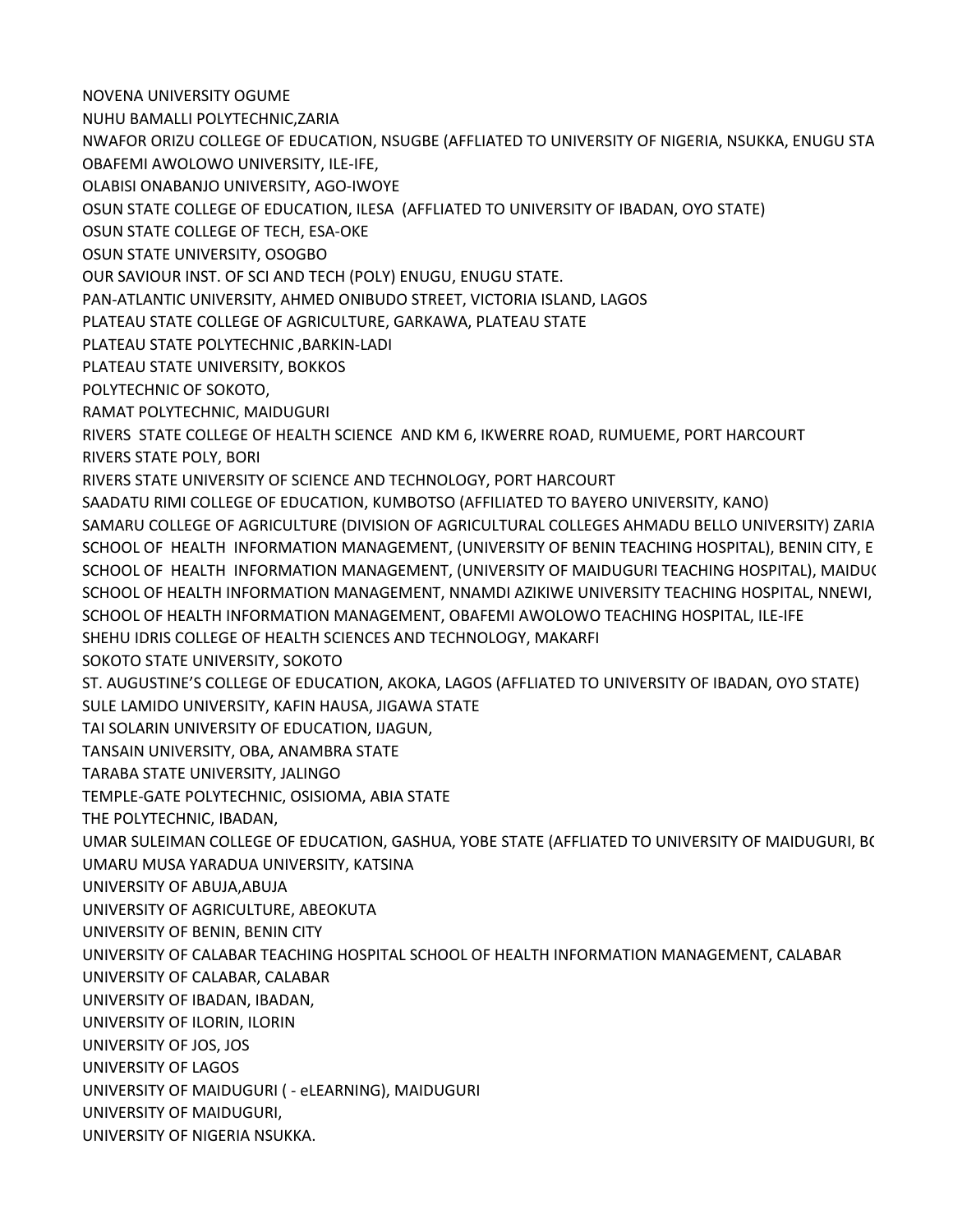UNIVERSITY OF PORT-HARCOURT, UNIVERSITY OF UYO, USMANU DANFODIO UNIVERSITY, SOKOTO USMANU DANFODIYO UNIVERSITY ( - eLEARNING), SOKOTO VERITAS UNIVERSITY, ABUJA YABA COLLEGE OF TECH, YABA YOBE STATE UNIVERSITY, DAMATURU Grand Total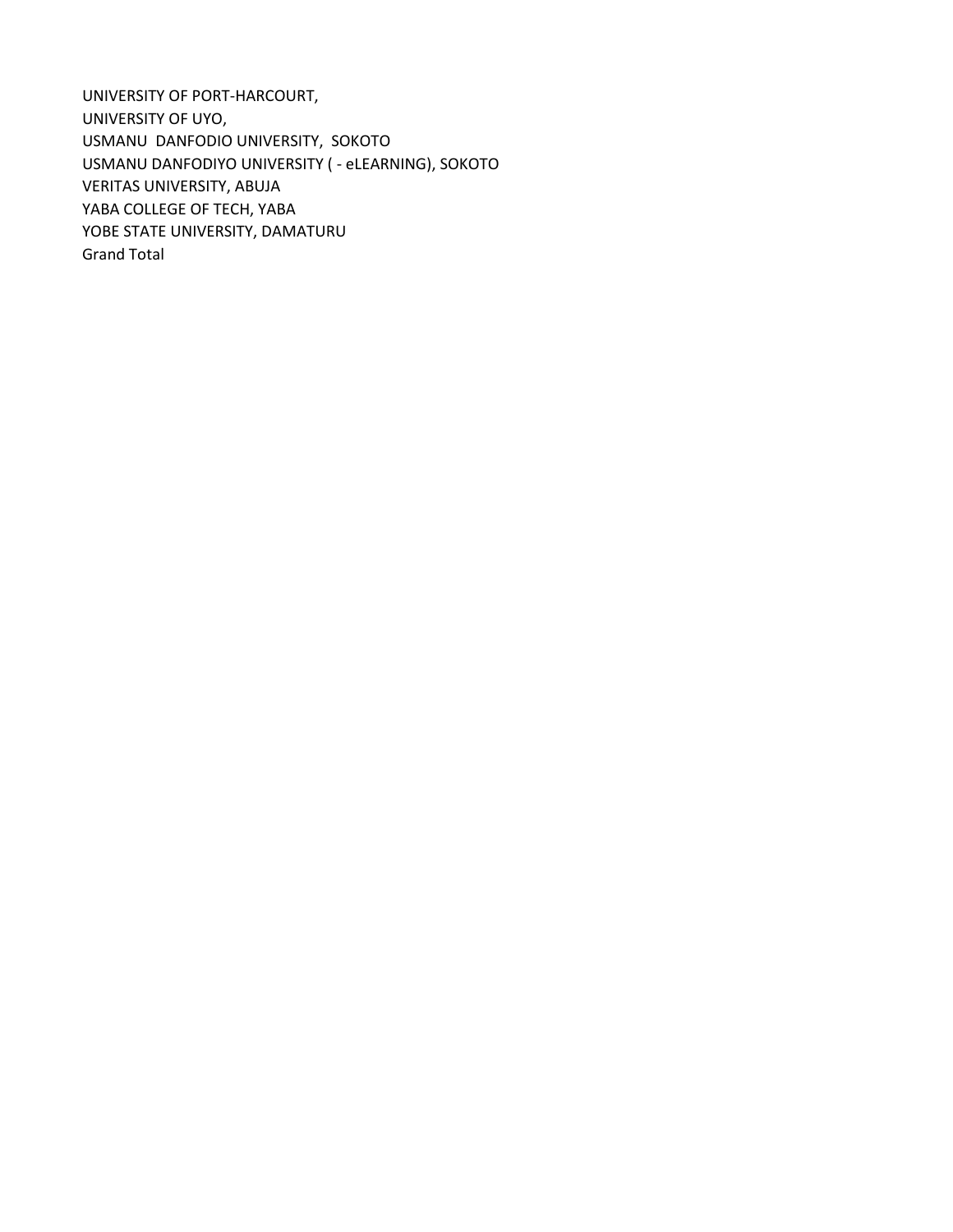| F                       | M                                         | <b>TOTAL</b>            |
|-------------------------|-------------------------------------------|-------------------------|
|                         | 1                                         | $\mathbf 1$             |
| 1                       |                                           | $\mathbf{1}$            |
| 32                      | 70                                        | 102                     |
| 10                      | 42                                        | 52                      |
| $\mathbf 1$             | $\mathbf 1$                               | $\overline{\mathbf{c}}$ |
| 3                       | 39                                        | 42                      |
|                         | $\mathbf 1$                               | $\mathbf{1}$            |
| $\overline{\mathbf{c}}$ |                                           | $\overline{\mathbf{c}}$ |
| $\mathbf 1$             |                                           | $\mathbf{1}$            |
| $\overline{\mathbf{r}}$ | 4                                         | 8                       |
|                         | $\overline{\mathbf{c}}$                   | $\overline{\mathbf{c}}$ |
| 1                       |                                           | $\mathbf 1$             |
| 54                      | 273                                       | 327                     |
|                         |                                           |                         |
|                         | $\overline{\mathbf{c}}$<br>$\overline{2}$ | $\overline{\mathbf{c}}$ |
|                         |                                           | $\overline{\mathbf{c}}$ |
|                         | $\mathbf 1$                               | $\mathbf{1}$            |
| 13                      | 46                                        | 59                      |
| 8                       | $\overline{a}$                            | 10                      |
| 17                      | 26                                        | 43                      |
|                         | $\overline{\mathbf{c}}$                   | $\overline{\mathbf{c}}$ |
|                         | 3                                         | 3                       |
| 15                      | 13                                        | 28                      |
| 14                      | 65                                        | 79                      |
| 3                       | $\overline{\mathbf{c}}$                   | 5                       |
|                         | $\mathbf{1}$                              | $\mathbf{1}$            |
| 7                       | $\overline{\mathbf{c}}$                   | 9                       |
| $\mathbf 1$             |                                           | $\mathbf{1}$            |
|                         | 26                                        | 26                      |
| 8                       | 42                                        | 50                      |
| 140                     | 353                                       | 493                     |
|                         | $\mathbf 1$                               | $\mathbf{1}$            |
| $\overline{\mathbf{c}}$ | 6                                         | 8                       |
|                         | $\mathbf 1$                               | $\mathbf{1}$            |
| 133                     | 231                                       | 364                     |
|                         | 4                                         | 4                       |
|                         | $\overline{\mathbf{c}}$                   | $\overline{c}$          |
|                         | 12                                        | 12                      |
| 7                       | 24                                        | 31                      |
|                         | $\overline{\mathbf{c}}$                   | $\overline{\mathbf{c}}$ |
|                         | 4                                         | 4                       |
|                         | 4                                         | 4                       |
| $\overline{\mathbf{c}}$ | 6                                         | 8                       |
| $\mathbf{1}$            |                                           | $\mathbf{1}$            |
| $\mathbf{1}$            | 4                                         | 5                       |
| $\mathbf 1$             | $\mathbf 1$                               | $\overline{\mathbf{c}}$ |
| 3                       | $\mathbf{1}$                              | 4                       |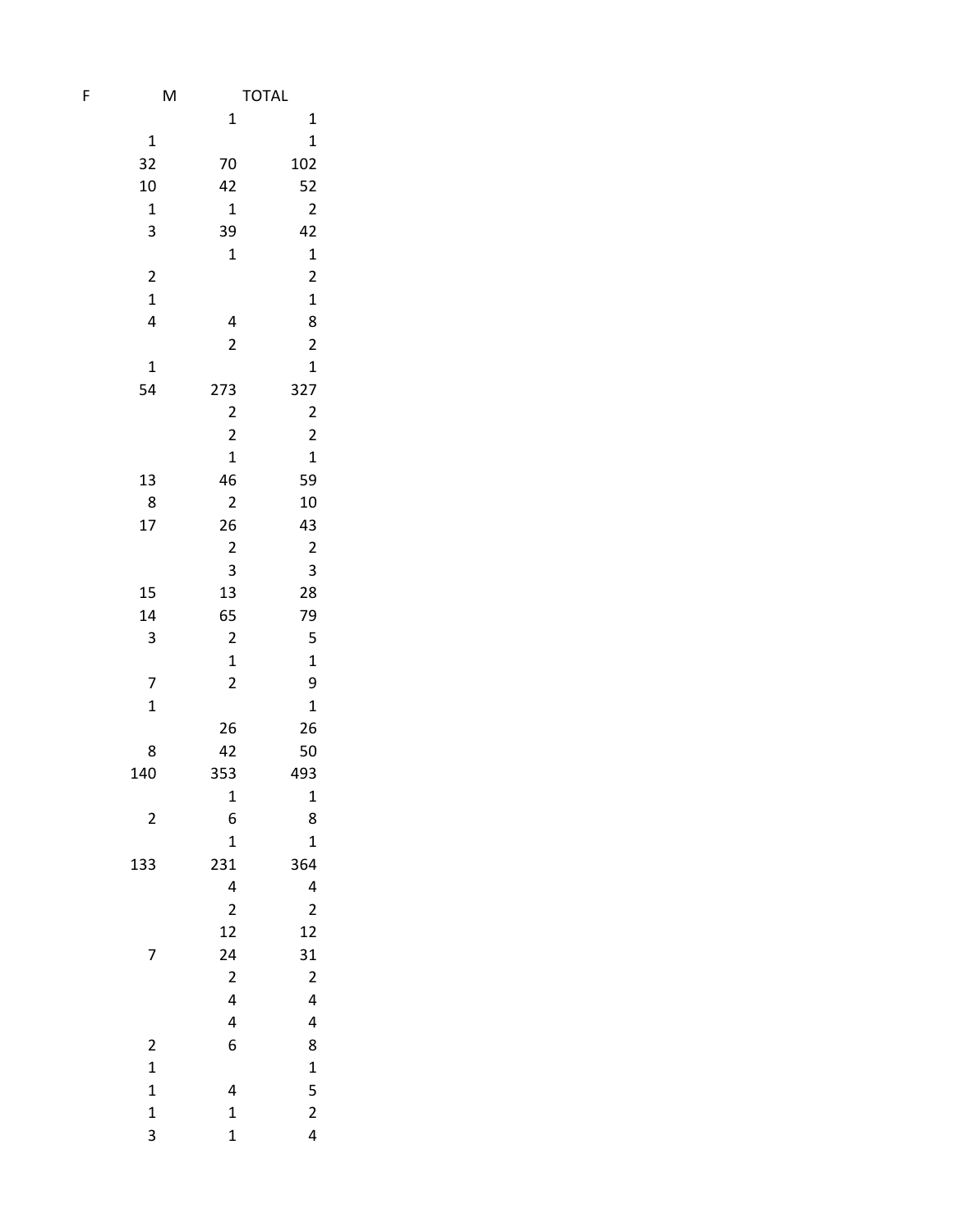|                              | 4                       | 4                                     |
|------------------------------|-------------------------|---------------------------------------|
| 1                            |                         | 1                                     |
| 11                           | 23                      | 34                                    |
| 4                            | 26                      | 30                                    |
| 4                            | $\mathbf 1$             | 5                                     |
| $\mathbf 1$                  |                         | $\mathbf{1}$                          |
|                              | 3                       | 3                                     |
|                              | $\mathbf 1$             | $\mathbf{1}$                          |
| $\overline{\mathbf{c}}$      | $\mathbf{1}$            | 3                                     |
| $\overline{7}$               | 7                       | 14                                    |
| 28                           | 6                       | 34                                    |
| $\mathbf 1$                  | 4                       | 5                                     |
| 5                            | $\overline{a}$          | $\overline{7}$                        |
| $\mathbf{1}$                 |                         | $\mathbf{1}$                          |
| $\mathbf{1}$                 |                         | $\mathbf{1}$                          |
| 5                            | 28                      | 33                                    |
|                              | 1                       | $\mathbf{1}$                          |
| $\overline{1}$               |                         | $\mathbf 1$                           |
| 49                           | 79                      | 128                                   |
|                              | $\mathbf 1$             | $\mathbf{1}$                          |
|                              | $\overline{\mathbf{c}}$ | $\overline{\mathbf{c}}$               |
| 17                           | 16                      | 33                                    |
| 25                           | 41                      | 66                                    |
| 6                            | 39                      | 45                                    |
| $\mathbf 1$                  |                         | $\mathbf{1}$                          |
| $\mathbf 1$                  |                         | 1                                     |
| 11                           | 33                      | 44                                    |
| 6                            | $\mathbf 1$             | 7                                     |
|                              | $\overline{\mathbf{c}}$ | $\overline{\mathbf{c}}$               |
| 15                           | 12<br>3                 | 27                                    |
| 4                            |                         | 7<br>6                                |
| $\mathbf{1}$                 | 5                       |                                       |
| $\mathbf{1}$<br>$\mathbf{1}$ | 1                       | $\overline{\mathbf{c}}$               |
| $\mathbf{1}$                 |                         |                                       |
| 3                            | $\overline{\mathbf{c}}$ |                                       |
| $\mathbf{1}$                 |                         |                                       |
| 3                            | 4                       | 1 1 5 1 7 2 2 6                       |
|                              | $\overline{\mathbf{c}}$ |                                       |
| $\mathbf{1}$                 | $\mathbf{1}$            |                                       |
| $\overline{\mathbf{c}}$      | 4                       |                                       |
|                              | $\mathbf{1}$            | $\mathbf{1}$                          |
| $\mathbf 1$                  | $\overline{c}$          | 3                                     |
| 10                           | 46                      | 56                                    |
|                              | $\mathbf{1}$            | $\mathbf{1}$                          |
| $\overline{\mathbf{c}}$      | $\mathbf{1}$            |                                       |
| $\mathbf{1}$                 |                         | $\begin{array}{c} 3 \\ 1 \end{array}$ |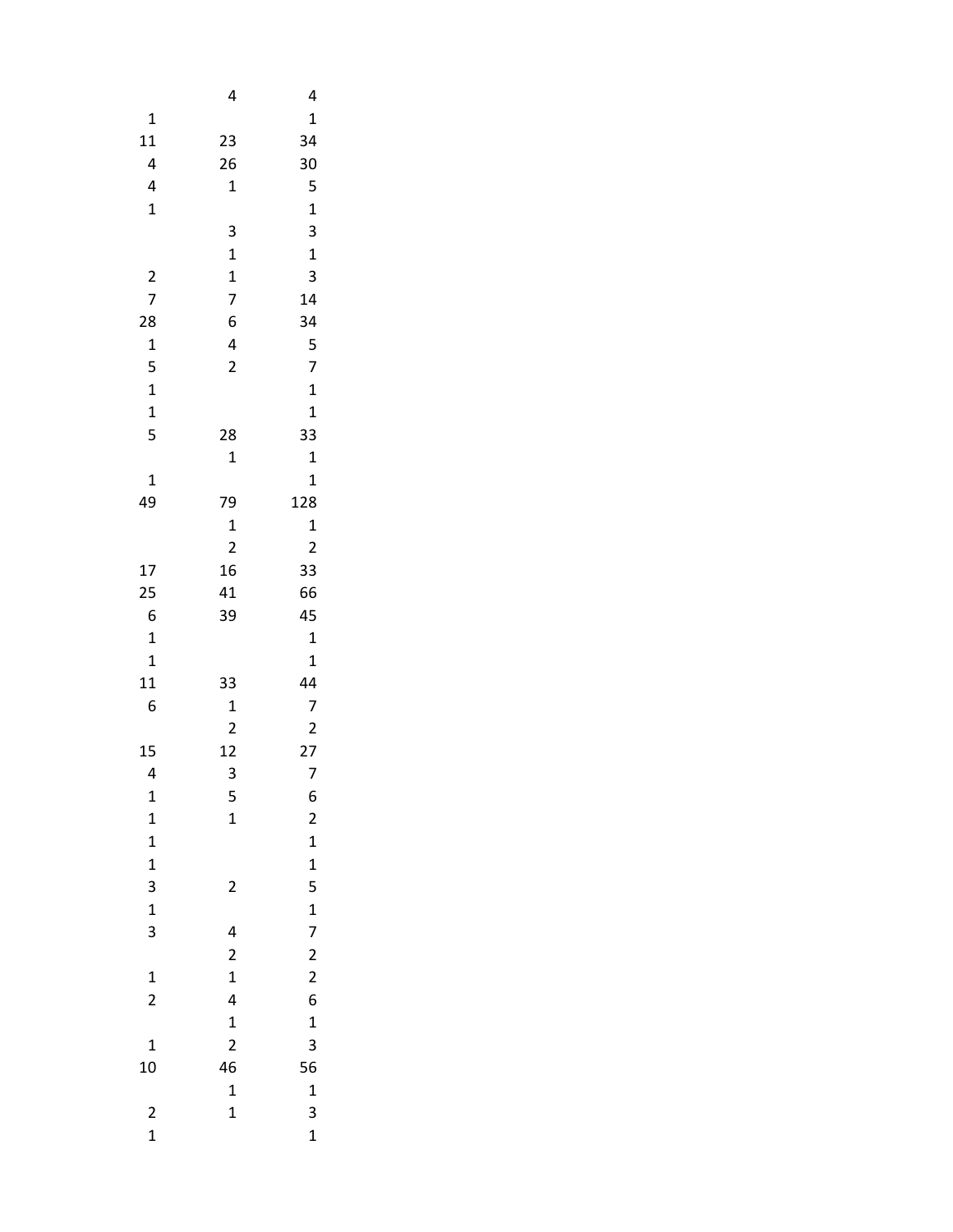| $\overline{\mathbf{c}}$               | 3                       | 5                       |  |
|---------------------------------------|-------------------------|-------------------------|--|
| $\mathbf{1}$                          |                         | $\mathbf{1}$            |  |
| $\mathbf{1}$                          | $\overline{\mathbf{c}}$ | 3                       |  |
|                                       | 3                       | 3                       |  |
|                                       | $\mathbf{1}$            | $\mathbf{1}$            |  |
| $\overline{\mathbf{c}}$               | $\overline{a}$          | 4                       |  |
| $\overline{\mathbf{c}}$               |                         | $\overline{\mathbf{c}}$ |  |
|                                       |                         | $\mathbf{1}$            |  |
| $\begin{array}{c} 1 \\ 1 \end{array}$ | $\overline{\mathbf{c}}$ | 3                       |  |
| $\overline{\mathbf{c}}$               | 15                      | 17                      |  |
| 3                                     | 4                       | 7                       |  |
|                                       |                         | $\overline{\mathbf{c}}$ |  |
| 8                                     | $\frac{2}{7}$           | 15                      |  |
| 4                                     | $\overline{\mathbf{c}}$ | 6                       |  |
|                                       | $\mathbf{1}$            | $\mathbf{1}$            |  |
|                                       | $\mathbf{1}$            | $\mathbf{1}$            |  |
| $\overline{\mathbf{c}}$               | $\mathbf{1}$            | 3                       |  |
|                                       | $\overline{\mathbf{c}}$ | $\overline{\mathbf{c}}$ |  |
|                                       | $\overline{\mathbf{c}}$ | $\overline{c}$          |  |
| $\mathbf{1}$                          | $\mathbf{1}$            |                         |  |
| 5                                     | $\overline{\mathbf{c}}$ | $\frac{2}{7}$           |  |
|                                       | $\mathbf{1}$            | $\mathbf{1}$            |  |
|                                       | $\mathbf{1}$            | $\mathbf{1}$            |  |
|                                       | $\mathbf{1}$            | $\mathbf{1}$            |  |
| 8                                     | 57                      | 65                      |  |
|                                       | 10                      | 10                      |  |
|                                       | 28                      | 31                      |  |
| 3 2 8 3 7                             | 17                      | 19                      |  |
|                                       | 26                      | 34                      |  |
|                                       | 30                      | 33                      |  |
|                                       | 40                      | 47                      |  |
| 6                                     | 27                      | 33                      |  |
|                                       | 7                       | 7                       |  |
| 6                                     | 18                      | 24                      |  |
| 11                                    | 64                      | 75                      |  |
| 13                                    | 41                      | 54                      |  |
| 11                                    | 20                      | 31                      |  |
| $\overline{\mathbf{c}}$               | 8                       | 10                      |  |
| 8                                     | 34                      | 42                      |  |
|                                       | 4                       | 7                       |  |
| $\frac{3}{2}$                         | 53                      | 55                      |  |
| $\overline{7}$                        | 37                      | 44                      |  |
|                                       | $\mathbf 1$             | $\mathbf 1$             |  |
| 4                                     |                         | 4                       |  |
| 48                                    | 104                     | 152                     |  |
| 5                                     | 48                      | 53                      |  |
|                                       | $\overline{\mathbf{c}}$ | $\overline{c}$          |  |
|                                       |                         |                         |  |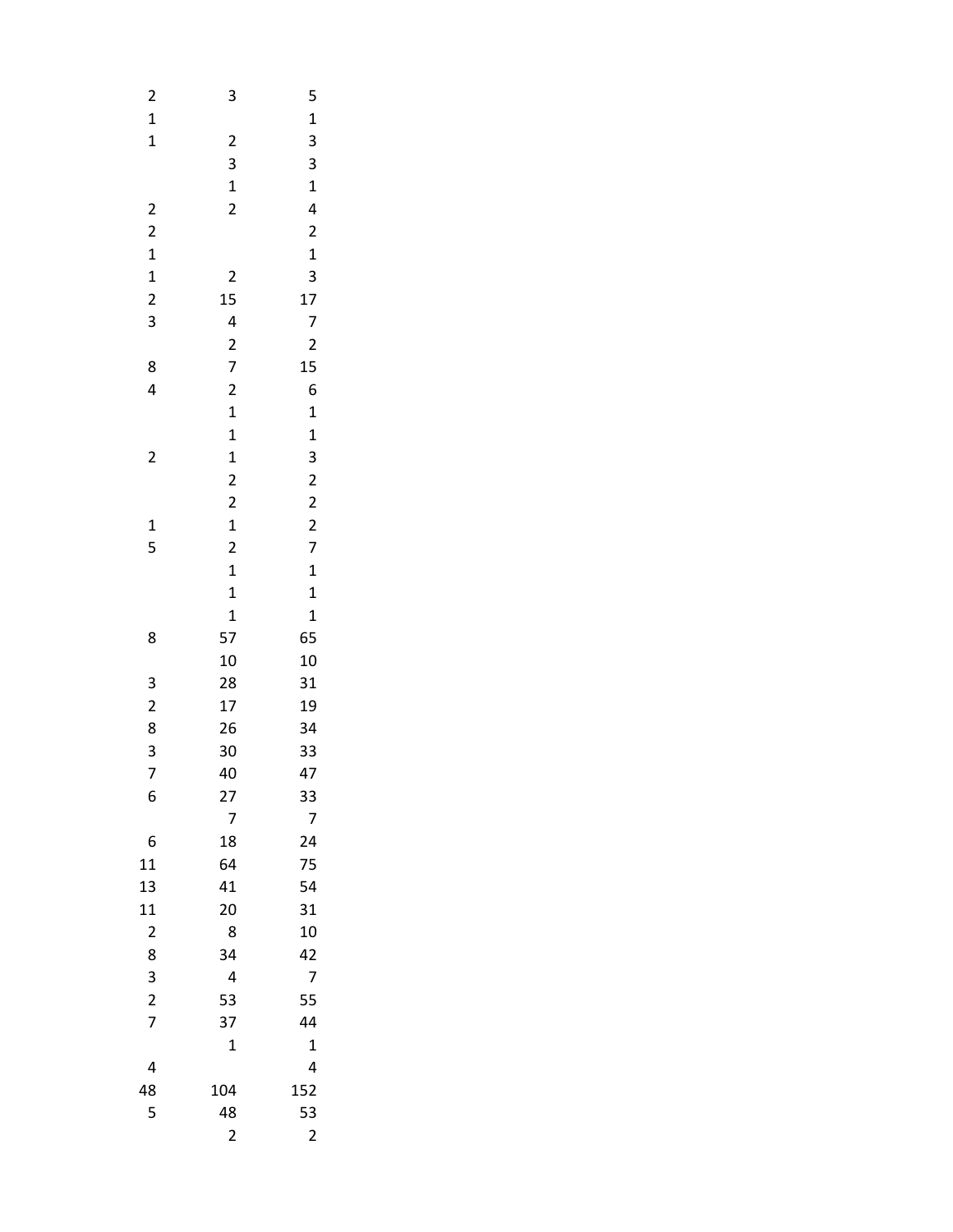|                          | $\mathbf{1}$                                    | $\mathbf{1}$                               |
|--------------------------|-------------------------------------------------|--------------------------------------------|
| $\mathbf 1$              | 10                                              | 11                                         |
| ${\bf 11}$               | 36                                              | $47\,$                                     |
| $\overline{2}$           | 26                                              | ${\bf 28}$                                 |
| 28                       | $22\,$                                          | 50                                         |
| SITY OF IBAI             | $\mathbf 1$                                     | $\mathbf{1}$                               |
|                          | $\overline{2}$                                  | $\overline{2}$                             |
| ${\bf 78}$               | 138                                             | 216                                        |
|                          | $\overline{\mathbf{3}}$                         |                                            |
| $\mathbf{1}$             | $\mathbf{1}$                                    | $\begin{array}{c} 3 \\ 2 \end{array}$      |
| $\overline{4}$           | $10\,$                                          | 14                                         |
|                          | $\mathbf 1$                                     | $\mathbf{1}$                               |
|                          | $\mathbf{1}$                                    | $\mathbf{1}$                               |
| $17\,$                   | 35                                              | 52                                         |
| $\mathbf 1$              | $\overline{2}$                                  | $\overline{\mathbf{3}}$                    |
| 91                       | 172                                             | 263                                        |
| $\overline{2}$           |                                                 | $\overline{c}$                             |
|                          | $\mathbf 1$                                     | $\mathbf{1}$                               |
| $\mathbf 1$              | 15                                              | 16                                         |
| $\overline{\mathcal{I}}$ | $\overline{2}$                                  | $\overline{9}$                             |
| $\overline{2}$           |                                                 | $\overline{\mathbf{c}}$                    |
|                          | $\overline{\mathbf{3}}$                         | $\overline{\mathbf{3}}$                    |
| $\mathbf 1$              |                                                 | $\mathbf{1}$                               |
| 22                       | 63                                              | 85                                         |
| $\mathbf 1$              | $\overline{\mathbf{3}}$                         | $\overline{4}$                             |
| $\mathbf 1$              | $\overline{\mathbf{4}}$                         | $\overline{\mathbf{5}}$                    |
| 8                        | 12                                              | 20                                         |
|                          | $\mathbf{1}$                                    | $\mathbf{1}$                               |
| 28                       | 105                                             | 133                                        |
| $\pmb{4}$                | $\overline{\mathbf{4}}$                         | $\bf 8$                                    |
| 3                        | 3                                               | $\boldsymbol{6}$                           |
|                          | $\mathbf{3}$                                    | $\mathbf{3}$                               |
| 18                       | 24                                              | 42                                         |
| $10\,$                   | 32                                              | $42$                                       |
|                          | $\frac{1}{4}$                                   | $\begin{array}{c} 1 \\ 6 \end{array}$      |
| $\overline{2}$           |                                                 |                                            |
|                          | $\overline{\mathbf{4}}$                         | $\overline{a}$                             |
| 53                       | 192                                             | 245                                        |
| $\overline{4}$           | $\boldsymbol{9}$                                | 13                                         |
| 44                       | 192                                             | 236                                        |
| $\bf 8$                  | ${\bf 10}$                                      | 18                                         |
|                          |                                                 | $\mathbf{1}$                               |
|                          | $\begin{array}{c} 1 \\ 4 \\ 1 \\ 2 \end{array}$ |                                            |
|                          |                                                 | $\begin{array}{c} 4 \\ 1 \\ 2 \end{array}$ |
|                          |                                                 |                                            |
| 65                       | 144                                             | 209                                        |
| 15                       | 29                                              | 44                                         |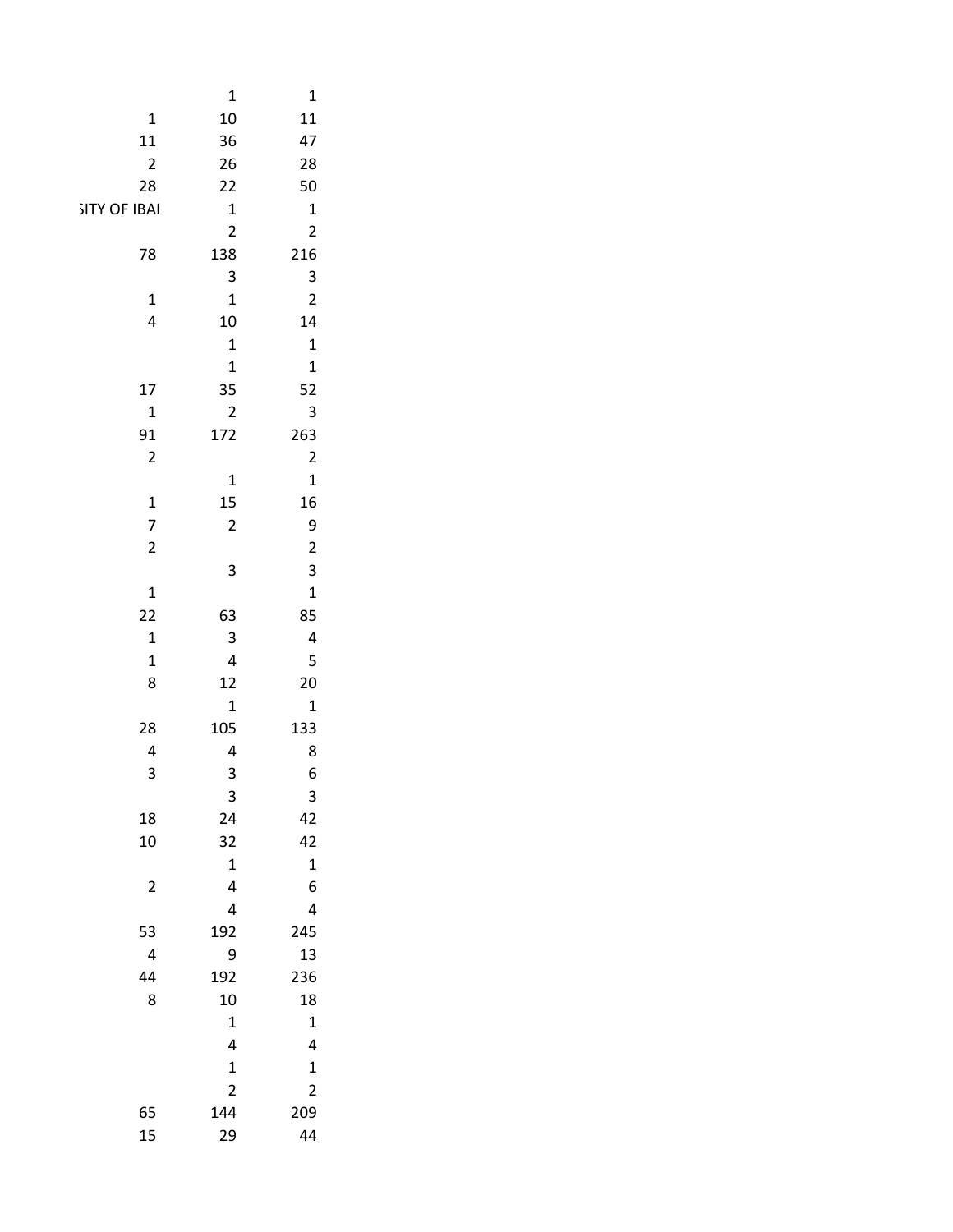| $\mathbf{1}$                           | 5                                            | 6                                                |
|----------------------------------------|----------------------------------------------|--------------------------------------------------|
| $\begin{array}{c} 18 \\ 2 \end{array}$ | 80                                           | 98                                               |
|                                        |                                              | $\overline{\mathbf{c}}$                          |
| 19                                     | 99                                           | 118                                              |
| $\bf 8$                                | $30\,$                                       | $38$                                             |
|                                        | $\mathbf 1$                                  | $\mathbf{1}$                                     |
| 4                                      | $\overline{\mathbf{r}}$                      | 8                                                |
| 3                                      | 8                                            | $11$                                             |
|                                        | $\mathbf{1}$                                 | $\begin{array}{c} 1 \\ 2 \\ 2 \\ 13 \end{array}$ |
| $\mathbf 1$                            | $\mathbf{1}$                                 |                                                  |
|                                        | $\overline{2}$                               |                                                  |
| 9                                      | $\overline{\mathbf{r}}$                      |                                                  |
| 5                                      | 15                                           | $\begin{array}{c} 20 \\ 2 \end{array}$           |
| $\mathbf 1$                            | $\mathbf 1$                                  |                                                  |
| $\mathbf 1$                            |                                              | $\frac{1}{3}$                                    |
| $\mathbf 1$                            | $\begin{array}{c} 2 \\ 5 \\ 179 \end{array}$ |                                                  |
|                                        |                                              | 5                                                |
|                                        |                                              | 232                                              |
| 53<br>7<br>2                           | $\begin{array}{c} 5 \\ 1 \end{array}$        | $\begin{array}{c} 12 \\ 3 \end{array}$           |
| $\mathbf{1}$                           |                                              |                                                  |
| <b>GURI, BORN</b>                      |                                              | $\mathbf{1}$                                     |
| $\mathbf 1$                            | $\mathbf{1}$                                 | $\begin{array}{c} 1 \\ 1 \end{array}$            |
|                                        |                                              |                                                  |
| $\boldsymbol{9}$                       | $\frac{1}{7}$                                | $\begin{array}{c} 1 \\ 16 \end{array}$           |
| $\mathbf 1$                            |                                              |                                                  |
| $\mathbf 1$                            | $\begin{array}{c} 27 \\ 1 \end{array}$       |                                                  |
| $\mathbf 1$                            | $27\,$                                       |                                                  |
| 3                                      | $\overline{c}$                               | 28<br>2<br>28<br>5                               |
|                                        | $\mathbf{1}$                                 |                                                  |
| $10\,$                                 | $27\,$                                       | $\begin{array}{c} 1 \\ 37 \end{array}$           |
|                                        | $\mathbf 1$                                  | $\mathbf 1$                                      |
|                                        | $\begin{array}{c} 8 \\ 5 \end{array}$        |                                                  |
| $\frac{1}{3}$                          |                                              | $\begin{array}{c} 9 \\ 8 \end{array}$            |
| $14\,$                                 | 134                                          | 148                                              |
| 26                                     | $73\,$                                       | 99                                               |
| $\overline{2}$                         | $\,$ 8 $\,$                                  | $10\,$                                           |
| 33                                     | 130                                          | 163                                              |
| $\overline{4}$                         | $\mathbf 1$                                  | $\overline{\phantom{0}}$                         |
| 52                                     | 134                                          | 186                                              |
| 32                                     | 129                                          | ${\bf 161}$                                      |
| 34                                     | 127                                          | 161                                              |
| 114                                    | 174                                          | 288                                              |
| 100                                    | 289                                          | 389                                              |
|                                        | $\mathbf 1$                                  | $\overline{\mathbf{1}}$                          |
| $14\,$                                 | $71\,$                                       | 85                                               |
| 75                                     | 180                                          | 255                                              |